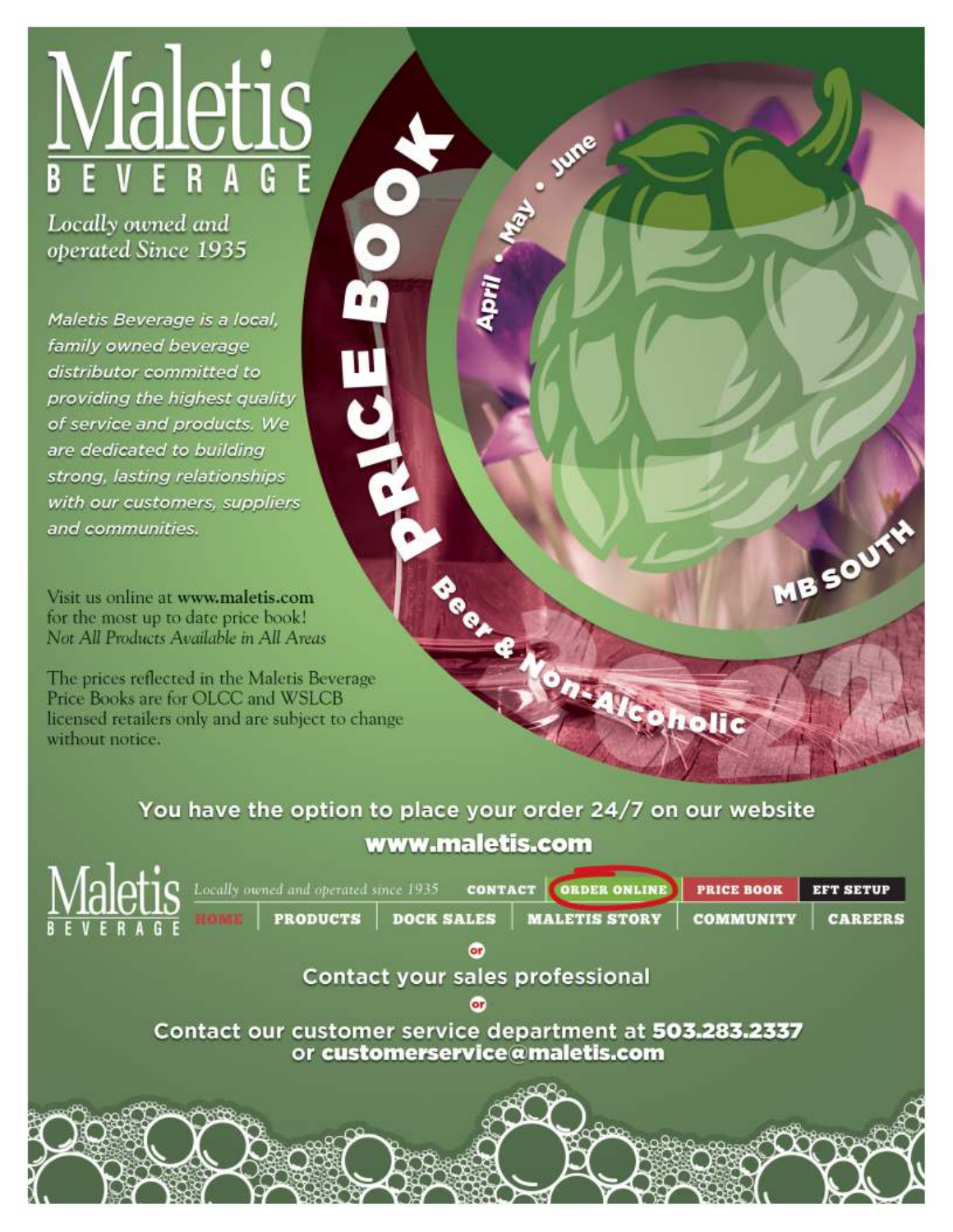# NNKYSIEREWNO COMPA



# DON'T BE SCARED. IT'S JUST WATER.

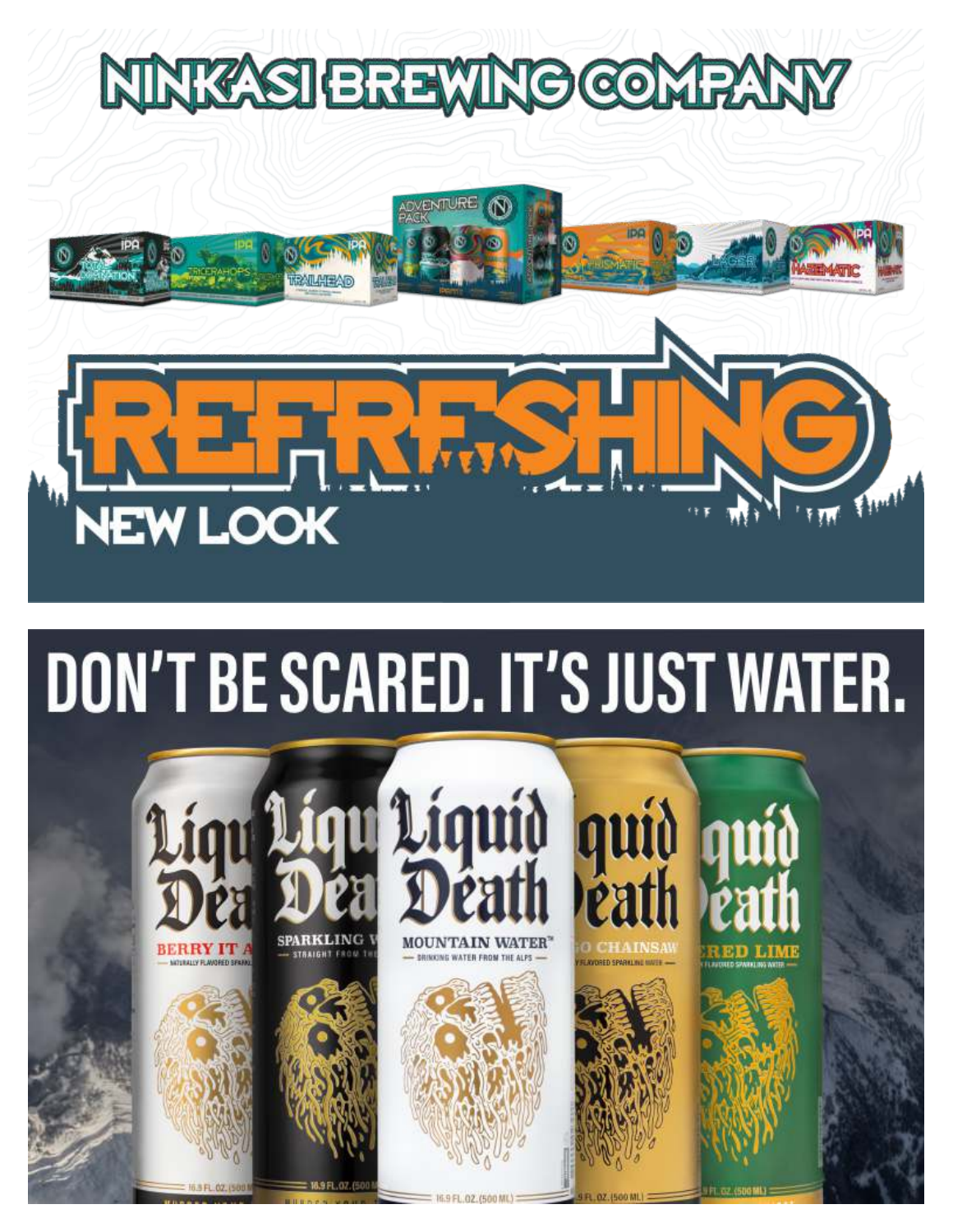### Table of Contents - Package Beer

| <b>DOMESTIC</b>                     | $\mathbf{1}$   | <b>THAILAND</b>                    | 8  |
|-------------------------------------|----------------|------------------------------------|----|
| Earthquake                          | 1              | Singha                             | 8  |
| Narragansett Brewing                | $\mathbf{1}$   | <b>CIDER</b>                       | 8  |
| <b>OREGON</b>                       | $\mathbf{1}$   | Ace Cider                          | 8  |
| <b>Ancestry Brewing</b>             | 1              | Artifact                           | 8  |
| <b>Ascendant Beer Company</b>       | $\mathbf{1}$   | <b>Avid Cider</b>                  | 9  |
| <b>Breakside Brewery</b>            | $\mathbf{1}$   | Bauman's Cider Company             | 9  |
| <b>Buoy Beer Company</b>            | $\mathbf{1}$   | Beare's                            | 9  |
| <b>Ecliptic Brewing</b>             | 1              | Ciderboys                          | 9  |
| Fort George Brewery                 | $\overline{2}$ | Cyderish                           | 9  |
| <b>Gigantic Brewing Company</b>     | $\overline{2}$ | D's Wicked Cider                   | 9  |
| Ground Breaker Gluten Free          | $\overline{2}$ | <b>Incline Cider</b>               | 9  |
| Hop Valley Brewing Co               | $\overline{2}$ | King Family                        | 10 |
| Laurelwood Brewing Company          | 3              | La Familia                         | 10 |
| Level Beer                          | 3              | Portland Cider Company             | 10 |
| Logsdon Farmhouse Ales              | 3              | Samuel Smith Cider                 | 10 |
| McMenamins                          | 3              | 19 Acres                           | 10 |
| Ninkasi Brewing Company             | 3              | <b>HARD KOMBUCHA</b>               | 10 |
| Oakshire Brewing                    | 3              | <b>JuneShine</b>                   | 10 |
| Occidental Brewing Co               | 4              | PROGRESSIVE ADULT BEVERAGE         | 10 |
| Old Town Brewing                    | 4              | Clubtails                          | 10 |
| Pelican Brewing                     | 4              | Four Loko                          | 10 |
| Reuben's Brews                      | 4              | Johnny Bootlegger                  | 11 |
| <b>Sunriver Brewing</b>             | 4              | <b>HARD SELTZER - CRAFT</b>        | 11 |
| Zoiglhaus Brewing                   | 4              | <b>Reuben's Brews</b>              | 4  |
| <b>WASHINGTON</b>                   | 5              | <b>HARD SELTZER - HARD SELTZER</b> | 11 |
| <b>Bale Breaker Brewing Company</b> | 5              | <b>Bale Breaker Hard Seltzer</b>   | 11 |
| Heathen Brewing                     | 5              | Pacific Seltzer                    | 11 |
| Iron Horse Brewery                  | 5              | Reuben's Brews Hard Seltzer        | 11 |
| Reuben's Brews                      | 4              | San Juan Seltzer                   | 11 |
| <b>CALIFORNIA</b>                   | 5              | Seven Peaks                        | 11 |
| Bear Republic Brewing               | 6              | Wild Basin                         | 11 |
| North Coast Brewing                 | 6              | <b>NON-ALCOHOLIC BEER</b>          | 12 |
| 21st Amendment Brewery              | 6              | <b>Best Day</b>                    | 12 |
| <b>COLORADO</b>                     | 6              | Clausthaler NA                     | 12 |
| CANarchy                            | 6              | Two Roots N/A                      | 12 |
| Oskar Blues Brewery                 | 6              | WellBeing                          | 12 |
| <b>MONTANA</b>                      | 6              |                                    |    |
| <b>Big Sky Brewing</b>              | 6              |                                    |    |
| <b>ITALI</b>                        | R.             |                                    |    |

| <b>Big Sky Brewing</b>    | 6              |
|---------------------------|----------------|
| <b>UTAH</b>               | 6              |
| Uinta Brewing Company     | 6              |
| <b>BELGIUM</b>            | 6              |
| <b>Greens Gluten Free</b> | 6              |
| Lindemans                 | 6              |
| Orval                     | 6              |
| Rochefort                 | $\overline{7}$ |
| <b>Westmalle Trappist</b> | $\overline{7}$ |
| <b>CANADA</b>             | $\overline{7}$ |
| Moosehead                 | 7              |
| <b>CZECH REPUBLIC</b>     | $\overline{7}$ |
| Czechvar Lager            | 7              |
| <b>ENGLAND</b>            | $\overline{7}$ |
| Samuel Smith              | 7              |
| <b>Tynt Meadow</b>        | 7              |
| <b>GERMANY</b>            | $\overline{7}$ |
| Ayinger                   | 7              |
| Dortmunder                | 7              |
| Pinkus                    | 7              |
| Radeberger                | $\overline{7}$ |
| Schofferhofer             | 8              |
| <b>JAPAN</b>              | 8              |
| Echigo                    | 8              |
| Orion                     | 8              |
| <b>MEXICO</b>             | 8              |
| Superior                  | 8              |
| <b>SCOTLAND</b>           | 8              |
| Traquair                  | 8              |
| <b>SPAIN</b>              | 8              |
| Estrella                  | 8              |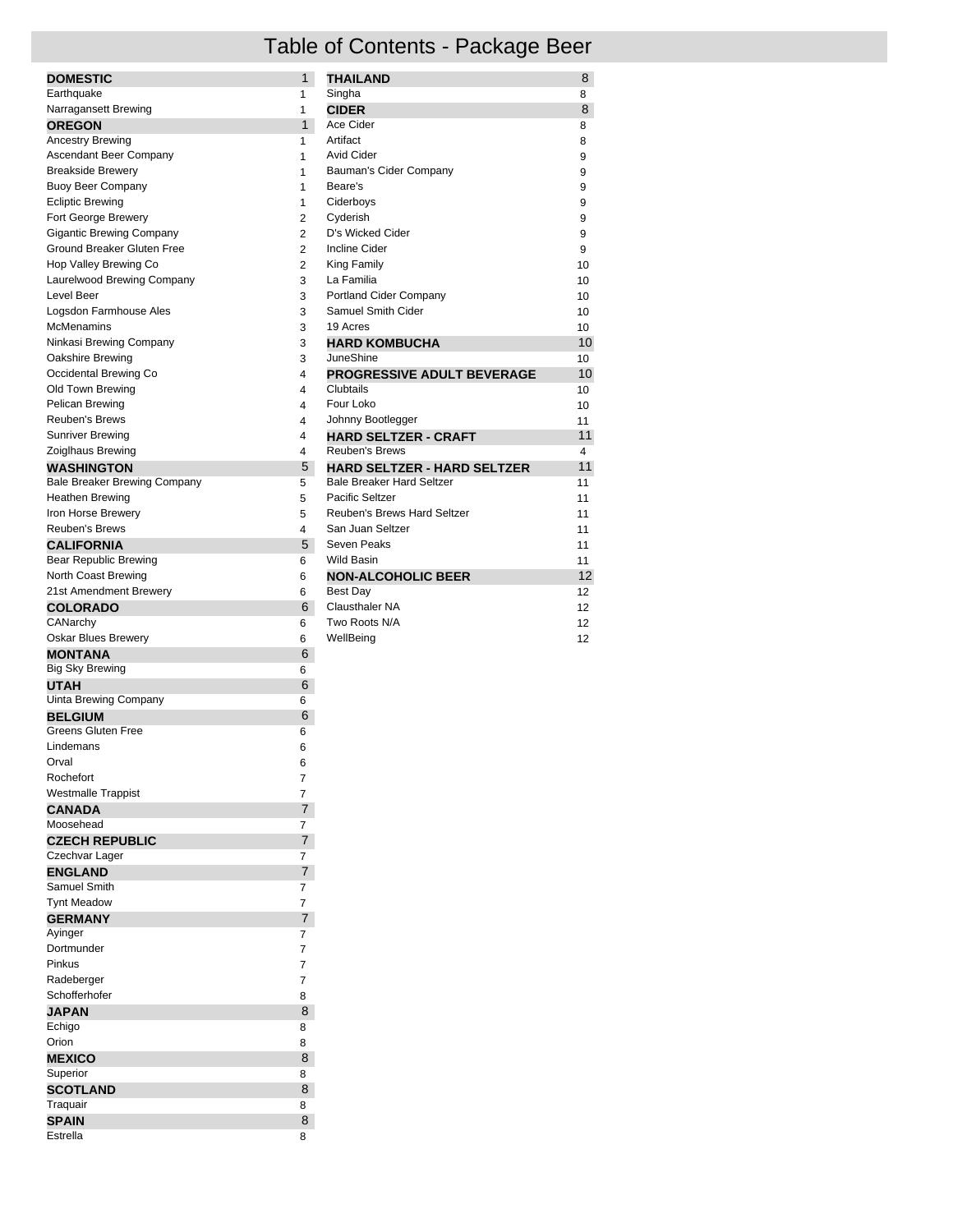# Table of Contents - Draught Beer

| <b>DOMESTIC</b>                  | 13 |
|----------------------------------|----|
| Stevens                          | 13 |
|                                  |    |
| <b>OREGON</b>                    | 13 |
| Ancestry Brewing                 | 13 |
| Ascendant Beer Company           | 13 |
| <b>Breakside Brewery</b>         | 13 |
| <b>Buoy Beer Company</b>         | 13 |
| <b>Ecliptic Brewing</b>          | 14 |
|                                  |    |
| Fort George Brewery              | 14 |
| <b>Gigantic Brewing Company</b>  | 14 |
| Ground Breaker Gluten Free       | 15 |
| Hop Valley Brewing Co            | 15 |
| Laurelwood Brewing Company       | 15 |
|                                  |    |
| Level Beer                       | 16 |
| Logsdon Farmhouse Ales           | 16 |
| Ninkasi Brewing Company          | 16 |
| Oakshire Brewing                 | 16 |
| Occidental Brewing Co            | 16 |
| Old Town Brewing                 |    |
|                                  | 17 |
| Pelican Brewing                  | 17 |
| <b>Sunriver Brewing</b>          | 17 |
| Zoiglhaus Brewing                | 17 |
| <b>WASHINGTON</b>                | 18 |
|                                  |    |
| Bale Breaker Brewing Company     | 18 |
| Heathen Brewing                  | 18 |
| Iron Horse Brewerv               | 18 |
| <b>Reuben's Brews</b>            | 18 |
| <b>CALIFORNIA</b>                | 18 |
|                                  |    |
| Bear Republic Brewing            | 18 |
| North Coast Brewing              | 19 |
| <b>COLORADO</b>                  | 19 |
| Oskar Blues Brewery              | 19 |
| MONTANA                          | 19 |
| Big Sky Brewing                  | 19 |
|                                  |    |
| <b>BELGIUM</b>                   | 19 |
| Lindemans                        | 19 |
| <b>Westmalle Trappist</b>        | 19 |
| <b>CZECH REPUBLIC</b>            | 19 |
|                                  |    |
| Czechvar Lager                   | 19 |
| <b>GERMANY</b>                   | 19 |
| Ayinger                          | 19 |
| Radeberger                       | 19 |
| Schofferhofer                    | 19 |
|                                  | 19 |
| <b>SPAIN</b>                     |    |
| Estrella                         | 19 |
| THAILAND                         | 19 |
| Singha                           | 19 |
| <b>CIDER</b>                     | 19 |
| Ace Cider                        | 19 |
|                                  |    |
| Artifact                         | 20 |
| <b>Avid Cider</b>                | 20 |
| Bauman's Cider Company           | 20 |
| Beare's                          | 20 |
| Ciderboys                        | 20 |
|                                  |    |
| Cyderish                         | 20 |
| D's Wicked Cider                 | 20 |
| <b>Incline Cider</b>             | 21 |
| La Familia                       | 21 |
|                                  |    |
| Portland Cider Company           | 21 |
| 19 Acres                         | 21 |
| <b>HARD KOMBUCHA</b>             | 21 |
| JuneShine                        | 21 |
| <b>HARD SELTZER</b>              | 21 |
|                                  |    |
| <b>Bale Breaker Hard Seltzer</b> | 21 |
| San Juan Seltzer                 | 21 |
| Seven Peaks                      | 22 |
| <b>COFFEE</b>                    | 22 |
| Cascadia Cold Brew               | 22 |
|                                  |    |
| <b>WELLNESS</b>                  | 22 |
| Driftwest Water Kefir            | 22 |

| Humm Kombucha                    | 22 |
|----------------------------------|----|
| <b>CBD</b>                       | 22 |
| <b>APRCH Sparkling CBD Water</b> | 22 |
| <b>PREMIUM SODA</b>              | 22 |
| Crater Lake                      | 22 |
| Pelican Soda                     | 22 |
| <b>OREGON WINE</b>               | 22 |
| Canned                           | 22 |
| Eola Hills                       | 22 |
| <b>CALIFORNIA WINE</b>           | 22 |
| <b>Hess Collection</b>           | 22 |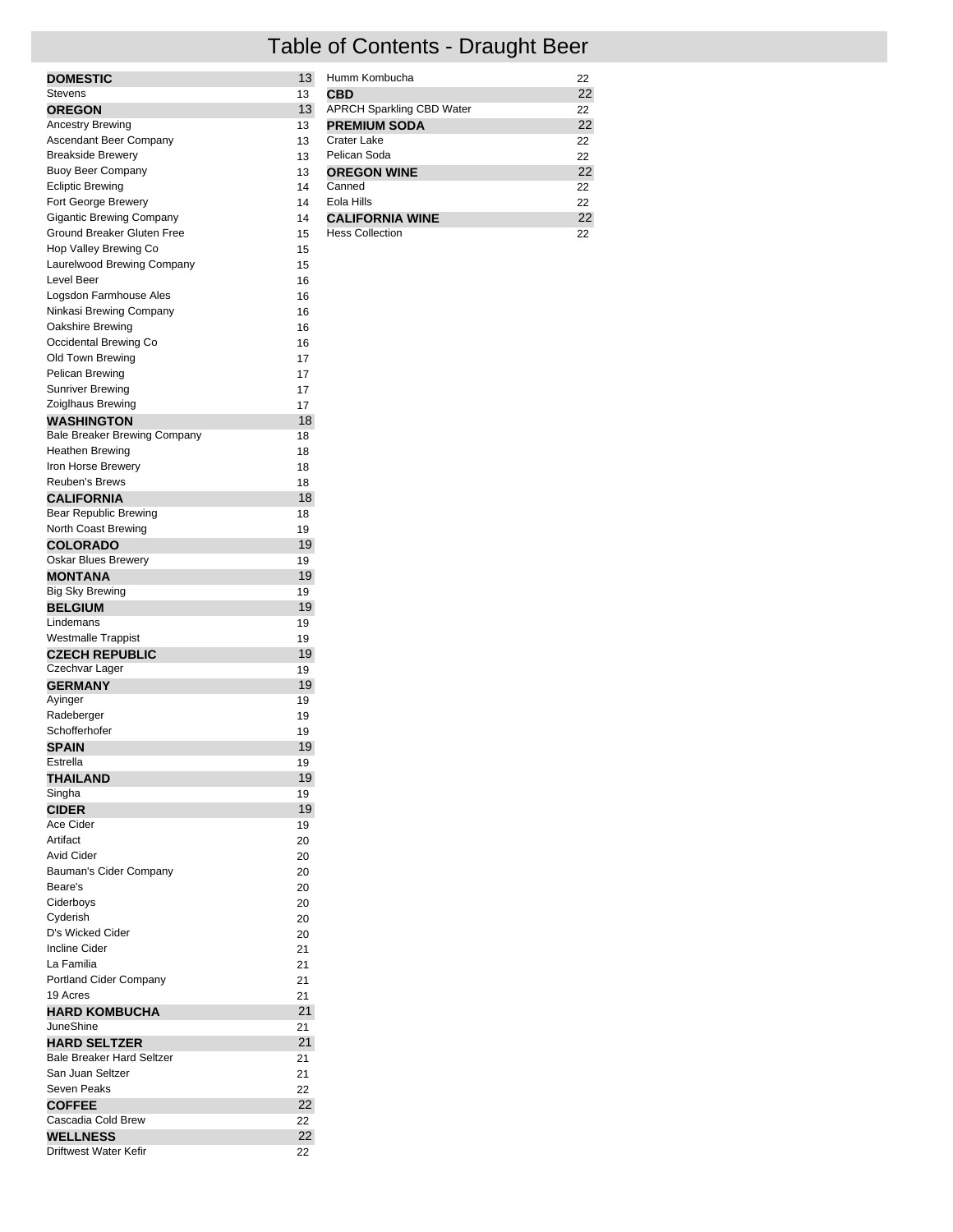| <b>COFFEE</b>                    | 23 |
|----------------------------------|----|
| Cascadia Cold Brew               | 23 |
| <b>MIXERS</b>                    | 23 |
| <b>Finest Call</b>               | 23 |
| <b>Polar Mixers</b>              | 23 |
| <b>WATER - PREMIUM SODAS</b>     | 23 |
| Pelican Soda                     | 23 |
| <b>WATER - WATER</b>             | 23 |
| <b>Essentia Water</b>            | 23 |
| <b>Liquid Death</b>              | 23 |
| Polar Seltzer                    | 23 |
| Polar Seltzer'ade                | 24 |
| <b>ENERGY</b>                    | 24 |
| A Shoc                           | 24 |
| Celsius                          | 24 |
| Celsius Heat                     | 25 |
| C4 Energy                        | 25 |
| Uptime Energy                    | 25 |
| Viso Beverage                    | 25 |
| <b>WELLNESS</b>                  | 25 |
| Driftwest Water Kefir            | 25 |
| Humm Kombucha                    | 25 |
| Revitalyte                       | 26 |
| Wyld CBD Water                   | 26 |
| <b>CBD - FOOD</b>                | 26 |
| Wyld CBD Gummies                 | 26 |
| <b>CBD - WELLNESS</b>            | 26 |
| <b>APRCH Sparkling CBD Water</b> | 26 |
| Daytrip Sparkling CBD Water      | 26 |
| Wyld CBD Water                   | 26 |
| Zentopia CBD                     | 27 |
| <b>JUICE</b>                     | 27 |
| Country Time Lemonade            | 27 |
| Langers Juice                    | 27 |
| <b>PREMIUM SODA</b>              | 27 |
| Cock 'n Bull                     | 27 |
| <b>Crater Lake</b>               | 27 |
| <b>Flying Cauldron</b>           | 27 |
| <b>Original New York Seltzer</b> | 27 |
| Polar Premium Soda               | 27 |
| <b>Reeds Ginger</b>              | 27 |
| Virgil's                         | 28 |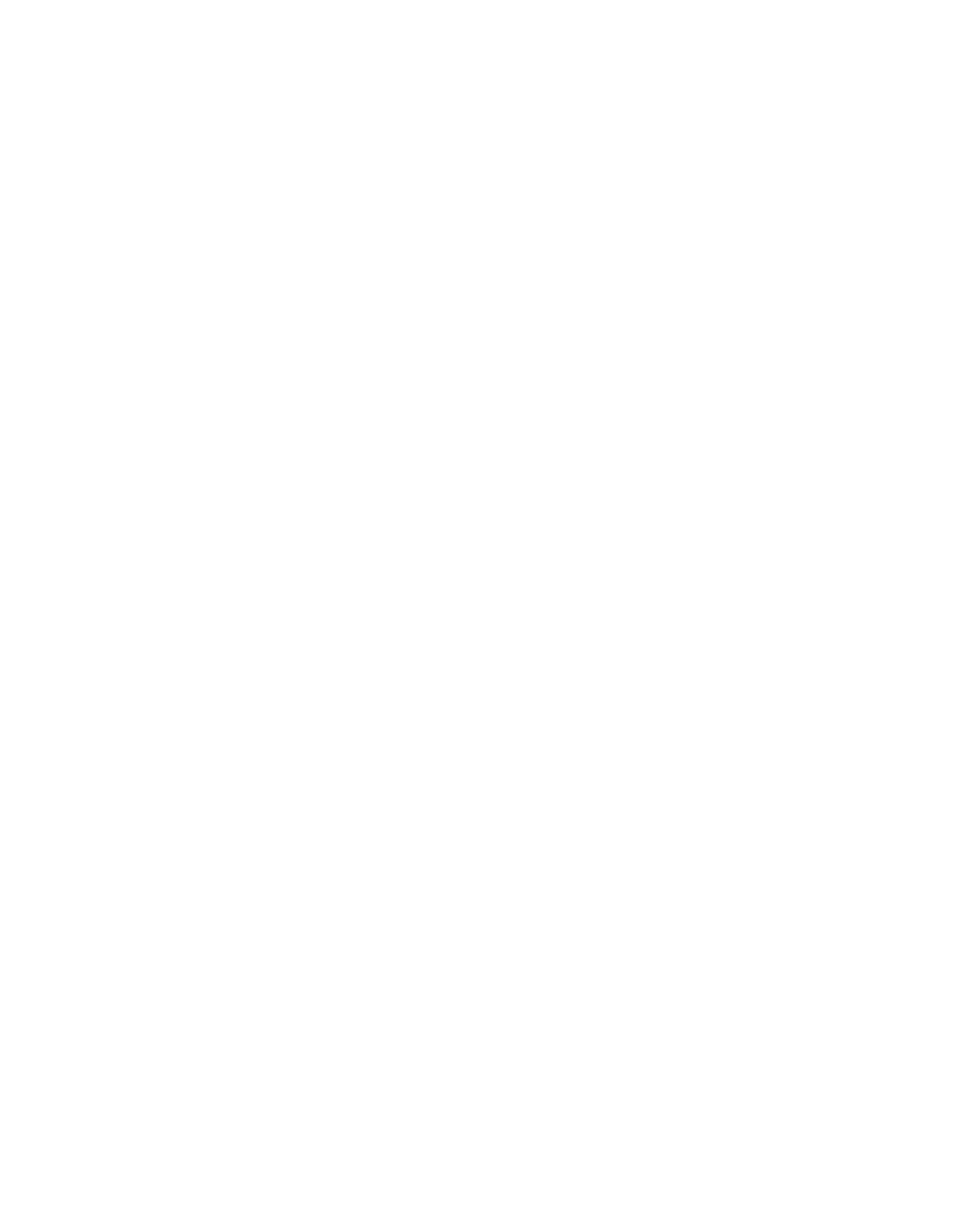| Item #         | U.P.C. Code                                | Description                                                      | Regular<br>Price   | Post-Off             | Net Case<br>Price  | Unit             | Price Deposit    |                    | <b>Suggested Retail Price</b><br>+20% +25% | $+30%$             |
|----------------|--------------------------------------------|------------------------------------------------------------------|--------------------|----------------------|--------------------|------------------|------------------|--------------------|--------------------------------------------|--------------------|
|                | <b>DOMESTIC</b>                            |                                                                  |                    |                      |                    |                  |                  |                    |                                            |                    |
|                |                                            |                                                                  |                    |                      |                    |                  |                  |                    |                                            |                    |
|                | <b>Earthquake</b>                          |                                                                  |                    |                      |                    |                  |                  |                    |                                            |                    |
| 07097<br>07103 | 8-49806-00298-2<br>8-49806-00245-6         | C 12/23.5 Black Cherry                                           | \$16.72<br>\$16.72 |                      | \$16.72<br>\$16.72 | \$1.39<br>\$1.39 | \$1.20<br>\$1.20 | \$1.69<br>\$1.69   | \$1.89<br>\$1.89                           | \$1.99<br>\$1.99   |
| 07110          | 8-95216-00109-1                            | C 12/23.5 Pineapple<br>C 12/24 10%                               | \$16.72            | (\$2.52)             | \$14.20            | \$1.18           | \$1.20           | \$1.49             | \$1.59                                     | \$1.69             |
| 07098          | 8-49806-00229-6                            | C 6/4/16 High Gravity Lager                                      | \$20.12            |                      | \$20.12            | \$3.35           | \$2.40           | \$4.19             | \$4.49                                     | \$4.79             |
|                | <b>Narragansett Brewing</b>                |                                                                  |                    |                      |                    |                  |                  |                    |                                            |                    |
| 02900          | 0-72130-55001-4                            | C 4/6/16 Lager                                                   | \$22.50            | (\$1.53)             | \$20.97            | \$5.24           | \$2.40           | \$6.59             | \$6.99                                     | \$7.49             |
|                | <b>OREGON</b>                              |                                                                  |                    |                      |                    |                  |                  |                    |                                            |                    |
|                | <b>Ancestry Brewing</b>                    |                                                                  |                    |                      |                    |                  |                  |                    |                                            |                    |
| 70002          | 7-98304-41070-9                            | B 12/16.9 Best Coast IPA                                         | \$36.00            | (\$2.45)             | \$33.55            | \$2.79           | \$1.20           | \$3.49             | \$3.69                                     | \$3.99             |
| 70004          | 8-51659-00803-5                            | B 12/16.9 Irish Red                                              | \$36.00            | (\$2.45)             | \$33.55            | \$2.79           | \$1.20           | \$3.49             | \$3.69                                     | \$3.99             |
| 70003          | 8-51659-00829-5                            | B 12/16.9 Piney IPA                                              | \$36.00            | (\$2.45)             | \$33.55            | \$2.79           | \$1.20           | \$3.49             | \$3.69                                     | \$3.99             |
| 70011<br>70163 | 8-51659-00805-9<br>8-51659-00812-7         | <b>B</b> 12/16.9 Porter<br>C 6/4/16 German Pilsner               | \$36.00<br>\$58.75 | (\$2.45)             | \$33.55<br>\$58.75 | \$2.79<br>\$9.79 | \$1.20<br>\$2.40 | \$3.49<br>\$12.19  | \$3.69<br>\$13.09                          | \$3.99<br>\$13.99  |
| 70157          | 8-51659-00815-8                            | C 6/4/16 Hazy Pale Ale                                           | \$58.75            |                      | \$58.75            | \$9.79           | \$2.40           | \$12.19            | \$13.09                                    | \$13.99            |
| 70152<br>70158 | 8-51659-00826-4<br>8-51659-00814-1         | C 6/4/16 IPA<br>C 6/4/16 Kolsch                                  | \$58.75<br>\$58.75 |                      | \$58.75<br>\$58.75 | \$9.79<br>\$9.79 | \$2.40<br>\$2.40 | \$12.19<br>\$12.19 | \$13.09<br>\$13.09                         | \$13.99<br>\$13.99 |
|                | <b>Ascendant Beer Company</b>              |                                                                  |                    |                      |                    |                  |                  |                    |                                            |                    |
| 09229          | 8-69707-00041-2                            | C 12/19.2 Awesome Sauce                                          | \$36.00            | (\$2.45)             | \$33.55            | \$2.79           | \$1.20           | \$3.49             | \$3.69                                     | \$3.99             |
| 72071          | 8-69707-00043-6                            | C 12/19.2 Seismic Upgrade IIPA                                   | \$36.00            | (\$2.45)             | \$33.55            | \$2.79           | \$1.20           | \$3.49             | \$3.69                                     | \$3.99             |
| 72069          | 8-69707-00042-9                            | C 4/6/12 Seismic IPA                                             | \$34.47            | (\$3.00)             | \$31.47            | \$7.86           | \$2.40           | \$9.79             | \$10.49                                    | \$11.19            |
| 02200          | 8-69707-00040-5                            | C 4/6/12 Throwback Lager                                         | \$34.47            | (\$3.00)             | \$31.47            | \$7.86           | \$2.40           | \$9.79             | \$10.49                                    | \$11.19            |
|                | <b>Breakside Brewery</b>                   |                                                                  |                    |                      |                    |                  |                  |                    |                                            |                    |
| 05277          | 8-59604-00402-6                            | B 12/22 Bellwether                                               | \$57.14            |                      | \$57.14            | \$4.76           | \$1.20           | \$5.99             | \$6.39                                     | \$6.79             |
| 11454          | 8-59604-00423-1                            | B 12/22 Black and Tan                                            | \$50.35            |                      | \$50.35            | \$4.19           | \$1.20           | \$5.19             | \$5.59                                     | \$5.99             |
| 18713          | 8-59604-00453-8                            | B 12/22 Let Your Indulgence Set Me Free                          | \$142.75           |                      | \$142.75           | \$11.89          | \$1.20           | \$14.89            | \$15.89<br>\$5.09                          | \$16.99<br>\$5.49  |
| 05272<br>05290 | 8-59604-00401-9<br>8-59604-00408-8         | B 12/22 IPA<br>B 12/22 Passionfruit Sour Ale                     | \$46.12<br>\$50.35 |                      | \$46.12<br>\$50.35 | \$3.84<br>\$4.19 | \$1.20<br>\$1.20 | \$4.79<br>\$5.19   | \$5.59                                     | \$5.99             |
| 05273          | 8-59604-00400-2                            | B 12/22 Pilsner                                                  | \$46.12            |                      | \$46.12            | \$3.84           | \$1.20           | \$4.79             | \$5.09                                     | \$5.49             |
| 05285          | 8-59604-00408-8                            | B 12/22 Salted Caramel Stout                                     | \$50.35            |                      | \$50.35            | \$4.19           | \$1.20           | \$5.19             | \$5.59                                     | \$5.99             |
| 05283          | 8-59604-00405-7                            | B 12/22 Wanderlust IPA                                           | \$46.12            |                      | \$46.12            | \$3.84           | \$1.20           | \$4.79             | \$5.09                                     | \$5.49             |
| 05657<br>18495 | 8-59604-00435-4<br>8-59604-00422-4         | C 4/6/12 Rainbows and Unicorns<br>C 4/6/12 Stay West IPA         | \$34.47<br>\$34.47 | (\$3.00)<br>(\$3.00) | \$31.47<br>\$31.47 | \$7.86<br>\$7.86 | \$2.40<br>\$2.40 | \$9.79<br>\$9.79   | \$10.49<br>\$10.49                         | \$11.19<br>\$11.19 |
| 05658          | 8-59604-00427-9                            | C 4/6/12 True Gold Golden Ale                                    | \$34.47            | (\$3.00)             | \$31.47            | \$7.86           | \$2.40           | \$9.79             | \$10.49                                    | \$11.19            |
| 18589          | 8-59604-00437-8                            | C 6/4/16 Guava Sparkler                                          | \$58.75            |                      | \$58.75            | \$9.79           | \$2.40           | \$12.19            | \$13.09                                    | \$13.99            |
| 05621          | 8-59604-00447-7                            | C 6/4/16 IPA                                                     | \$58.75            | (\$4.20)             | \$54.55            | \$9.09           | \$2.40           | \$11.39            | \$12.09                                    | \$12.99            |
| 11468<br>05540 | 8-59604-00454-5<br>8-59604-00440-8         | C 6/4/16 Pilsner                                                 | \$52.46<br>\$58.75 | (\$2.11)<br>(\$4.20) | \$50.35<br>\$54.55 | \$8.39<br>\$9.09 | \$2.40<br>\$2.40 | \$10.49<br>\$11.39 | \$11.19<br>\$12.09                         | \$11.99<br>\$12.99 |
| 11451          | 8-59604-00452-1                            | C 6/4/16 @Portland's IPA<br>C 6/4/16 Trunk Slammer               | \$52.46            | (\$2.11)             | \$50.35            | \$8.39           | \$2.40           | \$10.49            | \$11.19                                    | \$11.99            |
| 11450          | 8-59604-00452-1                            | C 6/4/16 Unbearable Lightness                                    | \$52.46            | (\$2.11)             | \$50.35            | \$8.39           | \$2.40           | \$10.49            | \$11.19                                    | \$11.99            |
| 05622          | 8-59604-00432-3                            | C 6/4/16 Wanderlust IPA                                          | \$58.75            | (\$4.20)             | \$54.55            | \$9.09           | \$2.40           | \$11.39            | \$12.09                                    | \$12.99            |
| 05633<br>05583 | 8-59604-00450-7<br>8-59604-00437-8         | C 6/4/16 What Rough Beast<br>C 6/4/16 Wanderjack IPA             | \$58.75<br>\$58.75 | $(*4.20)$            | \$54.55<br>\$58.75 | \$9.09<br>\$9.79 | \$2.40<br>\$2.40 | \$11.39<br>\$12.19 | \$12.09<br>\$13.09                         | \$12.99<br>\$13.99 |
|                | <b>Buoy Beer Company</b>                   |                                                                  |                    |                      |                    |                  |                  |                    |                                            |                    |
| 05331          | 8-51017-00607-9                            | C 4/6/12 Cream Ale                                               | \$34.47            | (\$3.00)             | \$31.47            | \$7.86           | \$2.40           | \$9.79             | \$10.49                                    | \$11.19            |
| 05354          | 8-51017-00605-5                            | C 4/6/12 Czech Pilsner                                           | \$34.47            | (\$3.00)             | \$31.47            | \$7.86           | \$2.40           | \$9.79             | \$10.49                                    | \$11.19            |
| 05465          | 8-51017-00615-4                            | C 4/6/12 Helles Lager                                            | \$34.47            | (\$3.00)             | \$31.47            | \$7.86           | \$2.40           | \$9.79             | \$10.49                                    | \$11.19            |
| 05350<br>11287 | 8-51017-00604-8<br>8-51017-00625-3         | C 4/6/12 IPA                                                     | \$34.47<br>\$34.47 | (\$3.00)             | \$31.47<br>\$31.47 | \$7.86<br>\$7.86 | \$2.40<br>\$2.40 | \$9.79<br>\$9.79   | \$10.49<br>\$10.49                         | \$11.19<br>\$11.19 |
| 05602          | 8-51017-00610-9                            | C 4/6/12 Pacific Pale Ale<br>C 6/4/16 Another IPA                | \$52.46            | (\$3.00)<br>(\$2.11) | \$50.35            | \$8.39           | \$2.40           | \$10.49            | \$11.19                                    | \$11.99            |
| 02214          | 8-51017-00628-4                            | C 6/4/16 Helles Lager                                            | \$52.46            | (\$2.11)             | \$50.35            | \$8.39           | \$2.40           | \$10.49            | \$11.19                                    | \$11.99            |
| 11289          | 8-51017-00627-7                            | C 6/4/16 Maibock                                                 | \$58.75<br>\$58.75 |                      | \$58.75<br>\$58.75 | \$9.79<br>\$9.79 | \$2.40<br>\$2.40 | \$12.19            | \$13.09                                    | \$13.99<br>\$13.99 |
| 03275          | 8-51017-00627-7                            | C 6/4/16 Vienna Lager                                            |                    |                      |                    |                  |                  | \$12.19            | \$13.09                                    |                    |
| 10644          | <b>Ecliptic Brewing</b><br>8-54379-00511-7 |                                                                  | \$34.47            | (\$3.00)             | \$31.47            | \$7.86           | \$2.40           | \$9.79             | \$10.49                                    | \$11.19            |
| 10076          | 8-54379-00519-3                            | C 4/6/12 Flamingo Planet GuavaBlonde<br>C 4/6/12 Phaser Hazy IPA | \$36.00            | (\$2.45)             | \$33.55            | \$8.38           | \$2.40           | \$10.49            | \$11.19                                    | \$11.99            |
| 02239          | 8-54379-00530-8                            | C 4/6/12 Pyxis Pilsner                                           | \$36.00            | (\$2.45)             | \$33.55            | \$8.38           | \$2.40           | \$10.49            | \$11.19                                    | \$11.99            |
| 01324          | 8-54379-00510-0                            | C 4/6/12 Starburst IPA                                           | \$34.47            | (\$3.00)             | \$31.47            | \$7.86           | \$2.40           | \$9.79             | \$10.49                                    | \$11.19            |
| 02161          | 8-54379-00525-4                            | C 6/4/16 Capella Porter                                          | \$50.35            |                      | \$50.35            | \$8.39           | \$2.40           | \$10.49            | \$11.19                                    | \$11.99            |
| 02237<br>18600 | 8-54379-00529-2<br>8-54379-00531-5         | C 6/4/16 Carina Peach Sour Ale<br>C 6/4/16 LIGO West Coast IPA   | \$50.35<br>\$50.35 |                      | \$50.35<br>\$50.35 | \$8.39<br>\$8.39 | \$2.40<br>\$2.40 | \$10.49<br>\$10.49 | \$11.19<br>\$11.19                         | \$11.99<br>\$11.99 |
| 18300          | 8-54379-00524-7                            | C 6/4/16 Summer IPA collab w Georgetown                          | \$75.52            |                      | \$75.52            | \$12.58          | \$2.40           | \$15.69            | \$16.79                                    | \$17.99            |
| 02238          | 8-54379-00528-5                            | C 6/4/16 Tucana Tangerine SourAle                                | \$50.35            |                      | \$50.35            | \$8.39           | \$2.40           | \$10.49            | \$11.19                                    | \$11.99            |

Page 1 of 28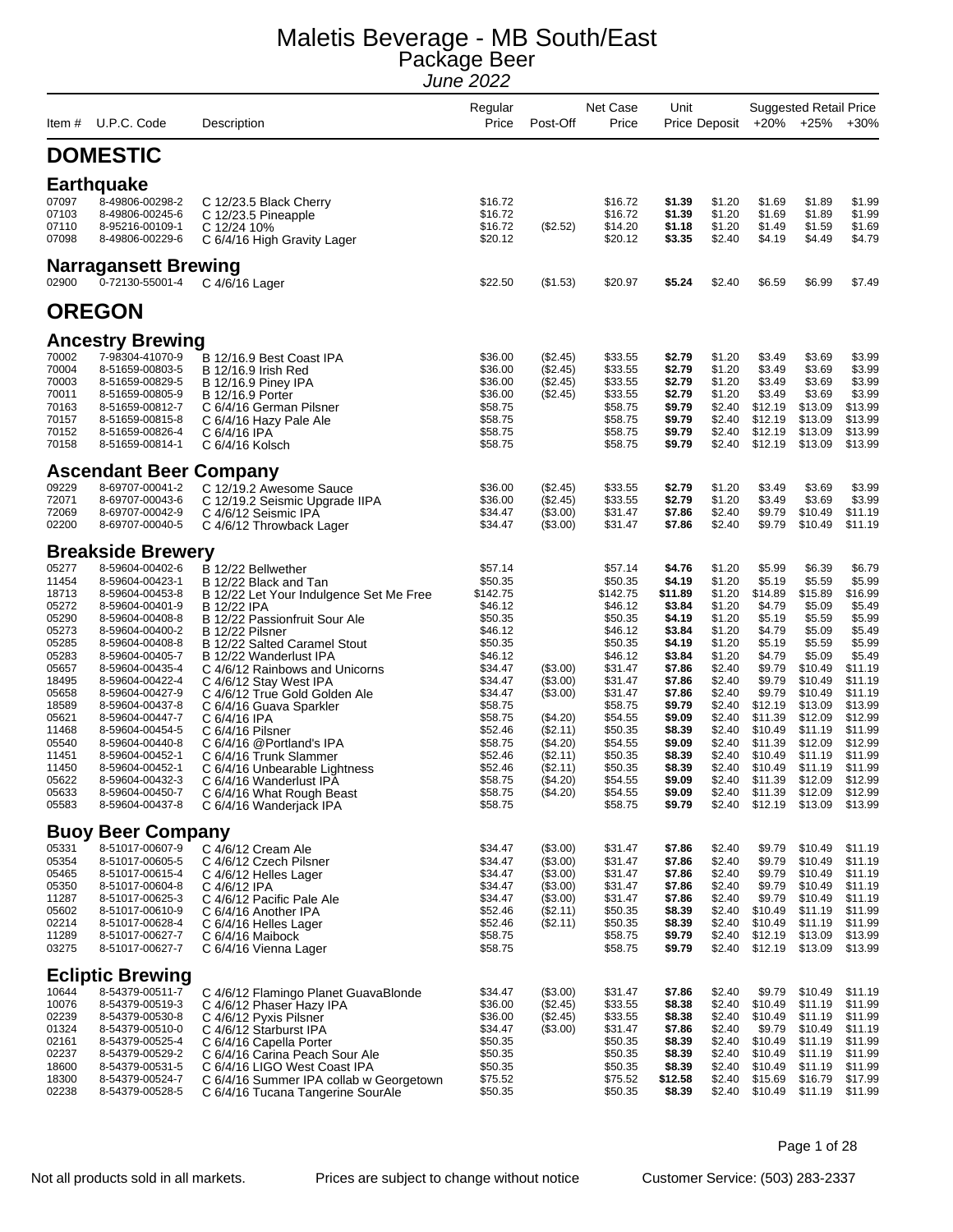| Item #         | U.P.C. Code                        | Description                                                                              | Regular<br>Price   | Post-Off             | Net Case<br>Price  | Unit               | Price Deposit    |                    | <b>Suggested Retail Price</b><br>$+20\% +25\%$ | $+30%$             |
|----------------|------------------------------------|------------------------------------------------------------------------------------------|--------------------|----------------------|--------------------|--------------------|------------------|--------------------|------------------------------------------------|--------------------|
|                |                                    |                                                                                          |                    |                      |                    |                    |                  |                    |                                                |                    |
|                | <b>OREGON</b>                      |                                                                                          |                    |                      |                    |                    |                  |                    |                                                |                    |
|                | <b>Fort George Brewery</b>         |                                                                                          |                    |                      |                    |                    |                  |                    |                                                |                    |
| 07724          | 8-51622-00316-6                    | C 4/6/12 City of Dreams                                                                  | \$36.35            | (\$2.80)             | \$33.55            | \$8.38             | \$2.40           | \$10.49            | \$11.19                                        | \$11.99            |
| 18546          | 8-51622-00333-3                    | C 4/6/12 Magnetic Fields                                                                 | \$41.92            | (\$2.77)             | \$39.15            | \$9.78             | \$2.40           | \$12.19            | \$13.09                                        | \$13.99            |
| 09237<br>18543 | 8-51622-00323-4<br>8-51622-00310-4 | C 4/6/12 The Meadow                                                                      | \$35.98<br>\$35.98 | (\$3.00)<br>(\$3.00) | \$32.98<br>\$32.98 | \$8.24<br>\$8.24   | \$2.40<br>\$2.40 | \$10.29<br>\$10.29 | \$10.99<br>\$10.99                             | \$11.79<br>\$11.79 |
| 09322          | 8-51622-00324-1                    | C 4/6/12 Power Cycle Hazy Pale<br>C 4/6/12 Suicide Squeeze                               | \$36.35            | (\$2.80)             | \$33.55            | \$8.38             | \$2.40           | \$10.49            | \$11.19                                        | \$11.99            |
| 18595          | 8-51622-00301-2                    | C 6/4/16 Beach Eagle Mexican Style Lager                                                 | \$52.46            | (\$2.11)             | \$50.35            | \$8.39             | \$2.40           | \$10.49            | \$11.19                                        | \$11.99            |
| 18420          | 8-51622-00322-7                    | C 6/4/16 Cathedral Tree                                                                  | \$58.75            |                      | \$58.75            | \$9.79             | \$2.40           | \$12.19            | \$13.09                                        | \$13.99            |
| 07716          | 8-51622-00302-9                    | C 6/4/16 Cavatica Stout                                                                  | \$52.46            | (\$2.11)             | \$50.35            | \$8.39             | \$2.40           | \$10.49            | \$11.19                                        | \$11.99            |
| 18581          | 8-51622-00326-5                    | C 6/4/16 Focus West Coast IPA                                                            | \$67.16            |                      | \$67.16            | \$11.19            | \$2.40           | \$13.99            | \$14.89                                        | \$15.99            |
| 18583<br>10567 | 8-51622-00330-2<br>8-51622-00321-0 | C 6/4/16 Java The Hop: CoffeelPA                                                         | \$75.55<br>\$79.75 | (\$4.20)             | \$75.55<br>\$75.55 | \$12.59<br>\$12.59 | \$2.40<br>\$2.40 | \$15.69<br>\$15.69 | \$16.79<br>\$16.79                             | \$17.99<br>\$17.99 |
| 09238          | 8-51622-00329-6                    | C 6/4/16 Skies of Wonder: JustFriends<br>C 6/4/16 Spruce Budd Ale                        | \$44.05            | (\$2.10)             | \$41.95            | \$6.99             | \$2.40           | \$8.69             | \$9.29                                         | \$9.99             |
| 07700          | 8-51622-00300-5                    | C 6/4/16 Vortex IPA                                                                      | \$52.46            | (S2.11)              | \$50.35            | \$8.39             | \$2.40           | \$10.49            | \$11.19                                        | \$11.99            |
| 07738          | 8-51622-00307-4                    | C 6/4/16 3 Way IPA                                                                       | \$58.75            |                      | \$58.75            | \$9.79             | \$2.40           | \$12.19            | \$13.09                                        | \$13.99            |
|                | <b>Gigantic Brewing</b>            | Company                                                                                  |                    |                      |                    |                    |                  |                    |                                                |                    |
| 12521          | 8-59416-00315-6                    | B 12/16.9 Cat Stash Fever IPA                                                            | \$54.55            | (\$4.20)             | \$50.35            | \$4.19             | \$1.20           | \$5.19             | \$5.59                                         | \$5.99             |
| 18913          | 8-59416-00322-4                    | B 12/16.9 Cobra Fang IPA                                                                 | \$54.55            | (\$4.20)             | \$50.35            | \$4.19             | \$1.20           | \$5.19             | \$5.59                                         | \$5.99             |
| 18535          | 8-59416-00330-9                    | B 12/16.9 Fancy Pants HazelnutChoc Stout                                                 | \$54.55            | (\$4.20)             | \$50.35            | \$4.19             | \$1.20           | \$5.19             | \$5.59                                         | \$5.99             |
| 09332<br>10062 | 8-59416-00332-3<br>8-59416-00319-4 | B 12/16.9 Project Pilsner Galaxy                                                         | \$36.00<br>\$54.55 | (\$2.45)<br>(\$4.20) | \$33.55<br>\$50.35 | \$2.79<br>\$4.19   | \$1.20<br>\$1.20 | \$3.49<br>\$5.19   | \$3.69<br>\$5.59                               | \$3.99<br>\$5.99   |
| 12548          | 8-59416-00330-9                    | B 12/16.9 Ginormous Mark 11 Imperial IPA<br>B 12/16.9 International Caramel Coffee Stout | \$54.55            | (\$4.20)             | \$50.35            | \$4.19             | \$1.20           | \$5.19             | \$5.59                                         | \$5.99             |
| 10067          | 8-59416-00318-7                    | B 12/16.9 Kolschtastic                                                                   | \$36.00            | (\$2.45)             | \$33.55            | \$2.79             | \$1.20           | \$3.49             | \$3.69                                         | \$3.99             |
| 18907          | 8-59416-00322-4                    | B 12/16.9 Later Skater IPA                                                               | \$54.55            | (\$4.20)             | \$50.35            | \$4.19             | \$1.20           | \$5.19             | \$5.59                                         | \$5.99             |
| 18405          | 8-59416-00331-6                    | B 12/16.9 Long Play Stout                                                                | \$36.00            | (\$2.45)             | \$33.55            | \$2.79             | \$1.20           | \$3.49             | \$3.69                                         | \$3.99             |
| 12525          | 8-59416-00333-0                    | B 12/16.9 Mecha Red Ale                                                                  | \$36.00            | (\$2.45)             | \$33.55            | \$2.79             | \$1.20           | \$3.49             | \$3.69                                         | \$3.99             |
| 10106          | 8-59416-00315-6                    | B 12/16.9 Mystery Cloud Hazy IPA                                                         | \$54.55            | (\$4.20)             | \$50.35            | \$4.19             | \$1.20           | \$5.19             | \$5.59                                         | \$5.99             |
| 18533<br>10233 | 8-59416-00332-3<br>8-59416-00327-9 | B 12/16.9 Project Pilsner Motueka<br>B 12/16.9 Sassy Pony Hoppy Pale                     | \$36.00<br>\$36.00 | (\$2.45)<br>(\$2.45) | \$33.55<br>\$33.55 | \$2.79<br>\$2.79   | \$1.20<br>\$1.20 | \$3.49<br>\$3.49   | \$3.69<br>\$3.69                               | \$3.99<br>\$3.99   |
| 12267          | 8-59416-00315-6                    | B 12/16.9 Super-Charged                                                                  | \$54.55            | (\$4.20)             | \$50.35            | \$4.19             | \$1.20           | \$5.19             | \$5.59                                         | \$5.99             |
| 18530          | 8-59416-00322-4                    | B 12/16.9 Super Friends IPA Dbl Mtn Collab                                               | \$54.55            | (\$4.20)             | \$50.35            | \$4.19             | \$1.20           | \$5.19             | \$5.59                                         | \$5.99             |
| 18903          | 8-59416-00334-7                    | B 12/16.9 Unipiper Hazy IPA                                                              | \$36.00            | (\$2.45)             | \$33.55            | \$2.79             | \$1.20           | \$3.49             | \$3.69                                         | \$3.99             |
| 18910          | 8-59416-00321-7                    | B 12/16.9 50 Shades IPA                                                                  | \$36.00            | (\$2.45)             | \$33.55            | \$2.79             | \$1.20           | \$3.49             | \$3.69                                         | \$3.99             |
| 10066<br>03285 | 8-59416-00317-0<br>0-00000-00000-0 | B 12/16.9 IPA<br>12/16.9 Soapbox Derby Summer Ale                                        | \$36.00<br>\$36.00 | (\$2.45)             | \$33.55<br>\$36.00 | \$2.79<br>\$3.00   | \$1.20<br>\$1.20 | \$3.49<br>\$3.79   | \$3.69<br>\$3.99                               | \$3.99<br>\$4.29   |
|                |                                    | <b>Ground Breaker Gluten Free</b>                                                        |                    |                      |                    |                    |                  |                    |                                                |                    |
| 13212          | 8-58845-00420-8                    |                                                                                          | \$50.54            |                      | \$50.54            | \$12.63            | \$2.40           | \$15.79            | \$16.89                                        | \$18.09            |
| 07466          | 8-58845-00412-3                    | C 4/6/12 99 Light Lager<br>C 6/4/12 IPA #5                                               | \$67.11            | (\$4.15)             | \$62.96            | \$10.49            | \$2.40           | \$13.09            | \$13.99                                        | \$14.99            |
| 07465          | 8-58845-00413-0                    | C 6/4/12 Olallie                                                                         | \$58.75            | (\$6.29)             | \$52.46            | \$8.74             | \$2.40           | \$10.89            | \$11.69                                        | \$12.49            |
| 03272          | 8-58845-00417-8                    | C 6/4/16 Calypso Juicy Pale                                                              | \$79.75            |                      | \$79.75            | \$13.29            | \$2.40           | \$16.59            | \$17.69                                        | \$18.99            |
| 07487          | 8-58845-00415-4                    | C 6/4/16 Dark Ale                                                                        | \$79.75            | (\$2.09)             | \$77.66            | \$12.94            | \$2.40           | \$16.19            | \$17.29                                        | \$18.49            |
| 07488          | 8-58845-00409-3                    | C 6/4/16 Inclusion Pale Ale                                                              | \$79.75            | (\$2.09)             | \$77.66            | \$12.94            | \$2.40           | \$16.19            | \$17.29                                        | \$18.49            |
| 07489<br>11056 | 8-58845-00416-1<br>8-58845-00417-8 | C 6/4/16 IPA #5<br>C 6/4/16 Psychrophilic Cold + Black IPA                               | \$79.75<br>\$79.75 | (\$2.09)<br>(\$2.09) | \$77.66<br>\$77.66 | \$12.94<br>\$12.94 | \$2.40<br>\$2.40 | \$16.19<br>\$16.19 | \$17.29<br>\$17.29                             | \$18.49<br>\$18.49 |
|                | <b>Hop Valley Brewing Co</b>       |                                                                                          |                    |                      |                    |                    |                  |                    |                                                |                    |
| 03712          | 8-56052-00267-3                    | B 2/12/12 IPA Variety                                                                    | \$31.48            | (\$15.48)            | \$16.00            | \$8.00             | \$2.40           | \$9.99             | \$10.69                                        | \$11.39            |
| 03682          | 8-56052-00252-9                    | B 4/6/12 Alpha Centauri Imperial IPA                                                     | \$33.77            | (\$3.00)             | \$30.77            | \$7.69             | \$2.40           | \$9.59             | \$10.29                                        | \$10.99            |
| 03781          | 8-56052-00218-5                    | B 4/6/12 Citrus Mistress                                                                 | \$33.77            | (\$3.00)             | \$30.77            | \$7.69             | \$2.40           | \$9.59             | \$10.29                                        | \$10.99            |
| 11412          | 8-50015-88535-8                    | B 4/6/12 Fresh Baked Porter                                                              | \$33.77            | (\$3.00)             | \$30.77            | \$7.69             | \$2.40           | \$9.59             | \$10.29                                        | \$10.99            |
| 03666          | 8-56052-00229-1                    | B 4/6/12 Hefe                                                                            | \$33.77            | (\$3.00)             | \$30.77            | \$7.69             | \$2.40           | \$9.59             | \$10.29                                        | \$10.99            |
| 12126          | 8-56052-00295-6                    | C 12/19.2 Cryo Stash ImperialIPA                                                         | \$25.12            | (\$1.82)             | \$23.30            | \$1.94             | \$1.20           | \$2.39             | \$2.59                                         | \$2.79             |
| 12128<br>12127 | 8-50015-88521-1<br>8-56052-00299-4 | C 12/19.2 Kraken Stash IPA<br>C 12/19.2 Mango & Stash IPA                                | \$25.12<br>\$25.12 | (\$1.82)<br>(\$1.82) | \$23.30<br>\$23.30 | \$1.94<br>\$1.94   | \$1.20<br>\$1.20 | \$2.39<br>\$2.39   | \$2.59<br>\$2.59                               | \$2.79<br>\$2.79   |
| 12129          | 8-50015-88512-9                    | C 12/19.2 Stash Panda Hazy IPA                                                           | \$25.12            | (\$1.82)             | \$23.30            | \$1.94             | \$1.20           | \$2.39             | \$2.59                                         | \$2.79             |
| 12124          | 8-50015-88502-0                    | C 12/19.2 Alpha Centauri Imperial IPA                                                    | \$25.12            | (\$1.82)             | \$23.30            | \$1.94             | \$1.20           | \$2.39             | \$2.59                                         | \$2.79             |
| 12125          | 8-56052-00288-8                    | C 12/19.2 Bubble Stash IPA                                                               | \$25.12            | (\$1.82)             | \$23.30            | \$1.94             | \$1.20           | \$2.39             | \$2.59                                         | \$2.79             |
| 03950          | 8-56052-00298-7                    | C 18/12 Red Can Light Lager                                                              | \$11.99            | (\$.75)              | \$11.24            | \$11.24            | \$1.80           | \$14.09            | \$14.99                                        | \$16.09            |
| 03724          | 8-56052-00239-0                    | C 2/12/12 Alphadelic IPA                                                                 | \$31.48            | (\$2.24)             | \$29.24            | \$14.62            | \$2.40           | \$18.29            | \$19.49                                        | \$20.89            |
| 10523<br>10399 | 8-56052-00284-0<br>8-56052-00282-6 | C 2/12/12 Stash Pack IPA Variety                                                         | \$31.48<br>\$31.48 | (\$2.24)<br>(\$2.24) | \$29.24<br>\$29.24 | \$14.62<br>\$14.62 | \$2.40<br>\$2.40 | \$18.29<br>\$18.29 | \$19.49<br>\$19.49                             | \$20.89<br>\$20.89 |
| 03640          | 8-56052-00270-3                    | C 2/12/12 Bubble Stash IPA<br>C 2/12/12 Citrus Mistress                                  | \$31.48            | (\$2.24)             | \$29.24            | \$14.62            | \$2.40           | \$18.29            | \$19.49                                        | \$20.89            |
| 03968          | 8-56052-00294-9                    | C 2/12/12 Hazy Daze Patty-O Pack                                                         | \$31.48            | (\$2.24)             | \$29.24            | \$14.62            | \$2.40           | \$18.29            | \$19.49                                        | \$20.89            |
| 11411          | 8-50015-88533-4                    | C 2/12/12 West Coaster IPA Mixer VP                                                      | \$31.48            | (\$2.24)             | \$29.24            | \$14.62            | \$2.40           | \$18.29            | \$19.49                                        | \$20.89            |
| 03731          | 8-56052-00212-3                    | C 4/6/12 Alphadelic IPA                                                                  | \$33.77            | (\$3.00)             | \$30.77            | \$7.69             | \$2.40           | \$9.59             | \$10.29                                        | \$10.99            |
| 03710          | 8-56052-00213-0                    | C 4/6/12 Bubble Stash                                                                    | \$33.77            | (\$3.00)             | \$30.77            | \$7.69             | \$2.40           | \$9.59             | \$10.29                                        | \$10.99            |
| 03633          | 8-56052-00269-7                    | C 4/6/12 Citrus Mistress IPA                                                             | \$33.77            | (\$3.00)             | \$30.77            | \$7.69             | \$2.40           | \$9.59             | \$10.29                                        | \$10.99            |
| 10524<br>03952 | 8-56052-00285-7<br>8-56052-00258-1 | C 4/6/12 Cryo Stash Imperial IPA<br>C 4/6/12 Mango & Stash IPA                           | \$33.77<br>\$33.77 | (\$3.00)<br>(\$3.00) | \$30.77<br>\$30.77 | \$7.69<br>\$7.69   | \$2.40<br>\$2.40 | \$9.59<br>\$9.59   | \$10.29<br>\$10.29                             | \$10.99<br>\$10.99 |
| 11410          | 8-50015-88519-8                    | C 4/6/12 Pineapple Stash HouselPA                                                        | \$33.77            | (\$3.00)             | \$30.77            | \$7.69             | \$2.40           | \$9.59             | \$10.29                                        | \$10.99            |
| 03964          | 8-50015-88513-6                    | C 4/6/12 Stashadelica IPA                                                                | \$33.77            | (\$3.00)             | \$30.77            | \$7.69             | \$2.40           | \$9.59             | \$10.29                                        | \$10.99            |
| 03918          | 8-56052-00261-1                    | C 4/6/12 Stash Panda Hazy IPA                                                            | \$33.77            | (\$3.00)             | \$30.77            | \$7.69             | \$2.40           | \$9.59             | \$10.29                                        | \$10.99            |

Page 2 of 28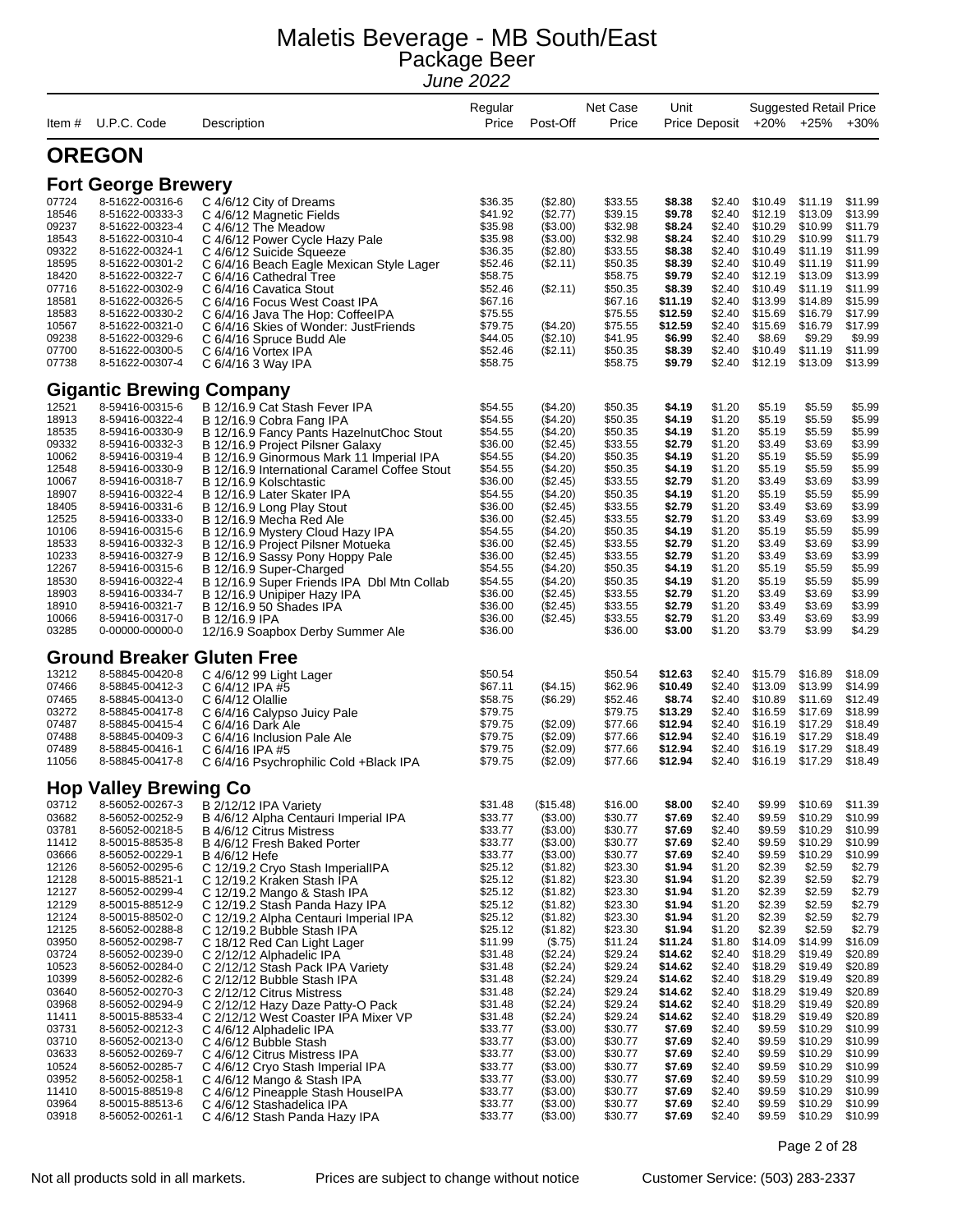|                |                                      |                                                                             | Regular            |                      | Net Case           | Unit               |                  |                    | <b>Suggested Retail Price</b> |                    |
|----------------|--------------------------------------|-----------------------------------------------------------------------------|--------------------|----------------------|--------------------|--------------------|------------------|--------------------|-------------------------------|--------------------|
| Item #         | U.P.C. Code                          | Description                                                                 | Price              | Post-Off             | Price              |                    | Price Deposit    |                    | +20% +25%                     | $+30%$             |
|                | <b>OREGON</b>                        |                                                                             |                    |                      |                    |                    |                  |                    |                               |                    |
|                | <b>Hop Valley Brewing Co</b>         |                                                                             |                    |                      |                    |                    |                  |                    |                               |                    |
| 03668<br>03951 | 8-56052-00255-0<br>8-56052-00202-4   | C 4/6/16 Citrus Mistress IPA<br>C 4/6/16 Red Can Light Lager                | \$35.98<br>\$22.48 | (\$3.00)<br>(\$4.48) | \$32.98<br>\$18.00 | \$8.24<br>\$4.50   | \$2.40<br>\$2.40 | \$10.29<br>\$5.59  | \$10.99<br>\$5.99             | \$11.79<br>\$6.39  |
|                |                                      | <b>Laurelwood Brewing Company</b>                                           |                    |                      |                    |                    |                  |                    |                               |                    |
| 09240          | 8-98376-00246-5                      | C 12/19.2 Workhorse IPA                                                     | \$36.00            | (\$2.45)             | \$33.55            | \$2.79             | \$1.20           | \$3.49             | \$3.69                        | \$3.99             |
| 03512          | 8-98376-00259-5                      | C 4/6/12 Brew Deck Dry HoppedLager                                          | \$33.77            | (\$3.00)             | \$30.77            | \$7.69             | \$2.40           | \$9.59             | \$10.29                       | \$10.99            |
| 08978          | 8-98376-00223-6                      | C 4/6/12 Free Range Red                                                     | \$33.77            | (\$3.00)             | \$30.77            | \$7.69             | \$2.40           | \$9.59             | \$10.29                       | \$10.99            |
| 18585<br>09015 | 8-98376-00258-8<br>8-98376-00222-9   | C 4/6/12 Kids These Daze HazylPA<br>C 4/6/12 Workhorse                      | \$33.77<br>\$33.77 | (\$3.00)<br>(\$3.00) | \$30.77<br>\$30.77 | \$7.69<br>\$7.69   | \$2.40<br>\$2.40 | \$9.59<br>\$9.59   | \$10.29<br>\$10.29            | \$10.99<br>\$10.99 |
| 18578          | 8-98376-00251-9                      | C 6/4/16 Brew Deck Cold IPA                                                 | \$50.35            | (\$4.19)             | \$46.16            | \$7.69             | \$2.40           | \$9.59             | \$10.29                       | \$10.99            |
| 12016<br>18584 | 8-98376-00250-2<br>8-98376-00237-3   | C 6/4/16 Kids These Daze                                                    | \$54.55<br>\$67.16 | (\$4.20)             | \$50.35<br>\$67.16 | \$8.39<br>\$11.19  | \$2.40<br>\$2.40 | \$10.49<br>\$13.99 | \$11.19<br>\$14.89            | \$11.99<br>\$15.99 |
| 18579          | 8-98376-00257-1                      | C 6/4/16 Farm To Market Megamammoth IIPA<br>C 6/4/16 Golden Boot Lager      | \$54.55            | (\$4.20)             | \$50.35            | \$8.39             | \$2.40           | \$10.49            | \$11.19                       | \$11.99            |
|                | <b>Level Beer</b>                    |                                                                             |                    |                      |                    |                    |                  |                    |                               |                    |
| 13043          | 8-69029-00039-8                      | C 12/19.2 I'm Not Hazy I JustCrush a Lot                                    | \$36.00            | (\$2.45)             | \$33.55            | \$2.79             | \$1.20           | \$3.49             | \$3.69                        | \$3.99             |
| 13044<br>13000 | 8-69029-00038-1<br>8-69029-00037-4   | C 12/19.2 Sweep the Leg                                                     | \$29.25<br>\$35.98 | (\$4.00)<br>(\$3.00) | \$25.25<br>\$32.98 | \$2.10<br>\$8.24   | \$1.20<br>\$2.40 | \$2.59<br>\$10.29  | \$2.79<br>\$10.99             | \$2.99<br>\$11.79  |
| 13003          | 8-69029-00035-0                      | C 4/6/12 Game On IPA<br>C 4/6/12 Lets Play DH Pilsner                       | \$35.98            | (\$3.00)             | \$32.98            | \$8.24             | \$2.40           | \$10.29            | \$10.99                       | \$11.79            |
| 13006          | 8-69029-00030-5                      | C 4/6/12 Ready Player One DH Saison                                         | \$35.98            | (\$3.00)             | \$32.98            | \$8.24             | \$2.40           | \$10.29            | \$10.99                       | \$11.79            |
| 13165<br>13012 | 8-60000-82758-4<br>8-60000-82753-9   | C 4/6/12 Skyward Strike Hazy Pale                                           | \$35.98<br>\$54.55 | (\$3.00)<br>(\$4.20) | \$32.98<br>\$50.35 | \$8.24<br>\$8.39   | \$2.40<br>\$2.40 | \$10.29<br>\$10.49 | \$10.99<br>\$11.19            | \$11.79<br>\$11.99 |
| 13183          | 8-69029-00034-3                      | C 6/4/16 Bad Hombre Mexican Style Lager<br>C 6/4/16 Button Smasher Pale Ale | \$67.16            |                      | \$67.16            | \$11.19            | \$2.40           | \$13.99            | \$14.89                       | \$15.99            |
| 03239          | 8-60000-82755-3                      | C 6/4/16 Montelupo IPA                                                      | \$67.16            |                      | \$67.16            | \$11.19            | \$2.40           | \$13.99            | \$14.89                       | \$15.99            |
| 03246<br>13015 | 8-69029-00033-6<br>8-60000-82750-8   | C 6/4/16 Montelupo Pilsner                                                  | \$67.16<br>\$54.55 | (\$4.20)             | \$67.16<br>\$50.35 | \$11.19<br>\$8.39  | \$2.40<br>\$2.40 | \$13.99<br>\$10.49 | \$14.89<br>\$11.19            | \$15.99<br>\$11.99 |
| 03227          | 8-60000-82759-1                      | C 6/4/16 Pixelated Pale Ale<br>12/19.2 Bad Hombre                           | \$29.25            | (\$4.00)             | \$25.25            | \$2.10             | \$1.20           | \$2.59             | \$2.79                        | \$2.99             |
|                | <b>Logsdon Farmhouse Ales</b>        |                                                                             |                    |                      |                    |                    |                  |                    |                               |                    |
| 09833          | 7-38435-17933-5                      | B 12/750 Peche n Brett                                                      | \$168.00           |                      | \$168.00           | \$14.00            | \$1.20           | \$17.49            | \$18.69                       | \$19.99            |
| 18577          | 8-60005-86396-9                      | C 6/4/16 Citra Encore Dry Hopped Saison                                     | \$67.11            |                      | \$67.11            | \$11.18            | \$2.40           | \$13.99            | \$14.89                       | \$15.99            |
| 02136          | 8-60005-86390-7                      | C 6/4/16 Urban Encore                                                       | \$58.75            |                      | \$58.75            | \$9.79             | \$2.40           | \$12.19            | \$13.09                       | \$13.99            |
| 13521          | <b>McMenamins</b><br>0-00000-00000-0 | B 12/16.9 Small Batch                                                       | \$60.00            |                      | \$60.00            | \$5.00             | \$1.20           | \$6.29             | \$6.69                        | \$7.09             |
|                |                                      |                                                                             |                    |                      |                    |                    |                  |                    |                               |                    |
|                | <b>Ninkasi Brewing Company</b>       |                                                                             |                    |                      |                    |                    |                  |                    |                               |                    |
| 08686          | 8-62309-00019-4                      | B 2/12/12 Dawn of the Red IRA                                               | \$31.48            | (\$2.24)             | \$29.24            | \$14.62            | \$2.40           | \$18.29            | \$19.49                       | \$20.89            |
| 08704<br>12438 | 8-92376-00241-8<br>8-52846-00706-0   | B 2/12/12 Total Domination IPA<br>B 2/12/12 Solar Cruiser Pale              | \$31.48<br>\$31.48 | (\$2.24)<br>(\$2.24) | \$29.24<br>\$29.24 | \$14.62<br>\$14.62 | \$2.40<br>\$2.40 | \$18.29<br>\$18.29 | \$19.49<br>\$19.49            | \$20.89<br>\$20.89 |
| 08710          | 8-92376-00244-9                      | B 2/12/12 IPA Variety Pack                                                  | \$31.48            | (\$2.24)             | \$29.24            | \$14.62            | \$2.40           | \$18.29            | \$19.49                       | \$20.89            |
| 08706          | 8-92376-00218-0                      | B 4/6/12 Total Domination IPA                                               | \$33.77            | (\$3.00)             | \$30.77            | \$7.69             | \$2.40           | \$9.59             | \$10.29                       | \$10.99            |
| 08768<br>08766 | 8-92376-00299-9<br>8-92376-00237-1   | B 4/6/12 Dawn of the Red IRA<br>B 4/6/12 Oatis Oatmeal Stout                | \$33.77<br>\$33.77 | (\$3.00)<br>(\$3.00) | \$30.77<br>\$30.77 | \$7.69<br>\$7.69   | \$2.40<br>\$2.40 | \$9.59<br>\$9.59   | \$10.29<br>\$10.29            | \$10.99<br>\$10.99 |
| 12441          | 8-92376-00220-3                      | B 4/6/12 Solar Cruiser Pale                                                 | \$33.77            | (\$3.00)             | \$30.77            | \$7.69             | \$2.40           | \$9.59             | \$10.29                       | \$10.99            |
| 12434          | 8-55532-00612-5                      | C 12/16 Eclipsosaurs IPA                                                    | \$29.32            | (\$4.17)             | \$25.15            | \$2.09             | \$1.20           | \$2.59             | \$2.79                        | \$2.99             |
| 12400<br>12432 | 8-52846-00765-7<br>8-52846-00787-9   | C 12/16 Megalodom IPA<br>C 12/16 Tricerahops IIPA                           | \$29.32<br>\$29.32 | (\$4.17)<br>(\$4.17) | \$25.15<br>\$25.15 | \$2.09<br>\$2.09   | \$1.20<br>\$1.20 | \$2.59<br>\$2.59   | \$2.79<br>\$2.79              | \$2.99<br>\$2.99   |
| 12433          | 8-55532-00608-8                      | C 12/16 Velocihopter IPA                                                    | \$29.32            | (\$4.17)             | \$25.15            | \$2.09             | \$1.20           | \$2.59             | \$2.79                        | \$2.99             |
| 03288          | 0-00000-00000-0                      | C 12/19.2 Eclipsosaurus IPA                                                 | \$36.00            | (\$2.45)             | \$33.55            | \$2.79             | \$1.20           | \$3.49             | \$3.69                        | \$3.99             |
| 09451<br>09458 | 8-52846-00771-8<br>8-52846-00776-3   | C 12/19.2 Tricerahops Double IPA<br>C 12/19.2 Velocihopter                  | \$36.00<br>\$36.00 | (\$2.45)<br>(\$2.45) | \$33.55<br>\$33.55 | \$2.79<br>\$2.79   | \$1.20<br>\$1.20 | \$3.49<br>\$3.49   | \$3.69<br>\$3.69              | \$3.99<br>\$3.99   |
| 10579          | 8-52846-00734-3                      | C 2/12/12 Prismatic Juicy IPA                                               | \$31.48            | (\$2.24)             | \$29.24            | \$14.62            | \$2.40           | \$18.29            | \$19.49                       | \$20.89            |
| 12425          | 8-52846-00764-0                      | C 2/12/12 Adventure Pack Variety                                            | \$31.48            | (\$2.24)             | \$29.24            | \$14.62            | \$2.40           | \$18.29            | \$19.49                       | \$20.89            |
| 08267<br>12410 | 8-52846-00755-8<br>8-55532-00604-0   | C 2/12/12 Total Domination Mountain Pack<br>C 4/6/12 Hazematic Hazy IPA     | \$31.48<br>\$33.77 | (\$2.24)<br>(\$3.00) | \$29.24<br>\$30.77 | \$14.62<br>\$7.69  | \$2.40<br>\$2.40 | \$18.29<br>\$9.59  | \$19.49<br>\$10.29            | \$20.89<br>\$10.99 |
| 09450          | 8-52846-00782-4                      | C 4/6/12 Juicy Domination Tropical IPA                                      | \$33.77            | (\$3.00)             | \$30.77            | \$7.69             | \$2.40           | \$9.59             | \$10.29                       | \$10.99            |
| 12431          | 8-55532-00630-9                      | C 4/6/12 Lager                                                              | \$33.77            | (\$3.00)             | \$30.77            | \$7.69             | \$2.40           | \$9.59             | \$10.29                       | \$10.99            |
| 08899<br>09297 | 8-52846-00716-9<br>8-52846-00780-0   | C 4/6/12 Prismatic Juicy IPA<br>C 4/6/12 Steady Orbit Grounded IPA          | \$33.77<br>\$33.77 | (\$3.00)<br>(\$3.00) | \$30.77<br>\$30.77 | \$7.69<br>\$7.69   | \$2.40<br>\$2.40 | \$9.59<br>\$9.59   | \$10.29<br>\$10.29            | \$10.99<br>\$10.99 |
| 08828          | 8-52846-00721-3                      | C 4/6/12 Tricerahops Double IPA                                             | \$33.77            | (\$3.00)             | \$30.77            | \$7.69             | \$2.40           | \$9.59             | \$10.29                       | \$10.99            |
| 12428          | 8-55532-00615-6                      | C 4/6/12 Trailhead IPA                                                      | \$33.77            | (\$3.00)             | \$30.77            | \$7.69             | \$2.40           | \$9.59             | \$10.29                       | \$10.99            |
| 12397<br>12399 | 8-52846-00774-9<br>8-55532-00613-2   | C 4/6/12 Total Domination IPA<br>C 6/4/16 Ecliposaurus IPA                  | \$33.77<br>\$52.46 | (\$3.00)<br>(\$2.11) | \$30.77<br>\$50.35 | \$7.69<br>\$8.39   | \$2.40<br>\$2.40 | \$9.59<br>\$10.49  | \$10.29<br>\$11.19            | \$10.99<br>\$11.99 |
| 12437          | 8-55532-00631-6                      | C 6/4/16 Legends Variety Pack                                               | \$52.46            | (\$2.11)             | \$50.35            | \$8.39             | \$2.40           | \$10.49            | \$11.19                       | \$11.99            |
| 09291<br>12398 | 8-52846-00766-4<br>8-55532-00609-5   | C 6/4/16 Megalodom DIPA<br>C 6/4/16 Velocihopter IPA                        | \$52.46<br>\$52.46 | (\$2.11)<br>(\$2.11) | \$50.35<br>\$50.35 | \$8.39<br>\$8.39   | \$2.40<br>\$2.40 | \$10.49<br>\$10.49 | \$11.19<br>\$11.19            | \$11.99<br>\$11.99 |
|                | <b>Oakshire Brewing</b>              |                                                                             |                    |                      |                    |                    |                  |                    |                               |                    |
| 18490          | 8-52355-00215-0                      | C 12/16 Overcast Espresso Stout                                             | \$29.32            | (\$4.14)             | \$25.18            | \$2.09             | \$1.20           | \$2.59             | \$2.79                        | \$2.99             |
| 02250          | 8-52355-00219-8                      | C 6/4/16 Amber Ale                                                          | \$50.35            | (\$4.20)             | \$46.15            | \$7.69             | \$2.40           | \$9.59             | \$10.29                       | \$10.99            |
| 18645          | 8-52355-00253-2                      | C 6/4/16 Blueberry Vanilla IceCream B-Day<br>Cake                           | \$92.40            |                      | \$92.40            | \$15.40            | \$2.40           | \$19.29            | \$20.49                       | \$21.99            |

Page 3 of 28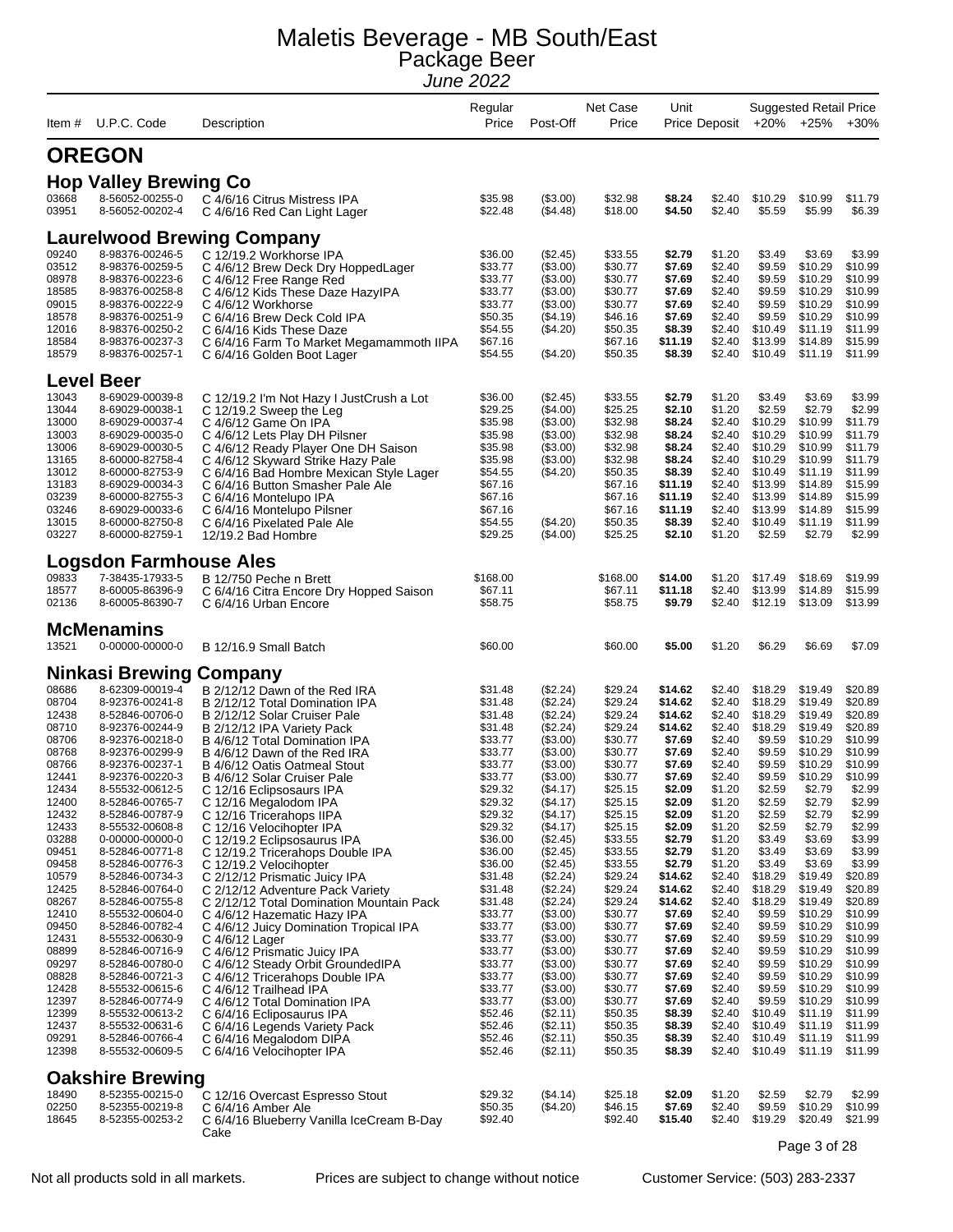| ltem #                                                                                                                                                                                                                        | U.P.C. Code                                                                                                                                                                                                                                                                                                                                                                                                                                                                             | Description                                                                                                                                                                                                                                                                                                                                                                                                                                                                                                                                                                                                                                                                                                                                                                                       | Regular<br>Price                                                                                                                                                                                                                                                                | Post-Off                                                                                                                                                                                                                                                                                        | Net Case<br>Price                                                                                                                                                                                                                                                               | Unit                                                                                                                                                                                                                                                       | Price Deposit                                                                                                                                                                                                                                          |                                                                                                                                                                                                                                                            | <b>Suggested Retail Price</b><br>+20% +25%                                                                                                                                                                                                                                  | $+30%$                                                                                                                                                                                                                                                                      |
|-------------------------------------------------------------------------------------------------------------------------------------------------------------------------------------------------------------------------------|-----------------------------------------------------------------------------------------------------------------------------------------------------------------------------------------------------------------------------------------------------------------------------------------------------------------------------------------------------------------------------------------------------------------------------------------------------------------------------------------|---------------------------------------------------------------------------------------------------------------------------------------------------------------------------------------------------------------------------------------------------------------------------------------------------------------------------------------------------------------------------------------------------------------------------------------------------------------------------------------------------------------------------------------------------------------------------------------------------------------------------------------------------------------------------------------------------------------------------------------------------------------------------------------------------|---------------------------------------------------------------------------------------------------------------------------------------------------------------------------------------------------------------------------------------------------------------------------------|-------------------------------------------------------------------------------------------------------------------------------------------------------------------------------------------------------------------------------------------------------------------------------------------------|---------------------------------------------------------------------------------------------------------------------------------------------------------------------------------------------------------------------------------------------------------------------------------|------------------------------------------------------------------------------------------------------------------------------------------------------------------------------------------------------------------------------------------------------------|--------------------------------------------------------------------------------------------------------------------------------------------------------------------------------------------------------------------------------------------------------|------------------------------------------------------------------------------------------------------------------------------------------------------------------------------------------------------------------------------------------------------------|-----------------------------------------------------------------------------------------------------------------------------------------------------------------------------------------------------------------------------------------------------------------------------|-----------------------------------------------------------------------------------------------------------------------------------------------------------------------------------------------------------------------------------------------------------------------------|
|                                                                                                                                                                                                                               | <b>OREGON</b>                                                                                                                                                                                                                                                                                                                                                                                                                                                                           |                                                                                                                                                                                                                                                                                                                                                                                                                                                                                                                                                                                                                                                                                                                                                                                                   |                                                                                                                                                                                                                                                                                 |                                                                                                                                                                                                                                                                                                 |                                                                                                                                                                                                                                                                                 |                                                                                                                                                                                                                                                            |                                                                                                                                                                                                                                                        |                                                                                                                                                                                                                                                            |                                                                                                                                                                                                                                                                             |                                                                                                                                                                                                                                                                             |
|                                                                                                                                                                                                                               | <b>Oakshire Brewing</b>                                                                                                                                                                                                                                                                                                                                                                                                                                                                 |                                                                                                                                                                                                                                                                                                                                                                                                                                                                                                                                                                                                                                                                                                                                                                                                   |                                                                                                                                                                                                                                                                                 |                                                                                                                                                                                                                                                                                                 |                                                                                                                                                                                                                                                                                 |                                                                                                                                                                                                                                                            |                                                                                                                                                                                                                                                        |                                                                                                                                                                                                                                                            |                                                                                                                                                                                                                                                                             |                                                                                                                                                                                                                                                                             |
| 02254<br>18611<br>18638<br>18608<br>02252                                                                                                                                                                                     | 8-52355-00217-4<br>8-52355-00249-5<br>8-52355-00200-6<br>8-52355-00262-4<br>8-52355-00220-4                                                                                                                                                                                                                                                                                                                                                                                             | C 6/4/16 Citrafonix Citrus IPA<br>C 6/4/16 Crater Days Hazy PaleAle<br>C 6/4/16 Helles Lager<br>C 6/4/16 Visit Italia ItalianStyle Pilsner<br>C 6/4/16 Overcast Espresso Stout                                                                                                                                                                                                                                                                                                                                                                                                                                                                                                                                                                                                                    | \$50.35<br>\$58.75<br>\$58.76<br>\$58.75<br>\$50.35                                                                                                                                                                                                                             | (\$4.20)<br>(\$8.40)<br>(\$8.40)<br>(\$4.20)                                                                                                                                                                                                                                                    | \$46.15<br>\$50.35<br>\$58.76<br>\$50.35<br>\$46.15                                                                                                                                                                                                                             | \$7.69<br>\$8.39<br>\$9.79<br>\$8.39<br>\$7.69                                                                                                                                                                                                             | \$2.40<br>\$2.40<br>\$2.40<br>\$2.40<br>\$2.40                                                                                                                                                                                                         | \$9.59<br>\$10.49<br>\$12.19<br>\$10.49<br>\$9.59                                                                                                                                                                                                          | \$10.29<br>\$11.19<br>\$13.09<br>\$11.19<br>\$10.29                                                                                                                                                                                                                         | \$10.99<br>\$11.99<br>\$13.99<br>\$11.99<br>\$10.99                                                                                                                                                                                                                         |
| 02257<br>18642                                                                                                                                                                                                                | 8-52355-00224-2<br>8-52355-00253-2                                                                                                                                                                                                                                                                                                                                                                                                                                                      | C 6/4/16 Sun Made Cucumber Sour<br>C 6/4/16 Strawberry PineappleBanana<br>Smoothie Sour                                                                                                                                                                                                                                                                                                                                                                                                                                                                                                                                                                                                                                                                                                           | \$50.35<br>\$92.40                                                                                                                                                                                                                                                              |                                                                                                                                                                                                                                                                                                 | \$50.35<br>\$92.40                                                                                                                                                                                                                                                              | \$8.39<br>\$15.40                                                                                                                                                                                                                                          | \$2.40<br>\$2.40                                                                                                                                                                                                                                       | \$10.49<br>\$19.29                                                                                                                                                                                                                                         | \$11.19<br>\$20.49                                                                                                                                                                                                                                                          | \$11.99<br>\$21.99                                                                                                                                                                                                                                                          |
| 18639<br>02251                                                                                                                                                                                                                | 8-52355-00222-8<br>8-52355-00216-7                                                                                                                                                                                                                                                                                                                                                                                                                                                      | C 6/4/16 Sun Made Superfruit - Peach Mango<br>C 6/4/16 Watershed IPA                                                                                                                                                                                                                                                                                                                                                                                                                                                                                                                                                                                                                                                                                                                              | \$58.76<br>\$50.35                                                                                                                                                                                                                                                              | (\$4.20)                                                                                                                                                                                                                                                                                        | \$58.76<br>\$46.15                                                                                                                                                                                                                                                              | \$9.79<br>\$7.69                                                                                                                                                                                                                                           | \$2.40<br>\$2.40                                                                                                                                                                                                                                       | \$12.19<br>\$9.59                                                                                                                                                                                                                                          | \$13.09<br>\$10.29                                                                                                                                                                                                                                                          | \$13.99<br>\$10.99                                                                                                                                                                                                                                                          |
|                                                                                                                                                                                                                               | <b>Occidental Brewing Co</b>                                                                                                                                                                                                                                                                                                                                                                                                                                                            |                                                                                                                                                                                                                                                                                                                                                                                                                                                                                                                                                                                                                                                                                                                                                                                                   |                                                                                                                                                                                                                                                                                 |                                                                                                                                                                                                                                                                                                 |                                                                                                                                                                                                                                                                                 |                                                                                                                                                                                                                                                            |                                                                                                                                                                                                                                                        |                                                                                                                                                                                                                                                            |                                                                                                                                                                                                                                                                             |                                                                                                                                                                                                                                                                             |
| 04976<br>05022<br>05024<br>12313<br>05020<br>04943<br>05027                                                                                                                                                                   | 8-57077-00407-9<br>8-57077-00402-4<br>8-57077-00404-8<br>8-57077-00412-3<br>8-57077-00400-0<br>8-57077-00411-6<br>8-57077-00405-5                                                                                                                                                                                                                                                                                                                                                       | C 4/6/12 Helles Lager<br>C 6/4/16 Altbier<br>C 6/4/16 Hefeweizn<br>C 6/4/16 Japanese-Style Dry Lager<br>C 6/4/16 Kolsch<br>C 6/4/16 NW Pilsner Rotating Collab<br>C 6/4/16 Pilsner                                                                                                                                                                                                                                                                                                                                                                                                                                                                                                                                                                                                                | \$34.47<br>\$50.35<br>\$50.35<br>\$50.35<br>\$50.35<br>\$50.35<br>\$50.35                                                                                                                                                                                                       | (\$3.00)<br>(\$4.19)<br>( \$4.19)<br>( \$4.19)<br>( \$4.19)<br>(\$4.19)<br>(\$4.19)                                                                                                                                                                                                             | \$31.47<br>\$46.16<br>\$46.16<br>\$46.16<br>\$46.16<br>\$46.16<br>\$46.16                                                                                                                                                                                                       | \$7.86<br>\$7.69<br>\$7.69<br>\$7.69<br>\$7.69<br>\$7.69<br>\$7.69                                                                                                                                                                                         | \$2.40<br>\$2.40<br>\$2.40<br>\$2.40<br>\$2.40<br>\$2.40<br>\$2.40                                                                                                                                                                                     | \$9.79<br>\$9.59<br>\$9.59<br>\$9.59<br>\$9.59<br>\$9.59<br>\$9.59                                                                                                                                                                                         | \$10.49<br>\$10.29<br>\$10.29<br>\$10.29<br>\$10.29<br>\$10.29<br>\$10.29                                                                                                                                                                                                   | \$11.19<br>\$10.99<br>\$10.99<br>\$10.99<br>\$10.99<br>\$10.99<br>\$10.99                                                                                                                                                                                                   |
|                                                                                                                                                                                                                               | <b>Old Town Brewing</b>                                                                                                                                                                                                                                                                                                                                                                                                                                                                 |                                                                                                                                                                                                                                                                                                                                                                                                                                                                                                                                                                                                                                                                                                                                                                                                   |                                                                                                                                                                                                                                                                                 |                                                                                                                                                                                                                                                                                                 |                                                                                                                                                                                                                                                                                 |                                                                                                                                                                                                                                                            |                                                                                                                                                                                                                                                        |                                                                                                                                                                                                                                                            |                                                                                                                                                                                                                                                                             |                                                                                                                                                                                                                                                                             |
| 13584<br>02181<br>02171<br>12086<br>02177                                                                                                                                                                                     | 8-51519-00614-0<br>8-51519-00624-9<br>8-51519-00621-8<br>8-51519-00619-5<br>8-51519-00625-6                                                                                                                                                                                                                                                                                                                                                                                             | C 6/4/16 Aramis Clear IPA<br>C 6/4/16 IPA<br>C 6/4/16 Pilsner<br>C 6/4/16 Pillowfist<br>C 6/4/16 Paulies not Irish                                                                                                                                                                                                                                                                                                                                                                                                                                                                                                                                                                                                                                                                                | \$58.75<br>\$54.56<br>\$50.35<br>\$58.75<br>\$50.35                                                                                                                                                                                                                             |                                                                                                                                                                                                                                                                                                 | \$58.75<br>\$54.56<br>\$50.35<br>\$58.75<br>\$50.35                                                                                                                                                                                                                             | \$9.79<br>\$9.09<br>\$8.39<br>\$9.79<br>\$8.39                                                                                                                                                                                                             | \$2.40<br>\$2.40<br>\$2.40<br>\$2.40<br>\$2.40                                                                                                                                                                                                         | \$12.19<br>\$11.39<br>\$10.49<br>\$12.19<br>\$10.49                                                                                                                                                                                                        | \$13.09<br>\$12.09<br>\$11.19<br>\$13.09<br>\$11.19                                                                                                                                                                                                                         | \$13.99<br>\$12.99<br>\$11.99<br>\$13.99<br>\$11.99                                                                                                                                                                                                                         |
|                                                                                                                                                                                                                               | <b>Pelican Brewing</b>                                                                                                                                                                                                                                                                                                                                                                                                                                                                  |                                                                                                                                                                                                                                                                                                                                                                                                                                                                                                                                                                                                                                                                                                                                                                                                   |                                                                                                                                                                                                                                                                                 |                                                                                                                                                                                                                                                                                                 |                                                                                                                                                                                                                                                                                 |                                                                                                                                                                                                                                                            |                                                                                                                                                                                                                                                        |                                                                                                                                                                                                                                                            |                                                                                                                                                                                                                                                                             |                                                                                                                                                                                                                                                                             |
| 02477<br>10194<br>01843<br>01907<br>02089<br>03984<br>01717<br>02087<br>01816<br>01875<br>10948<br>18521<br>10945<br>18565<br>12120<br>12000<br>18705<br>11328<br>18520<br>03991<br>03990<br>03924<br>11342<br>02083<br>18519 | 6-50230-71020-2<br>6-50230-10018-8<br>6-50230-10012-6<br>6-50230-16011-3<br>6-50230-16018-2<br>6-50230-16029-8<br>6-50230-16006-9<br>6-50230-16038-0<br>6-50230-16023-6<br>6-50230-16004-5<br>6-50230-91011-4<br>6-50230-91037-4<br>6-50230-91006-0<br>6-50230-80043-9<br>6-50230-80006-4<br>6-50230-86011-2<br>6-50230-16025-0<br>6-50230-86037-2<br>6-50230-86006-8<br>6-50230-86036-5<br>6-50230-86035-8<br>6-50230-86041-9<br>6-50230-16026-7<br>6-50230-86028-0<br>6-50230-36033-9 | B 12/16.9 Coastal Collab Vol.2<br>B 2/12/12 IPA Flight Mixed<br>B 2/12/12 Variety Pack<br>B 4/6/12 Beak Breaker Double IPA<br>B 4/6/12 Bronze God Marzen<br>B 4/6/12 Cape Crasher IPA<br>B 4/6/12 Kiwanda Cream Ale<br>B 4/6/12 Raspberried at Sea<br>B 4/6/12 Sea N Red<br>B 4/6/12 Tsunami Stout<br>C 12/19.2 Beak Breaker<br>C 12/19.2 Hazestack Double Hazy IPA<br>C 12/19.2 Kiwanda Cream<br>C 2/12/12 Imperial Variety Pack<br>C 2/12/12 Kiwanda Cream Ale<br>C 4/6/12 Beak Breaker Double IPA<br>C 4/6/12 Dune Climber Hazy IPA<br>C 4/6/12 Hazestack Double HazylPA<br>C 4/6/12 Kiwanda Cream Ale<br>C 4/6/12 Paddleback Oceanic Pale Ale<br>C 4/6/12 Pilsner<br>C 4/6/12 Slide Tackle IPA<br>C 4/6/12 Super Swell Double Pilsner<br>C 4/6/12 Updrift IPA<br>C 4/6/16 Head Out Hefeweizen | \$50.35<br>\$30.78<br>\$30.78<br>\$33.77<br>\$33.77<br>\$33.77<br>\$33.77<br>\$33.77<br>\$33.77<br>\$33.77<br>\$36.00<br>\$36.00<br>\$29.32<br>\$30.78<br>\$30.78<br>\$33.77<br>\$33.77<br>\$33.77<br>\$33.77<br>\$33.77<br>\$33.77<br>\$33.77<br>\$33.77<br>\$33.77<br>\$33.77 | (\$1.54)<br>(\$1.54)<br>(\$3.00)<br>(\$3.00)<br>(\$3.00)<br>(\$3.00)<br>(\$3.00)<br>(\$3.00)<br>(\$3.00)<br>(\$2.48)<br>(\$2.48)<br>(\$4.20)<br>(\$1.54)<br>(\$5.30)<br>(\$3.00)<br>$($ \$3.00)<br>(\$3.00)<br>(\$3.00)<br>(\$3.00)<br>(\$3.00)<br>(\$3.00)<br>(\$3.00)<br>(\$3.00)<br>(\$3.00) | \$50.35<br>\$29.24<br>\$29.24<br>\$30.77<br>\$30.77<br>\$30.77<br>\$30.77<br>\$30.77<br>\$30.77<br>\$30.77<br>\$33.52<br>\$33.52<br>\$25.12<br>\$29.24<br>\$25.48<br>\$30.77<br>\$30.77<br>\$30.77<br>\$30.77<br>\$30.77<br>\$30.77<br>\$30.77<br>\$30.77<br>\$30.77<br>\$30.77 | \$4.19<br>\$14.62<br>\$14.62<br>\$7.69<br>\$7.69<br>\$7.69<br>\$7.69<br>\$7.69<br>\$7.69<br>\$7.69<br>\$2.79<br>\$2.79<br>\$2.09<br>\$14.62<br>\$12.74<br>\$7.69<br>\$7.69<br>\$7.69<br>\$7.69<br>\$7.69<br>\$7.69<br>\$7.69<br>\$7.69<br>\$7.69<br>\$7.69 | \$1.20<br>\$2.40<br>\$2.40<br>\$2.40<br>\$2.40<br>\$2.40<br>\$2.40<br>\$2.40<br>\$2.40<br>\$2.40<br>\$1.20<br>\$1.20<br>\$1.20<br>\$2.40<br>\$2.40<br>\$2.40<br>\$2.40<br>\$2.40<br>\$2.40<br>\$2.40<br>\$2.40<br>\$2.40<br>\$2.40<br>\$2.40<br>\$2.40 | \$5.19<br>\$18.29<br>\$18.29<br>\$9.59<br>\$9.59<br>\$9.59<br>\$9.59<br>\$9.59<br>\$9.59<br>\$9.59<br>\$3.49<br>\$3.49<br>\$2.59<br>\$18.29<br>\$15.89<br>\$9.59<br>\$9.59<br>\$9.59<br>\$9.59<br>\$9.59<br>\$9.59<br>\$9.59<br>\$9.59<br>\$9.59<br>\$9.59 | \$5.59<br>\$19.49<br>\$19.49<br>\$10.29<br>\$10.29<br>\$10.29<br>\$10.29<br>\$10.29<br>\$10.29<br>\$10.29<br>\$3.69<br>\$3.69<br>\$2.79<br>\$19.49<br>\$16.99<br>\$10.29<br>\$10.29<br>\$10.29<br>\$10.29<br>\$10.29<br>\$10.29<br>\$10.29<br>\$10.29<br>\$10.29<br>\$10.29 | \$5.99<br>\$20.89<br>\$20.89<br>\$10.99<br>\$10.99<br>\$10.99<br>\$10.99<br>\$10.99<br>\$10.99<br>\$10.99<br>\$3.99<br>\$3.99<br>\$2.99<br>\$20.89<br>\$18.19<br>\$10.99<br>\$10.99<br>\$10.99<br>\$10.99<br>\$10.99<br>\$10.99<br>\$10.99<br>\$10.99<br>\$10.99<br>\$10.99 |
| 60278<br>60292                                                                                                                                                                                                                | <b>Reuben's Brews</b><br>0-00000-00000-0<br>8-54973-00515-5                                                                                                                                                                                                                                                                                                                                                                                                                             | B 12/16.9 The Crows<br>C 6/4/16 Up The Bridges Pale                                                                                                                                                                                                                                                                                                                                                                                                                                                                                                                                                                                                                                                                                                                                               | \$142.68<br>\$54.54                                                                                                                                                                                                                                                             |                                                                                                                                                                                                                                                                                                 | \$142.68<br>\$54.54                                                                                                                                                                                                                                                             | \$11.89<br>\$9.09                                                                                                                                                                                                                                          | \$1.20<br>\$2.40                                                                                                                                                                                                                                       | \$14.89<br>\$11.39                                                                                                                                                                                                                                         | \$15.89<br>\$12.09                                                                                                                                                                                                                                                          | \$16.99<br>\$12.99                                                                                                                                                                                                                                                          |
|                                                                                                                                                                                                                               | <b>Sunriver Brewing</b>                                                                                                                                                                                                                                                                                                                                                                                                                                                                 |                                                                                                                                                                                                                                                                                                                                                                                                                                                                                                                                                                                                                                                                                                                                                                                                   |                                                                                                                                                                                                                                                                                 |                                                                                                                                                                                                                                                                                                 |                                                                                                                                                                                                                                                                                 |                                                                                                                                                                                                                                                            |                                                                                                                                                                                                                                                        |                                                                                                                                                                                                                                                            |                                                                                                                                                                                                                                                                             |                                                                                                                                                                                                                                                                             |
| 69277                                                                                                                                                                                                                         | 8-60002-32972-7                                                                                                                                                                                                                                                                                                                                                                                                                                                                         | B 6/16.9 Wood Series: Double Barrel Maple                                                                                                                                                                                                                                                                                                                                                                                                                                                                                                                                                                                                                                                                                                                                                         | \$58.75                                                                                                                                                                                                                                                                         |                                                                                                                                                                                                                                                                                                 | \$58.75                                                                                                                                                                                                                                                                         | \$9.79                                                                                                                                                                                                                                                     | \$.60                                                                                                                                                                                                                                                  | \$12.19                                                                                                                                                                                                                                                    | \$13.09                                                                                                                                                                                                                                                                     | \$13.99                                                                                                                                                                                                                                                                     |
| 69276<br>69182<br>69022<br>69021<br>69205<br>69023<br>69126                                                                                                                                                                   | 8-60002-32972-7<br>8-60002-32971-0<br>8-63408-00013-9<br>8-63408-00016-0<br>8-60002-32971-0<br>8-63408-00012-2<br>8-63408-00019-1                                                                                                                                                                                                                                                                                                                                                       | <b>Brown</b><br>B 6/16.9 Wild Series: Raspberry Golden Sour<br>C 4/6/12 Clearview IPA<br>C 4/6/12 Fuzztail Hefe<br>C 4/6/12 Rippin Pale Ale<br>C 4/6/12 Rivermark<br>C 4/6/12 Vicious Mosquito IPA<br>C 6/4/16 Cocoa Cow Chocolate Milk Stout                                                                                                                                                                                                                                                                                                                                                                                                                                                                                                                                                     | \$58.75<br>\$34.47<br>\$34.47<br>\$34.47<br>\$34.47<br>\$34.47<br>\$67.15                                                                                                                                                                                                       | (\$3.00)<br>(\$3.00)<br>(\$3.00)<br>(\$3.00)<br>(\$3.00)                                                                                                                                                                                                                                        | \$58.75<br>\$31.47<br>\$31.47<br>\$31.47<br>\$31.47<br>\$31.47<br>\$67.15                                                                                                                                                                                                       | \$9.79<br>\$7.86<br>\$7.86<br>\$7.86<br>\$7.86<br>\$7.86<br>\$11.19                                                                                                                                                                                        | \$.60<br>\$2.40<br>\$2.40<br>\$2.40<br>\$2.40<br>\$2.40<br>\$2.40                                                                                                                                                                                      | \$12.19<br>\$9.79<br>\$9.79<br>\$9.79<br>\$9.79<br>\$9.79<br>\$13.99                                                                                                                                                                                       | \$13.09<br>\$10.49<br>\$10.49<br>\$10.49<br>\$10.49<br>\$10.49<br>\$14.89                                                                                                                                                                                                   | \$13.99<br>\$11.19<br>\$11.19<br>\$11.19<br>\$11.19<br>\$11.19<br>\$15.99                                                                                                                                                                                                   |
|                                                                                                                                                                                                                               | <b>Zoiglhaus Brewing</b>                                                                                                                                                                                                                                                                                                                                                                                                                                                                |                                                                                                                                                                                                                                                                                                                                                                                                                                                                                                                                                                                                                                                                                                                                                                                                   |                                                                                                                                                                                                                                                                                 |                                                                                                                                                                                                                                                                                                 |                                                                                                                                                                                                                                                                                 |                                                                                                                                                                                                                                                            |                                                                                                                                                                                                                                                        |                                                                                                                                                                                                                                                            |                                                                                                                                                                                                                                                                             |                                                                                                                                                                                                                                                                             |
| 09021<br>12599                                                                                                                                                                                                                | 8-50697-00413-9<br>8-50697-00419-1                                                                                                                                                                                                                                                                                                                                                                                                                                                      | C 4/6/12 Pilsner<br>C 4/6/12 Tart Cherry Berlinerweisse                                                                                                                                                                                                                                                                                                                                                                                                                                                                                                                                                                                                                                                                                                                                           | \$33.77<br>\$33.77                                                                                                                                                                                                                                                              | (\$3.00)<br>(\$3.00)                                                                                                                                                                                                                                                                            | \$30.77<br>\$30.77                                                                                                                                                                                                                                                              | \$7.69<br>\$7.69                                                                                                                                                                                                                                           | \$2.40<br>\$2.40                                                                                                                                                                                                                                       | \$9.59<br>\$9.59                                                                                                                                                                                                                                           | \$10.29<br>\$10.29                                                                                                                                                                                                                                                          | \$10.99<br>\$10.99                                                                                                                                                                                                                                                          |

Page 4 of 28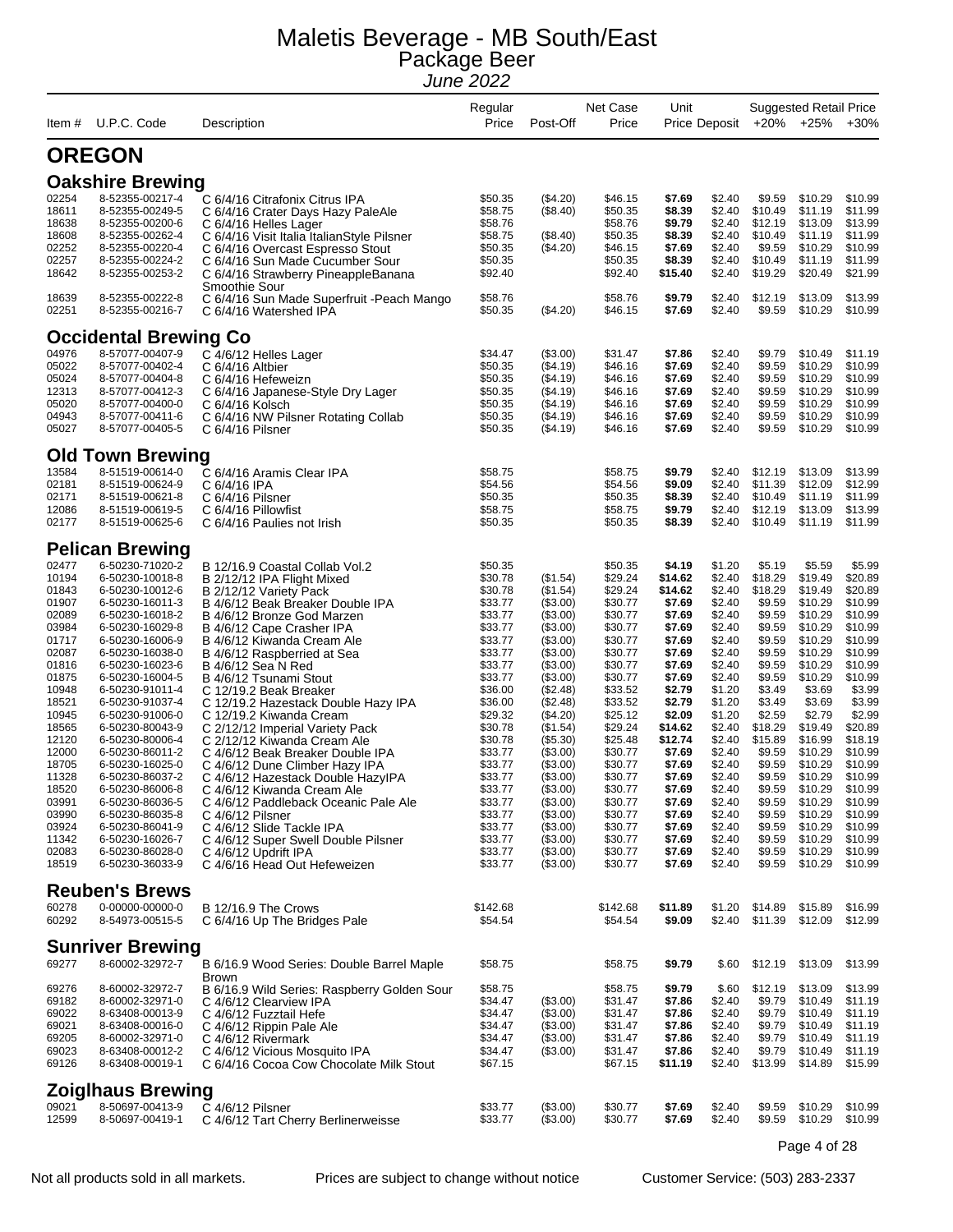| Item #         | U.P.C. Code                        | Description                                                         | Regular<br>Price     | Post-Off             | Net Case<br>Price    | Unit               | Price Deposit    |                           | <b>Suggested Retail Price</b><br>+20% +25% | $+30%$             |
|----------------|------------------------------------|---------------------------------------------------------------------|----------------------|----------------------|----------------------|--------------------|------------------|---------------------------|--------------------------------------------|--------------------|
|                | <b>OREGON</b>                      |                                                                     |                      |                      |                      |                    |                  |                           |                                            |                    |
|                | <b>Zoiglhaus Brewing</b>           |                                                                     |                      |                      |                      |                    |                  |                           |                                            |                    |
| 09022          | 8-50697-00414-6                    | C 4/6/12 Zoigl-IPA                                                  | \$33.77              | (\$3.00)             | \$30.77              | \$7.69             | \$2.40           | \$9.59                    | \$10.29                                    | \$10.99            |
| 12293          | 8-50697-00441-2                    | C 4/6/12 Zoigl Black                                                | \$33.77              | (\$3.00)             | \$30.77              | \$7.69             | \$2.40           | \$9.59                    | \$10.29                                    | \$10.99            |
| 12290          | 8-50697-00438-2                    | C 4/6/12 Zoigl Hell                                                 | \$33.77              | (\$3.00)             | \$30.77              | \$7.69             | \$2.40           | \$9.59                    | \$10.29                                    | \$10.99            |
| 09208          | 8-50697-00428-3                    | C 4/6/12 Zoigl-Weisse                                               | \$33.77              | (\$3.00)             | \$30.77              | \$7.69             | \$2.40           | \$9.59                    | \$10.29                                    | \$10.99            |
| 12595<br>12594 | 8-50697-00423-8<br>8-50697-00423-8 | C 6/4/16 Damn Near Doppelganger Dunkel<br>C 6/4/16 Marzen Madness   | \$58.75<br>\$58.75   |                      | \$58.75<br>\$58.75   | \$9.79<br>\$9.79   | \$2.40<br>\$2.40 | \$12.19<br>\$12.19        | \$13.09<br>\$13.09                         | \$13.99<br>\$13.99 |
| 12597          | 8-50697-00423-8                    | C 6/4/16 Negra Zoigelo Dark Mexican Lager                           | \$58.75              |                      | \$58.75              | \$9.79             | \$2.40           | \$12.19                   | \$13.09                                    | \$13.99            |
| 09222          | 8-50697-00424-5                    | C 6/4/16 Zoigl-Kolsch                                               | \$52.46              | (\$2.11)             | \$50.35              | \$8.39             | \$2.40           | \$10.49                   | \$11.19                                    | \$11.99            |
| 12607          | 8-50697-00423-8                    | C 6/4/16 ZOPO Italian Pilsner                                       | \$58.75              |                      | \$58.75              | \$9.79             | \$2.40           | \$12.19                   | \$13.09                                    | \$13.99            |
|                | <b>WASHINGTON</b>                  |                                                                     |                      |                      |                      |                    |                  |                           |                                            |                    |
|                |                                    | <b>Bale Breaker Brewing Company</b>                                 |                      |                      |                      |                    |                  |                           |                                            |                    |
| 06878          | 8-56004-00405-2                    | C 2/12/12 Top Cutter IPA                                            | \$31.48              | (\$1.50)             | \$29.98              | \$14.99            | \$2.40           | \$18.69                   | \$19.99                                    | \$21.39            |
| 06893          | 8-56004-00413-7                    | C 2/12/12 Variety Pack                                              | \$31.48              | (\$1.50)             | \$29.98              | \$14.99            | \$2.40           | \$18.69                   | \$19.99                                    | \$21.39            |
| 06834          | 8-56004-00402-1                    | C 4/6/12 Bottomcutter IPA                                           | \$37.48              | (\$1.50)             | \$35.98              | \$8.99             | \$2.40           | \$11.19                   | \$11.99                                    | \$12.89            |
| 06879<br>06835 | 8-56004-00411-3<br>8-56004-00400-7 | C 4/6/12 Dormancy Stout<br>C 4/6/12 Field 41 Pale Ale               | \$37.48<br>\$34.47   | (\$1.50)<br>(\$3.00) | \$35.98<br>\$31.47   | \$8.99<br>\$7.86   | \$2.40<br>\$2.40 | \$11.19<br>\$9.79         | \$11.99<br>\$10.49                         | \$12.89<br>\$11.19 |
| 06798          | 8-56004-00417-5                    | C $4/6/12$ Hazy L IPA                                               | \$34.47              | (\$3.00)             | \$31.47              | \$7.86             | \$2.40           | \$9.79                    | \$10.49                                    | \$11.19            |
| 06836          | 8-56004-00403-8                    | C 4/6/12 Leota Mae IPA                                              | \$34.47              | (\$3.00)             | \$31.47              | \$7.86             | \$2.40           | \$9.79                    | \$10.49                                    | \$11.19            |
| 06775          | 8-56004-00422-9                    | C 4/6/12 Pilsner                                                    | \$34.47              | (\$3.00)             | \$31.47              | \$7.86             | \$2.40           | \$9.79                    | \$10.49                                    | \$11.19            |
| 06833<br>06781 | 8-56004-00401-4<br>8-56004-00412-0 | C 4/6/12 Top Cutter IPA                                             | \$34.47<br>\$67.14   | (\$3.00)             | \$31.47<br>\$62.97   | \$7.86<br>\$10.49  | \$2.40<br>\$2.40 | \$9.79<br>\$13.09         | \$10.49<br>\$13.99                         | \$11.19<br>\$14.99 |
| 06770          | 8-56004-00421-2                    | C 6/4/16 Clarity Rarity #8<br>C 6/4/16 Frenz Series (FremontCollab) | \$62.97              | (\$4.17)             | \$62.97              | \$10.49            | \$2.40           | \$13.09                   | \$13.99                                    | \$14.99            |
| 07343          | 8-56004-00426-7                    | C 6/4/16 Mt St Humulus TripleIPA                                    | \$67.14              | ( \$4.17)            | \$62.97              | \$10.49            | \$2.40           | \$13.09                   | \$13.99                                    | \$14.99            |
|                | <b>Heathen Brewing</b>             |                                                                     |                      |                      |                      |                    |                  |                           |                                            |                    |
| 09444          | 8-69879-00002-9                    | C 6/4/16 Arson Amber                                                | \$50.35              |                      | \$50.35              | \$8.39             | \$2.40           | \$10.49                   | \$11.19                                    | \$11.99            |
| 11183          | 8-62090-00001-4                    | C 6/4/16 El Chocolate Pastry Stout                                  | \$100.62             |                      | \$100.62             | \$16.77            | \$2.40           | \$20.99                   | \$22.39                                    | \$23.99            |
| 09253<br>11181 | 8-62090-00008-3<br>8-62090-00000-7 | C 6/4/16 Highland Charge<br>C 6/4/16 Mai Mai Mai SmoothieSour       | \$67.16<br>\$100.62  |                      | \$67.16<br>\$100.62  | \$11.19<br>\$16.77 | \$2.40<br>\$2.40 | \$13.99<br>\$20.99        | \$14.89<br>\$22.39                         | \$15.99<br>\$23.99 |
| 11180          | 8-69879-00007-4                    | C 6/4/16 Malice Triple IPA                                          | \$75.52              |                      | \$75.52              | \$12.58            | \$2.40           | \$15.69                   | \$16.79                                    | \$17.99            |
| 11158          | 8-69879-00004-3                    | C 6/4/16 Pagani Italian StylePilsner                                | \$50.35              |                      | \$50.35              | \$8.39             | \$2.40           | \$10.49                   | \$11.19                                    | \$11.99            |
| 09258          | 8-62090-00004-5                    | C 6/4/16 Whiskey Sour Ale                                           | \$67.16              |                      | \$67.16              | \$11.19            | \$2.40           | \$13.99                   | \$14.89                                    | \$15.99            |
|                | <b>Iron Horse Brewery</b>          |                                                                     |                      |                      |                      |                    |                  |                           |                                            |                    |
| 09740          | 8-55623-00200-5                    | B 12/22 Irish Death                                                 | \$46.12              |                      | \$46.12              | \$3.84             | \$1.20           | \$4.79                    | \$5.09                                     | \$5.49             |
| 12363<br>09764 | 8-55623-00224-1<br>8-55623-00210-4 | C 4/6/12 Chocolate Hazelnut Death                                   | \$35.97<br>\$34.47   | (\$3.00)<br>(\$3.00) | \$32.97<br>\$31.47   | \$8.24<br>\$7.86   | \$2.40<br>\$2.40 | \$10.29<br>\$9.79         | \$10.99<br>\$10.49                         | \$11.79<br>\$11.19 |
| 09773          | 8-55623-00215-9                    | C 4/6/12 High 5 Hefe<br>C 4/6/12 Irish Death                        | \$34.47              | (\$3.00)             | \$31.47              | \$7.86             | \$2.40           | \$9.79                    | \$10.49                                    | \$11.19            |
| 12351          | 8-55623-00233-3                    | C 4/6/12 Timothy Hay-Z IPA                                          | \$40.44              | (\$4.48)             | \$35.96              | \$8.99             | \$2.40           | \$11.19                   | \$11.99                                    | \$12.79            |
| 12361          | 8-55623-00216-6                    | C 6/4/16 Irish Death Ale                                            | \$33.99              |                      | \$33.99              | \$5.66             | \$2.40           | \$7.09                    | \$7.59                                     | \$8.09             |
|                | <b>Reuben's Brews</b>              |                                                                     |                      |                      |                      |                    |                  |                           |                                            |                    |
| 60170          | 8-54973-00513-1                    | <b>B 12/22 BBIS</b>                                                 | \$167.88             |                      | \$167.88             | \$13.99            | \$1.20           | \$17.49                   | \$18.69                                    | \$19.99            |
| 60280<br>60281 | 0-00000-00000-0<br>0-00000-00000-0 | B 12/22 Chocolate Box<br>B 12/22 Double Barrel BBIS                 | \$184.68<br>\$184.68 |                      | \$184.68<br>\$184.68 | \$15.39<br>\$15.39 | \$1.20           | \$1.20 \$19.19<br>\$19.19 | \$20.49<br>\$20.49                         | \$21.99<br>\$21.99 |
| 60172          | 8-54973-00513-1                    | B 12/22 Three Ryes Men                                              | \$167.88             |                      | \$167.88             | \$13.99            | \$1.20           | \$17.49                   | \$18.69                                    | \$19.99            |
| 60232          | 8-54973-00534-6                    | C 2/12/12 Crikey IPA                                                | \$34.47              | (\$3.00)             | \$31.47              | \$15.73            | \$2.40           | \$19.69                   | \$20.99                                    | \$22.49            |
| 60080          | 8-54973-00510-0                    | C 4/6/12 Bits & Bobs IPA                                            | \$35.98              | (\$3.00)             | \$32.98              | \$8.24             | \$2.40           | \$10.29                   | \$10.99                                    | \$11.79            |
| 60018          | 8-54973-00509-4                    | C 4/6/12 Crikey IPA                                                 | \$35.98              | (\$3.00)             | \$32.98              | \$8.24             | \$2.40           | \$10.29                   | \$10.99<br>\$10.99                         | \$11.79            |
| 60260<br>60126 | 8-54973-00544-5<br>8-54973-00520-9 | C 4/6/12 Crushable Hazy Pale<br>C 4/6/12 Hazealicious IPA           | \$35.98<br>\$35.98   | (\$3.00)<br>(\$3.00) | \$32.98<br>\$32.98   | \$8.24<br>\$8.24   | \$2.40<br>\$2.40 | \$10.29<br>\$10.29        | \$10.99                                    | \$11.79<br>\$11.79 |
| 60021          | 8-54973-00514-8                    | C 4/6/12 Pilsner                                                    | \$35.98              | (\$3.00)             | \$32.98              | \$8.24             | \$2.40           | \$10.29                   | \$10.99                                    | \$11.79            |
| 60204          | 8-54973-00527-8                    | C 4/6/12 Robust Porter                                              | \$35.98              | (\$3.00)             | \$32.98              | \$8.24             | \$2.40           | \$10.29                   | \$10.99                                    | \$11.79            |
| 60023          | 8-54973-00510-0                    | C 4/6/12 Summer IPA                                                 | \$35.98              | (\$3.00)             | \$32.98              | \$8.24             | \$2.40           | \$10.29                   | \$10.99                                    | \$11.79            |
| 60283<br>60290 | 8-54973-00528-5<br>8-54973-00523-0 | C 6/4/16 Alpenglow                                                  | \$75.54<br>\$75.52   |                      | \$75.54<br>\$75.52   | \$12.59<br>\$6.29  | \$2.40<br>\$2.40 | \$15.69<br>\$7.89         | \$16.79<br>\$8.39                          | \$17.99<br>\$8.99  |
| 60272          | 8-54973-00539-1                    | C 6/4/16 Barnacles English Barleywine<br>C 6/4/16 Crikey IPA        | \$54.54              | (\$4.20)             | \$50.34              | \$8.39             | \$2.40           | \$10.49                   | \$11.19                                    | \$11.99            |
| 60205          | 8-54973-00516-2                    | C 6/4/16 Crush Cancer Hazy IPA                                      | \$71.64              | (\$4.50)             | \$67.14              | \$11.19            | \$2.40           | \$13.99                   | \$14.89                                    | \$15.99            |
| 60270          | 8-54973-00523-0                    | C 6/4/16 Dream Team Hazy IPA                                        | \$75.54              |                      | \$75.54              | \$12.59            | \$2.40           | \$15.69                   | \$16.79                                    | \$17.99            |
| 60273          | 8-54973-00517-9                    | C 6/4/16 Lemon Lime Pilsner                                         | \$62.94              | (\$4.20)             | \$58.74              | \$9.79             | \$2.40           | \$12.19                   | \$13.09                                    | \$13.99            |
| 60268<br>60284 | 8-54973-00523-0<br>8-54973-00515-5 | C 6/4/16 Stouter Limits Imperial Stout                              | \$75.54<br>\$50.34   |                      | \$75.54<br>\$50.34   | \$12.59<br>\$8.39  | \$2.40<br>\$2.40 | \$15.69<br>\$10.49        | \$16.79<br>\$11.19                         | \$17.99<br>\$11.99 |
| 60263          | 8-54973-00528-5                    | C 6/4/16 Sun Compass<br>C 6/4/16 Supreme Triumvirate                | \$67.14              |                      | \$67.14              | \$11.19            | \$2.40           | \$13.99                   | \$14.89                                    | \$15.99            |
| 60274          | 0-00000-00000-0                    | C 6/4/16 Thunder Island ThirdCulture Kids Cold<br>IPA               | \$50.34              |                      | \$50.34              | \$8.39             | \$2.40           | \$10.49                   | \$11.19                                    | \$11.99            |

#### **CALIFORNIA**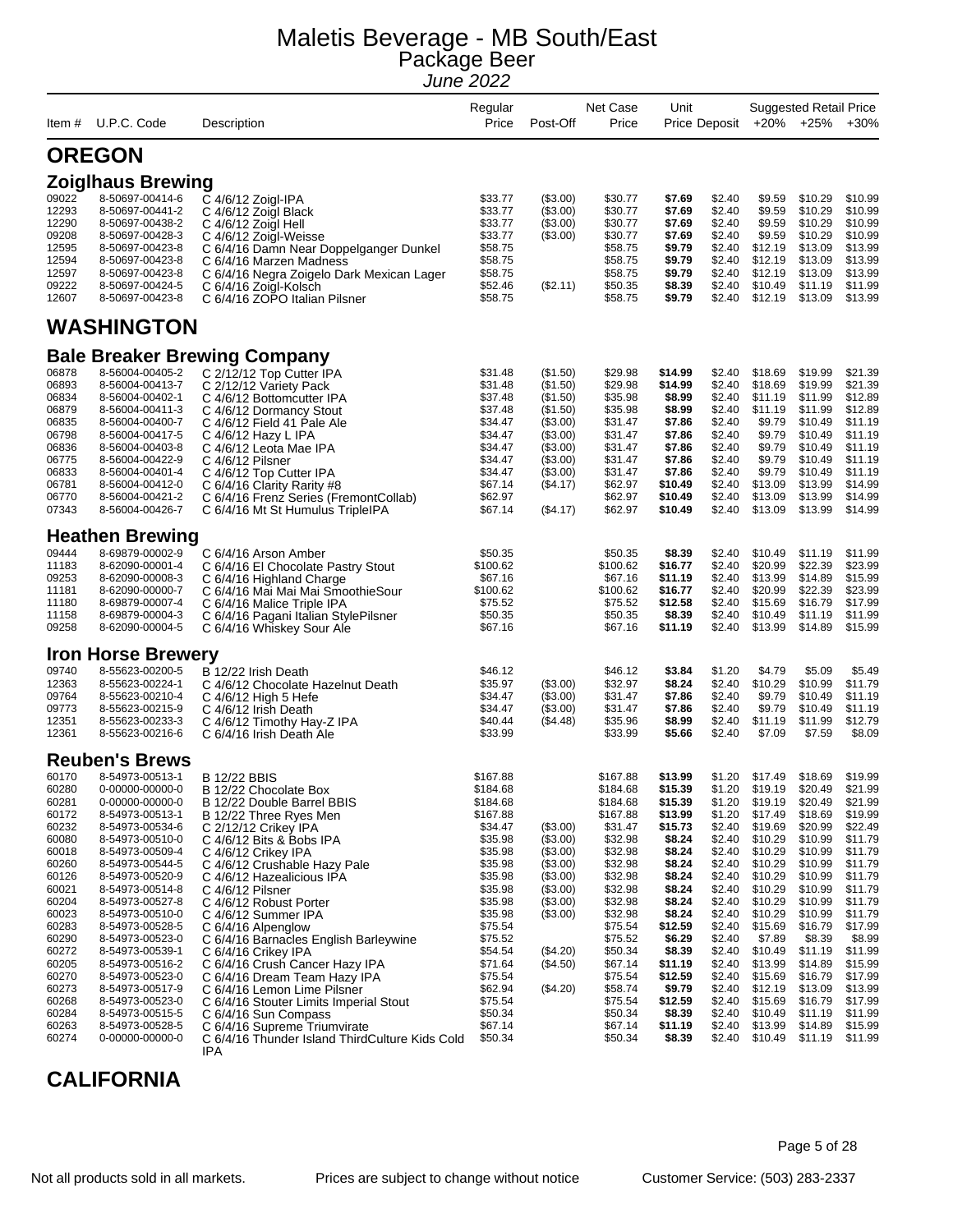|                |                                              |                                                                                        | Regular<br>Price    |                         | Net Case             | Unit              |                  |                   | <b>Suggested Retail Price</b> |                    |
|----------------|----------------------------------------------|----------------------------------------------------------------------------------------|---------------------|-------------------------|----------------------|-------------------|------------------|-------------------|-------------------------------|--------------------|
| Item #         | U.P.C. Code                                  | Description                                                                            |                     | Post-Off                | Price                |                   | Price Deposit    | +20%              | $+25%$                        | $+30%$             |
|                | <b>CALIFORNIA</b>                            |                                                                                        |                     |                         |                      |                   |                  |                   |                               |                    |
|                | <b>Bear Republic Brewing</b>                 |                                                                                        |                     |                         |                      |                   |                  |                   |                               |                    |
| 03800<br>07328 | 7-22130-55500-6<br>7-22130-09001-9           | B 4/6/12 Racer 5 IPA<br>C 12/19.2 Racer 5 IPA                                          | \$37.78<br>\$33.52  | (\$1.40)<br>(\$4.20)    | \$36.38<br>\$29.32   | \$9.09<br>\$2.44  | \$2.40<br>\$1.20 | \$11.39<br>\$3.09 | \$12.09<br>\$3.29             | \$12.99<br>\$3.49  |
| 03892          | 7-22130-05601-5                              | C 6/4/16 Racer 5 West Coast IPA                                                        | \$50.35             |                         | \$50.35              | \$8.39            | \$2.40           | \$10.49           | \$11.19                       | \$11.99            |
|                | <b>North Coast Brewing</b>                   |                                                                                        |                     |                         |                      |                   |                  |                   |                               |                    |
| 01449<br>01441 | 7-27344-00233-9<br>7-27344-00077-9           | B 12/22 Old Rasputin<br>B 12/750 Brother Thelonious                                    | \$67.12<br>\$71.28  | (\$8.37)                | \$58.75<br>\$71.28   | \$4.89<br>\$5.94  | \$1.20<br>\$1.20 | \$6.09<br>\$7.39  | \$6.49<br>\$7.89              | \$6.99<br>\$8.49   |
| 01406          | 7-27344-00005-2                              | B 4/6/12 Red Seal Ale                                                                  | \$34.47             | ( \$3.00)               | \$31.47              | \$7.86            | \$2.40           | \$9.79            | \$10.49                       | \$11.19            |
| 01416<br>01445 | 7-27344-00007-6<br>7-27344-00105-9           | B 4/6/12 Scrimshaw Pilsner Style Beer<br>B 6/4/12 Brother Thelonious                   | \$34.47<br>\$75.52  | (\$3.00)<br>$($ \$8.36) | \$31.47<br>\$67.16   | \$7.86<br>\$11.19 | \$2.40<br>\$2.40 | \$9.79<br>\$13.99 | \$10.49<br>\$14.89            | \$11.19<br>\$15.99 |
| 01465          | 7-27344-00335-0                              | B 6/4/12 Old Stock Ale                                                                 | \$75.52             | $($ \$8.36)             | \$67.16              | \$11.19           | \$2.40           | \$13.99           | \$14.89                       | \$15.99            |
| 01435<br>01425 | 7-27344-00038-0<br>7-27344-00023-6           | B 6/4/12 Pranqster Belgian Golden Ale<br>B 6/4/12 Old Rasputin ImperialStout           | \$50.35<br>\$50.35  | (\$4.19)<br>( \$4.19)   | \$46.16<br>\$46.16   | \$7.69<br>\$7.69  | \$2.40<br>\$2.40 | \$9.59<br>\$9.59  | \$10.29<br>\$10.29            | \$10.99<br>\$10.99 |
| 04688          | 7-27344-00362-6                              | C 6/4/16 Old Rasputin Russian Imperial Stout                                           | \$58.00             |                         | \$58.00              | \$9.66            | \$2.40           | \$12.09           | \$12.89                       | \$13.79            |
| 04689          | 7-27344-00366-4                              | C 6/4/16 Scrimshaw Pilsner                                                             | \$46.16             | (\$4.18)                | \$41.98              | \$6.99            | \$2.40           | \$8.79            | \$9.29                        | \$9.99             |
|                | <b>21st Amendment Brewery</b>                |                                                                                        |                     |                         |                      |                   |                  |                   |                               |                    |
| 03231<br>18580 | 8-59612-00143-7<br>8-59612-00187-1           | C 12/19.2 Blood Orange Brew Free or Die IPA<br>C 12/19.2 Tropical Brew Free or Die IPA | \$20.85<br>\$20.85  |                         | \$20.85<br>\$20.85   | \$1.73<br>\$1.73  | \$1.20<br>\$1.20 | \$2.19<br>\$2.19  | \$2.29<br>\$2.29              | \$2.49<br>\$2.49   |
| 03230          | 8-59612-00145-1                              | C 12/19.2 Watermelon Wheat                                                             | \$20.85             |                         | \$20.85              | \$1.73            | \$1.20           | \$2.19            | \$2.29                        | \$2.49             |
| 03539<br>03564 | 8-59612-00131-4<br>8-59612-00102-4           | C 4/6/12 Blood Orange Brew Free or Die IPA<br>C 4/6/12 Hell or High Watermelon         | \$33.58<br>\$33.58  | (\$2.81)<br>(\$2.81)    | \$30.77<br>\$30.77   | \$7.69<br>\$7.69  | \$2.40<br>\$2.40 | \$9.59<br>\$9.59  | \$10.29<br>\$10.29            | \$10.99<br>\$10.99 |
|                | <b>COLORADO</b>                              |                                                                                        |                     |                         |                      |                   |                  |                   |                               |                    |
|                |                                              |                                                                                        |                     |                         |                      |                   |                  |                   |                               |                    |
| 02631          | <b>CANarchy</b><br>8-60592-00261-1           | C 2/12/12 Mixed IPA                                                                    | \$31.48             | (\$3.00)                | \$28.48              | \$14.24           | \$2.40           | \$17.79           | \$18.99                       | \$20.29            |
|                | <b>Oskar Blues Brewery</b>                   |                                                                                        |                     |                         |                      |                   |                  |                   |                               |                    |
| 02510          | 8-19942-00016-6                              | C 12/19.2 Dale's Pale Ale                                                              | \$29.30             | $(\$6.00)$              | \$23.30              | \$1.94            | \$1.20           | \$2.39            | \$2.59                        | \$2.79             |
| 11199          | 8-19942-00235-1                              | C 12/19.2 Double Dale's IPA                                                            | \$29.30             | (\$6.00)                | \$23.30              | \$1.94            | \$1.20           | \$2.39            | \$2.59                        | \$2.79             |
| 02504<br>02514 | 8-19942-00003-6<br>8-19942-00006-7           | C 4/6/12 Dale's Pale Ale<br>C 4/6/12 Old Chub Scottish Strong Ale                      | \$33.77<br>\$33.77  | (\$3.00)<br>(\$3.00)    | \$30.77<br>\$30.77   | \$7.69<br>\$7.69  | \$2.40<br>\$2.40 | \$9.59<br>\$9.59  | \$10.29<br>\$10.29            | \$10.99<br>\$10.99 |
| 11134          | 8-19942-00221-4                              | C 12/19.2 Thick Haze ImperialHazy IPA                                                  | \$29.30             | $(\$6.00)$              | \$23.30              | \$1.94            | \$1.20           | \$2.39            | \$2.59                        | \$2.79             |
|                | <b>MONTANA</b>                               |                                                                                        |                     |                         |                      |                   |                  |                   |                               |                    |
|                | <b>Big Sky Brewing</b>                       |                                                                                        |                     |                         |                      |                   |                  |                   |                               |                    |
| 07283          | 7-00283-11018-1                              | C 2/12/12 Campfire Can Variety                                                         | \$31.48             | (\$3.00)                | \$28.48              | \$14.24           | \$2.40           | \$17.79           | \$18.99                       | \$20.29            |
| 07204<br>07214 | 7-00283-04011-2<br>7-00283-01011-5           | C 4/6/12 India Pale Ale<br>C 4/6/12 Moose Drool Brown                                  | \$33.77<br>\$33.77  | (\$3.00)<br>(\$3.00)    | \$30.77<br>\$30.77   | \$7.69<br>\$7.69  | \$2.40<br>\$2.40 | \$9.59<br>\$9.59  | \$10.29<br>\$10.29            | \$10.99<br>\$10.99 |
| <b>UTAH</b>    |                                              |                                                                                        |                     |                         |                      |                   |                  |                   |                               |                    |
|                | <b>Uinta Brewing Company</b>                 |                                                                                        |                     |                         |                      |                   |                  |                   |                               |                    |
| 02469<br>02371 | 7-09326-25282-6<br>7-09326-10008-0           | C 4/6/12 Caravan IIPA<br>C 4/6/12 Detour Double IPA                                    | \$32.97<br>\$32.97  | (\$3.00)<br>(\$3.00)    | \$29.97<br>\$29.97   | \$7.49<br>\$7.49  | \$2.40<br>\$2.40 | \$9.39<br>\$9.39  | \$9.99<br>\$9.99              | \$10.69<br>\$10.69 |
|                | <b>BELGIUM</b>                               |                                                                                        |                     |                         |                      |                   |                  |                   |                               |                    |
|                |                                              |                                                                                        |                     |                         |                      |                   |                  |                   |                               |                    |
| 02313          | <b>Greens Gluten Free</b><br>0-85725-17604-9 | B 12/16 Amber Ale                                                                      | \$54.55             |                         | \$54.55              | \$4.54            | \$1.20           | \$5.69            | \$6.09                        | \$6.49             |
| 02323          | 0-85725-17602-5                              | B 12/16 Endeavour Dubble DarkAle                                                       | \$54.55             |                         | \$54.55              | \$4.54            | \$1.20           | \$5.69            | \$6.09                        | \$6.49             |
|                | Lindemans                                    |                                                                                        |                     |                         |                      |                   |                  |                   |                               |                    |
| 02022          | 0-85725-10804-0                              | B 12/12 Framboise                                                                      | \$67.12             | (\$8.37)                | \$58.75              | \$4.89            | \$1.20           | \$6.09            | \$6.49                        | \$6.99             |
| 02042<br>02032 | 0-85725-10802-6<br>0-85725-10805-7           | <b>B</b> 12/12 Kriek<br><b>B</b> 12/12 Peche                                           | \$67.12<br>\$67.12  | (\$8.37)<br>(\$8.37)    | \$58.75<br>\$58.75   | \$4.89<br>\$4.89  | \$1.20<br>\$1.20 | \$6.09<br>\$6.09  | \$6.49<br>\$6.49              | \$6.99<br>\$6.99   |
| 02023          | 0-85725-10826-2                              | B 12/12 Strawberry Lambic                                                              | \$67.12<br>\$109.72 | (\$8.37)                | \$58.75              | \$4.89<br>\$8.39  | \$1.20           | \$6.09<br>\$10.49 | \$6.49                        | \$6.99<br>\$11.99  |
| 02021<br>02031 | 0-85725-10814-9<br>0-85725-10815-6           | B 12/750 Framboise<br><b>B</b> 12/750 Peche                                            | \$109.72            | (\$9.00)<br>(\$9.00)    | \$100.72<br>\$100.72 | \$8.39            | \$1.20<br>\$1.20 | \$10.49           | \$11.19<br>\$11.19            | \$11.99            |
| 04390          | 0-85725-40845-4                              | <b>B</b> 6/4/8.45 Variety                                                              | \$71.36             | (\$2.11)                | \$69.25              | \$11.54           | \$2.40           | \$14.39           | \$15.39                       | \$16.49            |
| Orval          |                                              |                                                                                        |                     |                         |                      |                   |                  |                   |                               |                    |
| 02392          | 0-85725-14001-9                              | B 12/11.2                                                                              | \$54.52             | (\$5.60)                | \$48.92              | \$4.07            | \$1.20           | \$5.09            | \$5.39                        | \$5.79             |

Page 6 of 28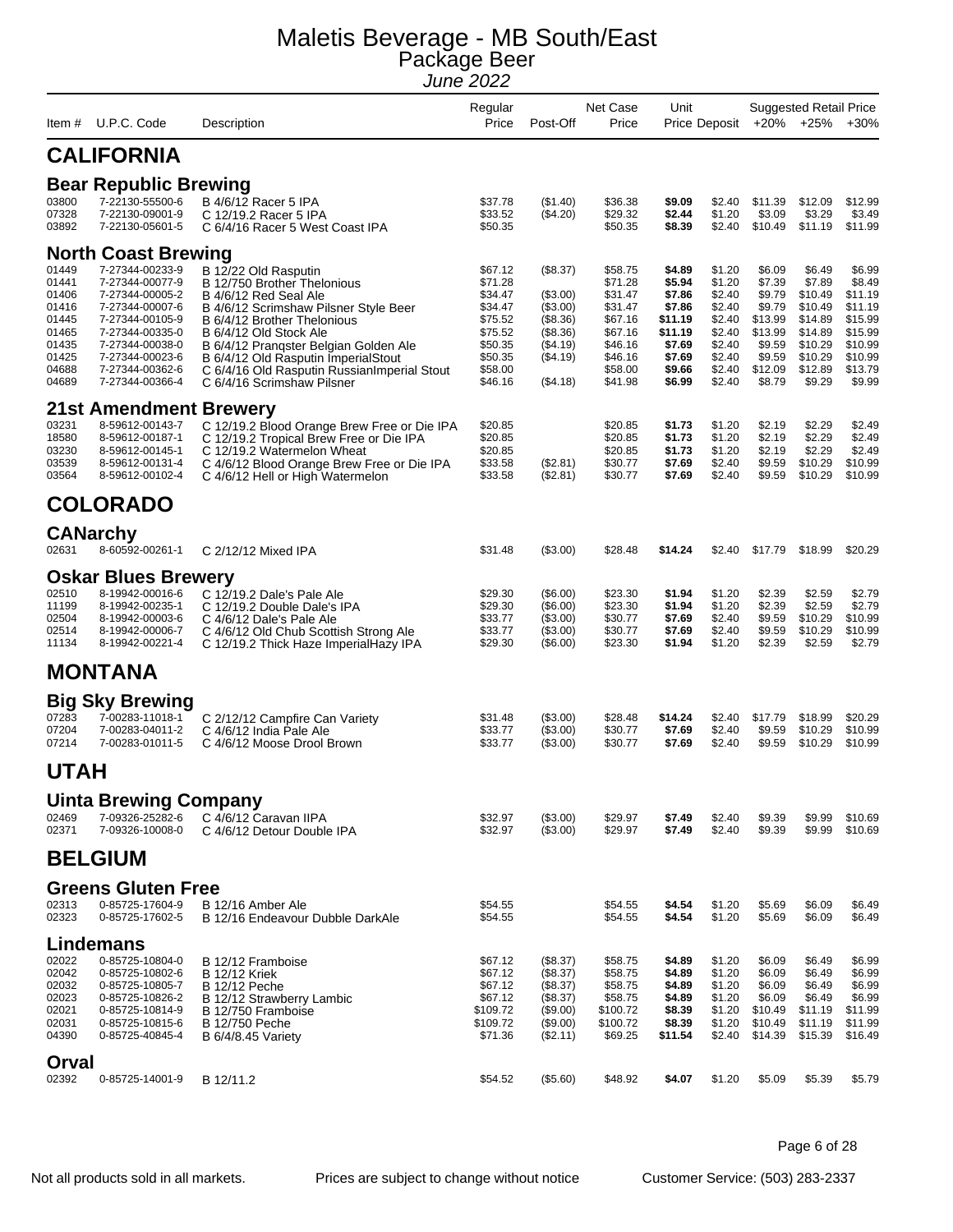| ltem #                                                                                          | U.P.C. Code                                                                                                                                                                                                                          | Description                                                                                                                                                                                                                                                                                   | Regular<br>Price                                                                                                      | Post-Off                                                                                                                         | Net Case<br>Price                                                                                                     | Unit                                                                                                       | Price Deposit                                                                                              |                                                                                                               | <b>Suggested Retail Price</b><br>+20% +25%                                                                    | $+30%$                                                                                                        |
|-------------------------------------------------------------------------------------------------|--------------------------------------------------------------------------------------------------------------------------------------------------------------------------------------------------------------------------------------|-----------------------------------------------------------------------------------------------------------------------------------------------------------------------------------------------------------------------------------------------------------------------------------------------|-----------------------------------------------------------------------------------------------------------------------|----------------------------------------------------------------------------------------------------------------------------------|-----------------------------------------------------------------------------------------------------------------------|------------------------------------------------------------------------------------------------------------|------------------------------------------------------------------------------------------------------------|---------------------------------------------------------------------------------------------------------------|---------------------------------------------------------------------------------------------------------------|---------------------------------------------------------------------------------------------------------------|
|                                                                                                 | <b>BELGIUM</b>                                                                                                                                                                                                                       |                                                                                                                                                                                                                                                                                               |                                                                                                                       |                                                                                                                                  |                                                                                                                       |                                                                                                            |                                                                                                            |                                                                                                               |                                                                                                               |                                                                                                               |
| 02362<br>02372<br>04399<br>02382                                                                | <b>Rochefort</b><br>0-85725-16505-0<br>0-85725-16501-2<br>0-85725-16506-7<br>0-85725-16503-6                                                                                                                                         | B 12/11.2 Trappist 6<br>B 12/11.2 Trappist 8<br>B 12/11.2 Triple Extra<br>B 12/11.2 Trappist 10                                                                                                                                                                                               | \$54.52<br>\$54.52<br>\$54.52<br>\$58.75                                                                              | ( \$4.17)<br>(\$4.17)<br>(\$4.17)                                                                                                | \$50.35<br>\$50.35<br>\$50.35<br>\$58.75                                                                              | \$4.19<br>\$4.19<br>\$4.19<br>\$4.89                                                                       | \$1.20<br>\$1.20<br>\$1.20<br>\$1.20                                                                       | \$5.19<br>\$5.19<br>\$5.19<br>\$6.09                                                                          | \$5.59<br>\$5.59<br>\$5.59<br>\$6.49                                                                          | \$5.99<br>\$5.99<br>\$5.99<br>\$6.99                                                                          |
|                                                                                                 | <b>Westmalle Trappist</b>                                                                                                                                                                                                            |                                                                                                                                                                                                                                                                                               |                                                                                                                       |                                                                                                                                  |                                                                                                                       |                                                                                                            |                                                                                                            |                                                                                                               |                                                                                                               |                                                                                                               |
| 02342<br>02352<br>02351                                                                         | 0-85725-25402-0<br>0-85725-25404-4<br>0-85725-15406-1                                                                                                                                                                                | B 12/11.2 Dubbel<br><b>B</b> 12/11.2 Tripel<br>B 6/25 Tripel                                                                                                                                                                                                                                  | \$54.52<br>\$54.52<br>\$54.52                                                                                         | ( \$4.17)<br>(\$4.17)<br>(\$4.17)                                                                                                | \$50.35<br>\$50.35<br>\$50.35                                                                                         | \$4.19<br>\$4.19<br>\$8.39                                                                                 | \$1.20<br>\$1.20<br>\$.60                                                                                  | \$5.19<br>\$5.19<br>\$10.49                                                                                   | \$5.59<br>\$5.59<br>\$11.19                                                                                   | \$5.99<br>\$5.99<br>\$11.99                                                                                   |
|                                                                                                 | <b>CANADA</b>                                                                                                                                                                                                                        |                                                                                                                                                                                                                                                                                               |                                                                                                                       |                                                                                                                                  |                                                                                                                       |                                                                                                            |                                                                                                            |                                                                                                               |                                                                                                               |                                                                                                               |
| 05500                                                                                           | <b>Moosehead</b><br>0-72311-63009-2                                                                                                                                                                                                  | B 4/6/12 Lager                                                                                                                                                                                                                                                                                | \$25.18                                                                                                               | (\$2.88)                                                                                                                         | \$22.30                                                                                                               | \$5.57                                                                                                     | \$2.40                                                                                                     | \$6.99                                                                                                        | \$7.39                                                                                                        | \$7.99                                                                                                        |
|                                                                                                 | <b>CZECH REPUBLIC</b>                                                                                                                                                                                                                |                                                                                                                                                                                                                                                                                               |                                                                                                                       |                                                                                                                                  |                                                                                                                       |                                                                                                            |                                                                                                            |                                                                                                               |                                                                                                               |                                                                                                               |
| 03273<br>03271                                                                                  | <b>Czechvar Lager</b><br>8-15833-00240-0<br>8-15833-00202-8                                                                                                                                                                          | B 20/16.9 Czech Lager<br>B 4/6/11.2 Czech Lager                                                                                                                                                                                                                                               | \$39.06<br>\$29.98                                                                                                    | (\$4.20)<br>(\$3.00)                                                                                                             | \$34.86<br>\$26.98                                                                                                    | \$1.74<br>\$6.74                                                                                           | \$2.00<br>\$2.40                                                                                           | \$2.19<br>\$8.39                                                                                              | \$2.29<br>\$8.99                                                                                              | \$2.49<br>\$9.59                                                                                              |
|                                                                                                 | <b>ENGLAND</b>                                                                                                                                                                                                                       |                                                                                                                                                                                                                                                                                               |                                                                                                                       |                                                                                                                                  |                                                                                                                       |                                                                                                            |                                                                                                            |                                                                                                               |                                                                                                               |                                                                                                               |
| 02102<br>02116<br>02133<br>02103<br>02123<br>02101<br>02100<br>02113<br>02106<br>02043<br>02044 | <b>Samuel Smith</b><br>0-85725-11600-7<br>0-85725-11607-6<br>0-85725-11525-3<br>0-85725-11508-6<br>0-85725-11509-3<br>0-85725-11604-5<br>0-85725-11602-1<br>0-85725-11521-5<br>0-85725-31608-7<br>0-85725-31700-8<br>0-85725-31701-5 | <b>B</b> 12/18.7 Cherry<br>B 12/18.7 Chocolate Stout<br>B 12/18.7 Organic Lager<br>B 12/18.7 Nut Brown<br><b>B</b> 12/18.7 Oat Stout<br>B 12/18.7 Raspberry<br>B 12/18.7 Strawberry<br>B 12/18.7 Taddy Porter<br>B 6/4/12 Chocolate Stout<br>C 6/4/14.9 Nut Brown<br>C 6/4/14.9 Organic Lager | \$58.75<br>\$46.15<br>\$46.15<br>\$46.15<br>\$46.15<br>\$58.75<br>\$58.75<br>\$46.15<br>\$58.75<br>\$58.75<br>\$58.75 | (\$4.20)<br>(\$4.20)<br>(\$4.20)<br>(\$4.20)<br>(\$4.20)<br>(\$4.20)<br>(\$4.20)<br>(\$4.20)<br>(\$4.20)<br>(\$6.30)<br>(\$6.30) | \$54.55<br>\$41.95<br>\$41.95<br>\$41.95<br>\$41.95<br>\$54.55<br>\$54.55<br>\$41.95<br>\$54.55<br>\$52.45<br>\$52.45 | \$4.54<br>\$3.49<br>\$3.49<br>\$3.49<br>\$3.49<br>\$4.54<br>\$4.54<br>\$3.49<br>\$9.09<br>\$8.74<br>\$8.74 | \$1.20<br>\$1.20<br>\$1.20<br>\$1.20<br>\$1.20<br>\$1.20<br>\$1.20<br>\$1.20<br>\$2.40<br>\$2.40<br>\$2.40 | \$5.69<br>\$4.39<br>\$4.39<br>\$4.39<br>\$4.39<br>\$5.69<br>\$5.69<br>\$4.39<br>\$11.39<br>\$10.89<br>\$10.89 | \$6.09<br>\$4.69<br>\$4.69<br>\$4.69<br>\$4.69<br>\$6.09<br>\$6.09<br>\$4.69<br>\$12.09<br>\$11.69<br>\$11.69 | \$6.49<br>\$4.99<br>\$4.99<br>\$4.99<br>\$4.99<br>\$6.49<br>\$6.49<br>\$4.99<br>\$12.99<br>\$12.49<br>\$12.49 |
| 02224                                                                                           | <b>Tynt Meadow</b><br>0-85725-03200-0                                                                                                                                                                                                | B 12/11.2 Trappist Ale                                                                                                                                                                                                                                                                        | \$67.12                                                                                                               |                                                                                                                                  | \$67.12                                                                                                               | \$5.59                                                                                                     | \$1.20                                                                                                     | \$6.99                                                                                                        | \$7.49                                                                                                        | \$7.99                                                                                                        |
|                                                                                                 | <b>GERMANY</b>                                                                                                                                                                                                                       |                                                                                                                                                                                                                                                                                               |                                                                                                                       |                                                                                                                                  |                                                                                                                       |                                                                                                            |                                                                                                            |                                                                                                               |                                                                                                               |                                                                                                               |
| <b>Ayinger</b><br>02233<br>02213<br>02203<br>02223<br>02293<br>02206<br>02245<br>02204          | 02246 0-85725-12206-0<br>0-85725-12202-2<br>0-85725-12205-3<br>0-85725-12203-9<br>0-85725-12208-4<br>0-85725-12209-1<br>0-85725-22214-2<br>0-85725-42201-6<br>0-85725-42213-9                                                        | B 20/16.9 Jahrhundert Bier<br>B 20/16.9 Altbairisch Dunkel<br>B 20/16.9 Brau-Weisse<br>B 20/16.9 Oktober Fest-Mar<br>B 20/16.9 Ur-Weisse<br>B 20/16.9 Weizen-Bock<br>B 6/4/11.2 Bavarian Pils<br>B 6/4/11 Celebrator Dopp<br>B 6/4/11 Oktoberfest-ar                                          | \$55.86<br>\$55.86<br>\$55.86<br>\$55.86<br>\$55.86<br>\$69.86<br>\$58.75<br>\$67.12<br>\$58.75                       | (\$5.51)<br>(\$5.51)<br>(\$5.51)<br>(\$5.51)<br>(\$5.51)<br>(\$2.70)<br>(\$6.30)<br>(\$6.30)<br>(\$6.30)                         | \$50.35<br>\$50.35<br>\$50.35<br>\$50.35<br>\$50.35<br>\$67.16<br>\$52.45<br>\$60.82<br>\$52.45                       | \$2.51<br>\$2.51<br>\$2.51<br>\$2.51<br>\$2.51<br>\$3.35<br>\$8.74<br>\$10.13<br>\$8.74                    | \$2.00<br>\$2.00<br>\$2.00<br>\$2.00<br>\$2.00<br>\$2.00<br>\$2.40<br>\$2.40<br>\$2.40                     | \$3.19<br>\$3.19<br>\$3.19<br>\$3.19<br>\$3.19<br>\$4.19<br>\$10.89<br>\$12.69<br>\$10.89                     | \$3.39<br>\$3.39<br>\$3.39<br>\$3.39<br>\$3.39<br>\$4.49<br>\$11.69<br>\$13.49<br>\$11.69                     | \$3.59<br>\$3.59<br>\$3.59<br>\$3.59<br>\$3.59<br>\$4.79<br>\$12.49<br>\$14.49<br>\$12.49                     |
|                                                                                                 | <b>Dortmunder</b>                                                                                                                                                                                                                    |                                                                                                                                                                                                                                                                                               |                                                                                                                       |                                                                                                                                  |                                                                                                                       |                                                                                                            |                                                                                                            |                                                                                                               |                                                                                                               |                                                                                                               |
| 01398                                                                                           | 0-25078-07504-0                                                                                                                                                                                                                      | C 6/4/16.9 DAB German Pilsner                                                                                                                                                                                                                                                                 | \$29.21                                                                                                               | (\$1.73)                                                                                                                         | \$27.48                                                                                                               | \$4.58                                                                                                     | \$2.40                                                                                                     | \$5.69                                                                                                        | \$6.09                                                                                                        | \$6.49                                                                                                        |
| <b>Pinkus</b><br>02253<br>02263<br>02273<br>02261                                               | 0-85725-34003-7<br>0-85725-34001-3<br>0-85725-34002-0<br>0-85725-44022-5                                                                                                                                                             | B 20/16.9 Hefeweizen<br>B 20/16.9 Munster Ale<br><b>B</b> 20/16.9 Pilsner<br>B 6/4/11.2 Ur-Pils                                                                                                                                                                                               | \$58.75<br>\$58.75<br>\$58.75<br>\$58.75                                                                              | (\$6.30)<br>(\$6.30)<br>(\$6.30)<br>(\$6.30)                                                                                     | \$52.45<br>\$52.45<br>\$52.45<br>\$52.45                                                                              | \$2.62<br>\$2.62<br>\$2.62<br>\$8.74                                                                       | \$2.00<br>\$2.00<br>\$2.00<br>\$2.40                                                                       | \$3.29<br>\$3.29<br>\$3.29<br>\$10.89                                                                         | \$3.49<br>\$3.49<br>\$3.49<br>\$11.69                                                                         | \$3.79<br>\$3.79<br>\$3.79<br>\$12.49                                                                         |
| 01253<br>09118<br>01254                                                                         | Radeberger<br>0-42572-05501-9<br>0-42572-05056-4<br>0-42572-05026-7                                                                                                                                                                  | <b>B</b> 20/16.9 Pilsner<br>C 4/6/16 Zwickelbier<br>C 4/6/16.9 Pilsner                                                                                                                                                                                                                        | \$41.86<br>\$30.78<br>\$30.78                                                                                         | (\$4.00)<br>(\$4.00)                                                                                                             | \$41.86<br>\$26.78<br>\$26.78                                                                                         | \$2.09<br>\$6.69<br>\$6.69                                                                                 | \$2.00<br>\$2.40<br>\$2.40                                                                                 | \$2.59<br>\$8.39<br>\$8.39                                                                                    | \$2.79<br>\$8.89<br>\$8.89                                                                                    | \$2.99<br>\$9.59<br>\$9.59                                                                                    |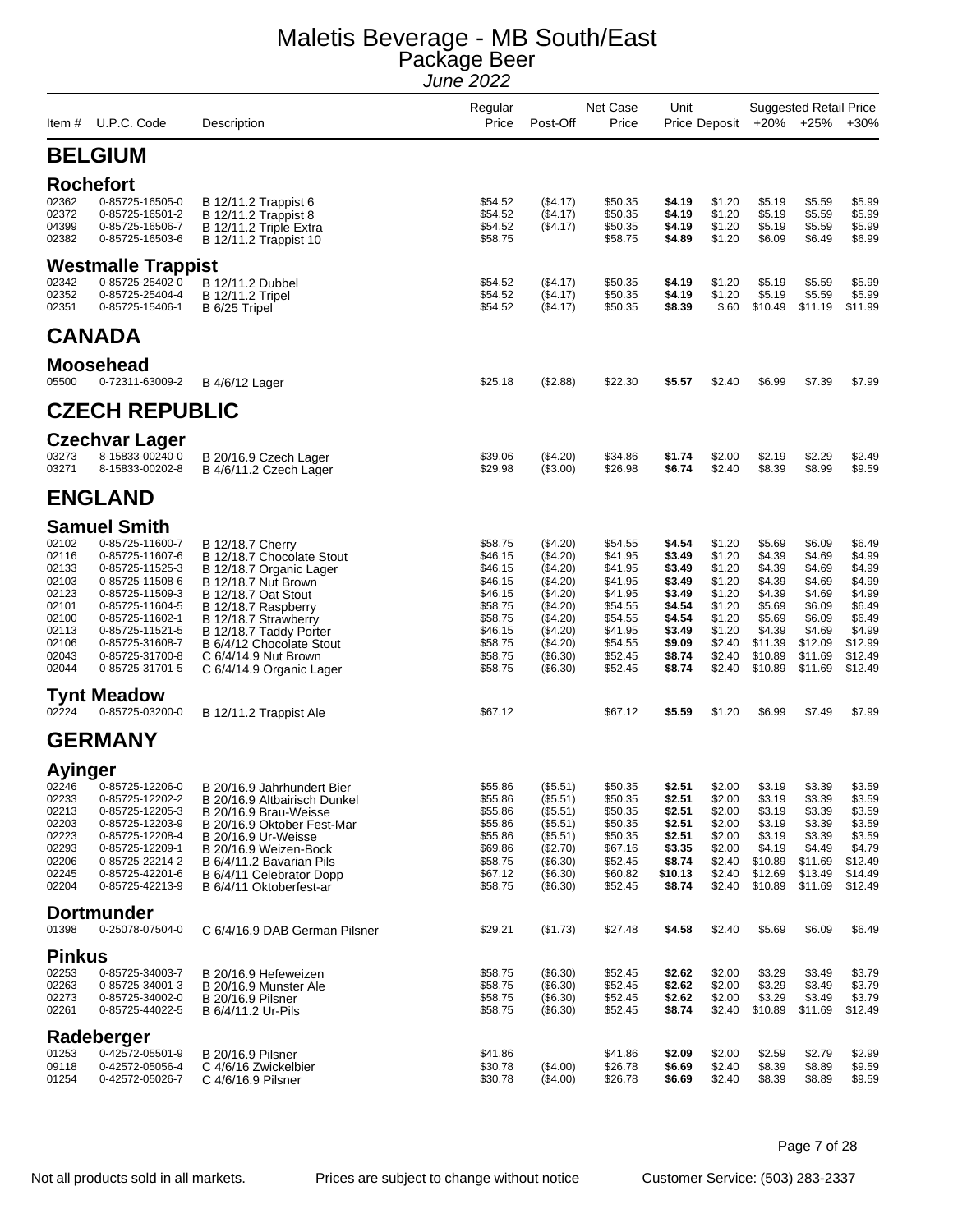| Item #                                                                                                                                                | U.P.C. Code                                                                                                                                                                                                                                                                                                                     | Description                                                                                                                                                                                                                                                                                                                                                                  | Regular<br>Price                                                                                                                                                                        | Post-Off                                                                                                                                                                                                 | Net Case<br>Price                                                                                                                                                                       | Unit                                                                                                                                                                     | Price Deposit                                                                                                                                                          |                                                                                                                                                                                     | <b>Suggested Retail Price</b><br>$+20\%$ $+25\%$                                                                                                                                    | $+30%$                                                                                                                                                                              |
|-------------------------------------------------------------------------------------------------------------------------------------------------------|---------------------------------------------------------------------------------------------------------------------------------------------------------------------------------------------------------------------------------------------------------------------------------------------------------------------------------|------------------------------------------------------------------------------------------------------------------------------------------------------------------------------------------------------------------------------------------------------------------------------------------------------------------------------------------------------------------------------|-----------------------------------------------------------------------------------------------------------------------------------------------------------------------------------------|----------------------------------------------------------------------------------------------------------------------------------------------------------------------------------------------------------|-----------------------------------------------------------------------------------------------------------------------------------------------------------------------------------------|--------------------------------------------------------------------------------------------------------------------------------------------------------------------------|------------------------------------------------------------------------------------------------------------------------------------------------------------------------|-------------------------------------------------------------------------------------------------------------------------------------------------------------------------------------|-------------------------------------------------------------------------------------------------------------------------------------------------------------------------------------|-------------------------------------------------------------------------------------------------------------------------------------------------------------------------------------|
|                                                                                                                                                       | <b>GERMANY</b>                                                                                                                                                                                                                                                                                                                  |                                                                                                                                                                                                                                                                                                                                                                              |                                                                                                                                                                                         |                                                                                                                                                                                                          |                                                                                                                                                                                         |                                                                                                                                                                          |                                                                                                                                                                        |                                                                                                                                                                                     |                                                                                                                                                                                     |                                                                                                                                                                                     |
|                                                                                                                                                       | <b>Schofferhofer</b>                                                                                                                                                                                                                                                                                                            |                                                                                                                                                                                                                                                                                                                                                                              |                                                                                                                                                                                         |                                                                                                                                                                                                          |                                                                                                                                                                                         |                                                                                                                                                                          |                                                                                                                                                                        |                                                                                                                                                                                     |                                                                                                                                                                                     |                                                                                                                                                                                     |
| 01260<br>04381<br>01396<br>01301<br>04383<br>01262                                                                                                    | 0-42572-04006-0<br>0-42572-04506-5<br>0-42572-04606-2<br>0-42572-04412-9<br>0-42572-04812-7<br>0-42572-04404-4                                                                                                                                                                                                                  | B 4/6/11.2 Grapefruit Radler<br>B 4/6/11.2 Pineapple<br>B 4/6/11.2 Pomegranate<br>C 2/12/11.2 Grapefruit<br>C 2/12/11.2 Happy Pack<br>C 6/4/16.9 Grapefruit Radler                                                                                                                                                                                                           | \$30.78<br>\$30.78<br>\$30.78<br>\$28.38<br>\$28.38<br>\$42.71                                                                                                                          | (\$5.00)<br>$(\$5.00)$                                                                                                                                                                                   | \$30.78<br>\$30.78<br>\$30.78<br>\$23.38<br>\$23.38<br>\$42.71                                                                                                                          | \$7.69<br>\$7.69<br>\$7.69<br>\$11.69<br>\$11.69<br>\$7.11                                                                                                               | \$2.40<br>\$2.40<br>\$2.40<br>\$2.40<br>\$2.40<br>\$2.40                                                                                                               | \$9.59<br>\$9.59<br>\$9.59<br>\$14.59<br>\$14.59<br>\$8.89                                                                                                                          | \$10.29<br>\$10.29<br>\$10.29<br>\$15.59<br>\$15.59<br>\$9.49                                                                                                                       | \$10.99<br>\$10.99<br>\$10.99<br>\$16.69<br>\$16.69<br>\$10.19                                                                                                                      |
| <b>JAPAN</b>                                                                                                                                          |                                                                                                                                                                                                                                                                                                                                 |                                                                                                                                                                                                                                                                                                                                                                              |                                                                                                                                                                                         |                                                                                                                                                                                                          |                                                                                                                                                                                         |                                                                                                                                                                          |                                                                                                                                                                        |                                                                                                                                                                                     |                                                                                                                                                                                     |                                                                                                                                                                                     |
| Echigo                                                                                                                                                |                                                                                                                                                                                                                                                                                                                                 |                                                                                                                                                                                                                                                                                                                                                                              |                                                                                                                                                                                         |                                                                                                                                                                                                          |                                                                                                                                                                                         |                                                                                                                                                                          |                                                                                                                                                                        |                                                                                                                                                                                     |                                                                                                                                                                                     |                                                                                                                                                                                     |
| 05563                                                                                                                                                 | 0-72546-03591-4                                                                                                                                                                                                                                                                                                                 | C 24/11.8 Koshihikari                                                                                                                                                                                                                                                                                                                                                        | \$58.75                                                                                                                                                                                 |                                                                                                                                                                                                          | \$58.75                                                                                                                                                                                 | \$2.44                                                                                                                                                                   | \$2.40                                                                                                                                                                 | \$3.09                                                                                                                                                                              | \$3.29                                                                                                                                                                              | \$3.49                                                                                                                                                                              |
| Orion                                                                                                                                                 |                                                                                                                                                                                                                                                                                                                                 |                                                                                                                                                                                                                                                                                                                                                                              |                                                                                                                                                                                         |                                                                                                                                                                                                          |                                                                                                                                                                                         |                                                                                                                                                                          |                                                                                                                                                                        |                                                                                                                                                                                     |                                                                                                                                                                                     |                                                                                                                                                                                     |
| 01830<br>01831                                                                                                                                        | 0-72546-03051-3<br>0-72546-03566-2                                                                                                                                                                                                                                                                                              | <b>B</b> 12/21 Lager<br>C 4/6/350                                                                                                                                                                                                                                                                                                                                            | \$67.16<br>\$50.35                                                                                                                                                                      | (\$4.23)<br>(\$4.17)                                                                                                                                                                                     | \$62.93<br>\$46.18                                                                                                                                                                      | \$5.24<br>\$11.54                                                                                                                                                        | \$1.20<br>\$2.40                                                                                                                                                       | \$6.59<br>\$14.39                                                                                                                                                                   | \$6.99<br>\$15.39                                                                                                                                                                   | \$7.49<br>\$16.49                                                                                                                                                                   |
| <b>MEXICO</b>                                                                                                                                         |                                                                                                                                                                                                                                                                                                                                 |                                                                                                                                                                                                                                                                                                                                                                              |                                                                                                                                                                                         |                                                                                                                                                                                                          |                                                                                                                                                                                         |                                                                                                                                                                          |                                                                                                                                                                        |                                                                                                                                                                                     |                                                                                                                                                                                     |                                                                                                                                                                                     |
| <b>Superior</b>                                                                                                                                       |                                                                                                                                                                                                                                                                                                                                 |                                                                                                                                                                                                                                                                                                                                                                              |                                                                                                                                                                                         |                                                                                                                                                                                                          |                                                                                                                                                                                         |                                                                                                                                                                          |                                                                                                                                                                        |                                                                                                                                                                                     |                                                                                                                                                                                     |                                                                                                                                                                                     |
| 00502<br>00503<br>00500                                                                                                                               | 0-89826-47106-5<br>0-89826-47024-2<br>0-89826-45017-6                                                                                                                                                                                                                                                                           | B 4/6/10.14<br>C 12/24<br>C 2/12/12                                                                                                                                                                                                                                                                                                                                          | \$27.98<br>\$29.32<br>\$24.98                                                                                                                                                           | (\$2.81)<br>(\$4.20)<br>(\$14.98)                                                                                                                                                                        | \$25.17<br>\$25.12<br>\$10.00                                                                                                                                                           | \$6.29<br>\$2.09<br>\$5.00                                                                                                                                               | \$2.40<br>\$1.20<br>\$2.40                                                                                                                                             | \$7.89<br>\$2.59<br>\$6.29                                                                                                                                                          | \$8.39<br>\$2.79<br>\$6.69                                                                                                                                                          | \$8.99<br>\$2.99<br>\$7.09                                                                                                                                                          |
|                                                                                                                                                       | <b>SCOTLAND</b>                                                                                                                                                                                                                                                                                                                 |                                                                                                                                                                                                                                                                                                                                                                              |                                                                                                                                                                                         |                                                                                                                                                                                                          |                                                                                                                                                                                         |                                                                                                                                                                          |                                                                                                                                                                        |                                                                                                                                                                                     |                                                                                                                                                                                     |                                                                                                                                                                                     |
| Traquair                                                                                                                                              |                                                                                                                                                                                                                                                                                                                                 |                                                                                                                                                                                                                                                                                                                                                                              |                                                                                                                                                                                         |                                                                                                                                                                                                          |                                                                                                                                                                                         |                                                                                                                                                                          |                                                                                                                                                                        |                                                                                                                                                                                     |                                                                                                                                                                                     |                                                                                                                                                                                     |
| 02292<br>02316                                                                                                                                        | 0-85725-03102-7<br>0-85725-03101-0                                                                                                                                                                                                                                                                                              | B 12/11.2 Jacobite<br>B 12/11.2 House Ale                                                                                                                                                                                                                                                                                                                                    | \$41.92<br>\$41.92                                                                                                                                                                      |                                                                                                                                                                                                          | \$41.92<br>\$41.92                                                                                                                                                                      | \$3.49<br>\$3.49                                                                                                                                                         | \$1.20<br>\$1.20                                                                                                                                                       | \$4.39<br>\$4.39                                                                                                                                                                    | \$4.69<br>\$4.69                                                                                                                                                                    | \$4.99<br>\$4.99                                                                                                                                                                    |
| <b>SPAIN</b>                                                                                                                                          |                                                                                                                                                                                                                                                                                                                                 |                                                                                                                                                                                                                                                                                                                                                                              |                                                                                                                                                                                         |                                                                                                                                                                                                          |                                                                                                                                                                                         |                                                                                                                                                                          |                                                                                                                                                                        |                                                                                                                                                                                     |                                                                                                                                                                                     |                                                                                                                                                                                     |
| <b>Estrella</b>                                                                                                                                       |                                                                                                                                                                                                                                                                                                                                 |                                                                                                                                                                                                                                                                                                                                                                              |                                                                                                                                                                                         |                                                                                                                                                                                                          |                                                                                                                                                                                         |                                                                                                                                                                          |                                                                                                                                                                        |                                                                                                                                                                                     |                                                                                                                                                                                     |                                                                                                                                                                                     |
| 07421<br>07422                                                                                                                                        | 0-50648-23383-4<br>0-50648-26383-1                                                                                                                                                                                                                                                                                              | B 4/6/11.2 Damm Lager<br>B 4/6/11.2 Daura Lager GF                                                                                                                                                                                                                                                                                                                           | \$30.77<br>\$27.98                                                                                                                                                                      |                                                                                                                                                                                                          | \$30.77<br>\$27.98                                                                                                                                                                      | \$7.69<br>\$6.99                                                                                                                                                         | \$2.40<br>\$2.40                                                                                                                                                       | \$9.59<br>\$8.69                                                                                                                                                                    | \$10.29<br>\$9.29                                                                                                                                                                   | \$10.99<br>\$9.99                                                                                                                                                                   |
|                                                                                                                                                       | <b>THAILAND</b>                                                                                                                                                                                                                                                                                                                 |                                                                                                                                                                                                                                                                                                                                                                              |                                                                                                                                                                                         |                                                                                                                                                                                                          |                                                                                                                                                                                         |                                                                                                                                                                          |                                                                                                                                                                        |                                                                                                                                                                                     |                                                                                                                                                                                     |                                                                                                                                                                                     |
| Singha                                                                                                                                                |                                                                                                                                                                                                                                                                                                                                 |                                                                                                                                                                                                                                                                                                                                                                              |                                                                                                                                                                                         |                                                                                                                                                                                                          |                                                                                                                                                                                         |                                                                                                                                                                          |                                                                                                                                                                        |                                                                                                                                                                                     |                                                                                                                                                                                     |                                                                                                                                                                                     |
| 01903<br>01904                                                                                                                                        | 0-84543-63103-7<br>0-84543-57103-6                                                                                                                                                                                                                                                                                              | B 12/21.3<br>B 24/11.2                                                                                                                                                                                                                                                                                                                                                       | \$33.55<br>\$33.77                                                                                                                                                                      | (\$4.23)<br>(\$3.79)                                                                                                                                                                                     | \$29.32<br>\$29.98                                                                                                                                                                      | \$2.44<br>\$29.98                                                                                                                                                        | \$1.20<br>\$2.40                                                                                                                                                       | \$3.09<br>\$37.49                                                                                                                                                                   | \$3.29<br>\$39.99                                                                                                                                                                   | \$3.49<br>\$42.79                                                                                                                                                                   |
| 01906<br>01997                                                                                                                                        | 0-84543-80007-5<br>8-50999-17140-1                                                                                                                                                                                                                                                                                              | B 4/6/11.2<br>B 4/6/11.2 Leo                                                                                                                                                                                                                                                                                                                                                 | \$33.77<br>\$33.77                                                                                                                                                                      | (\$3.00)<br>(\$3.00)                                                                                                                                                                                     | \$30.77<br>\$30.77                                                                                                                                                                      | \$7.69<br>\$7.69                                                                                                                                                         | \$2.40<br>\$2.40                                                                                                                                                       | \$9.59<br>\$9.59                                                                                                                                                                    | \$10.29<br>\$10.29                                                                                                                                                                  | \$10.99<br>\$10.99                                                                                                                                                                  |
| <b>CIDER</b>                                                                                                                                          |                                                                                                                                                                                                                                                                                                                                 |                                                                                                                                                                                                                                                                                                                                                                              |                                                                                                                                                                                         |                                                                                                                                                                                                          |                                                                                                                                                                                         |                                                                                                                                                                          |                                                                                                                                                                        |                                                                                                                                                                                     |                                                                                                                                                                                     |                                                                                                                                                                                     |
|                                                                                                                                                       | <b>Ace Cider</b>                                                                                                                                                                                                                                                                                                                |                                                                                                                                                                                                                                                                                                                                                                              |                                                                                                                                                                                         |                                                                                                                                                                                                          |                                                                                                                                                                                         |                                                                                                                                                                          |                                                                                                                                                                        |                                                                                                                                                                                     |                                                                                                                                                                                     |                                                                                                                                                                                     |
| 08436<br>08440<br>08410<br>08403<br>08420<br>12123<br>12122<br>08456<br>08462<br>08438<br>04591<br>08469<br>04595<br>08448<br>04590<br>02192<br>04598 | 7-98449-01003-1<br>7-98449-00611-9<br>7-98449-00211-1<br>7-98449-00811-3<br>7-98449-00411-5<br>7-98449-02006-1<br>7-98449-01006-2<br>7-98449-00523-5<br>7-98449-00823-6<br>7-98449-00821-2<br>7-98449-00903-5<br>7-98449-02004-7<br>7-98449-06004-3<br>7-98449-00521-1<br>7-98449-04004-5<br>7-98449-00221-0<br>7-98449-00824-3 | B 4/6/12 Blood Orng<br>B 4/6/12 Honey Apple<br><b>B</b> 4/6/12 Perry<br>B 4/6/12 Pineapple<br>B 4/6/12 Berry Rose<br>C 12/19.2 Guava<br>C 12/19.2 Space - Blood Orange<br>C 12/19.2 Joker<br>C 12/19.2 Pineapple<br>C 2/12/12 Pineapple<br>C 2/12/12 4 Varieties of Ace<br>C 4/6/12 Guava Cider<br>C 4/6/12 High<br>C 4/6/12 Joker<br>C 4/6/12 Mango Cider<br>C 4/6/12 Perry | \$36.00<br>\$36.00<br>\$36.00<br>\$36.00<br>\$36.00<br>\$29.32<br>\$29.32<br>\$29.32<br>\$29.32<br>\$35.99<br>\$35.99<br>\$36.00<br>\$41.92<br>\$36.00<br>\$36.00<br>\$36.00<br>\$36.00 | (\$2.42)<br>(\$2.42)<br>(\$2.42)<br>(\$2.42)<br>(\$2.42)<br>(\$2.32)<br>(\$2.32)<br>(\$2.32)<br>(\$2.32)<br>(\$3.00)<br>(\$4.50)<br>(\$2.42)<br>(\$5.52)<br>(\$2.42)<br>(\$2.42)<br>(\$2.42)<br>(\$2.42) | \$33.58<br>\$33.58<br>\$33.58<br>\$33.58<br>\$33.58<br>\$27.00<br>\$27.00<br>\$27.00<br>\$27.00<br>\$32.99<br>\$31.49<br>\$33.58<br>\$36.40<br>\$33.58<br>\$33.58<br>\$33.58<br>\$33.58 | \$8.39<br>\$8.39<br>\$8.39<br>\$8.39<br>\$8.39<br>\$2.25<br>\$2.25<br>\$2.25<br>\$2.25<br>\$16.49<br>\$15.74<br>\$8.39<br>\$9.10<br>\$8.39<br>\$8.39<br>\$8.39<br>\$8.39 | \$2.40<br>\$2.40<br>\$2.40<br>\$2.40<br>\$2.40<br>\$1.20<br>\$1.20<br>\$1.20<br>\$1.20<br>\$2.40<br>\$2.40<br>\$2.40<br>\$2.40<br>\$2.40<br>\$2.40<br>\$2.40<br>\$2.40 | \$10.49<br>\$10.49<br>\$10.49<br>\$10.49<br>\$10.49<br>\$2.79<br>\$2.79<br>\$2.79<br>\$2.79<br>\$20.59<br>\$19.69<br>\$10.49<br>\$11.39<br>\$10.49<br>\$10.49<br>\$10.49<br>\$10.49 | \$11.19<br>\$11.19<br>\$11.19<br>\$11.19<br>\$11.19<br>\$2.99<br>\$2.99<br>\$2.99<br>\$2.99<br>\$21.99<br>\$20.99<br>\$11.19<br>\$12.09<br>\$11.19<br>\$11.19<br>\$11.19<br>\$11.19 | \$11.99<br>\$11.99<br>\$11.99<br>\$11.99<br>\$11.99<br>\$3.19<br>\$3.19<br>\$3.19<br>\$3.19<br>\$23.59<br>\$22.49<br>\$11.99<br>\$12.99<br>\$11.99<br>\$11.99<br>\$11.99<br>\$11.99 |
| <b>Artifact</b>                                                                                                                                       |                                                                                                                                                                                                                                                                                                                                 | C 4/6/12 Pineapple                                                                                                                                                                                                                                                                                                                                                           |                                                                                                                                                                                         |                                                                                                                                                                                                          |                                                                                                                                                                                         |                                                                                                                                                                          |                                                                                                                                                                        |                                                                                                                                                                                     |                                                                                                                                                                                     |                                                                                                                                                                                     |
| 13590<br>13594                                                                                                                                        | 7-44271-30258-5<br>7-44271-30257-8                                                                                                                                                                                                                                                                                              | C 6/4/16 Feels Like Home<br>C 6/4/16 Long Way Back                                                                                                                                                                                                                                                                                                                           | \$67.12<br>\$75.52                                                                                                                                                                      |                                                                                                                                                                                                          | \$67.12<br>\$75.52                                                                                                                                                                      | \$11.18<br>\$12.58                                                                                                                                                       | \$2.40<br>\$2.40                                                                                                                                                       | \$13.99<br>\$15.69                                                                                                                                                                  | \$14.89<br>\$16.79                                                                                                                                                                  | \$15.99<br>\$17.99                                                                                                                                                                  |

Page 8 of 28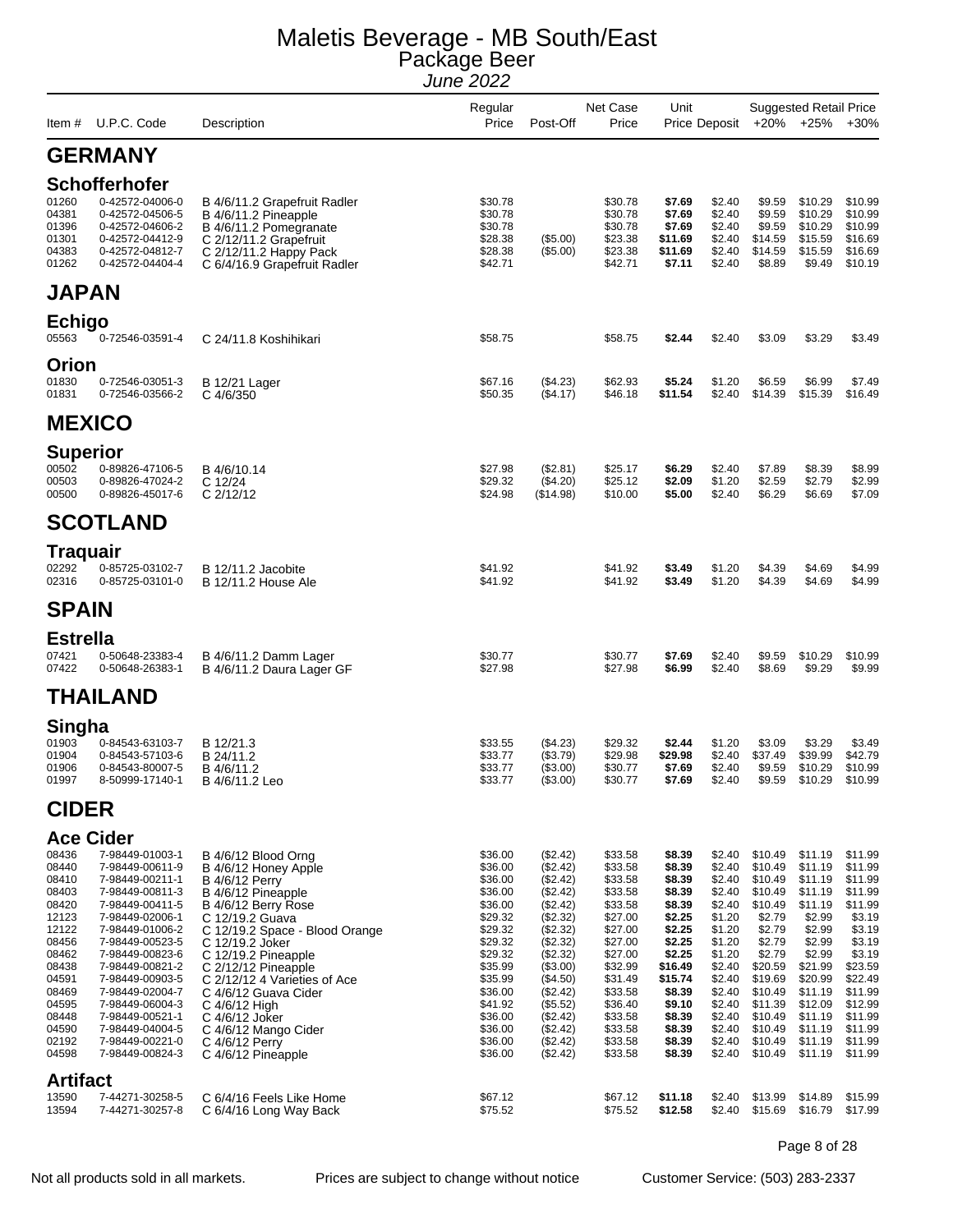| Item#                                                                                                             | U.P.C. Code                                                                                                                                                                                                                                                             | Description                                                                                                                                                                                                                                                                                                                                                                             | Regular<br>Price                                                                                                                            | Post-Off                                                                                                                          | Net Case<br>Price                                                                                                                           | Unit                                                                                                                               | Price Deposit                                                                                                                  | $+20%$                                                                                                                                  | <b>Suggested Retail Price</b><br>+25%                                                                                                   | $+30%$                                                                                                                                  |
|-------------------------------------------------------------------------------------------------------------------|-------------------------------------------------------------------------------------------------------------------------------------------------------------------------------------------------------------------------------------------------------------------------|-----------------------------------------------------------------------------------------------------------------------------------------------------------------------------------------------------------------------------------------------------------------------------------------------------------------------------------------------------------------------------------------|---------------------------------------------------------------------------------------------------------------------------------------------|-----------------------------------------------------------------------------------------------------------------------------------|---------------------------------------------------------------------------------------------------------------------------------------------|------------------------------------------------------------------------------------------------------------------------------------|--------------------------------------------------------------------------------------------------------------------------------|-----------------------------------------------------------------------------------------------------------------------------------------|-----------------------------------------------------------------------------------------------------------------------------------------|-----------------------------------------------------------------------------------------------------------------------------------------|
| <b>CIDER</b>                                                                                                      |                                                                                                                                                                                                                                                                         |                                                                                                                                                                                                                                                                                                                                                                                         |                                                                                                                                             |                                                                                                                                   |                                                                                                                                             |                                                                                                                                    |                                                                                                                                |                                                                                                                                         |                                                                                                                                         |                                                                                                                                         |
| <b>Artifact</b>                                                                                                   |                                                                                                                                                                                                                                                                         |                                                                                                                                                                                                                                                                                                                                                                                         |                                                                                                                                             |                                                                                                                                   |                                                                                                                                             |                                                                                                                                    |                                                                                                                                |                                                                                                                                         |                                                                                                                                         |                                                                                                                                         |
| 13591<br>13592<br>13593                                                                                           | 7-49531-98396-2<br>7-59170-06821-0<br>7-49531-98395-5                                                                                                                                                                                                                   | C 6/4/16 By Any Other Name<br>C 6/4/16 Slow Down<br>C 6/4/16 Wolf At The Door                                                                                                                                                                                                                                                                                                           | \$67.12<br>\$75.52<br>\$75.52                                                                                                               |                                                                                                                                   | \$67.12<br>\$75.52<br>\$75.52                                                                                                               | \$11.18<br>\$12.58<br>\$12.58                                                                                                      | \$2.40<br>\$2.40<br>\$2.40                                                                                                     | \$13.99<br>\$15.69<br>\$15.69                                                                                                           | \$14.89<br>\$16.79<br>\$16.79                                                                                                           | \$15.99<br>\$17.99<br>\$17.99                                                                                                           |
|                                                                                                                   | <b>Avid Cider</b>                                                                                                                                                                                                                                                       |                                                                                                                                                                                                                                                                                                                                                                                         |                                                                                                                                             |                                                                                                                                   |                                                                                                                                             |                                                                                                                                    |                                                                                                                                |                                                                                                                                         |                                                                                                                                         |                                                                                                                                         |
| 67067<br>67035<br>67037<br>67095<br>67023<br>67092<br>67085<br>67084                                              | 8-57021-00434-6<br>8-57021-00420-9<br>8-57021-00425-4<br>8-57021-00433-9<br>8-57021-00418-6<br>8-57021-00432-2<br>8-57021-00443-8<br>8-57021-00429-2                                                                                                                    | B 12/22 Blackberry Currant<br>C 12/19.2 Dragonfruit<br>C 12/19.2 Watermelon Rhubard<br>C 12/19.2 Jungle Juice<br>C 2/12/12 Variety Pack<br>C 4/6/12 Jungle Juice<br>C 4/6/12 Mt Hood Fruit Tour<br>C 4/6/12 NW Berry Pack                                                                                                                                                               | \$62.99<br>\$46.12<br>\$46.12<br>\$46.12<br>\$38.98<br>\$41.92<br>\$41.92<br>\$41.92                                                        | (\$3.20)<br>(\$4.20)<br>(\$4.20)<br>(\$4.20)<br>(\$3.00)<br>( \$4.15)<br>( \$4.15)<br>( \$4.15)                                   | \$59.79<br>\$41.92<br>\$41.92<br>\$41.92<br>\$35.98<br>\$37.77<br>\$37.77<br>\$37.77                                                        | \$4.98<br>\$3.49<br>\$3.49<br>\$3.49<br>\$17.99<br>\$9.44<br>\$9.44<br>\$9.44                                                      | \$1.20<br>\$1.20<br>\$1.20<br>\$1.20<br>\$2.40<br>\$2.40<br>\$2.40<br>\$2.40                                                   | \$6.19<br>\$4.39<br>\$4.39<br>\$4.39<br>\$22.49<br>\$11.79<br>\$11.79<br>\$11.79                                                        | \$6.59<br>\$4.69<br>\$4.69<br>\$4.69<br>\$23.99<br>\$12.59<br>\$12.59<br>\$12.59                                                        | \$7.09<br>\$4.99<br>\$4.99<br>\$4.99<br>\$25.69<br>\$13.49<br>\$13.49<br>\$13.49                                                        |
|                                                                                                                   | <b>Bauman's Cider Company</b>                                                                                                                                                                                                                                           |                                                                                                                                                                                                                                                                                                                                                                                         |                                                                                                                                             |                                                                                                                                   |                                                                                                                                             |                                                                                                                                    |                                                                                                                                |                                                                                                                                         |                                                                                                                                         |                                                                                                                                         |
| 74041<br>74000<br>74068<br>74063<br>74120<br>74001<br>74002<br>74066<br>74060<br>74123<br>74113<br>74094<br>02216 | 8-58673-00706-8<br>8-58673-00700-6<br>8-58673-00708-2<br>8-58673-00709-9<br>8-58673-00707-5<br>8-58673-00701-3<br>8-58673-00703-7<br>8-58673-00703-7<br>8-58673-00708-2<br>8-58673-00710-5<br>8-58673-00710-5<br>8-58673-00712-9<br>8-58673-00713-6                     | B 12/16.9 All the Berries<br>B 12/16.9 Clydes Dry<br>B 12/16.9 Farmer's Old Fashioned<br>B 12/16.9 Guava Grapefruit<br>B 12/16.9 My Own Private 7<br>B 12/16.9 Loganberry<br>B 12/16.9 Peach Raspberry<br>B 12/16.9 Strawberry Mojito<br>B 12/16.9 Bourbon Vanilla DryCider<br>B 6/750 Crimson Gold<br>B 6/750 McIntosh Single Varietal<br>B 6/750 Orchard Select<br>C 6/4/16 Authentic | \$75.52<br>\$67.12<br>\$75.52<br>\$75.52<br>\$75.52<br>\$75.52<br>\$75.52<br>\$75.52<br>\$75.52<br>\$75.52<br>\$83.96<br>\$75.52<br>\$83.82 | (\$8.40)<br>(\$8.37)<br>(\$8.40)<br>(\$8.40)<br>(\$8.40)<br>(\$8.40)<br>(\$8.40)                                                  | \$67.12<br>\$58.75<br>\$75.52<br>\$67.12<br>\$67.12<br>\$67.12<br>\$67.12<br>\$67.12<br>\$75.52<br>\$75.52<br>\$83.96<br>\$75.52<br>\$83.82 | \$5.59<br>\$4.89<br>\$6.29<br>\$5.59<br>\$5.59<br>\$5.59<br>\$5.59<br>\$5.59<br>\$6.29<br>\$12.58<br>\$13.99<br>\$12.58<br>\$13.97 | \$1.20<br>\$1.20<br>\$1.20<br>\$1.20<br>\$1.20<br>\$1.20<br>\$1.20<br>\$1.20<br>\$1.20<br>\$.00<br>\$.60<br>\$.60<br>\$2.40    | \$6.99<br>\$6.09<br>\$7.89<br>\$6.99<br>\$6.99<br>\$6.99<br>\$6.99<br>\$6.99<br>\$7.89<br>\$15.69<br>\$17.49<br>\$15.69<br>\$17.49      | \$7.49<br>\$6.49<br>\$8.39<br>\$7.49<br>\$7.49<br>\$7.49<br>\$7.49<br>\$7.49<br>\$8.39<br>\$16.79<br>\$18.69<br>\$16.79<br>\$18.59      | \$7.99<br>\$6.99<br>\$8.99<br>\$7.99<br>\$7.99<br>\$7.99<br>\$7.99<br>\$7.99<br>\$8.99<br>\$17.99<br>\$19.99<br>\$17.99<br>\$19.99      |
| <b>Beare's</b>                                                                                                    |                                                                                                                                                                                                                                                                         |                                                                                                                                                                                                                                                                                                                                                                                         |                                                                                                                                             |                                                                                                                                   |                                                                                                                                             |                                                                                                                                    |                                                                                                                                |                                                                                                                                         |                                                                                                                                         |                                                                                                                                         |
| 25412                                                                                                             | 8-60002-76509-9                                                                                                                                                                                                                                                         | C 12/19.2 Original Haze                                                                                                                                                                                                                                                                                                                                                                 | \$33.48                                                                                                                                     | (\$4.08)                                                                                                                          | \$29.40                                                                                                                                     | \$2.45                                                                                                                             | \$1.20                                                                                                                         | \$3.09                                                                                                                                  | \$3.29                                                                                                                                  | \$3.49                                                                                                                                  |
| 01496<br>01491<br>01493<br>01494<br>12289<br>12287<br>01499<br>12300<br>10488<br>12282<br>10914<br>12304<br>01479 | <b>Ciderboys</b><br>0-88733-90012-5<br>0-88733-90022-4<br>0-88733-90022-4<br>0-88733-90002-6<br>0-88733-90020-0<br>0-88733-90120-7<br>0-88733-90106-1<br>0-88733-90094-1<br>0-88733-90250-1<br>0-88733-90250-1<br>0-88733-90150-4<br>0-88733-90016-3<br>0-88733-90216-7 | B 4/6/12 Apple Strawberry Magic<br>B 4/6/12 Pineapple Hula<br>B 4/6/12 Peach County<br>B 4/6/12 First Press Apple<br>C 12/19.2 Peach Country<br>C 12/19.2 Strawberry Magic<br>C 2/12/12 Peach County<br>C 2/12/12 Variety Pack<br>C 4/6/12 Peach County<br>C 4/6/12 Pineapple Hula<br>C 4/6/12 Apple Strawberry Magic<br>C 6/4/16 First Press Cider<br>C 6/4/16 Peach County            | \$35.98<br>\$35.98<br>\$35.98<br>\$35.98<br>\$25.12<br>\$25.12<br>\$30.78<br>\$30.78<br>\$35.98<br>\$35.98<br>\$35.98<br>\$38.98<br>\$38.98 | (\$3.00)<br>(\$3.00)<br>(\$3.00)<br>(\$3.00)<br>(\$1.54)<br>(\$1.54)<br>(\$3.00)<br>(\$3.00)<br>(\$3.00)<br>( \$3.35)<br>(\$3.35) | \$32.98<br>\$32.98<br>\$32.98<br>\$32.98<br>\$25.12<br>\$25.12<br>\$29.24<br>\$29.24<br>\$32.98<br>\$32.98<br>\$32.98<br>\$35.63<br>\$35.63 | \$8.24<br>\$8.24<br>\$8.24<br>\$8.24<br>\$2.09<br>\$2.09<br>\$14.62<br>\$14.62<br>\$8.24<br>\$8.24<br>\$8.24<br>\$5.93<br>\$5.93   | \$2.40<br>\$2.40<br>\$2.40<br>\$2.40<br>\$1.20<br>\$1.20<br>\$2.40<br>\$2.40<br>\$2.40<br>\$2.40<br>\$2.40<br>\$2.40<br>\$2.40 | \$10.29<br>\$10.29<br>\$10.29<br>\$10.29<br>\$2.59<br>\$2.59<br>\$18.29<br>\$18.29<br>\$10.29<br>\$10.29<br>\$10.29<br>\$7.39<br>\$7.39 | \$10.99<br>\$10.99<br>\$10.99<br>\$10.99<br>\$2.79<br>\$2.79<br>\$19.49<br>\$19.49<br>\$10.99<br>\$10.99<br>\$10.99<br>\$7.89<br>\$7.89 | \$11.79<br>\$11.79<br>\$11.79<br>\$11.79<br>\$2.99<br>\$2.99<br>\$20.89<br>\$20.89<br>\$11.79<br>\$11.79<br>\$11.79<br>\$8.49<br>\$8.49 |
| <b>Cyderish</b>                                                                                                   |                                                                                                                                                                                                                                                                         |                                                                                                                                                                                                                                                                                                                                                                                         |                                                                                                                                             |                                                                                                                                   |                                                                                                                                             |                                                                                                                                    |                                                                                                                                |                                                                                                                                         |                                                                                                                                         |                                                                                                                                         |
| 82014<br>82013<br>82010                                                                                           | 8-60083-00269-4<br>8-60004-82120-5<br>8-60083-00265-6                                                                                                                                                                                                                   | C 4/6/12 Mango<br>C 4/6/12 Raspberry<br>C 6/4/16 B.O.M.B. Cider                                                                                                                                                                                                                                                                                                                         | \$38.98<br>\$38.98<br>\$54.56                                                                                                               | (\$3.00)<br>(\$3.00)                                                                                                              | \$35.98<br>\$35.98<br>\$54.56                                                                                                               | \$8.99<br>\$8.99<br>\$9.09                                                                                                         | \$2.40<br>\$2.40<br>\$2.40                                                                                                     | \$11.19<br>\$11.19<br>\$11.39                                                                                                           | \$11.99<br>\$11.99<br>\$12.09                                                                                                           | \$12.89<br>\$12.89<br>\$12.99                                                                                                           |
|                                                                                                                   | <b>D's Wicked Cider</b>                                                                                                                                                                                                                                                 |                                                                                                                                                                                                                                                                                                                                                                                         |                                                                                                                                             |                                                                                                                                   |                                                                                                                                             |                                                                                                                                    |                                                                                                                                |                                                                                                                                         |                                                                                                                                         |                                                                                                                                         |
| 02156<br>01891<br>02150                                                                                           | 8-58144-00522-7<br>8-58144-00513-5<br>8-58144-00520-3                                                                                                                                                                                                                   | C 12/19.2 Baked Apple<br>C 4/6/12 Baked Apple<br>C 4/6/12 Bare Naked                                                                                                                                                                                                                                                                                                                    | \$46.16<br>\$46.16<br>\$46.16                                                                                                               | (\$4.20)<br>(\$4.24)<br>(\$4.24)                                                                                                  | \$41.96<br>\$41.92<br>\$41.92                                                                                                               | \$3.49<br>\$10.48<br>\$10.48                                                                                                       | \$1.20<br>\$2.40<br>\$2.40                                                                                                     | \$4.39<br>\$13.09<br>\$13.09                                                                                                            | \$4.69<br>\$13.99<br>\$13.99                                                                                                            | \$4.99<br>\$14.99<br>\$14.99                                                                                                            |
|                                                                                                                   | <b>Incline Cider</b>                                                                                                                                                                                                                                                    |                                                                                                                                                                                                                                                                                                                                                                                         |                                                                                                                                             |                                                                                                                                   |                                                                                                                                             |                                                                                                                                    |                                                                                                                                |                                                                                                                                         |                                                                                                                                         |                                                                                                                                         |
| 12373<br>09210<br>10708<br>12372<br>10585<br>08922<br>12376<br>08932<br>08925<br>12370                            | 8-60002-76504-4<br>8-60002-76500-6<br>8-69198-00019-9<br>8-60002-76503-7<br>8-60002-76502-0<br>8-69198-00010-6<br>8-60002-76506-8<br>8-69198-00012-0<br>8-69198-00014-4                                                                                                 | C 12/19.2 Lemonade Tea Cider<br>C 12/19.2 Prickly Pear<br>C 12/19.2 White Peach<br>C 2/12/12 Essentials Variety Pack<br>C 4/6/12 Blood Orange<br>$C$ 4/6/12 Hopped<br>C 4/6/12 Imperial Honeycrisp<br>C 4/6/12 Lemongrass<br>C 4/6/12 Marionberry                                                                                                                                       | \$37.75<br>\$37.75<br>\$37.75<br>\$34.98<br>\$37.78<br>\$37.78<br>\$41.96<br>\$37.78<br>\$37.78<br>\$37.78                                  | (\$4.20)<br>(\$4.20)<br>(\$4.20)<br>(\$4.20)<br>(\$2.80)<br>(\$2.80)<br>(\$5.60)<br>(\$2.80)<br>(\$2.80)                          | \$33.55<br>\$33.55<br>\$33.55<br>\$30.78<br>\$34.98<br>\$34.98<br>\$36.36<br>\$34.98<br>\$34.98                                             | \$2.79<br>\$2.79<br>\$2.79<br>\$15.39<br>\$8.74<br>\$8.74<br>\$9.09<br>\$8.74<br>\$8.74<br>\$8.74                                  | \$1.20<br>\$1.20<br>\$1.20<br>\$2.40<br>\$2.40<br>\$2.40<br>\$2.40<br>\$2.40<br>\$2.40<br>\$2.40                               | \$3.49<br>\$3.49<br>\$3.49<br>\$19.19<br>\$10.89<br>\$10.89<br>\$11.39<br>\$10.89<br>\$10.89<br>\$10.89                                 | \$3.69<br>\$3.69<br>\$3.69<br>\$20.49<br>\$11.69<br>\$11.69<br>\$12.09<br>\$11.69<br>\$11.69<br>\$11.69                                 | \$3.99<br>\$3.99<br>\$3.99<br>\$21.99<br>\$12.49<br>\$12.49<br>\$12.99<br>\$12.49<br>\$12.49<br>\$12.49                                 |
| 12366<br>12368                                                                                                    | 8-69198-00015-1<br>8-69198-00015-1<br>8-60002-76508-2                                                                                                                                                                                                                   | C 4/6/12 Passion Guava<br>C 4/6/12 Strawberry<br>C 4/6/12 Imperial Tart Cherry                                                                                                                                                                                                                                                                                                          | \$37.78<br>\$41.96                                                                                                                          | (\$2.80)<br>(\$2.80)<br>(\$5.60)                                                                                                  | \$34.98<br>\$34.98<br>\$36.36                                                                                                               | \$8.74<br>\$9.09                                                                                                                   | \$2.40<br>\$2.40                                                                                                               | \$10.89<br>\$11.39                                                                                                                      | \$11.69<br>\$12.09                                                                                                                      | \$12.49<br>\$12.99                                                                                                                      |

Page 9 of 28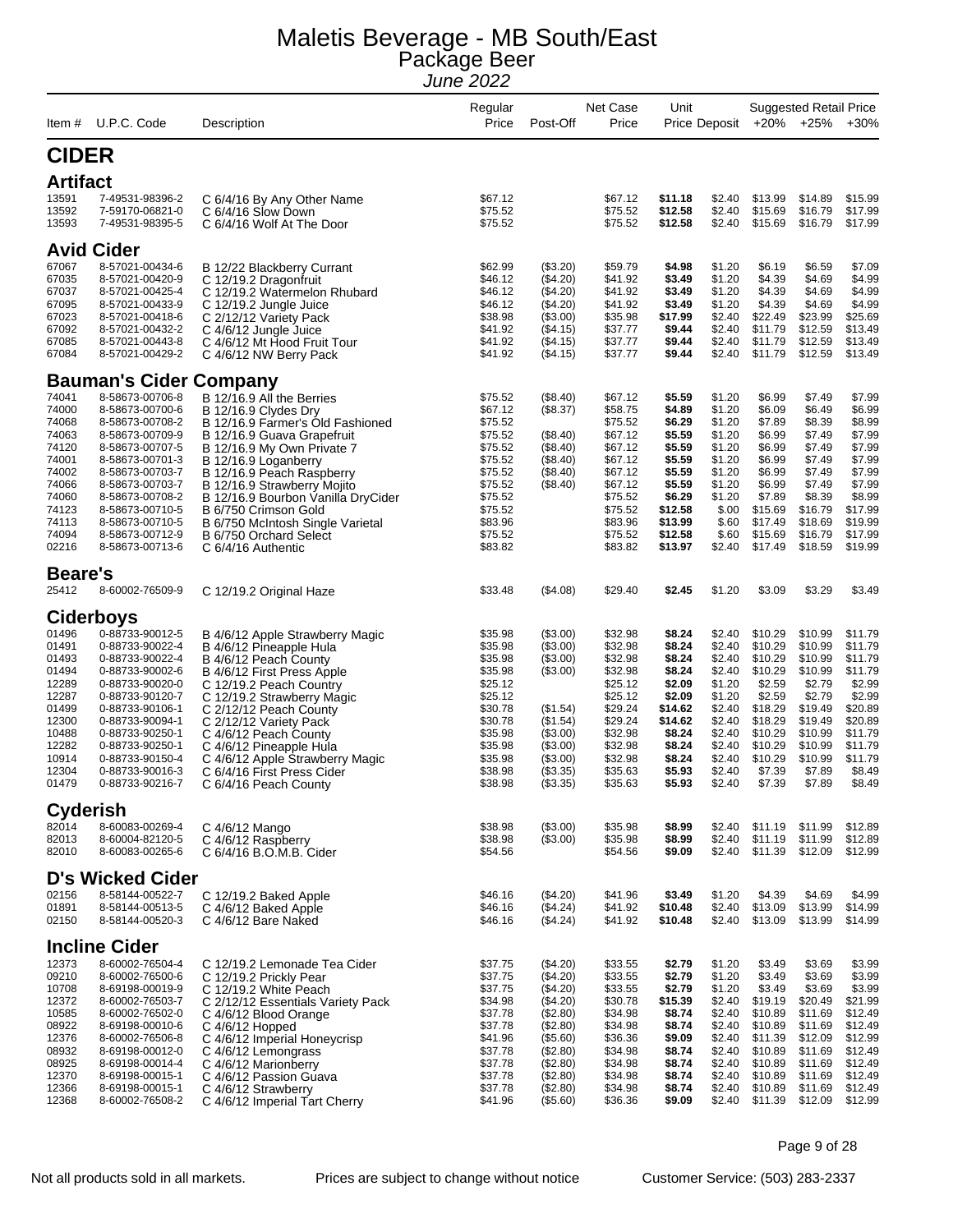| ltem #           | U.P.C. Code                        | Description                                                  | Regular<br>Price   | Post-Off             | Net Case<br>Price  | Unit               | Price Deposit    |                    | <b>Suggested Retail Price</b><br>+20% +25% | $+30%$             |
|------------------|------------------------------------|--------------------------------------------------------------|--------------------|----------------------|--------------------|--------------------|------------------|--------------------|--------------------------------------------|--------------------|
| <b>CIDER</b>     |                                    |                                                              |                    |                      |                    |                    |                  |                    |                                            |                    |
|                  | <b>King Family</b>                 |                                                              |                    |                      |                    |                    |                  |                    |                                            |                    |
| 02225            | 7-68675-16999-5                    | B 12/16.9 Hard Cider                                         | \$58.75            | (\$8.40)             | \$50.35            | \$4.19             | \$1.20           | \$5.19             | \$5.59                                     | \$5.99             |
|                  | La Familia                         |                                                              |                    |                      |                    |                    |                  |                    |                                            |                    |
| 02335            | 8-55727-00460-8                    | C 12/19.2 Guayaba (Guava)                                    | \$36.00            | (\$2.45)             | \$33.55            | \$2.79             | \$1.20           | \$3.49             | \$3.69                                     | \$3.99             |
| 02334            | 8-55727-00458-5                    | C 12/19.2 Jamaica (Hibiscus)                                 | \$36.00            | $(\$2.45)$           | \$33.55            | \$2.79             | \$1.20           | \$3.49             | \$3.69                                     | \$3.99             |
| 02294            | 8-55727-00462-2                    | C 4/6/12 Guava                                               | \$38.98            | (\$3.00)             | \$35.98            | \$8.99             | \$2.40           | \$11.19            | \$11.99                                    | \$12.89            |
|                  | <b>Portland Cider Company</b>      |                                                              |                    |                      |                    |                    |                  |                    |                                            |                    |
| 02715            | 8-55727-00438-7                    | B 12/16.9 Perfect 10                                         | \$67.12            | (\$8.37)             | \$58.75            | \$4.89             | \$.00            | \$6.09             | \$6.49                                     | \$6.99             |
| 02702<br>12557   | 8-55727-00453-0<br>8-55727-00455-4 | C 12/19.2 Kinda Dry<br>C 12/19.2 Prickly Punch               | \$41.92<br>\$41.92 | (\$4.17)<br>(\$4.17) | \$37.75<br>\$37.75 | \$3.14<br>\$3.14   | \$1.20<br>\$1.20 | \$3.89<br>\$3.89   | \$4.19<br>\$4.19                           | \$4.49<br>\$4.49   |
| 02905            | 8-55727-00457-8                    | C 12/19.2 Passionfruit OrangeGuava                           | \$41.92            | (\$4.17)             | \$37.75            | \$3.14             | \$1.20           | \$3.89             | \$4.19                                     | \$4.49             |
| 02276            | 8-55727-00450-9                    | C 12/19.2 Tangerine Dreamsicle                               | \$41.92            | (\$4.17)             | \$37.75            | \$3.14             | \$1.20           | \$3.89             | \$4.19                                     | \$4.49             |
| 02288            | 8-55727-00472-1                    | C 12/19.2 True Brut                                          | \$41.92<br>\$41.92 | (\$4.17)             | \$37.75            | \$3.14             | \$1.20           | \$3.89             | \$4.19                                     | \$4.49<br>\$4.49   |
| 12750<br>12560   | 8-55727-00450-9<br>0-00000-00000-0 | C 12/19.2 Holy Habanero<br>C 4/6/12 Imperial Dry             | \$46.15            | (\$4.17)<br>(\$4.19) | \$37.75<br>\$41.96 | \$3.14<br>\$10.49  | \$1.20<br>\$.00  | \$3.89<br>\$13.09  | \$4.19<br>\$13.99                          | \$14.99            |
| 02279            | 8-55727-00469-1                    | C 4/6/12 Imperial Peach Tea                                  | \$46.15            | (\$4.19)             | \$41.96            | \$10.49            | \$.00            | \$13.09            | \$13.99                                    | \$14.99            |
| 02332            | 8-55727-00432-5                    | C 4/6/12 Kinda Dry                                           | \$41.92            | (\$4.14)             | \$37.78            | \$9.44             | \$2.40           | \$11.79            | \$12.59                                    | \$13.49            |
| 12555<br>08280   | 8-55727-00434-9<br>8-55727-00433-2 | C 4/6/12 Prickly Punch<br>C 4/6/12 Passionfruit Orange Guava | \$41.92<br>\$41.92 | (\$4.14)<br>(\$4.14) | \$37.78<br>\$37.78 | \$9.44<br>\$9.44   | \$2.40<br>\$2.40 | \$11.79<br>\$11.79 | \$12.59<br>\$12.59                         | \$13.49<br>\$13.49 |
| 12495            | 8-55727-00471-4                    | C 4/6/12 Strawberry Pineapple                                | \$41.92            | (\$4.14)             | \$37.78            | \$9.44             | \$2.40           | \$11.79            | \$12.59                                    | \$13.49            |
| 12603            | 8-55727-00474-5                    | C 6/4/16 Kinda Dry                                           | \$58.75            | (\$2.77)             | \$55.98            | \$9.33             | \$2.40           | \$11.69            | \$12.39                                    | \$13.29            |
|                  | <b>Samuel Smith Cider</b>          |                                                              |                    |                      |                    |                    |                  |                    |                                            |                    |
| 02183            | 0-85725-11531-4                    | <b>B</b> 12/18.7 Cider                                       | \$46.15            | (\$4.20)             | \$41.95            | \$3.49             | \$1.20           | \$4.39             | \$4.69                                     | \$4.99             |
| 02109            | 0-85725-11612-0                    | B 12/18.7 Perry Cider                                        | \$46.15            | (\$4.20)             | \$41.95            | \$3.49             | \$1.20           | \$4.39             | \$4.69                                     | \$4.99             |
| 02180            | 0-85725-31703-9                    | C 6/4/14.9 Organic Cider                                     | \$58.75            | (\$4.20)             | \$54.55            | \$9.09             | \$2.40           | \$11.39            | \$12.09                                    | \$12.99            |
| <b>19 Acres</b>  |                                    |                                                              |                    |                      |                    |                    |                  |                    |                                            |                    |
| 13700            | 8-60004-36340-8                    | C 4/6/12 HoneyCrisp                                          | \$36.00            | (\$2.42)             | \$33.58            | \$8.39             | \$2.40           | \$10.49            | \$11.19                                    | \$11.99            |
| 13721<br>13703   | 8-60004-36344-6<br>8-60004-36341-5 | C 4/6/12 Imperial Cider                                      | \$46.16<br>\$36.00 | (\$4.20)<br>(\$2.42) | \$41.96<br>\$33.58 | \$10.49<br>\$8.39  | \$.00<br>\$2.40  | \$13.09<br>\$10.49 | \$13.99<br>\$11.19                         | \$14.99<br>\$11.99 |
| 13706            | 8-60004-36342-2                    | C 4/6/12 MarionBerry<br>C 4/6/12 Raspberry Lemonade          | \$36.00            | (\$2.42)             | \$33.58            | \$8.39             | \$2.40           | \$10.49            | \$11.19                                    | \$11.99            |
|                  | <b>HARD KOMBUCHA</b>               |                                                              |                    |                      |                    |                    |                  |                    |                                            |                    |
|                  | JuneShine                          |                                                              |                    |                      |                    |                    |                  |                    |                                            |                    |
| 19415            | 8-60275-00189-4                    |                                                              | \$39.00            |                      | \$39.00            | \$3.25             | \$1.20           | \$4.09             | \$4.29                                     | \$4.59             |
| 19414            | 8-60275-00180-1                    | C 12/16 Acai Berry<br>C 12/16 Blood Orange Mint              | \$39.00            |                      | \$39.00            | \$3.25             | \$1.20           | \$4.09             | \$4.29                                     | \$4.59             |
| 19435            | 8-50006-84416-6                    | C 12/16 Hippie Juice                                         | \$47.00            |                      | \$47.00            | \$3.91             | \$1.20           | \$4.89             | \$5.19                                     | \$5.59             |
| 19420            | 8-50006-84402-9                    | C 12/16 Hopical Citrus                                       | \$39.00            |                      | \$39.00            | \$3.25             | \$1.20           | \$4.09             | \$4.29                                     | \$4.59             |
| 19423<br>19416   | 8-50006-84419-7<br>8-60275-00183-2 | C 12/16 Lemonade<br>C 12/16 Midnight Pain Killer             | \$39.00<br>\$39.00 |                      | \$39.00<br>\$39.00 | \$3.25<br>\$3.25   | \$1.20<br>\$1.20 | \$4.09<br>\$4.09   | \$4.29<br>\$4.29                           | \$4.59<br>\$4.59   |
| 19429            | 8-50006-84428-9                    | C 3/8/12 Variety 8pk                                         | \$46.16            | (\$4.16)             | \$42.00            | \$14.00            | \$2.40           | \$17.49            | \$18.69                                    | \$19.99            |
| 19427            | 8-50006-84400-5                    | C 4/6/12 Acai Berry                                          | \$46.16            | (\$4.16)             | \$42.00            | \$10.50            | \$2.40           | \$13.09            | \$13.99                                    | \$14.99            |
| 19410<br>19412   | 8-60275-00184-9<br>8-50006-84407-4 | C 4/6/12 Blood Orange Mint<br>C 4/6/12 Hopical Citrus        | \$46.16<br>\$46.16 | (\$4.16)<br>(\$4.16) | \$42.00<br>\$42.00 | \$10.50<br>\$10.50 | \$2.40<br>\$2.40 | \$13.09<br>\$13.09 | \$13.99<br>\$13.99                         | \$14.99<br>\$14.99 |
| 19424            | 8-50006-84431-9                    | C 4/6/12 Grapefruit Paloma                                   | \$46.16            | (\$4.16)             | \$42.00            | \$10.50            | \$2.40           | \$13.09            | \$13.99                                    | \$14.99            |
| 19431            | 8-50006-84444-9                    | C 4/6/12 Mango Daydream                                      | \$46.16            | (\$4.16)             | \$42.00            | \$10.50            | \$2.40           | \$13.09            | \$13.99                                    | \$14.99            |
| 19413<br>19432   | 8-60275-00187-0<br>8-50006-84447-0 | C 4/6/12 Midnight Painkiller<br>C 4/6/12 Permanent Vacation  | \$46.16<br>\$46.16 | (\$4.16)<br>(\$4.16) | \$42.00<br>\$42.00 | \$10.50<br>\$10.50 | \$2.40<br>\$2.40 | \$13.09<br>\$13.09 | \$13.99<br>\$13.99                         | \$14.99<br>\$14.99 |
|                  |                                    | PROGRESSIVE ADULT BEVERAGE                                   |                    |                      |                    |                    |                  |                    |                                            |                    |
| <b>Clubtails</b> |                                    |                                                              |                    |                      |                    |                    |                  |                    |                                            |                    |
| 03948            | 6-84746-40049-4                    | C 12/24 Bahama Mama                                          | \$29.32            |                      | \$29.32            | \$2.44             | \$1.20           | \$3.09             | \$3.29                                     | \$3.49             |
| 03947            | 6-84746-40054-8                    | C 12/24 Screw Driver                                         | \$29.32            |                      | \$29.32            | \$2.44             | \$1.20           | \$3.09             | \$3.29                                     | \$3.49             |
| 03946            | 6-84746-40050-0                    | C 12/24 SUNNY Margarita                                      | \$29.32            |                      | \$29.32            | \$2.44             | \$1.20           | \$3.09             | \$3.29                                     | \$3.49             |
| 03949<br>03943   | 6-84746-40055-5<br>6-84746-40022-7 | C 12/24 Sex on the Beach<br>C 24/16 Blueberry Mojito         | \$29.32<br>\$30.15 |                      | \$29.32<br>\$30.15 | \$2.44<br>\$1.25   | \$1.20<br>\$2.40 | \$3.09<br>\$1.59   | \$3.29<br>\$1.69                           | \$3.49<br>\$1.79   |
| 03945            | 6-84746-40118-7                    | C 24/16 Mango Margarita                                      | \$30.15            |                      | \$30.15            | \$1.25             | \$2.40           | \$1.59             | \$1.69                                     | \$1.79             |
|                  | <b>Four Loko</b>                   |                                                              |                    |                      |                    |                    |                  |                    |                                            |                    |
| 07150            | 8-49806-00283-8                    | B 24/200ml Pre Game Lemonade                                 | \$33.50            |                      | \$33.50            | \$1.39             | \$2.40           | \$1.69             | \$1.89                                     | \$1.99             |
| 07151            | 8-49806-00290-6                    | B 24/200ml Pre Game Sour BlueRaz                             | \$33.50            |                      | \$33.50            | \$1.39             | \$2.40           | \$1.69             | \$1.89                                     | \$1.99             |
| 07152<br>07154   | 8-49806-00412-2<br>8-49806-00300-2 | B 24/200ml Pre Game Sour Peach                               | \$33.50<br>\$28.48 |                      | \$33.50<br>\$28.48 | \$1.39<br>\$2.37   | \$2.40<br>\$1.20 | \$1.69<br>\$2.99   | \$1.89<br>\$3.19                           | \$1.99             |
| 07120            | 8-95216-00104-6                    | C 12/23.5 Electric Lemonade<br>C 12/23.5 Fruit Punch         | \$28.48            |                      | \$28.48            | \$2.37             | \$1.20           | \$2.99             | \$3.19                                     | \$3.39<br>\$3.39   |
| 07132            | 8-49806-00116-9                    | C 12/23.5 Gold                                               | \$28.48            |                      | \$28.48            | \$2.37             | \$1.20           | \$2.99             | \$3.19                                     | \$3.39             |
| 07126            | 8-95216-00106-0                    | C 12/23.5 Peach                                              | \$28.48            |                      | \$28.48            | \$2.37             | \$1.20           | \$2.99             | \$3.19                                     | \$3.39             |

Page 10 of 28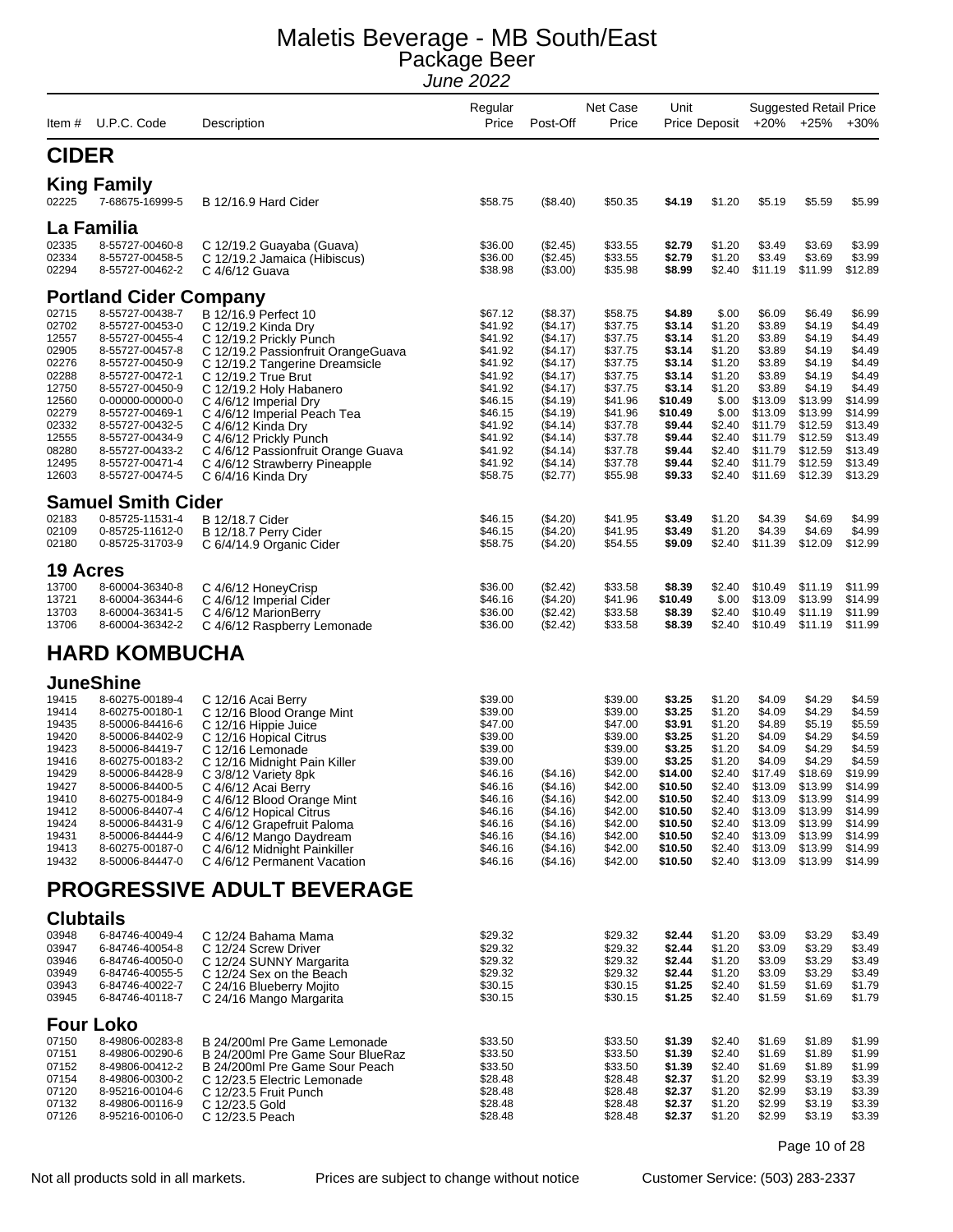| Item $#$                                                                                                                                                                                  | U.P.C. Code                                                                                                                                                                                                                                                                                                                                                                                                                                                  | Description                                                                                                                                                                                                                                                                                                                                                                                                                                                                                                                                                                                                      | Regular<br>Price                                                                                                                                                                                                                    | Post-Off                                                                                                                                                                                                                              | Net Case<br>Price                                                                                                                                                                                                                   | Unit                                                                                                                                                                                                                   |                                                                                                                                                                                                                | Price Deposit +20% +25%                                                                                                                                                                                                | <b>Suggested Retail Price</b>                                                                                                                                                                                                  | $+30%$                                                                                                                                                                                                                         |
|-------------------------------------------------------------------------------------------------------------------------------------------------------------------------------------------|--------------------------------------------------------------------------------------------------------------------------------------------------------------------------------------------------------------------------------------------------------------------------------------------------------------------------------------------------------------------------------------------------------------------------------------------------------------|------------------------------------------------------------------------------------------------------------------------------------------------------------------------------------------------------------------------------------------------------------------------------------------------------------------------------------------------------------------------------------------------------------------------------------------------------------------------------------------------------------------------------------------------------------------------------------------------------------------|-------------------------------------------------------------------------------------------------------------------------------------------------------------------------------------------------------------------------------------|---------------------------------------------------------------------------------------------------------------------------------------------------------------------------------------------------------------------------------------|-------------------------------------------------------------------------------------------------------------------------------------------------------------------------------------------------------------------------------------|------------------------------------------------------------------------------------------------------------------------------------------------------------------------------------------------------------------------|----------------------------------------------------------------------------------------------------------------------------------------------------------------------------------------------------------------|------------------------------------------------------------------------------------------------------------------------------------------------------------------------------------------------------------------------|--------------------------------------------------------------------------------------------------------------------------------------------------------------------------------------------------------------------------------|--------------------------------------------------------------------------------------------------------------------------------------------------------------------------------------------------------------------------------|
|                                                                                                                                                                                           |                                                                                                                                                                                                                                                                                                                                                                                                                                                              | <b>PROGRESSIVE ADULT BEVERAGE</b>                                                                                                                                                                                                                                                                                                                                                                                                                                                                                                                                                                                |                                                                                                                                                                                                                                     |                                                                                                                                                                                                                                       |                                                                                                                                                                                                                                     |                                                                                                                                                                                                                        |                                                                                                                                                                                                                |                                                                                                                                                                                                                        |                                                                                                                                                                                                                                |                                                                                                                                                                                                                                |
| 07146<br>07136<br>07148<br>07106<br>07155<br>07117<br>07117<br>07156<br>07121                                                                                                             | <b>Four Loko</b><br>8-49806-00204-3<br>8-49806-00095-7<br>8-49806-00227-2<br>8-49806-00267-8<br>8-49806-00362-0<br>8-95216-00149-7<br>8-95216-00149-7<br>8-49806-00472-6<br>8-95216-00107-7                                                                                                                                                                                                                                                                  | C 12/23.5 Red<br>C 12/23.5 Sour Apple<br>C 12/23.5 Sour Blue Razz<br>C 12/23.5 Sour Grape<br>C 12/23.5 Sour Melon<br>C 12/23.5 Strawberry Lemonade<br>C 12/23.5 Strawberry Lemonade<br>C 12/23 USA 14%<br>C 12/23.5 Watermelon                                                                                                                                                                                                                                                                                                                                                                                   | \$28.48<br>\$28.48<br>\$28.48<br>\$28.48<br>\$28.48<br>\$28.48<br>\$28.48<br>\$28.48<br>\$28.48                                                                                                                                     |                                                                                                                                                                                                                                       | \$28.48<br>\$28.48<br>\$28.48<br>\$28.48<br>\$28.48<br>\$28.48<br>\$28.48<br>\$28.48<br>\$28.48                                                                                                                                     | \$2.37<br>\$2.37<br>\$2.37<br>\$2.37<br>\$2.37<br>\$2.37<br>\$2.37<br>\$2.37<br>\$2.37                                                                                                                                 | \$1.20<br>\$1.20<br>\$1.20<br>\$1.20<br>\$1.20<br>\$1.20<br>\$1.20<br>\$1.20<br>\$1.20                                                                                                                         | \$2.99<br>\$2.99<br>\$2.99<br>\$2.99<br>\$2.99<br>\$2.99<br>\$2.99<br>\$2.99<br>\$2.99                                                                                                                                 | \$3.19<br>\$3.19<br>\$3.19<br>\$3.19<br>\$3.19<br>\$3.19<br>\$3.19<br>\$3.19<br>\$3.19                                                                                                                                         | \$3.39<br>\$3.39<br>\$3.39<br>\$3.39<br>\$3.39<br>\$3.39<br>\$3.39<br>\$3.39<br>\$3.39                                                                                                                                         |
| 01114<br>01117<br>04410<br>01118<br>01119<br>01116                                                                                                                                        | Johnny Bootlegger<br>6-84746-38510-4<br>6-84746-40019-7<br>6-84746-57796-7<br>6-84746-80186-4<br>6-84746-80035-5<br>6-84746-40041-8                                                                                                                                                                                                                                                                                                                          | B 24/200 Sour Apple<br><b>B 24/200 Grape</b><br>B 24/200 Mango<br><b>B</b> 24/200 Melon<br>B 24/200 Peach<br>B 24/200 Sour Raspberry                                                                                                                                                                                                                                                                                                                                                                                                                                                                             | \$33.50<br>\$33.50<br>\$33.50<br>\$33.50<br>\$33.50<br>\$33.50                                                                                                                                                                      |                                                                                                                                                                                                                                       | \$33.50<br>\$33.50<br>\$33.50<br>\$33.50<br>\$33.50<br>\$33.50                                                                                                                                                                      | \$1.39<br>\$1.39<br>\$1.39<br>\$1.39<br>\$1.39<br>\$1.39                                                                                                                                                               | \$2.40<br>\$2.40<br>\$2.40<br>\$2.40<br>\$2.40<br>\$2.40                                                                                                                                                       | \$1.69<br>\$1.69<br>\$1.69<br>\$1.69<br>\$1.69<br>\$1.69                                                                                                                                                               | \$1.89<br>\$1.89<br>\$1.89<br>\$1.89<br>\$1.89<br>\$1.89                                                                                                                                                                       | \$1.99<br>\$1.99<br>\$1.99<br>\$1.99<br>\$1.99<br>\$1.99                                                                                                                                                                       |
| 60251                                                                                                                                                                                     | <b>Reuben's Brews</b><br>8-54973-00542-1                                                                                                                                                                                                                                                                                                                                                                                                                     | <b>HARD SELTZER - CRAFT</b><br>C 4/6/12 Fruitfizz Sabro                                                                                                                                                                                                                                                                                                                                                                                                                                                                                                                                                          | \$32.98                                                                                                                                                                                                                             |                                                                                                                                                                                                                                       | \$32.98                                                                                                                                                                                                                             | \$8.24                                                                                                                                                                                                                 | \$2.40                                                                                                                                                                                                         | \$10.29                                                                                                                                                                                                                | \$10.99                                                                                                                                                                                                                        | \$11.79                                                                                                                                                                                                                        |
|                                                                                                                                                                                           |                                                                                                                                                                                                                                                                                                                                                                                                                                                              | <b>HARD SELTZER - HARD SELTZER</b>                                                                                                                                                                                                                                                                                                                                                                                                                                                                                                                                                                               |                                                                                                                                                                                                                                     |                                                                                                                                                                                                                                       |                                                                                                                                                                                                                                     |                                                                                                                                                                                                                        |                                                                                                                                                                                                                |                                                                                                                                                                                                                        |                                                                                                                                                                                                                                |                                                                                                                                                                                                                                |
| 07377<br>07374                                                                                                                                                                            | <b>Bale Breaker Hard Seltzer</b><br>8-56004-00428-1<br>8-56004-00427-4<br><b>Pacific Seltzer</b>                                                                                                                                                                                                                                                                                                                                                             | C 2/12/12 Yoxi Variety Pack<br>C 4/6/12 Yoxi Ranch Water                                                                                                                                                                                                                                                                                                                                                                                                                                                                                                                                                         | \$31.48<br>\$34.47                                                                                                                                                                                                                  | (\$1.50)<br>(\$3.00)                                                                                                                                                                                                                  | \$29.98<br>\$31.47                                                                                                                                                                                                                  | \$14.99<br>\$7.86                                                                                                                                                                                                      | \$2.40<br>\$2.40                                                                                                                                                                                               | \$18.69<br>\$9.79                                                                                                                                                                                                      | \$19.99<br>\$10.49                                                                                                                                                                                                             | \$21.39<br>\$11.19                                                                                                                                                                                                             |
| 12155<br>12075<br>12076<br>12152                                                                                                                                                          | 8-52846-00763-3<br>8-52846-00736-7<br>8-52846-00753-4<br>8-52846-00762-6                                                                                                                                                                                                                                                                                                                                                                                     | C 2/12/12 Pacific Sparkling Fizzy Pack<br>C 4/6/12 Grapefruit<br>C 4/6/12 Key Lime<br>C 4/6/12 Marionberry Lemon Twist                                                                                                                                                                                                                                                                                                                                                                                                                                                                                           | \$32.99<br>\$34.47<br>\$34.47<br>\$34.47                                                                                                                                                                                            | (\$3.00)<br>(\$3.00)<br>(\$3.00)<br>(\$3.00)                                                                                                                                                                                          | \$29.99<br>\$31.47<br>\$31.47<br>\$31.47                                                                                                                                                                                            | \$14.99<br>\$7.86<br>\$7.86<br>\$7.86                                                                                                                                                                                  | \$2.40<br>\$2.40<br>\$2.40<br>\$2.40                                                                                                                                                                           | \$18.69<br>\$9.79<br>\$9.79<br>\$9.79                                                                                                                                                                                  | \$19.99<br>\$10.49<br>\$10.49<br>\$10.49                                                                                                                                                                                       | \$21.39<br>\$11.19<br>\$11.19<br>\$11.19                                                                                                                                                                                       |
| 60230                                                                                                                                                                                     | 8-54973-00538-4                                                                                                                                                                                                                                                                                                                                                                                                                                              | <b>Reuben's Brews Hard Seltzer</b><br>C 2/12/12 Fruit Fizz Variety Pack                                                                                                                                                                                                                                                                                                                                                                                                                                                                                                                                          | \$34.47                                                                                                                                                                                                                             | (\$3.00)                                                                                                                                                                                                                              | \$31.47                                                                                                                                                                                                                             | \$15.73                                                                                                                                                                                                                | \$2.40                                                                                                                                                                                                         | \$19.69                                                                                                                                                                                                                | \$20.99                                                                                                                                                                                                                        | \$22.49                                                                                                                                                                                                                        |
| 78024<br>78023<br>78025<br>78005<br>78014<br>78022<br>78015<br>78006<br>78011<br>78012<br>78002<br>78004<br>78001<br>78013<br>78007<br>78003<br>67039<br>67038<br>67045<br>67046<br>67036 | <b>San Juan Seltzer</b><br>8-55988-00843-8<br>8-55988-00841-4<br>8-55988-00845-2<br>8-55988-00811-7<br>8-55988-00831-5<br>8-55988-00839-1<br>8-55988-00835-3<br>8-55988-00817-9<br>8-55988-00819-3<br>8-55988-00820-9<br>8-55988-00808-7<br>8-55988-00810-0<br>8-55988-00805-6<br>8-55988-00826-1<br>8-55988-00816-2<br>8-55988-00807-0<br><b>Seven Peaks</b><br>8-57021-00427-8<br>8-57021-00426-1<br>8-57021-00428-5<br>8-57021-00440-7<br>8-57021-00424-7 | C 12/19.2 Blackberry Lemonade<br>C 12/19.2 Huckleberry<br>C 12/19.2 Wild Berry Punch<br>C 2/12/12 PNW Variety Pack<br>C 2/12/12 Cocktails Variety Pack<br>C 2/12/12 Fruit Punch VarietyPack<br>C 2/12/12 Wild Lemonade Variety Pack<br>C 2/12/12 Rose Variety Pack<br>C 24/16 Huckleberry<br>C 24/16 Raspberry Cranberry<br>C 4/6/12 Fuji Apple<br>C 4/6/12 Rainier Cherry<br>C 4/6/12 Huckleberry<br>C 4/6/12 Oregon Pear<br>C 4/6/12 Peach Rose<br>C 4/6/12 Raspberry Cranberry<br>C 12/19.2 Raspberry Cosmo<br>C 12/19.2 Tropical Smash<br>C 2/12/12 Variety Pack<br>C 4/6/12 SR Bluebird<br>C 4/6/12 Variety | \$29.32<br>\$29.32<br>\$29.32<br>\$33.58<br>\$33.58<br>\$33.58<br>\$33.58<br>\$33.58<br>\$31.68<br>\$31.68<br>\$33.58<br>\$33.58<br>\$33.58<br>\$33.58<br>\$33.58<br>\$33.58<br>\$37.75<br>\$37.75<br>\$33.77<br>\$33.77<br>\$33.77 | (\$4.20)<br>(\$4.20)<br>(\$4.20)<br>$(\$3.60)$<br>$($ \$3.60)<br>(\$3.60)<br>(\$3.60)<br>(\$3.60)<br>(\$2.80)<br>(\$2.80)<br>(\$2.80)<br>(\$2.80)<br>(\$2.80)<br>(\$2.80)<br>(\$1.75)<br>(\$1.75)<br>(\$3.53)<br>(\$3.00)<br>(\$3.00) | \$25.12<br>\$25.12<br>\$25.12<br>\$29.98<br>\$29.98<br>\$29.98<br>\$29.98<br>\$29.98<br>\$31.68<br>\$31.68<br>\$30.78<br>\$30.78<br>\$30.78<br>\$30.78<br>\$30.78<br>\$30.78<br>\$36.00<br>\$36.00<br>\$30.24<br>\$30.77<br>\$30.77 | \$2.09<br>\$2.09<br>\$2.09<br>\$14.99<br>\$14.99<br>\$14.99<br>\$14.99<br>\$14.99<br>\$31.68<br>\$31.68<br>\$7.69<br>\$7.69<br>\$7.69<br>\$7.69<br>\$7.69<br>\$7.69<br>\$3.00<br>\$3.00<br>\$15.12<br>\$7.69<br>\$7.69 | \$1.20<br>\$1.20<br>\$1.20<br>\$2.40<br>\$2.40<br>\$2.40<br>\$2.40<br>\$2.40<br>\$2.40<br>\$2.40<br>\$2.40<br>\$2.40<br>\$2.40<br>\$2.40<br>\$2.40<br>\$2.40<br>\$1.20<br>\$1.20<br>\$2.40<br>\$2.40<br>\$2.40 | \$2.59<br>\$2.59<br>\$2.59<br>\$18.69<br>\$18.69<br>\$18.69<br>\$18.69<br>\$18.69<br>\$39.59<br>\$39.59<br>\$9.59<br>\$9.59<br>\$9.59<br>\$9.59<br>\$9.59<br>\$9.59<br>\$3.79<br>\$3.79<br>\$18.89<br>\$9.59<br>\$9.59 | \$2.79<br>\$2.79<br>\$2.79<br>\$19.99<br>\$19.99<br>\$19.99<br>\$19.99<br>\$19.99<br>\$42.19<br>\$42.19<br>\$10.29<br>\$10.29<br>\$10.29<br>\$10.29<br>\$10.29<br>\$10.29<br>\$3.99<br>\$3.99<br>\$20.19<br>\$10.29<br>\$10.29 | \$2.99<br>\$2.99<br>\$2.99<br>\$21.39<br>\$21.39<br>\$21.39<br>\$21.39<br>\$21.39<br>\$45.29<br>\$45.29<br>\$10.99<br>\$10.99<br>\$10.99<br>\$10.99<br>\$10.99<br>\$10.99<br>\$4.29<br>\$4.29<br>\$21.59<br>\$10.99<br>\$10.99 |
| 77105<br>77100<br>02564<br>77103                                                                                                                                                          | <b>Wild Basin</b><br>8-19942-00220-7<br>8-19942-00902-2<br>8-19942-00310-5<br>8-19942-00143-9                                                                                                                                                                                                                                                                                                                                                                | C 12/19.2 Strawberry Coconut<br>C 12/19.2 Black Raspberry<br>C 2/12/12 Seltzer Variety Pack<br>C 2/12/12 Mixed Berry SeltzerVariety Pack                                                                                                                                                                                                                                                                                                                                                                                                                                                                         | \$29.30<br>\$29.30<br>\$32.99<br>\$32.99                                                                                                                                                                                            | $($ \$6.00)<br>$($ \$6.00)<br>(\$3.75)<br>(\$3.75)                                                                                                                                                                                    | \$23.30<br>\$23.30<br>\$29.24<br>\$29.24                                                                                                                                                                                            | \$1.94<br>\$1.94<br>\$14.62<br>\$14.62                                                                                                                                                                                 | \$1.20<br>\$1.20<br>\$2.40<br>\$2.40                                                                                                                                                                           | \$2.39<br>\$2.39<br>\$18.29<br>\$18.29                                                                                                                                                                                 | \$2.59<br>\$2.59<br>\$19.49<br>\$19.49                                                                                                                                                                                         | \$2.79<br>\$2.79<br>\$20.89<br>\$20.89                                                                                                                                                                                         |

Page 11 of 28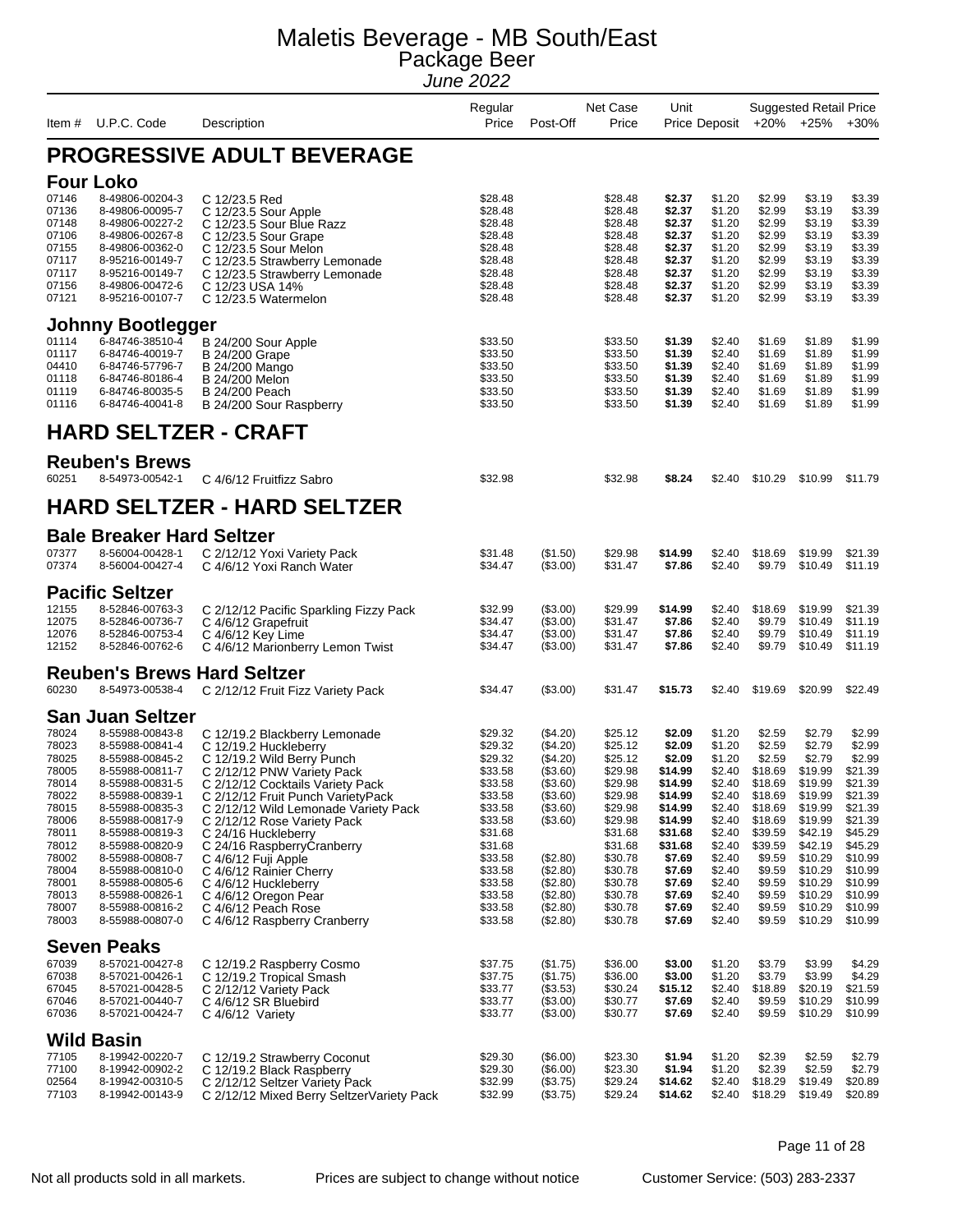| Item $#$                                   | U.P.C. Code                                                                           | Description                                                                                                                   | Regular<br>Price                         | Net Case<br>Post-Off<br>Price                |                                          | Unit                                 | Price Deposit                        |                                         | <b>Suggested Retail Price</b><br>+20% +25% | $+30%$                                   |
|--------------------------------------------|---------------------------------------------------------------------------------------|-------------------------------------------------------------------------------------------------------------------------------|------------------------------------------|----------------------------------------------|------------------------------------------|--------------------------------------|--------------------------------------|-----------------------------------------|--------------------------------------------|------------------------------------------|
|                                            |                                                                                       | <b>NON-ALCOHOLIC BEER</b>                                                                                                     |                                          |                                              |                                          |                                      |                                      |                                         |                                            |                                          |
| <b>Best Day</b><br>13221<br>13219<br>13220 | 1-95893-33960-0<br>1-95893-60515-6<br>8-60007-67140-1                                 | C $4/6/12$ Hazy IPA<br>C 4/6/12 Kolsch<br>C 4/6/12 West Coast IPA                                                             | \$36.00<br>\$36.00<br>\$36.00            | (\$3.00)<br>(\$3.00)<br>(\$3.00)             | \$33.00<br>\$33.00<br>\$33.00            | \$8.25<br>\$8.25<br>\$8.25           | \$2.40<br>\$2.40<br>\$2.40           | \$10.29<br>\$10.29<br>\$10.29           | \$10.99<br>\$10.99<br>\$10.99              | \$11.79<br>\$11.79<br>\$11.79            |
| 09281<br>01276<br>01266                    | <b>Clausthaler NA</b><br>0-42572-05806-5<br>0-42572-05101-1<br>0-42572-05715-0        | B 4/6/11.2 Clausthaler Grapefruit<br>B 4/6/12 Dry Hopped<br><b>B</b> 4/6/12 Lager                                             | \$26.98<br>\$26.98<br>\$26.98            |                                              | \$26.98<br>\$26.98<br>\$26.98            | \$6.74<br>\$6.74<br>\$6.74           | \$2.40<br>\$2.40<br>\$2.40           | \$8.39<br>\$8.39<br>\$8.39              | \$8.99<br>\$8.99<br>\$8.99                 | \$9.59<br>\$9.59<br>\$9.59               |
| 11630<br>11631<br>11632                    | <b>Two Roots N/A</b><br>8-54165-00795-0<br>8-54165-00794-3<br>8-54165-00743-1         | C 4/6/12 Enough Said N/A Helles<br>C 4/6/12 New West N/A Hazy IPA<br>C 4/6/12 Straight Drank N/A IPA                          | \$36.00<br>\$36.00<br>\$36.00            | (\$3.00)<br>(\$3.00)<br>(\$3.00)             | \$33.00<br>\$33.00<br>\$33.00            | \$8.25<br>\$8.25<br>\$8.25           | \$2.40<br>\$2.40<br>\$2.40           | \$10.29<br>\$10.29<br>\$10.29           | \$10.99<br>\$10.99<br>\$10.99              | \$11.79<br>\$11.79<br>\$11.79            |
| 18003<br>18002<br>18001<br>18006           | WellBeing<br>7-49504-33519-4<br>7-49504-33504-0<br>7-49504-33492-0<br>7-49504-33537-8 | C 6/4/12 Hellraiser Dark Amber<br>C 6/4/16 Intentional IPA<br>C 6/4/16 Victory Wheat<br>C 6/4/16 Wandering Island NA Pale Ale | \$50.36<br>\$62.95<br>\$62.95<br>\$62.95 | (\$4.20)<br>(\$4.20)<br>(\$4.20)<br>(\$4.20) | \$46.16<br>\$58.75<br>\$58.75<br>\$58.75 | \$7.69<br>\$9.79<br>\$9.79<br>\$9.79 | \$2.40<br>\$2.40<br>\$2.40<br>\$2.40 | \$9.59<br>\$12.19<br>\$12.19<br>\$12.19 | \$10.29<br>\$13.09<br>\$13.09<br>\$13.09   | \$10.99<br>\$13.99<br>\$13.99<br>\$13.99 |

Page 12 of 28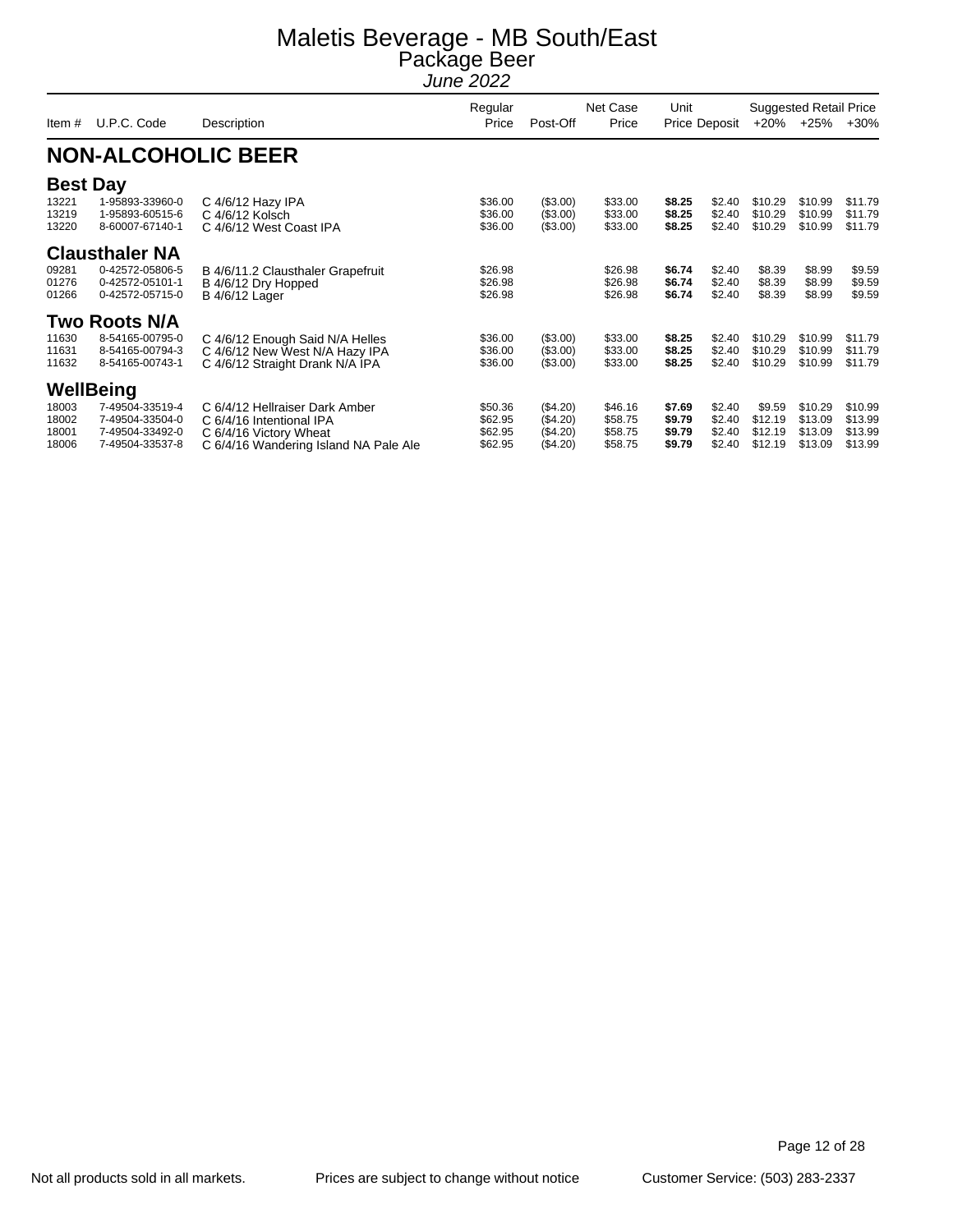| Item #         | U.P.C. Code                        | Description                                       | Regular<br>Price     | Post-Off | Net Case<br>Price    | Unit                 | Price Deposit | <b>Suggested Retail Price</b><br>+20% +25%                               | $+30%$ |
|----------------|------------------------------------|---------------------------------------------------|----------------------|----------|----------------------|----------------------|---------------|--------------------------------------------------------------------------|--------|
|                |                                    |                                                   |                      |          |                      |                      |               |                                                                          |        |
|                | <b>DOMESTIC</b>                    |                                                   |                      |          |                      |                      |               |                                                                          |        |
| <b>Stevens</b> |                                    |                                                   |                      |          |                      |                      |               |                                                                          |        |
| 04890          | 0-00000-00000-0                    | 1/2 Special Lager                                 | \$108.00             |          | \$108.00             | \$108.00             |               | \$30.00 \$134.99 \$143.99 \$154.29                                       |        |
|                | <b>OREGON</b>                      |                                                   |                      |          |                      |                      |               |                                                                          |        |
|                | <b>Ancestry Brewing</b>            |                                                   |                      |          |                      |                      |               |                                                                          |        |
| 70013          | 0-00000-00000-0                    | 1/2 Best Coast IPA                                | \$185.00             |          | \$185.00             | \$185.00             |               | \$30.00 \$231.29 \$246.69 \$264.29                                       |        |
| 70161          | 0-00000-00000-0                    | 1/2 Bru-1 Imperial IPA                            | \$199.00             |          | \$199.00             | \$199.00             |               | \$30.00 \$248.79 \$265.29 \$284.29                                       |        |
| 70162          | 0-00000-00000-0                    | 1/2 Hazy IPA                                      | \$199.00             |          | \$199.00             | \$199.00             |               | \$30.00 \$248.79 \$265.29 \$284.29                                       |        |
| 70021<br>70160 | 0-00000-00000-0<br>0-00000-00000-0 | 1/2 Irish Red                                     | \$185.00<br>\$179.00 |          | \$185.00<br>\$179.00 | \$185.00<br>\$179.00 |               | \$30.00 \$231.29 \$246.69 \$264.29<br>\$30.00 \$223.79 \$238.69 \$255.69 |        |
| 70065          | 0-00000-00000-0                    | 1/2 Italian Pilsner<br>1/2 Kolsch                 | \$185.00             |          | \$185.00             | \$185.00             |               | \$30.00 \$231.29 \$246.69 \$264.29                                       |        |
| 70064          | 0-00000-00000-0                    | 1/2 Mexican Lager                                 | \$185.00             |          | \$185.00             | \$185.00             |               | \$30.00 \$231.29 \$246.69 \$264.29                                       |        |
| 70092          | 0-00000-00000-0                    | 1/2 NITRO Cream Ale                               | \$185.00             |          | \$185.00             | \$185.00             |               | \$30.00 \$231.29 \$246.69 \$264.29                                       |        |
| 70135<br>70015 | 0-00000-00000-0                    | 1/2 NITRO Irish Red                               | \$185.00<br>\$185.00 |          | \$185.00<br>\$185.00 | \$185.00<br>\$185.00 |               | \$30.00 \$231.29 \$246.69 \$264.29<br>\$30.00 \$231.29 \$246.69 \$264.29 |        |
| 70159          | 0-00000-00000-0<br>0-00000-00000-0 | 1/2 Piney IPA<br>1/2 Pineapple Fruited Wheat      | \$199.00             |          | \$199.00             | \$199.00             |               | \$30.00 \$248.79 \$265.29 \$284.29                                       |        |
| 70014          | 0-00000-00000-0                    | 1/6 Best Coast IPA                                | \$82.00              |          | \$82.00              | \$82.00              |               | \$30.00 \$102.49 \$109.29 \$117.09                                       |        |
| 70022          | 0-00000-00000-0                    | 1/6 Irish Red                                     | \$82.00              |          | \$82.00              | \$82.00              |               | \$30.00 \$102.49 \$109.29 \$117.09                                       |        |
| 70016          | 0-00000-00000-0                    | 1/6 Piney IPA                                     | \$82.00              |          | \$82.00              | \$82.00              |               | \$30.00 \$102.49 \$109.29 \$117.09                                       |        |
|                | <b>Ascendant Beer Company</b>      |                                                   |                      |          |                      |                      |               |                                                                          |        |
| 72004          | 0-00000-00000-0                    | 1/2 Awesome Sauce                                 | \$185.00             |          | \$185.00             | \$185.00             |               | \$30.00 \$231.29 \$246.69 \$264.29                                       |        |
| 72065          | 0-00000-00000-0                    | 1/2 Seismic IPA                                   | \$185.00             |          | \$185.00             | \$185.00             |               | \$30.00 \$231.29 \$246.69 \$264.29                                       |        |
| 02212<br>72003 | 0-00000-00000-0<br>0-00000-00000-0 | 1/2 Throwback Lager<br>1/2 Van Run Red            | \$185.00<br>\$185.00 |          | \$185.00<br>\$185.00 | \$185.00<br>\$185.00 |               | \$30.00 \$231.29 \$246.69 \$264.29<br>\$30.00 \$231.29 \$246.69 \$264.29 |        |
| 72010          | 0-00000-00000-0                    | 1/6 Awesome Sauce                                 | \$82.00              |          | \$82.00              | \$82.00              |               | \$30.00 \$102.49 \$109.29 \$117.09                                       |        |
| 72009          | 0-00000-00000-0                    | 1/6 Van Run Red                                   | \$82.00              |          | \$82.00              | \$82.00              |               | \$30.00 \$102.49 \$109.29 \$117.09                                       |        |
|                | <b>Breakside Brewery</b>           |                                                   |                      |          |                      |                      |               |                                                                          |        |
| 05246          | 0-44370-11261-1                    | 1/6 Lunch Break ISA                               | \$107.00             |          | \$107.00             | \$107.00             |               | \$30.00 \$133.79 \$142.69 \$152.89                                       |        |
| 18483          | 0-00000-00000-0                    | 1/6 BA Black is Beautiful Stout                   | \$120.00             |          | \$120.00             | \$120.00             |               | \$30.00 \$149.99 \$159.99 \$171.39                                       |        |
| 05593          | 0-00000-00000-0                    | 1/6 Guava Sparkler                                | \$90.00              |          | \$90.00              | \$90.00              |               | \$30.00 \$112.49 \$119.99 \$128.59                                       |        |
| 18712<br>05254 | 0-00000-00000-0<br>0-00000-00000-0 | 1/6 Let Your Indulgence Set MeFree<br>1/6 IPA     | \$87.00<br>\$90.00   |          | \$87.00<br>\$90.00   | \$87.00<br>\$90.00   |               | \$30.00 \$108.79 \$115.99 \$124.29<br>\$30.00 \$112.49 \$119.99 \$128.59 |        |
| 05256          | 0-00000-00000-0                    | 1/6 Pilsner                                       | \$87.00              |          | \$87.00              | \$87.00              |               | \$30.00 \$108.79 \$115.99 \$124.29                                       |        |
| 05289          | 0-00000-00000-0                    | 1/6 Wanderlust IPA                                | \$90.00              |          | \$90.00              | \$90.00              |               | \$30.00 \$112.49 \$119.99 \$128.59                                       |        |
| 05198          | 0-00000-00000-0                    | 1/6 What Rough Beast                              | \$107.00             |          | \$107.00             | \$107.00             |               | \$30.00 \$133.79 \$142.69 \$152.89                                       |        |
| 10641<br>10842 | 0-00000-00000-0<br>0-00000-00000-0 | 13.2 Evan is my Homie IPA<br>13.2 Guava Sparkler  | \$199.00<br>\$171.00 |          | \$199.00<br>\$171.00 | \$199.00<br>\$171.00 |               | \$30.00 \$248.79 \$265.29 \$284.29<br>\$30.00 \$213.79 \$227.99 \$244.29 |        |
| 05255          | 0-00000-00000-0                    | 13.2 IPA                                          | \$171.00             |          | \$171.00             | \$171.00             |               | \$30.00 \$213.79 \$227.99 \$244.29                                       |        |
| 18709          | 0-00000-00000-0                    | 13.2 Paisley's Pilsner                            | \$199.00             |          | \$199.00             | \$199.00             |               | \$30.00 \$248.79 \$265.29 \$284.29                                       |        |
| 05292          | 0-00000-00000-0                    | 13.2 Passionfruit Sour Ale                        | \$171.00             |          | \$171.00             | \$171.00             |               | \$30.00 \$213.79 \$227.99 \$244.29                                       |        |
| 05257<br>05539 | 0-00000-00000-0<br>0-00000-00000-0 | 13.2 Pilsner<br>13.2 @Portland's IPA              | \$163.00<br>\$199.00 |          | \$163.00<br>\$199.00 | \$163.00<br>\$199.00 |               | \$30.00 \$203.79 \$217.29 \$232.89<br>\$30.00 \$248.79 \$265.29 \$284.29 |        |
| 05184          | 0-00000-00000-0                    | 13.2 Rainbows & Unicorns                          | \$171.00             |          | \$171.00             | \$171.00             |               | \$30.00 \$213.79 \$227.99 \$244.29                                       |        |
| 05251          | 0-00000-00000-0                    | 13.2 Salted Caramel Stout                         | \$181.00             |          | \$181.00             | \$181.00             |               | \$30.00 \$226.29 \$241.29 \$258.59                                       |        |
| 11453          | 0-00000-00000-0                    | 13.2 Unbearable Lightness                         | \$163.00             |          | \$163.00             | \$163.00             |               | \$30.00 \$203.79 \$217.29 \$232.89                                       |        |
| 05294<br>05123 | 0-00000-00000-0<br>0-00000-00000-0 | 13.2 Wanderlust IPA<br>13.2 What Rough Beast      | \$171.00<br>\$181.00 |          | \$171.00<br>\$181.00 | \$171.00<br>\$181.00 |               | \$30.00 \$213.79 \$227.99 \$244.29<br>\$30.00 \$226.29 \$241.29 \$258.59 |        |
| 05132          | 0-00000-00000-0                    | 13.2 Willy Buckets Alt                            | \$181.00             |          | \$181.00             | \$181.00             |               | \$30.00 \$226.29 \$241.29 \$258.59                                       |        |
| 05584          | 0-00000-00000-0                    | 13.2 WanderJack IPA                               | \$199.00             |          | \$199.00             | \$199.00             |               | \$30.00 \$248.79 \$265.29 \$284.29                                       |        |
|                | <b>Buoy Beer Company</b>           |                                                   |                      |          |                      |                      |               |                                                                          |        |
| 18643          | 0-00000-00000-0                    | 1/2 Boon Hopped Saints                            | \$199.00             |          | \$199.00             | \$199.00             |               | \$30.00 \$248.79 \$265.29 \$284.29                                       |        |
| 05359          | 0-00000-00000-0                    | 1/2 Cream Ale                                     | \$189.00             |          | \$189.00             | \$189.00             |               | \$30.00 \$236.29 \$251.99 \$269.99                                       |        |
| 05357<br>05363 | 0-00000-00000-0<br>0-00000-00000-0 | 1/2 Czech Pilsner<br>1/2 Helles Lager             | \$189.00<br>\$189.00 |          | \$189.00<br>\$189.00 | \$189.00<br>\$189.00 |               | \$30.00 \$236.29 \$251.99 \$269.99<br>\$30.00 \$236.29 \$251.99 \$269.99 |        |
| 05353          | 0-00000-00000-0                    | $1/2$ IPA                                         | \$189.00             |          | \$189.00             | \$189.00             |               | \$30.00 \$236.29 \$251.99 \$269.99                                       |        |
| 05482          | 0-00000-00000-0                    | 1/2 Killer Burger Buoy Experience                 | \$189.00             |          | \$189.00             | \$189.00             |               | \$30.00 \$236.29 \$251.99 \$269.99                                       |        |
| 05365          | 0-00000-00000-0                    | 1/2 NW Red                                        | \$189.00             |          | \$189.00             | \$189.00             |               | \$30.00 \$236.29 \$251.99 \$269.99                                       |        |
| 11285<br>05475 | 0-00000-00000-0<br>0-00000-00000-0 | 1/2 Pacific Pale Ale                              | \$189.00             |          | \$189.00             | \$189.00             |               | \$30.00 \$236.29 \$251.99 \$269.99<br>\$30.00 \$248.79 \$265.29 \$284.29 |        |
| 05306          | 0-00000-00000-0                    | 1/2 Vienna Lager<br>1/6 BA Decapitator Doppelbock | \$199.00<br>\$155.00 |          | \$199.00<br>\$155.00 | \$199.00<br>\$155.00 |               | \$30.00 \$193.79 \$206.69 \$221.39                                       |        |
| 05358          | 0-00000-00000-0                    | 1/6 Cream Ale                                     | \$77.00              |          | \$77.00              | \$77.00              |               | \$30.00 \$96.29 \$102.69 \$109.99                                        |        |
| 05356          | 0-00000-00000-0                    | 1/6 Czech Pilsner                                 | \$89.00              |          | \$89.00              | \$89.00              |               | \$30.00 \$111.29 \$118.69 \$127.09                                       |        |
| 05389<br>05362 | 0-00000-00000-0                    | 1/6 Dunkel                                        | \$89.00<br>\$89.00   |          | \$89.00<br>\$89.00   | \$89.00<br>\$89.00   |               | \$30.00 \$111.29 \$118.69 \$127.09                                       |        |
| 05352          | 0-00000-00000-0<br>0-44370-11261-1 | 1/6 Helles Lager<br>$1/6$ IPA                     | \$89.00              |          | \$89.00              | \$89.00              |               | \$30.00 \$111.29 \$118.69 \$127.09<br>\$30.00 \$111.29 \$118.69 \$127.09 |        |
| 18648          | 0-00000-00000-0                    | 1/6 Maude's Sour Ale                              | \$155.00             |          | \$155.00             | \$155.00             |               | \$30.00 \$193.79 \$206.69 \$221.39                                       |        |
| 05364          | 0-00000-00000-0                    | 1/6 NW Red                                        | \$89.00              |          | \$89.00              | \$89.00              |               | \$30.00 \$111.29 \$118.69 \$127.09                                       |        |
| 11286<br>03276 | 0-00000-00000-0<br>0-00000-00000-0 | 1/6 Pacific Pale Ale<br>1/6 Vienna Lager          | \$89.00<br>\$82.00   |          | \$89.00<br>\$82.00   | \$89.00<br>\$82.00   |               | \$30.00 \$111.29 \$118.69 \$127.09<br>\$30.00 \$102.49 \$109.29 \$117.09 |        |
|                |                                    |                                                   |                      |          |                      |                      |               |                                                                          |        |

Page 13 of 28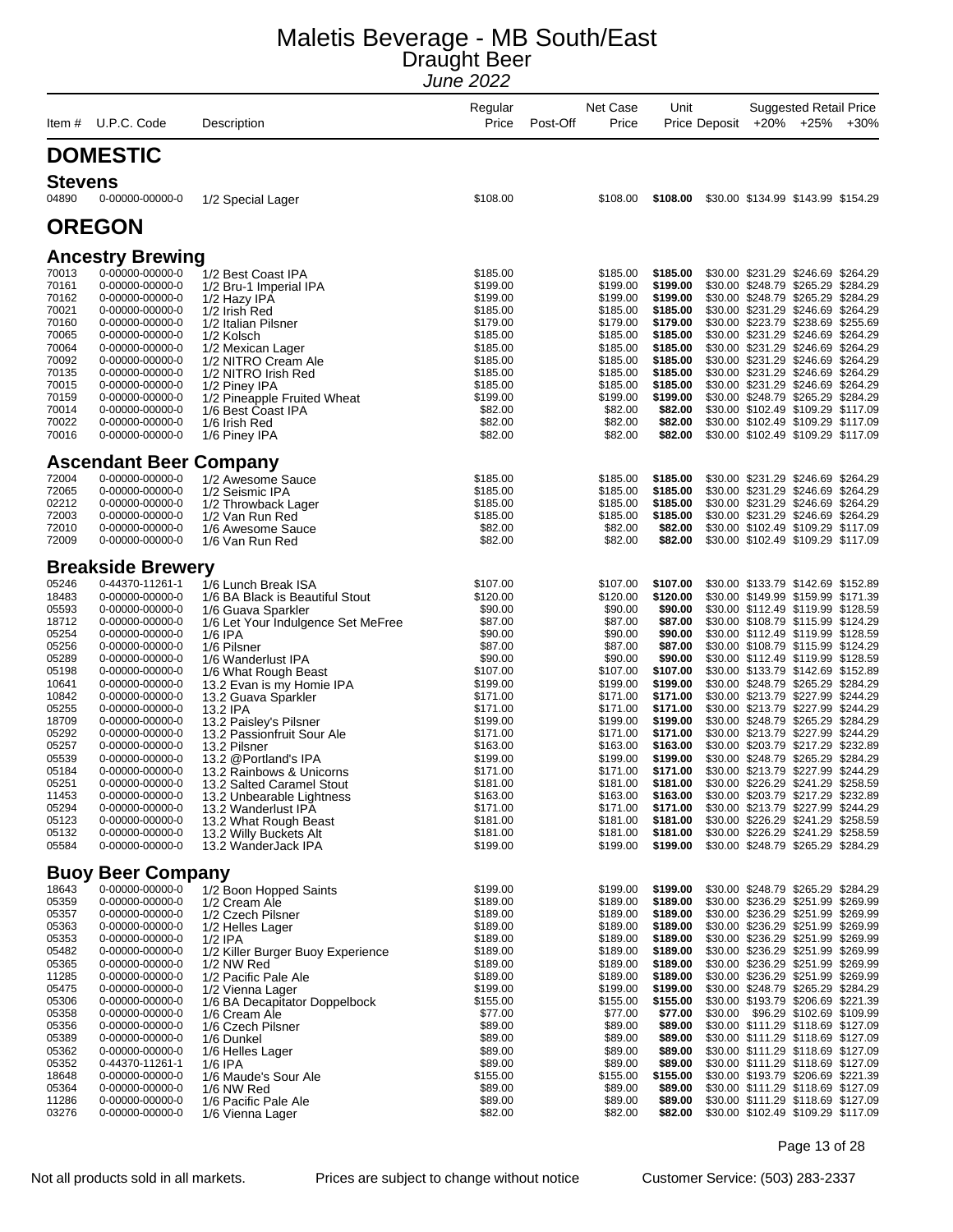| Item $#$       | U.P.C. Code                        | Description                                                          | Regular<br>Price     | Net Case<br>Post-Off<br>Price | Unit                 | Price Deposit |                                                                          | Suggested Retail Price<br>+20% +25% | $+30%$ |
|----------------|------------------------------------|----------------------------------------------------------------------|----------------------|-------------------------------|----------------------|---------------|--------------------------------------------------------------------------|-------------------------------------|--------|
|                | <b>OREGON</b>                      |                                                                      |                      |                               |                      |               |                                                                          |                                     |        |
|                | <b>Ecliptic Brewing</b>            |                                                                      |                      |                               |                      |               |                                                                          |                                     |        |
| 10121          | 0-00000-00000-0                    | 1/4 CASK Capella Porter                                              | \$99.00              | \$99.00                       | \$99.00              |               | \$30.00 \$123.79 \$131.99 \$141.39                                       |                                     |        |
| 18461          | 0-00000-00000-0                    | 1/6 BA Sedna Tiramisu Stout                                          | \$165.00             | \$165.00                      | \$165.00             |               | \$30.00 \$206.29 \$219.99 \$235.69                                       |                                     |        |
| 01219          | 0-00000-00000-0                    | 1/6 BBA Orange Giant                                                 | \$165.00             | \$165.00                      | \$165.00             |               | \$30.00 \$206.29 \$219.99 \$235.69                                       |                                     |        |
| 01147          | 0-00000-00000-0                    | 1/6 Capella Porter                                                   | \$82.00              | \$82.00                       | \$82.00              |               | \$30.00 \$102.49 \$109.29 \$117.09                                       |                                     |        |
| 01218          | 0-00000-00000-0                    | 1/6 Carina Peach Sour                                                | \$82.00              | \$82.00                       | \$82.00<br>\$82.00   |               | \$30.00 \$102.49 \$109.29 \$117.09                                       |                                     |        |
| 18601<br>18624 | 0-00000-00000-0<br>0-00000-00000-0 | 1/6 LIGO West Coast IPA                                              | \$82.00<br>\$99.00   | \$82.00<br>\$99.00            | \$99.00              |               | \$30.00 \$102.49 \$109.29 \$117.09<br>\$30.00 \$123.79 \$131.99 \$141.39 |                                     |        |
| 11961          | 0-00000-00000-0                    | 1/6 Moon Room Series: Marzen<br>1/6 Orange Giant BW Triple DryHopped | \$99.00              | \$99.00                       | \$99.00              |               | \$30.00 \$123.79 \$131.99 \$141.39                                       |                                     |        |
| 10074          | 0-00000-00000-0                    | 1/6 Phaser Hazy IPA                                                  | \$89.00              | \$89.00                       | \$89.00              |               | \$30.00 \$111.29 \$118.69 \$127.09                                       |                                     |        |
| 01189          | 0-44370-11265-9                    | 1/6 Phobos Single Hop Red Ale                                        | \$82.00              | \$82.00                       | \$82.00              |               | \$30.00 \$102.49 \$109.29 \$117.09                                       |                                     |        |
| 02240          | 0-00000-00000-0                    | 1/6 Pyxis Pilsner                                                    | \$82.00              | \$82.00                       | \$82.00              |               | \$30.00 \$102.49 \$109.29 \$117.09                                       |                                     |        |
| 10408          | 0-00000-00000-0                    | 1/6 Starburst IPA                                                    | \$82.00              | \$82.00                       | \$82.00              |               | \$30.00 \$102.49 \$109.29 \$117.09                                       |                                     |        |
| 18301          | 0-00000-00000-0                    | 1/6 Summer IPA collab w Georgetown                                   | \$99.00              | \$99.00                       | \$99.00              |               | \$30.00 \$123.79 \$131.99 \$141.39                                       |                                     |        |
| 10892          | 0-00000-00000-0                    | 1/6 Tucana Tangerine Sour Ale                                        | \$82.00              | \$82.00                       | \$82.00              |               | \$30.00 \$102.49 \$109.29 \$117.09                                       |                                     |        |
| 02228<br>03274 | 0-00000-00000-0<br>0-00000-00000-0 | 1/6 BA Dry Fly Wheat Whiskey Scotch Ale                              | \$165.00<br>\$379.00 | \$165.00<br>\$379.00          | \$165.00<br>\$379.00 |               | \$30.00 \$206.29 \$219.99 \$235.69<br>\$30.00 \$473.79 \$505.29 \$541.39 |                                     |        |
| 01195          | 0-00000-00000-0                    | 13.2 Barrel Aged Capella Porter<br>13.2 Capella Porter               | \$165.00             | \$165.00                      | \$165.00             |               | \$30.00 \$206.29 \$219.99 \$235.69                                       |                                     |        |
| 01224          | 0-00000-00000-0                    | 13.2 Carina Peach Sour                                               | \$165.00             | \$165.00                      | \$165.00             |               | \$30.00 \$206.29 \$219.99 \$235.69                                       |                                     |        |
| 10299          | 0-00000-00000-0                    | 13.2 Flamingo Planet Guava Blonde                                    | \$165.00             | \$165.00                      | \$165.00             |               | \$30.00 \$206.29 \$219.99 \$235.69                                       |                                     |        |
| 18306          | 0-00000-00000-0                    | 13.2 Moon Room Series JapaneseStyle Lager                            | \$179.00             | \$179.00                      | \$179.00             |               | \$30.00 \$223.79 \$238.69 \$255.69                                       |                                     |        |
| 02157          | 0-00000-00000-0                    | 13.2 Jasmine Japanese Style Lager                                    | \$179.00             | \$179.00                      | \$179.00             |               | \$30.00 \$223.79 \$238.69 \$255.69                                       |                                     |        |
| 18602          | 0-00000-00000-0                    | 13.2 LIGO West Coast IPA                                             | \$165.00             | \$165.00                      | \$165.00             |               | \$30.00 \$206.29 \$219.99 \$235.69                                       |                                     |        |
| 18637          | 0-00000-00000-0                    | 13.2 Maibock                                                         | \$179.00             | \$179.00                      | \$179.00             |               | \$30.00 \$223.79 \$238.69 \$255.69                                       |                                     |        |
| 18625          | 0-00000-00000-0                    | 13.2 Moon Room Series: Marzen                                        | \$179.00             | \$179.00                      | \$179.00             |               | \$30.00 \$223.79 \$238.69 \$255.69                                       |                                     |        |
| 10075          | 0-00000-00000-0                    | 13.2 Phaser Hazy IPA                                                 | \$165.00             | \$165.00                      | \$165.00             |               | \$30.00 \$206.29 \$219.99 \$235.69                                       |                                     |        |
| 02241          | 0-00000-00000-0                    | 13.2 Pyxis Pilsner                                                   | \$165.00             | \$165.00                      | \$165.00             |               | \$30.00 \$206.29 \$219.99 \$235.69<br>\$30.00 \$223.79 \$238.69 \$255.69 |                                     |        |
| 18302<br>01315 | 0-00000-00000-0<br>0-00000-00000-0 | 13.2 Summer IPA collab w Georgetown<br>13.2 Starburst IPA            | \$179.00<br>\$165.00 | \$179.00<br>\$165.00          | \$179.00<br>\$165.00 |               | \$30.00 \$206.29 \$219.99 \$235.69                                       |                                     |        |
| 10893          | 0-00000-00000-0                    | 13.2 Tucana Tangerine Sour Ale                                       | \$165.00             | \$165.00                      | \$165.00             |               | \$30.00 \$206.29 \$219.99 \$235.69                                       |                                     |        |
|                |                                    |                                                                      |                      |                               |                      |               |                                                                          |                                     |        |
|                | <b>Fort George Brewery</b>         |                                                                      |                      |                               |                      |               |                                                                          |                                     |        |
| 18593          | 0-00000-00000-0                    | 1/6 Beach Eagle Mexican StyleLager                                   | \$89.00              | \$89.00                       | \$89.00              |               | \$30.00 \$111.29 \$118.69 \$127.09                                       |                                     |        |
| 10898          | 0-00000-00000-0                    | 1/6 Cathedral Tree Barrel Fermented Pilsner                          | \$99.00              | \$99.00                       | \$99.00              |               | \$30.00 \$123.79 \$131.99 \$141.39                                       |                                     |        |
| 07722          | 0-00000-00000-0                    | 1/6 Cavatica Stout                                                   | \$89.00              | \$89.00                       | \$89.00              |               | \$30.00 \$111.29 \$118.69 \$127.09                                       |                                     |        |
| 07763          | 0-00000-00000-0                    | 1/6 City of Dreams                                                   | \$89.00              | \$89.00                       | \$89.00              |               | \$30.00 \$111.29 \$118.69 \$127.09                                       |                                     |        |
| 07757<br>07535 | 0-00000-00000-0<br>0-00000-00000-0 | 1/6 Fields of Green                                                  | \$119.00<br>\$109.00 | \$119.00<br>\$109.00          | \$119.00<br>\$109.00 |               | \$30.00 \$148.79 \$158.69 \$169.99<br>\$30.00 \$136.29 \$145.29 \$155.69 |                                     |        |
| 07745          | 0-00000-00000-0                    | 1/6 Java the Hop: Rakau + Nichol<br>1/6 Java the Hop: Idaho 7 & Wuri | \$109.00             | \$109.00                      | \$109.00             |               | \$30.00 \$136.29 \$145.29 \$155.69                                       |                                     |        |
| 18466          | 0-00000-00000-0                    | 1/6 Magnetic Fields                                                  | \$109.00             | \$109.00                      | \$109.00             |               | \$30.00 \$136.29 \$145.29 \$155.69                                       |                                     |        |
| 18567          | 0-00000-00000-0                    | 1/6 Consider The Mango FruitedMango Sour                             | \$103.00             | \$103.00                      | \$103.00             |               | \$30.00 \$128.79 \$137.29 \$147.09                                       |                                     |        |
| 18463          | 0-00000-00000-0                    | 1/6 The Meadow                                                       | \$89.00              | \$89.00                       | \$89.00              |               | \$30.00 \$111.29 \$118.69 \$127.09                                       |                                     |        |
| 18545          | 0-00000-00000-0                    | 1/6 Power Cycle Hazy Pale                                            | \$89.00              | \$89.00                       | \$89.00              |               | \$30.00 \$111.29 \$118.69 \$127.09                                       |                                     |        |
| 07733          | 0-00000-00000-0                    | 1/6 Reserve #4                                                       | \$199.00             | \$199.00                      | \$199.00             |               | \$30.00 \$248.79 \$265.29 \$284.29                                       |                                     |        |
| 07748          | 0-00000-00000-0                    | 1/6 Suicide Squeeze IPA                                              | \$89.00              | \$89.00                       | \$89.00              |               | \$30.00 \$111.29 \$118.69 \$127.09                                       |                                     |        |
| 07755<br>07720 | 0-00000-00000-0<br>0-00000-00000-0 | 1/6 Spruce Budd Ale<br>1/6 Vortex IPA                                | \$89.00<br>\$89.00   | \$89.00<br>\$89.00            | \$89.00<br>\$89.00   |               | \$30.00 \$111.29 \$118.69 \$127.09<br>\$30.00 \$111.29 \$118.69 \$127.09 |                                     |        |
| 07739          | 0-00000-00000-0                    | 1/6 3 Way West Coast IPA                                             | \$109.00             | \$109.00                      | \$109.00             |               | \$30.00 \$136.29 \$145.29 \$155.69                                       |                                     |        |
| 18597          | 0-00000-00000-0                    | 1/6 3-Way New England IPA                                            | \$109.00             | \$109.00                      | \$109.00             |               | \$30.00 \$136.29 \$145.29 \$155.69                                       |                                     |        |
| 18591          | 0-00000-00000-0                    | 13.2 Astoria Euphoria Hazy Pale Ale                                  | \$175.00             | \$175.00                      | \$175.00             |               | \$30.00 \$218.79 \$233.29 \$249.99                                       |                                     |        |
| 18594          | 0-00000-00000-0                    | 13.2 Beach Eagle Mexican StyleLager                                  | \$165.00             | \$165.00                      | \$165.00             |               | \$30.00 \$206.29 \$219.99 \$235.69                                       |                                     |        |
| 18574          | 0-00000-00000-0                    | 13.2 Belmont Station Hazy Double IPA                                 | \$219.00             | \$219.00                      | \$219.00             |               | \$30.00 \$273.79 \$291.99 \$312.89                                       |                                     |        |
| 07734          | 0-00000-00000-0                    | 13.2 Beta IPA 28.4                                                   | \$199.00             | \$199.00                      | \$199.00             |               | \$30.00 \$248.79 \$265.29 \$284.29                                       |                                     |        |
| 18592          | 0-00000-00000-0                    | 13.2 Barks & Rec Pale Ale                                            | \$175.00             | \$175.00                      | \$175.00             |               | \$30.00 \$218.79 \$233.29 \$249.99                                       |                                     |        |
| 10897          | 0-00000-00000-0                    | 13.2 Cathedral Tree Barrel Fermented Pilsner                         | \$175.00             | \$175.00                      | \$175.00             |               | \$30.00 \$218.79 \$233.29 \$249.99                                       |                                     |        |
| 07707<br>07770 | 0-00000-00000-0<br>0-00000-00000-0 | 13.2 Cavatica Stout<br>13.2 City of Dreams                           | \$175.00<br>\$175.00 | \$175.00<br>\$175.00          | \$175.00<br>\$175.00 |               | \$30.00 \$218.79 \$233.29 \$249.99<br>\$30.00 \$218.79 \$233.29 \$249.99 |                                     |        |
| 07764          | 0-00000-00000-0                    | 13.2 Fields of Green                                                 | \$219.00             | \$219.00                      | \$219.00             |               | \$30.00 \$273.79 \$291.99 \$312.89                                       |                                     |        |
| 18582          | 0-00000-00000-0                    | 13.2 Focus West Coast IPA                                            | \$219.00             | \$219.00                      | \$219.00             |               | \$30.00 \$273.79 \$291.99 \$312.89                                       |                                     |        |
| 18465          | 0-00000-00000-0                    | 13.2 Magnetic Fields                                                 | \$199.00             | \$199.00                      | \$199.00             |               | \$30.00 \$248.79 \$265.29 \$284.29                                       |                                     |        |
| 13357          | 0-00000-00000-0                    | 13.2 Mirrored Realities IPA                                          | \$199.00             | \$199.00                      | \$199.00             |               | \$30.00 \$248.79 \$265.29 \$284.29                                       |                                     |        |
| 03226          | 0-00000-00000-0                    | 13.2 Phoenix Rising                                                  | \$175.00             | \$175.00                      | \$175.00             |               | \$30.00 \$218.79 \$233.29 \$249.99                                       |                                     |        |
| 18544          | 0-00000-00000-0                    | 13.2 Power Cycle Hazy Pale                                           | \$175.00             | \$175.00                      | \$175.00             |               | \$30.00 \$218.79 \$233.29 \$249.99                                       |                                     |        |
| 07749          | 0-00000-00000-0                    | 13.2 Suicide Squeeze IPA                                             | \$175.00             | \$175.00                      | \$175.00             |               | \$30.00 \$218.79 \$233.29 \$249.99                                       |                                     |        |
| 18550          | 0-00000-00000-0                    | 13.2 Table Session Stout                                             | \$175.00             | \$175.00                      | \$175.00             |               | \$30.00 \$218.79 \$233.29 \$249.99                                       |                                     |        |
| 07717<br>10543 | 0-00000-00000-0<br>0-00000-00000-0 | 13.2 Spruce Budd Ale                                                 | \$165.00<br>\$165.00 | \$165.00<br>\$165.00          | \$165.00<br>\$165.00 |               | \$30.00 \$206.29 \$219.99 \$235.69<br>\$30.00 \$206.29 \$219.99 \$235.69 |                                     |        |
| 07702          | 0-00000-00000-0                    | 13.2 The Meadow<br>13.2 Vortex IPA                                   | \$175.00             | \$175.00                      | \$175.00             |               | \$30.00 \$218.79 \$233.29 \$249.99                                       |                                     |        |
| 07703          | 0-00000-00000-0                    | 13.2 1811 Lager                                                      | \$105.00             | \$105.00                      | \$105.00             |               | \$30.00 \$131.29 \$139.99 \$149.99                                       |                                     |        |
| 07740          | 0-00000-00000-0                    | 13.2 3 Way West Coast IPA                                            | \$199.00             | \$199.00                      | \$199.00             |               | \$30.00 \$248.79 \$265.29 \$284.29                                       |                                     |        |
| 18596          | 0-00000-00000-0                    | 13.2 3 Way New England IPA                                           | \$199.00             | \$199.00                      | \$199.00             |               | \$30.00 \$248.79 \$265.29 \$284.29                                       |                                     |        |
|                | <b>Gigantic Brewing Company</b>    |                                                                      |                      |                               |                      |               |                                                                          |                                     |        |
| 12520          | 0-00000-00000-0                    | 1/6 Cat Stash Fever IPA                                              | \$99.00              | \$99.00                       | \$99.00              |               | \$30.00 \$123.79 \$131.99 \$141.39                                       |                                     |        |

Page 14 of 28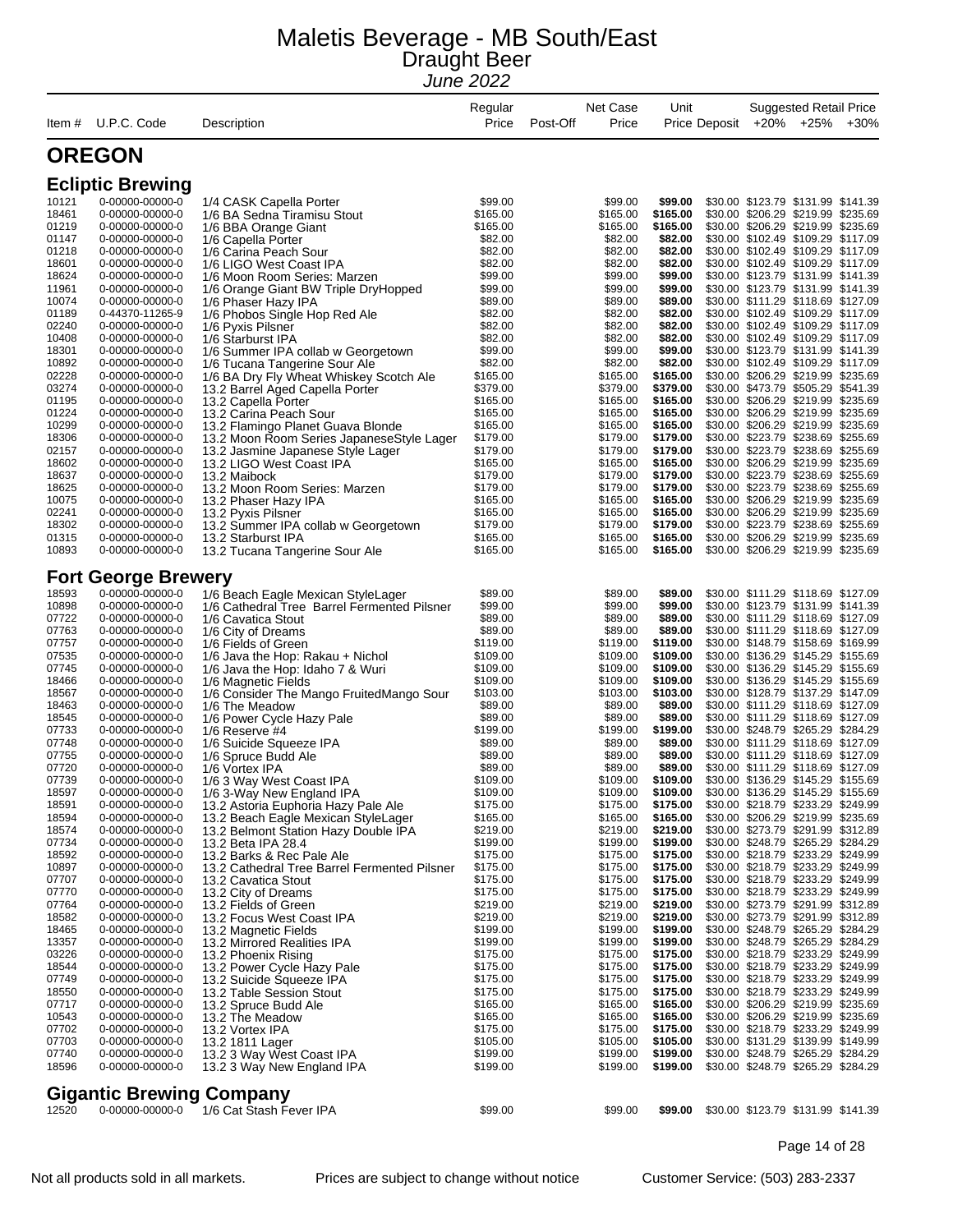|                |                                    |                                                            | Regular              | Net Case             | Unit                 |               |                                                                          | <b>Suggested Retail Price</b> |        |
|----------------|------------------------------------|------------------------------------------------------------|----------------------|----------------------|----------------------|---------------|--------------------------------------------------------------------------|-------------------------------|--------|
| Item #         | U.P.C. Code                        | Description                                                | Price                | Post-Off<br>Price    |                      | Price Deposit | +20%                                                                     | +25%                          | $+30%$ |
|                | <b>OREGON</b>                      |                                                            |                      |                      |                      |               |                                                                          |                               |        |
|                | <b>Gigantic Brewing Company</b>    |                                                            |                      |                      |                      |               |                                                                          |                               |        |
| 18912          | 0-00000-00000-0                    | 1/6 Cobra Fang IPA                                         | \$99.00              | \$99.00              | \$99.00              |               | \$30.00 \$123.79 \$131.99 \$141.39                                       |                               |        |
| 18537          | 0-00000-00000-0                    | 1/6 Fancy Pants Hazelnut Chocolate Stout                   | \$99.00              | \$99.00              | \$99.00              |               | \$30.00 \$123.79 \$131.99 \$141.39                                       |                               |        |
| 12547          | 0-00000-00000-0                    | 1/6 International Caramel Coffee Stout                     | \$99.00              | \$99.00              | \$99.00              |               | \$30.00 \$123.79 \$131.99 \$141.39                                       |                               |        |
| 09886          | 0-00000-00000-0                    | $1/6$ IPA                                                  | \$82.00              | \$82.00              | \$82.00              |               | \$30.00 \$102.49 \$109.29 \$117.09                                       |                               |        |
| 10001          | 0-00000-00000-0                    | 1/6 Kolschtastic                                           | \$79.00              | \$79.00              | \$79.00              | \$30.00       | \$98.79 \$105.29 \$112.89                                                |                               |        |
| 18906          | 0-00000-00000-0                    | 1/6 Later Skater IPA                                       | \$99.00              | \$99.00              | \$99.00              |               | \$30.00 \$123.79 \$131.99 \$141.39                                       |                               |        |
| 18436          | 0-00000-00000-0                    | 1/6 Long Play Stout                                        | \$82.00              | \$82.00              | \$82.00              |               | \$30.00 \$102.49 \$109.29 \$117.09                                       |                               |        |
| 12524          | 0-00000-00000-0                    | 1/6 Mecha Red Ale                                          | \$82.00              | \$82.00              | \$82.00              |               | \$30.00 \$102.49 \$109.29 \$117.09                                       |                               |        |
| 10104          | 0-00000-00000-0                    | 1/6 Mystery Cloud Hazy IPA                                 | \$99.00              | \$99.00              | \$99.00              |               | \$30.00 \$123.79 \$131.99 \$141.39                                       |                               |        |
| 18437          | 0-00000-00000-0                    | 1/6 NITRO Long Play Stout                                  | \$82.00              | \$82.00              | \$82.00              |               | \$30.00 \$102.49 \$109.29 \$117.09                                       |                               |        |
| 12274<br>10318 | 0-00000-00000-0<br>0-00000-00000-0 | 1/6 NITRO Mecha Red                                        | \$82.00<br>\$82.00   | \$82.00<br>\$82.00   | \$82.00<br>\$82.00   |               | \$30.00 \$102.49 \$109.29 \$117.09<br>\$30.00 \$102.49 \$109.29 \$117.09 |                               |        |
| 18917          | 0-00000-00000-0                    | 1/6 NITRO IPA<br>1/6 NITRO Kolschtastic                    | \$82.00              | \$82.00              | \$82.00              |               | \$30.00 \$102.49 \$109.29 \$117.09                                       |                               |        |
| 18532          | 0-00000-00000-0                    | 1/6 Project Pilsner Motueka                                | \$82.00              | \$82.00              | \$82.00              |               | \$30.00 \$102.49 \$109.29 \$117.09                                       |                               |        |
| 10171          | 0-00000-00000-0                    | 1/6 Sassy Pony Pale                                        | \$82.00              | \$82.00              | \$82.00              |               | \$30.00 \$102.49 \$109.29 \$117.09                                       |                               |        |
| 03284          | 0-00000-00000-0                    | 1/6 Soapbox Derby Summer Ale                               | \$82.00              | \$82.00              | \$82.00              |               | \$30.00 \$102.49 \$109.29 \$117.09                                       |                               |        |
| 12266          | 0-00000-00000-0                    | 1/6 Super-Charged                                          | \$99.00              | \$99.00              | \$99.00              |               | \$30.00 \$123.79 \$131.99 \$141.39                                       |                               |        |
| 18909          | 0-00000-00000-0                    | 1/6 50 Shades IPA                                          | \$82.00              | \$82.00              | \$82.00              |               | \$30.00 \$102.49 \$109.29 \$117.09                                       |                               |        |
| 12522          | 0-00000-00000-0                    | 13.2 Cat Stash Fever IPA                                   | \$185.00             | \$185.00             | \$185.00             |               | \$30.00 \$231.29 \$246.69 \$264.29                                       |                               |        |
| 18914          | 0-00000-00000-0                    | 13.2 Cobra Fang IPA                                        | \$179.00             | \$179.00             | \$179.00             |               | \$30.00 \$223.79 \$238.69 \$255.69                                       |                               |        |
| 18536          | 0-00000-00000-0                    | 13.2 Fancy Pants Hazelnut Chocolate Stout                  | \$185.00             | \$185.00             | \$185.00             |               | \$30.00 \$231.29 \$246.69 \$264.29                                       |                               |        |
| 09821          | 0-00000-00000-0                    | 13.2 Ginormous Mark 11 Imperial IPA                        | \$185.00             | \$185.00             | \$185.00             |               | \$30.00 \$231.29 \$246.69 \$264.29                                       |                               |        |
| 12546          | 0-00000-00000-0                    | 13.2 International Caramel Coffee Stout                    | \$185.00             | \$185.00             | \$185.00             |               | \$30.00 \$231.29 \$246.69 \$264.29                                       |                               |        |
| 09891          | 0-00000-00000-0                    | 13.2 IPA                                                   | \$165.00             | \$165.00             | \$165.00             |               | \$30.00 \$206.29 \$219.99 \$235.69                                       |                               |        |
| 09873          | 0-00000-00000-0                    | 13.2 Kolschtastic                                          | \$159.00             | \$159.00             | \$159.00             |               | \$30.00 \$198.79 \$211.99 \$227.09                                       |                               |        |
| 18908<br>18434 | 0-00000-00000-0<br>0-00000-00000-0 | 13.2 Later Skater IPA                                      | \$179.00<br>\$159.00 | \$179.00<br>\$159.00 | \$179.00<br>\$159.00 |               | \$30.00 \$223.79 \$238.69 \$255.69<br>\$30.00 \$198.79 \$211.99 \$227.09 |                               |        |
| 12523          | 0-00000-00000-0                    | 13.2 Long Play Stout<br>13.2 Mecha Red Ale                 | \$159.00             | \$159.00             | \$159.00             |               | \$30.00 \$198.79 \$211.99 \$227.09                                       |                               |        |
| 10105          | 0-00000-00000-0                    | 13.2 Mystery Cloud Hazy IPA                                | \$185.00             | \$185.00             | \$185.00             |               | \$30.00 \$231.29 \$246.69 \$264.29                                       |                               |        |
| 18435          | 0-00000-00000-0                    | 13.2 NITRO Long Play Stout                                 | \$159.00             | \$159.00             | \$159.00             |               | \$30.00 \$198.79 \$211.99 \$227.09                                       |                               |        |
| 12273          | 0-00000-00000-0                    | 13.2 NITRO Mecha Red                                       | \$159.00             | \$159.00             | \$159.00             |               | \$30.00 \$198.79 \$211.99 \$227.09                                       |                               |        |
| 09818          | 0-00000-00000-0                    | 13.2 NITRO IPA                                             | \$165.00             | \$165.00             | \$165.00             |               | \$30.00 \$206.29 \$219.99 \$235.69                                       |                               |        |
| 18916          | 0-00000-00000-0                    | 13.2 NITRO Kolschtastic                                    | \$159.00             | \$159.00             | \$159.00             |               | \$30.00 \$198.79 \$211.99 \$227.09                                       |                               |        |
| 18534          | 0-00000-00000-0                    | 13.2 Project Pilsner Motueka                               | \$159.00             | \$159.00             | \$159.00             |               | \$30.00 \$198.79 \$211.99 \$227.09                                       |                               |        |
| 10172          | 0-00000-00000-0                    | 13.2 Sassy Pony Pale                                       | \$165.00             | \$165.00             | \$165.00             |               | \$30.00 \$206.29 \$219.99 \$235.69                                       |                               |        |
| 03282          | 0-00000-00000-0                    | 13.2 Shinku Haskap Fruited Gose                            | \$165.00             | \$165.00             | \$165.00             |               | \$30.00 \$206.29 \$219.99 \$235.69                                       |                               |        |
| 03283          | 0-00000-00000-0                    | 13.2 Soapbox Derby Summer Ale                              | \$165.00             | \$165.00             | \$165.00             |               | \$30.00 \$206.29 \$219.99 \$235.69                                       |                               |        |
| 12268          | 0-00000-00000-0                    | 13.2 Super-Charged                                         | \$185.00             | \$185.00             | \$185.00             |               | \$30.00 \$231.29 \$246.69 \$264.29                                       |                               |        |
| 18915          | 0-00000-00000-0                    | 13.2 Strawberry Rhubarb Tart                               | \$165.00             | \$165.00             | \$165.00             |               | \$30.00 \$206.29 \$219.99 \$235.69                                       |                               |        |
| 03281          | 0-00000-00000-0                    | 13.2 Summer Pale ale                                       | \$165.00             | \$165.00             | \$165.00             |               | \$30.00 \$206.29 \$219.99 \$235.69                                       |                               |        |
| 18901          | 0-00000-00000-0                    | 13.2 Unipiper Hazy IPA                                     | \$165.00<br>\$165.00 | \$165.00             | \$165.00             |               | \$30.00 \$206.29 \$219.99 \$235.69<br>\$30.00 \$206.29 \$219.99 \$235.69 |                               |        |
| 18911          | 0-00000-00000-0                    | 13.2 50 Shades IPA                                         |                      | \$165.00             | \$165.00             |               |                                                                          |                               |        |
|                |                                    | <b>Ground Breaker Gluten Free</b>                          |                      |                      |                      |               |                                                                          |                               |        |
| 07482          | 0-00000-00000-0                    | 30L IPA #5                                                 | \$154.00             | \$154.00             | \$154.00             |               | \$30.00 \$192.49 \$205.29 \$219.99                                       |                               |        |
|                | <b>Hop Valley Brewing Co</b>       |                                                            |                      |                      |                      |               |                                                                          |                               |        |
| 03755          | 0-00000-00000-0                    | 1/6 Alphadelic IPA                                         | \$83.00              | \$83.00              | \$83.00              |               | \$30.00 \$103.79 \$110.69 \$118.59                                       |                               |        |
| 03765          | 0-00000-00000-0                    | 1/6 Bubble Stash                                           | \$83.00              | \$83.00              | \$83.00              |               | \$30.00 \$103.79 \$110.69 \$118.59                                       |                               |        |
| 03759          | 0-00000-00000-0                    | 1/6 Blonde                                                 | \$83.00              | \$83.00              | \$83.00<br>\$83.00   |               | \$30.00 \$103.79 \$110.69 \$118.59<br>\$30.00 \$103.79 \$110.69 \$118.59 |                               |        |
| 03783<br>03762 | 0-00000-00000-0<br>0-00000-00000-0 | 1/6 Citrus Mistress                                        | \$83.00<br>\$83.00   | \$83.00<br>\$83.00   | \$83.00              |               | \$30.00 \$103.79 \$110.69 \$118.59                                       |                               |        |
| 03917          | 0-00000-00000-0                    | 1/6 Hefeweizen<br>1/6 Stash Panda Hazy IPA                 | \$83.00              | \$83.00              | \$83.00              |               | \$30.00 \$103.79 \$110.69 \$118.59                                       |                               |        |
| 03768          | 0-00000-00000-0                    | 13.2 Abby's Ale                                            | \$165.00             | \$165.00             | \$165.00             |               | \$30.00 \$206.29 \$219.99 \$235.69                                       |                               |        |
| 03741          | 0-00000-00000-0                    | 13.2 Alphadelic IPA                                        | \$165.00             | \$165.00             | \$165.00             |               | \$30.00 \$206.29 \$219.99 \$235.69                                       |                               |        |
| 03742          | 0-00000-00000-0                    | 13.2 Alpha Centauri Imperial IPA                           | \$165.00             | \$165.00             | \$165.00             |               | \$30.00 \$206.29 \$219.99 \$235.69                                       |                               |        |
| 03752          | 0-00000-00000-0                    | 13.2 Bubble Stash                                          | \$165.00             | \$165.00             | \$165.00             |               | \$30.00 \$206.29 \$219.99 \$235.69                                       |                               |        |
| 03745          | 0-00000-00000-0                    | 13.2 Blonde                                                | \$165.00             | \$165.00             | \$165.00             |               | \$30.00 \$206.29 \$219.99 \$235.69                                       |                               |        |
| 03784          | 0-00000-00000-0                    | 13.2 Citrus Mistress                                       | \$165.00             | \$165.00             | \$165.00             |               | \$30.00 \$206.29 \$219.99 \$235.69                                       |                               |        |
| 11413          | 0-00000-00000-0                    | 13.2 Fresh Baked Porter                                    | \$165.00             | \$165.00             | \$165.00             |               | \$30.00 \$206.29 \$219.99 \$235.69                                       |                               |        |
| 03747          | 0-00000-00000-0                    | 13.2 Hefeweizen                                            | \$165.00             | \$165.00             | \$165.00             |               | \$30.00 \$206.29 \$219.99 \$235.69                                       |                               |        |
| 03915          | 0-00000-00000-0                    | 13.2 Keg Cup Lager                                         | \$112.00             | \$112.00             | \$112.00             |               | \$30.00 \$139.99 \$149.29 \$159.99                                       |                               |        |
| 11401          | 0-00000-00000-0                    | 13.2 Pineapple Stash House                                 | \$165.00             | \$165.00             | \$165.00             |               | \$30.00 \$206.29 \$219.99 \$235.69                                       |                               |        |
| 11414<br>03916 | 0-00000-00000-0<br>0-00000-00000-0 | 13.2 Space Gaze Hazy Pale Ale<br>13.2 Stash Panda Hazy IPA | \$155.00<br>\$165.00 | \$155.00<br>\$165.00 | \$155.00<br>\$165.00 |               | \$30.00 \$193.79 \$206.69 \$221.39<br>\$30.00 \$206.29 \$219.99 \$235.69 |                               |        |
|                |                                    |                                                            |                      |                      |                      |               |                                                                          |                               |        |
|                |                                    | <b>Laurelwood Brewing Company</b>                          |                      |                      |                      |               |                                                                          |                               |        |
| 18587          | 0-00000-00000-0                    | 1/2 Bike Lane Tropical IPA                                 | \$179.00             | \$179.00             | \$179.00             |               | \$30.00 \$223.79 \$238.69 \$255.69                                       |                               |        |
| 18503<br>08955 | 0-00000-00000-0                    | 1/2 Brewdeck Cold IPA                                      | \$179.00<br>\$179.00 | \$179.00<br>\$179.00 | \$179.00             |               | \$30.00 \$223.79 \$238.69 \$255.69<br>\$30.00 \$223.79 \$238.69 \$255.69 |                               |        |
| 18561          | 0-00000-00000-0<br>0-00000-00000-0 | 1/2 Free Range Red Ale<br>1/2 Golden Boots Lager           | \$179.00             | \$179.00             | \$179.00<br>\$179.00 |               | \$30.00 \$223.79 \$238.69 \$255.69                                       |                               |        |
| 08994          | 0-00000-00000-0                    | 1/2 Green Elephant IPA                                     | \$179.00             | \$179.00             | \$179.00             |               | \$30.00 \$223.79 \$238.69 \$255.69                                       |                               |        |
| 18586          | 0-00000-00000-0                    | 1/2 Hazy Flamingo Tart IPA                                 | \$179.00             | \$179.00             | \$179.00             |               | \$30.00 \$223.79 \$238.69 \$255.69                                       |                               |        |

Page 15 of 28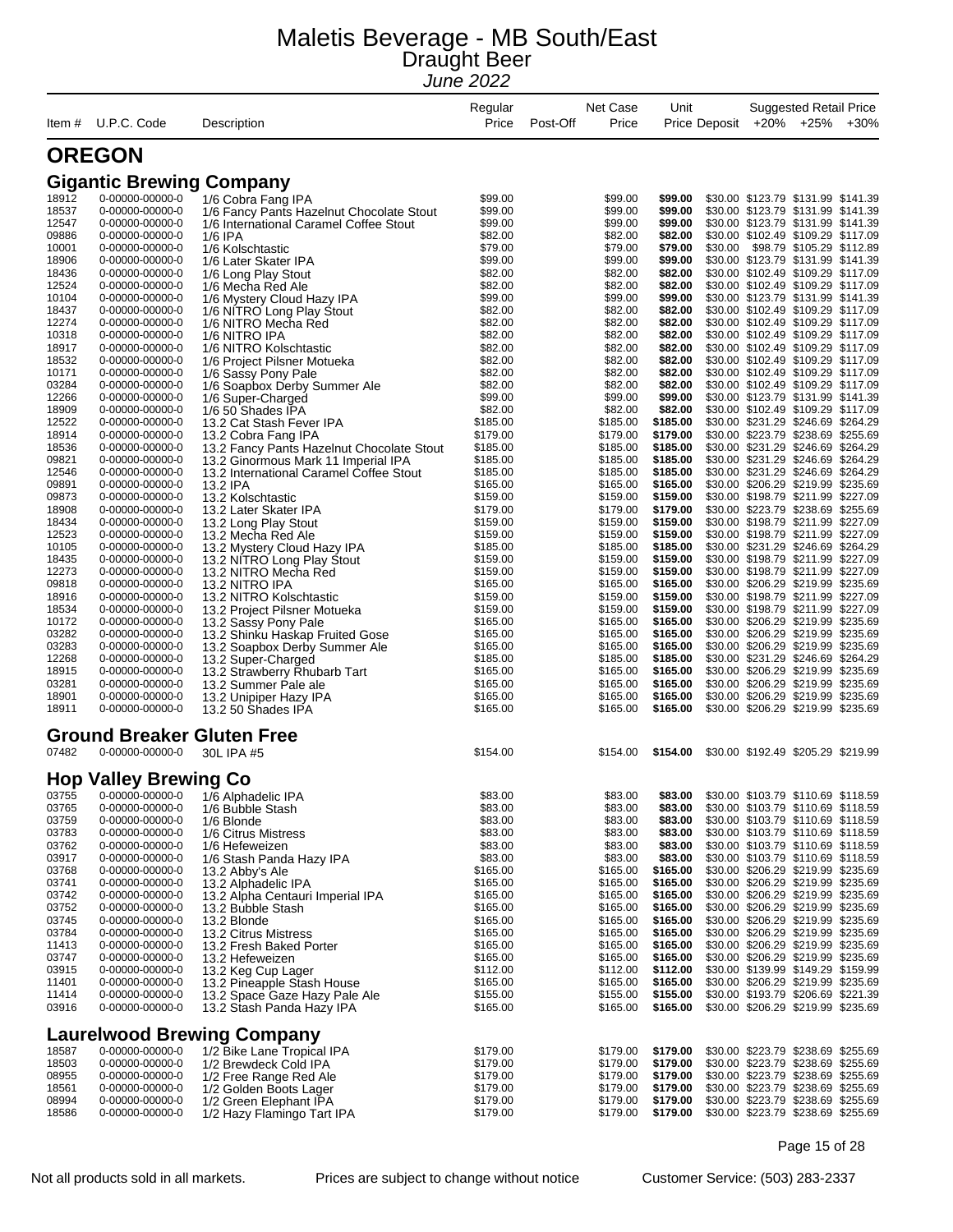| Item#          | U.P.C. Code                                | Description                                                                    | Regular<br>Price     | Net Case<br>Post-Off<br>Price | Unit                 | Price Deposit | <b>Suggested Retail Price</b><br>+20% +25%                               | $+30%$ |
|----------------|--------------------------------------------|--------------------------------------------------------------------------------|----------------------|-------------------------------|----------------------|---------------|--------------------------------------------------------------------------|--------|
|                |                                            |                                                                                |                      |                               |                      |               |                                                                          |        |
|                | <b>OREGON</b>                              |                                                                                |                      |                               |                      |               |                                                                          |        |
|                |                                            | <b>Laurelwood Brewing Company</b>                                              |                      |                               |                      |               |                                                                          |        |
| 08941          | 0-00000-00000-0                            | 1/2 Kids These Daze American IPA                                               | \$179.00             | \$179.00                      | \$179.00             |               | \$30.00 \$223.79 \$238.69 \$255.69                                       |        |
| 12331          | 0-00000-00000-0                            | 1/2 Le Madera Mexican Lager                                                    | \$179.00             | \$179.00                      | \$179.00             |               | \$30.00 \$223.79 \$238.69 \$255.69                                       |        |
| 08957          | 0-00000-00000-0                            | 1/2 Tree Hugger Porter                                                         | \$179.00             | \$179.00                      | \$179.00             |               | \$30.00 \$223.79 \$238.69 \$255.69                                       |        |
| 08918          | 0-00000-00000-0                            | 1/2 Wood Lager                                                                 | \$122.00             | \$122.00                      | \$122.00             |               | \$30.00 \$152.49 \$162.69 \$174.29                                       |        |
| 08952          | 0-00000-00000-0                            | 1/2 Workhorse IPA                                                              | \$179.00             | \$179.00                      | \$179.00             |               | \$30.00 \$223.79 \$238.69 \$255.69<br>\$30.00 \$223.79 \$238.69 \$255.69 |        |
| 18647<br>08954 | 0-00000-00000-0<br>0-00000-00000-0         | 1/2 21st Anniversary WorkforceIPA                                              | \$179.00<br>\$82.00  | \$179.00<br>\$82.00           | \$179.00<br>\$82.00  |               | \$30.00 \$102.49 \$109.29 \$117.09                                       |        |
| 12018          | 0-00000-00000-0                            | 1/6 Free Range Red Ale<br>1/6 Kids These Daze                                  | \$82.00              | \$82.00                       | \$82.00              |               | \$30.00 \$102.49 \$109.29 \$117.09                                       |        |
|                | <b>Level Beer</b>                          |                                                                                |                      |                               |                      |               |                                                                          |        |
| 13013          | 0-00000-00000-0                            | 1/6 Bad Hombre Mexican Style Lager                                             | \$89.00              | \$89.00                       | \$89.00              |               | \$30.00 \$111.29 \$118.69 \$127.09                                       |        |
| 13001          | 0-00000-00000-0                            | 1/6 Game On IPA                                                                | \$89.00              | \$89.00                       | \$89.00              |               | \$30.00 \$111.29 \$118.69 \$127.09                                       |        |
| 13004          | 0-00000-00000-0                            | 1/6 Lets Play DH Pilsner                                                       | \$89.00              | \$89.00                       | \$89.00              |               | \$30.00 \$111.29 \$118.69 \$127.09                                       |        |
| 13016          | 0-00000-00000-0                            | 1/6 Pixelated Pale Ale                                                         | \$89.00              | \$89.00                       | \$89.00              |               | \$30.00 \$111.29 \$118.69 \$127.09                                       |        |
| 13007          | 0-00000-00000-0                            | 1/6 Ready Player One DH Saison                                                 | \$89.00              | \$89.00                       | \$89.00              |               | \$30.00 \$111.29 \$118.69 \$127.09                                       |        |
| 13010          | 0-00000-00000-0                            | 1/6 Sweep the Leg Rice lager                                                   | \$89.00              | \$89.00                       | \$89.00              |               | \$30.00 \$111.29 \$118.69 \$127.09                                       |        |
| 13014          | 0-00000-00000-0                            | 13.2 Bad Hombre Mexican StyleLager                                             | \$160.00             | \$160.00                      | \$160.00             |               | \$30.00 \$199.99 \$213.29 \$228.59                                       |        |
| 13182          | 0-00000-00000-0                            | 13.2 Button Smasher Pale Ale                                                   | \$180.00             | \$180.00                      | \$180.00             |               | \$30.00 \$224.99 \$239.99 \$257.09                                       |        |
| 13002          | 0-00000-00000-0                            | 13.2 Game on IPA                                                               | \$170.00             | \$170.00                      | \$170.00             |               | \$30.00 \$212.49 \$226.69 \$242.89                                       |        |
| 13005          | 0-00000-00000-0                            | 13.2 Lets Play DH Pilsner                                                      | \$160.00             | \$160.00                      | \$160.00             |               | \$30.00 \$199.99 \$213.29 \$228.59                                       |        |
| 13180          | 0-00000-00000-0                            | 13.2 Moo'ers Light - Local CowLager                                            | \$160.00             | \$160.00                      | \$160.00             |               | \$30.00 \$199.99 \$213.29 \$228.59                                       |        |
| 13179          | 0-00000-00000-0                            | 13.2 Only Fools and Horses English Gold                                        | \$160.00             | \$160.00                      | \$160.00             |               | \$30.00 \$199.99 \$213.29 \$228.59                                       |        |
| 13017          | 0-00000-00000-0                            | 13.2 Pixelated Pale Ale                                                        | \$170.00             | \$170.00                      | \$170.00             |               | \$30.00 \$212.49 \$226.69 \$242.89                                       |        |
| 13008          | 0-00000-00000-0                            | 13.2 Ready Player One DH Saison                                                | \$160.00             | \$160.00                      | \$160.00             |               | \$30.00 \$199.99 \$213.29 \$228.59                                       |        |
| 13166          | 0-00000-00000-0                            | 13.2 Skyward Strike Hazy Pale                                                  | \$180.00             | \$180.00                      | \$180.00             |               | \$30.00 \$224.99 \$239.99 \$257.09                                       |        |
| 13210          | 0-00000-00000-0                            | 13.2 Stache Strong IPA                                                         | \$180.00             | \$180.00                      | \$180.00             |               | \$30.00 \$224.99 \$239.99 \$257.09                                       |        |
| 13011<br>03247 | 0-00000-00000-0<br>0-00000-00000-0         | 13.2 Sweep the Leg Rice Lager                                                  | \$160.00<br>\$180.00 | \$160.00<br>\$180.00          | \$160.00<br>\$180.00 |               | \$30.00 \$199.99 \$213.29 \$228.59<br>\$30.00 \$224.99 \$239.99 \$257.09 |        |
| 03261          | 0-00000-00000-0                            | 13.2 TBD Hazy IPA<br>13.2 TBD Imperial IPA                                     | \$180.00             | \$180.00                      | \$180.00             |               | \$30.00 \$224.99 \$239.99 \$257.09                                       |        |
|                | <b>Logsdon Farmhouse Ales</b>              |                                                                                |                      |                               |                      |               |                                                                          |        |
| 18644          | 0-00000-00000-0                            | 1/2 Scarlet Summer                                                             | \$176.00             | \$176.00                      | \$176.00             |               | \$30.00 \$219.99 \$234.69 \$251.39                                       |        |
| 10306          | 0-00000-00000-0                            | 1/2 Urban Encore                                                               | \$176.00             | \$176.00                      | \$176.00             |               | \$30.00 \$219.99 \$234.69 \$251.39                                       |        |
|                | Ninkasi Brewing                            | Company                                                                        |                      |                               |                      |               |                                                                          |        |
| 12442          | 0-00000-00000-0                            | 1/2 Bright Peaks Saison                                                        | \$189.00             | \$189.00                      | \$189.00             |               | \$30.00 \$236.29 \$251.99 \$269.99                                       |        |
| 12416          | 0-00000-00000-0                            | 1/2 Citra Falls IPA                                                            | \$189.00             | \$189.00                      | \$189.00             |               | \$30.00 \$236.29 \$251.99 \$269.99                                       |        |
| 12446          | 0-00000-00000-0                            | 1/2 Coosh Golden Ale                                                           | \$189.00             | \$189.00                      | \$189.00             |               | \$30.00 \$236.29 \$251.99 \$269.99                                       |        |
| 12409          | 0-00000-00000-0                            | 1/2 Hazematic Hazy IPA                                                         | \$189.00             | \$189.00                      | \$189.00             |               | \$30.00 \$236.29 \$251.99 \$269.99                                       |        |
| 03287          | 0-00000-00000-0                            | 1/2 Italian Style Pilsner                                                      | \$189.00             | \$189.00                      | \$189.00             |               | \$30.00 \$236.29 \$251.99 \$269.99                                       |        |
| 12443          | 0-00000-00000-0                            | 1/2 Lager                                                                      | \$189.00             | \$189.00                      | \$189.00             |               | \$30.00 \$236.29 \$251.99 \$269.99                                       |        |
| 08869          | 0-00000-00000-0                            | 1/2 Prismatic Juicy IPA                                                        | \$189.00             | \$189.00                      | \$189.00             |               | \$30.00 \$236.29 \$251.99 \$269.99                                       |        |
| 12439          | 0-00000-00000-0                            | 1/2 Solar Cruiser Pale                                                         | \$189.00             | \$189.00                      | \$189.00             |               | \$30.00 \$236.29 \$251.99 \$269.99                                       |        |
| 12430          | 0-00000-00000-0                            | 1/2 Trailhead IPA                                                              | \$189.00             | \$189.00                      | \$189.00             |               | \$30.00 \$236.29 \$251.99 \$269.99                                       |        |
| 08729          | 0-00000-00000-0                            | 1/2 Tricerhops Double IPA                                                      | \$189.00             | \$189.00                      | \$189.00             |               | \$30.00 \$236.29 \$251.99 \$269.99                                       |        |
| 08709          | 0-00000-00000-0                            | 1/2 Total Domination IPA                                                       | \$189.00             | \$189.00                      | \$189.00             |               | \$30.00 \$236.29 \$251.99 \$269.99                                       |        |
| 08274          | 0-00000-00000-0                            | 1/6 Prismatic Juicy IPA                                                        | \$84.00              | \$84.00                       | \$84.00              |               | \$30.00 \$104.99 \$111.99 \$119.99<br>\$30.00 \$104.99 \$111.99 \$119.99 |        |
| 08269          | 0-00000-00000-0                            | 1/6 Total Domination                                                           | \$84.00              | \$84.00                       | \$84.00              |               | \$30.00 \$104.99 \$111.99 \$119.99                                       |        |
| 12429          | 0-00000-00000-0                            | 1/6 Trailhead IPA                                                              | \$84.00              | \$84.00                       | \$84.00              |               |                                                                          |        |
| 01664          | <b>Oakshire Brewing</b><br>0-00000-00000-0 |                                                                                | \$165.00             | \$165.00                      | \$165.00             |               | \$30.00 \$206.29 \$219.99 \$235.69                                       |        |
| 01667          | 0-00000-00000-0                            | 1/2 Amber                                                                      | \$180.00             | \$180.00                      | \$180.00             |               | \$30.00 \$224.99 \$239.99 \$257.09                                       |        |
| 18610          | 0-00000-00000-0                            | 1/2 Overcast Espresso Stout                                                    | \$186.00             | \$186.00                      | \$186.00             |               | \$30.00 \$232.49 \$247.99 \$265.69                                       |        |
| 18641          | 0-00000-00000-0                            | 1/2 Visit Italia Italian StylePilsner<br>1/2 Sun Made Superfruit - Peach Mango | \$199.00             | \$199.00                      | \$199.00             |               | \$30.00 \$248.79 \$265.29 \$284.29                                       |        |
| 01657          | 0-00000-00000-0                            | 1/6 Amber                                                                      | \$85.00              | \$85.00                       | \$85.00              |               | \$30.00 \$106.29 \$113.29 \$121.39                                       |        |
| 18646          | 0-00000-00000-0                            | 1/6 Dinosaurs Will Die: Staurikosa                                             | \$135.00             | \$135.00                      | \$135.00             |               | \$30.00 \$168.79 \$179.99 \$192.89                                       |        |
| 10850          | 0-00000-00000-0                            | 1/6 Fruit Farm Peach                                                           | \$180.00             | \$180.00                      | \$180.00             |               | \$30.00 \$224.99 \$239.99 \$257.09                                       |        |
| 01629          | 0-00000-00000-0                            | 1/6 Hopollo 13                                                                 | \$135.00             | \$135.00                      | \$135.00             |               | \$30.00 \$168.79 \$179.99 \$192.89                                       |        |
| 01659          | 0-00000-00000-0                            | 1/6 Overcast Espresso Stout                                                    | \$85.00              | \$85.00                       | \$85.00              |               | \$30.00 \$106.29 \$113.29 \$121.39                                       |        |
| 18640          | 0-00000-00000-0                            | 1/6 Sun Made Superfruit - Peach Mango                                          | \$93.00              | \$93.00                       | \$93.00              |               | \$30.00 \$116.29 \$123.99 \$132.89                                       |        |
|                | <b>Occidental Brewing Co</b>               |                                                                                |                      |                               |                      |               |                                                                          |        |
| 05009          | 0-00000-00000-0                            | 1/2 Hefeweizen                                                                 | \$179.00             | \$179.00                      | \$179.00             |               | \$30.00 \$223.79 \$238.69 \$255.69                                       |        |
| 05033          | 0-00000-00000-0                            | 1/2 Helles Lager                                                               | \$179.00             | \$179.00                      | \$179.00             |               | \$30.00 \$223.79 \$238.69 \$255.69                                       |        |
| 05013          | 0-00000-00000-0                            | 1/2 Kolsch                                                                     | \$179.00             | \$179.00                      | \$179.00             |               | \$30.00 \$223.79 \$238.69 \$255.69                                       |        |
| 04978          | 0-00000-00000-0                            | 1/2 NW Pilsner Rotating Collab                                                 | \$179.00             | \$179.00                      | \$179.00             |               | \$30.00 \$223.79 \$238.69 \$255.69                                       |        |
| 05016          | 0-00000-00000-0                            | 1/2 Pilsner                                                                    | \$179.00             | \$179.00                      | \$179.00             |               | \$30.00 \$223.79 \$238.69 \$255.69                                       |        |
| 05002          | 0-08826-78530-9                            | 1/6 Hefeweizen                                                                 | \$82.00              | \$82.00                       | \$82.00              |               | \$30.00 \$102.49 \$109.29 \$117.09                                       |        |
| 04981          | 0-00000-00000-0                            | 1/6 Helles Lager                                                               | \$82.00              | \$82.00                       | \$82.00              |               | \$30.00 \$102.49 \$109.29 \$117.09                                       |        |
| 05006          | 0-00000-00000-0                            | 1/6 Kolsch                                                                     | \$82.00              | \$82.00                       | \$82.00              |               | \$30.00 \$102.49 \$109.29 \$117.09                                       |        |
| 05017          | 0-44370-11236-9                            | 1/6 Pilsner                                                                    | \$82.00              | \$82.00                       | \$82.00              |               | \$30.00 \$102.49 \$109.29 \$117.09                                       |        |

Page 16 of 28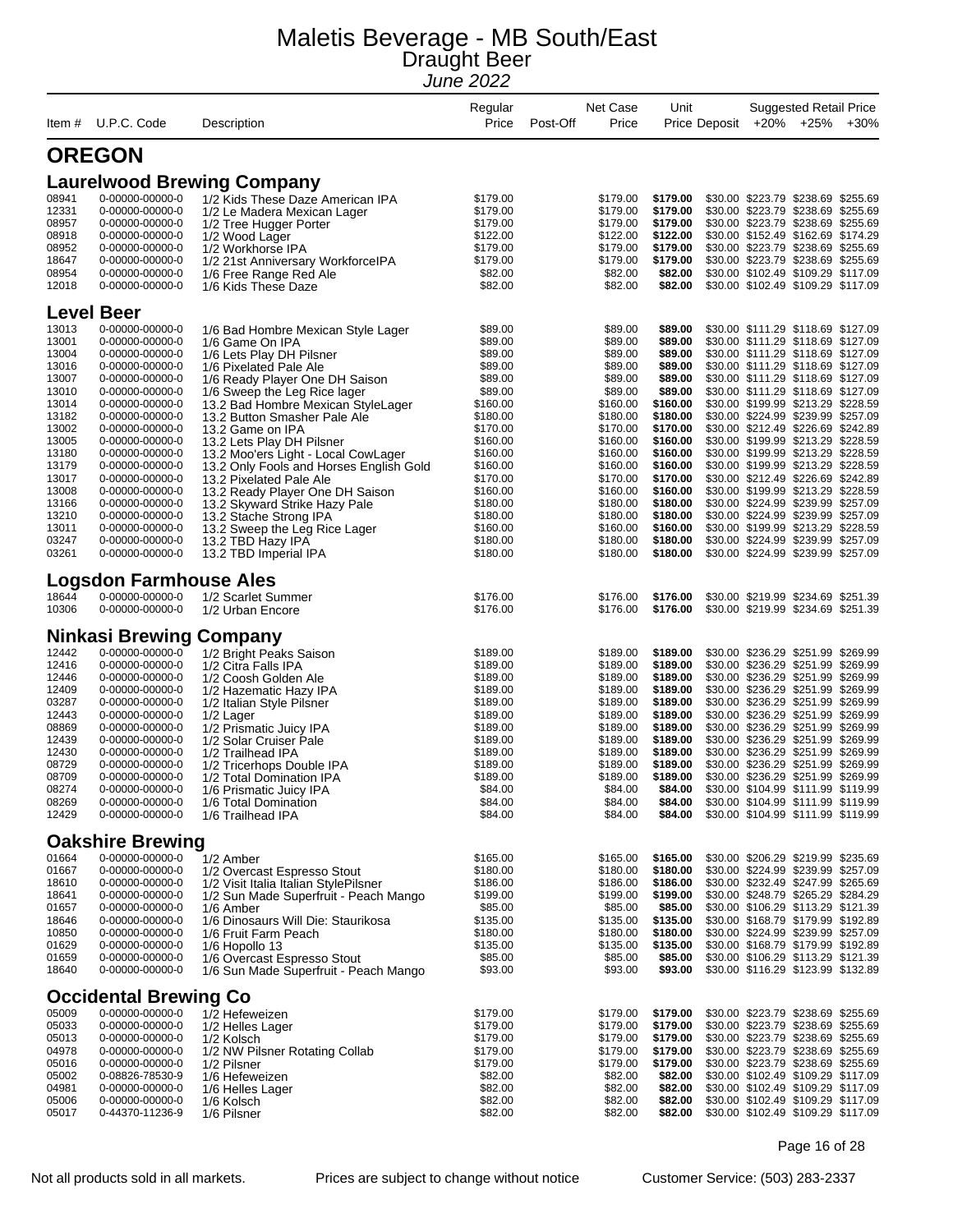| Item #         | U.P.C. Code                        | Description                                               | Regular<br>Price     | Post-Off | Net Case<br>Price    | Unit                 | Price Deposit |                                                                          | <b>Suggested Retail Price</b><br>+20% +25% | $+30%$ |
|----------------|------------------------------------|-----------------------------------------------------------|----------------------|----------|----------------------|----------------------|---------------|--------------------------------------------------------------------------|--------------------------------------------|--------|
|                | <b>OREGON</b>                      |                                                           |                      |          |                      |                      |               |                                                                          |                                            |        |
|                | <b>Old Town Brewing</b>            |                                                           |                      |          |                      |                      |               |                                                                          |                                            |        |
| 02943          | 0-00000-00000-0                    | 1/2 Galaxy Pale Ale                                       | \$185.00             |          | \$185.00             | \$185.00             |               | \$30.00 \$231.29 \$246.69 \$264.29                                       |                                            |        |
| 02184          | 0-00000-00000-0                    | $1/2$ IPA                                                 | \$185.00             |          | \$185.00             | \$185.00             |               | \$30.00 \$231.29 \$246.69 \$264.29                                       |                                            |        |
| 02908          | 0-00000-00000-0                    | 1/2 Orange Lager                                          | \$185.00             |          | \$185.00             | \$185.00             |               | \$30.00 \$231.29 \$246.69 \$264.29                                       |                                            |        |
| 02984          | 0-00000-00000-0                    | 1/2 Paulies Not Irish Red Ale                             | \$185.00             |          | \$185.00             | \$185.00             |               | \$30.00 \$231.29 \$246.69 \$264.29                                       |                                            |        |
| 02958<br>13581 | 0-00000-00000-0<br>0-00000-00000-0 | 1/2 Pilsner                                               | \$185.00<br>\$175.00 |          | \$185.00<br>\$175.00 | \$185.00<br>\$175.00 |               | \$30.00 \$231.29 \$246.69 \$264.29<br>\$30.00 \$218.79 \$233.29 \$249.99 |                                            |        |
| 13583          | 0-00000-00000-0                    | 1/2 Waterfront Blossom Lager<br>1/6 Aramis Clear IPA      | \$105.00             |          | \$105.00             | \$105.00             |               | \$30.00 \$131.29 \$139.99 \$149.99                                       |                                            |        |
| 13580          | 0-00000-00000-0                    | 1/6 Waterfront Blossom Lager                              | \$85.00              |          | \$85.00              | \$85.00              |               | \$30.00 \$106.29 \$113.29 \$121.39                                       |                                            |        |
| 02182          | 0-00000-00000-0                    | $1/6$ IPA                                                 | \$85.00              |          | \$85.00              | \$85.00              |               | \$30.00 \$106.29 \$113.29 \$121.39                                       |                                            |        |
| 02962          | 0-00000-00000-0                    | 1/6 Paulies Not Irish Red                                 | \$85.00              |          | \$85.00              | \$85.00              |               | \$30.00 \$106.29 \$113.29 \$121.39                                       |                                            |        |
| 02911<br>02959 | 0-00000-00000-0<br>0-00000-00000-0 | 1/6 Pillowfist Hazy IPA<br>1/6 Pilsner                    | \$105.00<br>\$85.00  |          | \$105.00<br>\$85.00  | \$105.00<br>\$85.00  |               | \$30.00 \$131.29 \$139.99 \$149.99<br>\$30.00 \$106.29 \$113.29 \$121.39 |                                            |        |
| 13582          | 0-00000-00000-0                    | 13.2 Aramis Clear IPA                                     | \$175.00             |          | \$175.00             | \$175.00             |               | \$30.00 \$218.79 \$233.29 \$249.99                                       |                                            |        |
| 12084          | 0-00000-00000-0                    | 13.2 Pillow Fist Hazy IPA                                 | \$175.00             |          | \$175.00             | \$175.00             |               | \$30.00 \$218.79 \$233.29 \$249.99                                       |                                            |        |
|                | <b>Pelican Brewing</b>             |                                                           |                      |          |                      |                      |               |                                                                          |                                            |        |
| 01791          | 0-00000-00000-0                    | 1/6 Beak Breaker Double IPA                               | \$89.00              |          | \$89.00              | \$89.00              |               | \$30.00 \$111.29 \$118.69 \$127.09                                       |                                            |        |
| 01802          | 0-00000-00000-0                    | 1/6 Bronze God Marzenbier                                 | \$89.00              |          | \$89.00              | \$89.00              |               | \$30.00 \$111.29 \$118.69 \$127.09                                       |                                            |        |
| 03986<br>02485 | 0-00000-00000-0<br>0-00000-00000-0 | 1/6 Cape Crasher IPA<br>1/6 Coastal Collab Vol. 2         | \$89.00<br>\$95.00   |          | \$89.00<br>\$95.00   | \$89.00<br>\$95.00   |               | \$30.00 \$111.29 \$118.69 \$127.09<br>\$30.00 \$118.79 \$126.69 \$135.69 |                                            |        |
| 03997          | 0-00000-00000-0                    | 1/6 Head Out Hefeweizen                                   | \$89.00              |          | \$89.00              | \$89.00              |               | \$30.00 \$111.29 \$118.69 \$127.09                                       |                                            |        |
| 11330          | 0-00000-00000-0                    | 1/6 Hazestack Double Hazy IPA                             | \$89.00              |          | \$89.00              | \$89.00              |               | \$30.00 \$111.29 \$118.69 \$127.09                                       |                                            |        |
| 01728          | 0-00000-00000-0                    | 1/6 Kiwanda Cream Ale                                     | \$89.00              |          | \$89.00              | \$89.00              |               | \$30.00 \$111.29 \$118.69 \$127.09                                       |                                            |        |
| 03996          | 0-00000-00000-0                    | 1/6 Paddleback Oceanic Pale Ale                           | \$89.00              |          | \$89.00              | \$89.00              |               | \$30.00 \$111.29 \$118.69 \$127.09                                       |                                            |        |
| 10704          | 0-00000-00000-0                    | 1/6 Pilsner                                               | \$89.00              |          | \$89.00              | \$89.00              |               | \$30.00 \$111.29 \$118.69 \$127.09                                       |                                            |        |
| 01806<br>03926 | 0-00000-00000-0<br>0-00000-00000-0 | 1/6 Sea N Red<br>1/6 Slide Tackle IPA                     | \$89.00<br>\$89.00   |          | \$89.00<br>\$89.00   | \$89.00<br>\$89.00   |               | \$30.00 \$111.29 \$118.69 \$127.09<br>\$30.00 \$111.29 \$118.69 \$127.09 |                                            |        |
| 01733          | 0-00000-00000-0                    | 1/6 Tsunami Stout                                         | \$89.00              |          | \$89.00              | \$89.00              |               | \$30.00 \$111.29 \$118.69 \$127.09                                       |                                            |        |
| 01776          | 0-00000-00000-0                    | 13.2 Beak Breaker Double IPA                              | \$165.00             |          | \$165.00             | \$165.00             |               | \$30.00 \$206.29 \$219.99 \$235.69                                       |                                            |        |
| 01800          | 0-08826-78528-6                    | 13.2 Bronze God Marzenbier                                | \$165.00             |          | \$165.00             | \$165.00             |               | \$30.00 \$206.29 \$219.99 \$235.69                                       |                                            |        |
| 18706          | 0-00000-00000-0                    | 13.2 Dune Climber Hazy IPA                                | \$165.00             |          | \$165.00             | \$165.00             |               | \$30.00 \$206.29 \$219.99 \$235.69                                       |                                            |        |
| 02079          | 0-00000-00000-0                    | 13.2 Head Out Hefe                                        | \$165.00             |          | \$165.00             | \$165.00             |               | \$30.00 \$206.29 \$219.99 \$235.69                                       |                                            |        |
| 11329<br>01759 | 0-00000-00000-0<br>0-00000-00000-0 | 13.2 Hazestack Double Hazy IPA<br>13.2 Kiwanda Cream Ale  | \$165.00<br>\$165.00 |          | \$165.00<br>\$165.00 | \$165.00<br>\$165.00 |               | \$30.00 \$206.29 \$219.99 \$235.69<br>\$30.00 \$206.29 \$219.99 \$235.69 |                                            |        |
| 03995          | 0-00000-00000-0                    | 13.2 Paddleback Oceanic Pale Ale                          | \$165.00             |          | \$165.00             | \$165.00             |               | \$30.00 \$206.29 \$219.99 \$235.69                                       |                                            |        |
| 10707          | 0-00000-00000-0                    | 13.2 Pilsner                                              | \$165.00             |          | \$165.00             | \$165.00             |               | \$30.00 \$206.29 \$219.99 \$235.69                                       |                                            |        |
| 02317          | 0-00000-00000-0                    | 13.2 Planet Nectaron IPA                                  | \$165.00             |          | \$165.00             | \$165.00             |               | \$30.00 \$206.29 \$219.99 \$235.69                                       |                                            |        |
| 01833          | 0-00000-00000-0                    | 13.2 Sea N Red                                            | \$165.00             |          | \$165.00             | \$165.00             |               | \$30.00 \$206.29 \$219.99 \$235.69                                       |                                            |        |
| 03925<br>01737 | 0-00000-00000-0<br>0-00000-00000-0 | 13.2 Slide Tackle IPA                                     | \$165.00<br>\$165.00 |          | \$165.00<br>\$165.00 | \$165.00<br>\$165.00 |               | \$30.00 \$206.29 \$219.99 \$235.69<br>\$30.00 \$206.29 \$219.99 \$235.69 |                                            |        |
| 18704          | 0-00000-00000-0                    | 13.2 Tsunami Stout<br>13.2 Wingwave Dry Hopped Lager      | \$165.00             |          | \$165.00             | \$165.00             |               | \$30.00 \$206.29 \$219.99 \$235.69                                       |                                            |        |
|                | <b>Sunriver Brewing</b>            |                                                           |                      |          |                      |                      |               |                                                                          |                                            |        |
| 69183          | 0-00000-00000-0                    | 1/2 Clearview IPA                                         | \$185.00             |          | \$185.00             | \$185.00             |               | \$30.00 \$231.29 \$246.69 \$264.29                                       |                                            |        |
| 69010          | 0-00000-00000-0                    | 1/2 Cocoa Cow Chocolate Milk Stout                        | \$195.00             |          | \$195.00             | \$195.00             |               | \$30.00 \$243.79 \$259.99 \$278.59                                       |                                            |        |
| 69005          | 0-00000-00000-0                    | 1/2 Fuzztail Hefe                                         | \$170.00             |          | \$170.00             | \$170.00             |               | \$30.00 \$212.49 \$226.69 \$242.89                                       |                                            |        |
| 69271          | 0-00000-00000-0                    | 1/2 Happier Than Ever                                     | \$195.00             |          | \$195.00             | \$195.00             |               | \$30.00 \$243.79 \$259.99 \$278.59                                       |                                            |        |
| 69274<br>69004 | 0-00000-00000-0<br>0-00000-00000-0 | 1/2 Reflection Therapy<br>1/2 Rippin Pale Ale             | \$195.00<br>\$185.00 |          | \$195.00<br>\$185.00 | \$195.00<br>\$185.00 |               | \$30.00 \$243.79 \$259.99 \$278.59<br>\$30.00 \$231.29 \$246.69 \$264.29 |                                            |        |
| 69203          | 0-00000-00000-0                    | 1/2 Rivermark                                             | \$185.00             |          | \$185.00             | \$185.00             |               | \$30.00 \$231.29 \$246.69 \$264.29                                       |                                            |        |
| 69006          | 0-00000-00000-0                    | 1/2 Vicious Mosquito IPA                                  | \$185.00             |          | \$185.00             | \$185.00             |               | \$30.00 \$231.29 \$246.69 \$264.29                                       |                                            |        |
| 69184          | 0-00000-00000-0                    | 1/6 Clearview IPA                                         | \$85.00              |          | \$85.00              | \$85.00              |               | \$30.00 \$106.29 \$113.29 \$121.39                                       |                                            |        |
| 69016          | 0-00000-00000-0                    | 1/6 Cocoa Cow Chocolate Milk Stout                        | \$95.00              |          | \$95.00              | \$95.00              |               | \$30.00 \$118.79 \$126.69 \$135.69                                       |                                            |        |
| 69001<br>69179 | 0-00000-00000-0                    | 1/6 Fuzztail Hefe                                         | \$80.00<br>\$85.00   |          | \$80.00              | \$80.00<br>\$85.00   | \$30.00       |                                                                          | \$99.99 \$106.69 \$114.29                  |        |
| 69000          | 0-00000-00000-0<br>0-00000-00000-0 | 1/6 Nitro Cocoa Cow<br>1/6 Rippin Pale Ale                | \$85.00              |          | \$85.00<br>\$85.00   | \$85.00              |               | \$30.00 \$106.29 \$113.29 \$121.39<br>\$30.00 \$106.29 \$113.29 \$121.39 |                                            |        |
| 69204          | 0-00000-00000-0                    | 1/6 Rivermark                                             | \$85.00              |          | \$85.00              | \$85.00              |               | \$30.00 \$106.29 \$113.29 \$121.39                                       |                                            |        |
| 69002          | 0-00000-00000-0                    | 1/6 Vicious Mosquito IPA                                  | \$85.00              |          | \$85.00              | \$85.00              |               | \$30.00 \$106.29 \$113.29 \$121.39                                       |                                            |        |
|                | <b>Zoiglhaus Brewing</b>           |                                                           |                      |          |                      |                      |               |                                                                          |                                            |        |
| 09092          | 0-00000-00000-0                    | 1/6 Helles Lager                                          | \$82.00              |          | \$82.00              | \$82.00              |               | \$30.00 \$102.49 \$109.29 \$117.09                                       |                                            |        |
| 09093          | 0-00000-00000-0                    | 1/6 Kolsch                                                | \$82.00              |          | \$82.00              | \$82.00              |               | \$30.00 \$102.49 \$109.29 \$117.09                                       |                                            |        |
| 12605<br>09076 | 0-00000-00000-0                    | 1/6 Tart Cherry Berlinerweisse                            | \$82.00              |          | \$82.00              | \$82.00<br>\$82.00   |               | \$30.00 \$102.49 \$109.29 \$117.09                                       |                                            |        |
| 09096          | 0-00000-00000-0<br>0-00000-00000-0 | 1/6 Weissbier<br>1/6 Zoigl-Pils                           | \$82.00<br>\$82.00   |          | \$82.00<br>\$82.00   | \$82.00              |               | \$30.00 \$102.49 \$109.29 \$117.09<br>\$30.00 \$102.49 \$109.29 \$117.09 |                                            |        |
| 12596          | 0-00000-00000-0                    | 13.2 Damn Near Doppelganger Dunkelweizen                  | \$165.00             |          | \$165.00             | \$165.00             |               | \$30.00 \$206.29 \$219.99 \$235.69                                       |                                            |        |
| 09062          | 0-00000-00000-0                    | 13.2 Helles Lager                                         | \$165.00             |          | \$165.00             | \$165.00             |               | \$30.00 \$206.29 \$219.99 \$235.69                                       |                                            |        |
| 09063          | 0-00000-00000-0                    | 13.2 Kolsch                                               | \$165.00             |          | \$165.00             | \$165.00             |               | \$30.00 \$206.29 \$219.99 \$235.69                                       |                                            |        |
| 12604          | 0-00000-00000-0                    | 13.2 Tart Cherry Berlinerweisse                           | \$165.00             |          | \$165.00             | \$165.00             |               | \$30.00 \$206.29 \$219.99 \$235.69                                       |                                            |        |
| 09064<br>12598 | 0-00000-00000-0                    | 13.2 Weissbier                                            | \$165.00             |          | \$165.00             | \$165.00<br>\$165.00 |               | \$30.00 \$206.29 \$219.99 \$235.69<br>\$30.00 \$206.29 \$219.99 \$235.69 |                                            |        |
| 09080          | 0-00000-00000-0<br>0-00000-00000-0 | 13.2 Negra Zoigelo Dark Mexican Lager<br>13.2 Zoigl-Black | \$165.00<br>\$165.00 |          | \$165.00<br>\$165.00 | \$165.00             |               | \$30.00 \$206.29 \$219.99 \$235.69                                       |                                            |        |
| 09095          | 0-00000-00000-0                    | 13.2 Zoigl-Pils                                           | \$165.00             |          | \$165.00             | \$165.00             |               | \$30.00 \$206.29 \$219.99 \$235.69                                       |                                            |        |

Page 17 of 28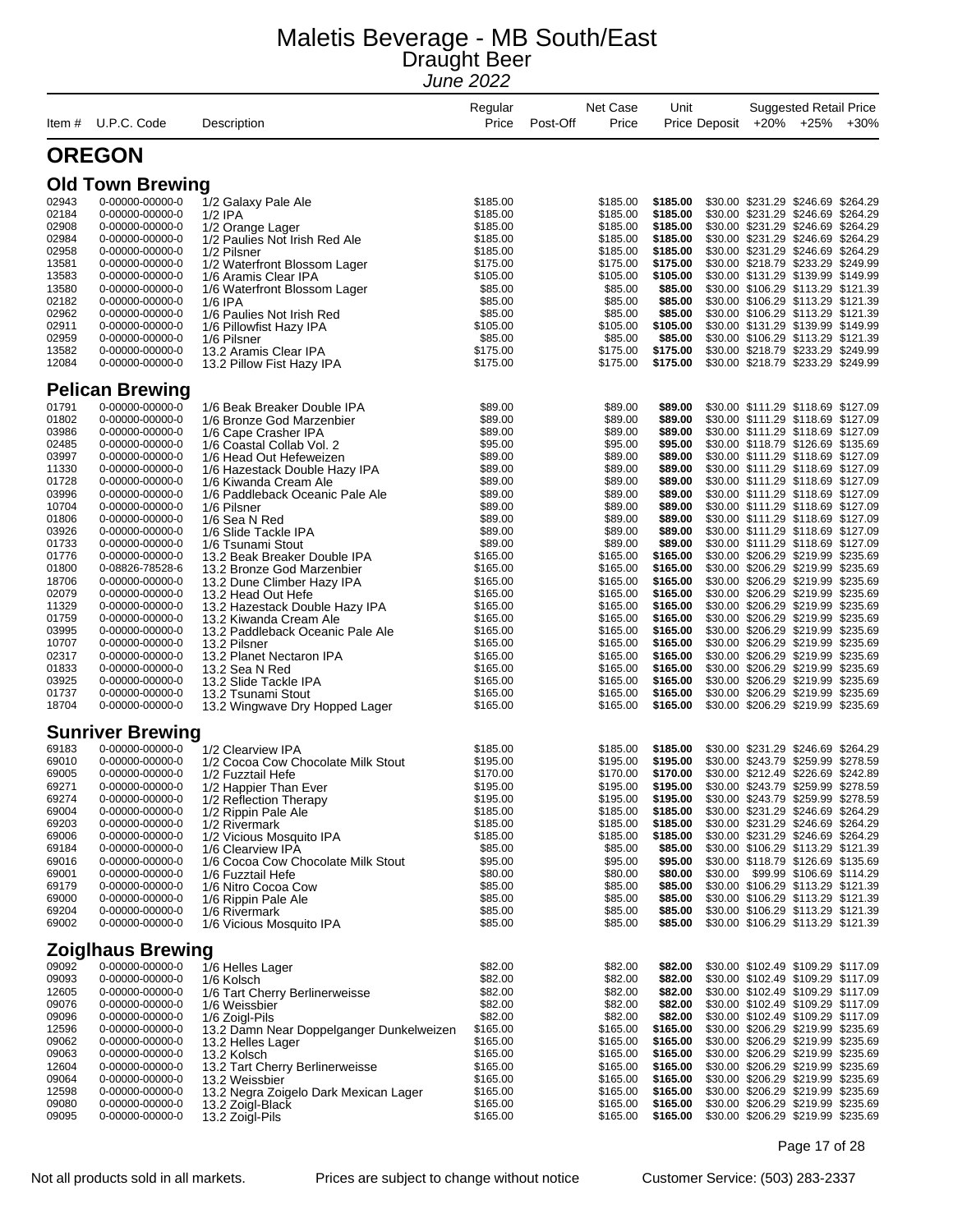| Item #         | U.P.C. Code                                 | Description                                                      | Regular<br>Price     | Post-Off | Net Case<br>Price    | Unit                 | Price Deposit | <b>Suggested Retail Price</b><br>+20% +25% +30%                          |  |
|----------------|---------------------------------------------|------------------------------------------------------------------|----------------------|----------|----------------------|----------------------|---------------|--------------------------------------------------------------------------|--|
|                | <b>OREGON</b>                               |                                                                  |                      |          |                      |                      |               |                                                                          |  |
|                |                                             |                                                                  |                      |          |                      |                      |               |                                                                          |  |
| 12606          | <b>Zoiglhaus Brewing</b><br>0-00000-00000-0 | 13.2 ZOPO Italian Pilsner                                        | \$165.00             |          | \$165.00             | \$165.00             |               | \$30.00 \$206.29 \$219.99 \$235.69                                       |  |
|                | <b>WASHINGTON</b>                           |                                                                  |                      |          |                      |                      |               |                                                                          |  |
|                |                                             | <b>Bale Breaker Brewing Company</b>                              |                      |          |                      |                      |               |                                                                          |  |
| 06843          | 0-00000-00000-0                             | 1/2 Dormacy Coffee Stout                                         | \$191.00             |          | \$191.00             | \$191.00             |               | \$30.00 \$238.79 \$254.69 \$272.89                                       |  |
| 06825          | 0-00000-00000-0                             | 1/2 Field 41 Pale Ale                                            | \$180.00             |          | \$180.00             | \$180.00             |               | \$30.00 \$224.99 \$239.99 \$257.09                                       |  |
| 18524          | 0-00000-00000-0                             | 1/2 Frenz Series - (Fremont Collab)                              | \$191.00             |          | \$191.00<br>\$180.00 | \$191.00             |               | \$30.00 \$238.79 \$254.69 \$272.89                                       |  |
| 06794<br>06826 | 0-00000-00000-0<br>0-00000-00000-0          | 1/2 Hazy L IPA<br>1/2 Leota Mae IPA                              | \$180.00<br>\$180.00 |          | \$180.00             | \$180.00<br>\$180.00 |               | \$30.00 \$224.99 \$239.99 \$257.09<br>\$30.00 \$224.99 \$239.99 \$257.09 |  |
| 07321          | 0-00000-00000-0                             | 1/2 Pastor of Puppets Hazy Pale                                  | \$180.00             |          | \$180.00             | \$180.00             |               | \$30.00 \$224.99 \$239.99 \$257.09                                       |  |
| 06777          | 0-00000-00000-0                             | 1/2 Pilsner                                                      | \$180.00             |          | \$180.00             | \$180.00             |               | \$30.00 \$224.99 \$239.99 \$257.09                                       |  |
| 06831<br>06829 | 0-00000-00000-0<br>0-00000-00000-0          | 1/2 Top Cutter IPA<br>1/6 Field 41 Pale Ale                      | \$180.00<br>\$81.00  |          | \$180.00<br>\$81.00  | \$180.00<br>\$81.00  |               | \$30.00 \$224.99 \$239.99 \$257.09<br>\$30.00 \$101.29 \$107.99 \$115.69 |  |
| 06793          | 0-00000-00000-0                             | 1/6 Hazy L IPA                                                   | \$81.00              |          | \$81.00              | \$81.00              |               | \$30.00 \$101.29 \$107.99 \$115.69                                       |  |
| 06776<br>06827 | 0-00000-00000-0<br>0-00000-00000-0          | 1/6 Pilsner<br>1/6 Top Cutter IPA                                | \$81.00<br>\$81.00   |          | \$81.00<br>\$81.00   | \$81.00<br>\$81.00   |               | \$30.00 \$101.29 \$107.99 \$115.69<br>\$30.00 \$101.29 \$107.99 \$115.69 |  |
|                | <b>Heathen Brewing</b>                      |                                                                  |                      |          |                      |                      |               |                                                                          |  |
| 11176          | 0-00000-00000-0                             | 1/2 Amber Buena Mierda MexicanLager                              | \$165.00             |          | \$165.00             | \$165.00             |               | \$30.00 \$206.29 \$219.99 \$235.69                                       |  |
| 09514          | 0-00000-00000-0                             | 1/2 Arson Amber Ale                                              | \$165.00             |          | \$165.00             | \$165.00             |               | \$30.00 \$206.29 \$219.99 \$235.69                                       |  |
| 09531          | 0-00000-00000-0                             | 1/2 Blonde                                                       | \$165.00             |          | \$165.00             | \$165.00             |               | \$30.00 \$206.29 \$219.99 \$235.69                                       |  |
| 11177<br>09505 | 0-00000-00000-0<br>0-00000-00000-0          | 1/2 Hop Matrix DIPA<br>1/2 Transcend IPA                         | \$195.00<br>\$180.00 |          | \$195.00<br>\$180.00 | \$195.00<br>\$180.00 |               | \$30.00 \$243.79 \$259.99 \$278.59<br>\$30.00 \$224.99 \$239.99 \$257.09 |  |
| 11184          | 0-00000-00000-0                             | 1/2 Whiskey Sour                                                 | \$270.00             |          | \$270.00             | \$270.00             |               | \$30.00 \$337.49 \$359.99 \$385.69                                       |  |
| 09513          | 0-00000-00000-0                             | 1/4 Arson Amber Ale                                              | \$99.00              |          | \$99.00              | \$99.00              |               | \$30.00 \$123.79 \$131.99 \$141.39                                       |  |
| 11178<br>09533 | 0-00000-00000-0<br>0-00000-00000-0          | 1/4 Hop Matrix DIPA<br>1/4 Blonde                                | \$105.00<br>\$99.00  |          | \$105.00<br>\$99.00  | \$105.00<br>\$99.00  |               | \$30.00 \$131.29 \$139.99 \$149.99<br>\$30.00 \$123.79 \$131.99 \$141.39 |  |
| 11179          | 0-00000-00000-0                             | 30L Dreams And Cranberry SourAle                                 | \$180.00             |          | \$180.00             | \$180.00             |               | \$30.00 \$224.99 \$239.99 \$257.09                                       |  |
|                | <b>Iron Horse Brewery</b>                   |                                                                  |                      |          |                      |                      |               |                                                                          |  |
| 09742          | 0-00000-00000-0                             | 1/2 Irish Death                                                  | \$179.00             |          | \$179.00             | \$179.00             |               | \$30.00 \$223.79 \$238.69 \$255.69                                       |  |
| 09741          | 0-00000-00000-0                             | 1/6 Irish Death                                                  | \$79.00              |          | \$79.00              | \$79.00              |               | \$30.00 \$98.79 \$105.29 \$112.89                                        |  |
|                | <b>Reuben's Brews</b>                       |                                                                  |                      |          |                      |                      |               |                                                                          |  |
| 60299<br>60291 | 0-00000-00000-0<br>0-00000-00000-0          | 1/6 Aproplis Italian Pilsner<br>1/6 Barnacles English Barleywine | \$89.00<br>\$199.00  |          | \$89.00<br>\$199.00  | \$89.00<br>\$199.00  |               | \$30.00 \$111.29 \$118.69 \$127.09<br>\$30.00 \$248.79 \$265.29 \$284.29 |  |
| 60078          | 0-00000-00000-0                             | 1/6 Bits and Bobs IPA                                            | \$89.00              |          | \$89.00              | \$89.00              |               | \$30.00 \$111.29 \$118.69 \$127.09                                       |  |
| 60040          | 0-00000-00000-0                             | 1/6 BBIS BA Imp Stout                                            | \$199.00             |          | \$199.00             | \$199.00             |               | \$30.00 \$248.79 \$265.29 \$284.29                                       |  |
| 60262<br>60295 | 0-00000-00000-0<br>0-00000-00000-0          | 1/6 Crushable Hazy Pale<br>1/6 Crycurrency                       | \$92.00<br>\$235.00  |          | \$92.00<br>\$235.00  | \$92.00<br>\$235.00  |               | \$30.00 \$114.99 \$122.69 \$131.39<br>\$30.00 \$293.79 \$313.29 \$335.69 |  |
| 60282          | 0-00000-00000-0                             | 1/6 Double Barrel BBIS                                           | \$215.00             |          | \$215.00             | \$215.00             |               | \$30.00 \$268.79 \$286.69 \$307.09                                       |  |
| 60125          | 0-00000-00000-0                             | 1/6 Hazealicious IPA                                             | \$99.00              |          | \$99.00              | \$99.00              |               | \$30.00 \$123.79 \$131.99 \$141.39                                       |  |
| 60015<br>60007 | 0-00000-00000-0<br>0-00000-00000-0          | 1/6 Pilsner                                                      | \$89.00<br>\$89.00   |          | \$89.00<br>\$89.00   | \$89.00<br>\$89.00   |               | \$30.00 \$111.29 \$118.69 \$127.09<br>\$30.00 \$111.29 \$118.69 \$127.09 |  |
| 60269          | 0-00000-00000-0                             | 1/6 Robust Porter<br>1/6 Stouter Limits Imperial Stout           | \$199.00             |          | \$199.00             | \$199.00             |               | \$30.00 \$248.79 \$265.29 \$284.29                                       |  |
| 60279          | 0-00000-00000-0                             | 1/6 The Crows                                                    | \$205.00             |          | \$205.00             | \$205.00             |               | \$30.00 \$256.29 \$273.29 \$292.89                                       |  |
| 60084          | 0-00000-00000-0                             | 1/6 Triple Crush                                                 | \$131.00             |          | \$131.00             | \$131.00             |               | \$30.00 \$163.79 \$174.69 \$187.09                                       |  |
| 60265<br>60151 | 0-00000-00000-0<br>0-00000-00000-0          | 1/6 Supreme Triumvirate<br>1/6 3 Ryes Men                        | \$99.00<br>\$199.00  |          | \$99.00<br>\$199.00  | \$99.00<br>\$199.00  |               | \$30.00 \$123.79 \$131.99 \$141.39<br>\$30.00 \$248.79 \$265.29 \$284.29 |  |
| 60239          | 0-00000-00000-0                             | 13.2 Alpenglow Hazy IPA                                          | \$210.00             |          | \$210.00             | \$210.00             |               | \$30.00 \$262.49 \$279.99 \$299.99                                       |  |
| 60081          | 0-00000-00000-0                             | 13.2 Bits & Bobs IPA                                             | \$163.00             |          | \$163.00             | \$163.00             |               | \$30.00 \$203.79 \$217.29 \$232.89                                       |  |
| 60006<br>60206 | 0-00000-00000-0<br>0-00000-00000-0          | 13.2 Crikey IPA                                                  | \$163.00<br>\$208.00 |          | \$163.00<br>\$208.00 | \$163.00<br>\$208.00 |               | \$30.00 \$203.79 \$217.29 \$232.89<br>\$30.00 \$259.99 \$277.29 \$297.09 |  |
| 60261          | 0-00000-00000-0                             | 13.2 Crush Cancer Hazy IPA<br>13.2 Crushable Hazy Pale Ale       | \$172.00             |          | \$172.00             | \$172.00             |               | \$30.00 \$214.99 \$229.29 \$245.69                                       |  |
| 60124          | 0-00000-00000-0                             | 13.2 Hazealicious IPA                                            | \$179.00             |          | \$179.00             | \$179.00             |               | \$30.00 \$223.79 \$238.69 \$255.69                                       |  |
| 60296          | 0-00000-00000-0                             | 13.2 Haze Squared                                                | \$225.00             |          | \$225.00             | \$225.00             |               | \$30.00 \$281.29 \$299.99 \$321.39                                       |  |
| 60016<br>60008 | 0-00000-00000-0<br>0-00000-00000-0          | 13.2 Pilsner<br>13.2 Robust Porter                               | \$163.00<br>\$163.00 |          | \$163.00<br>\$163.00 | \$163.00<br>\$163.00 |               | \$30.00 \$203.79 \$217.29 \$232.89<br>\$30.00 \$203.79 \$217.29 \$232.89 |  |
| 60294          | 0-00000-00000-0                             | 13.2 Fresh Strawberry Rhubarb                                    | \$210.00             |          | \$210.00             | \$210.00             |               | \$30.00 \$262.49 \$279.99 \$299.99                                       |  |
| 60012          | 0-00000-00000-0                             | 13.2 Summer IPA                                                  | \$163.00             |          | \$163.00             | \$163.00             |               | \$30.00 \$203.79 \$217.29 \$232.89                                       |  |
| 60276<br>60275 | 0-00000-00000-0<br>0-00000-00000-0          | 13.2 Sun Compass Lager<br>13.2 Third Culture Kids Cold IPA       | \$163.00<br>\$163.00 |          | \$163.00<br>\$163.00 | \$163.00<br>\$163.00 |               | \$30.00 \$203.79 \$217.29 \$232.89<br>\$30.00 \$203.79 \$217.29 \$232.89 |  |
| 60264          | 0-00000-00000-0                             | 13.2 Supreme Triumvirate                                         | \$199.00             |          | \$199.00             | \$199.00             |               | \$30.00 \$248.79 \$265.29 \$284.29                                       |  |
| 60256          | 0-00000-00000-0                             | 13.2 Triumvirate IPA                                             | \$163.00             |          | \$163.00             | \$163.00             |               | \$30.00 \$203.79 \$217.29 \$232.89                                       |  |
| 60297          | 0-00000-00000-0                             | 13.2 Westport Lager                                              | \$163.00             |          | \$163.00             | \$163.00             |               | \$30.00 \$203.79 \$217.29 \$232.89                                       |  |
|                | <b>CALIFORNIA</b>                           |                                                                  |                      |          |                      |                      |               |                                                                          |  |
|                | <b>Bear Republic Brewing</b>                |                                                                  |                      |          |                      |                      |               |                                                                          |  |
| 03804          | 0-00000-00000-0                             | 1/2 Racer 5                                                      | \$189.00             |          | \$189.00             | \$189.00             |               | \$30.00 \$236.29 \$251.99 \$269.99                                       |  |

Page 18 of 28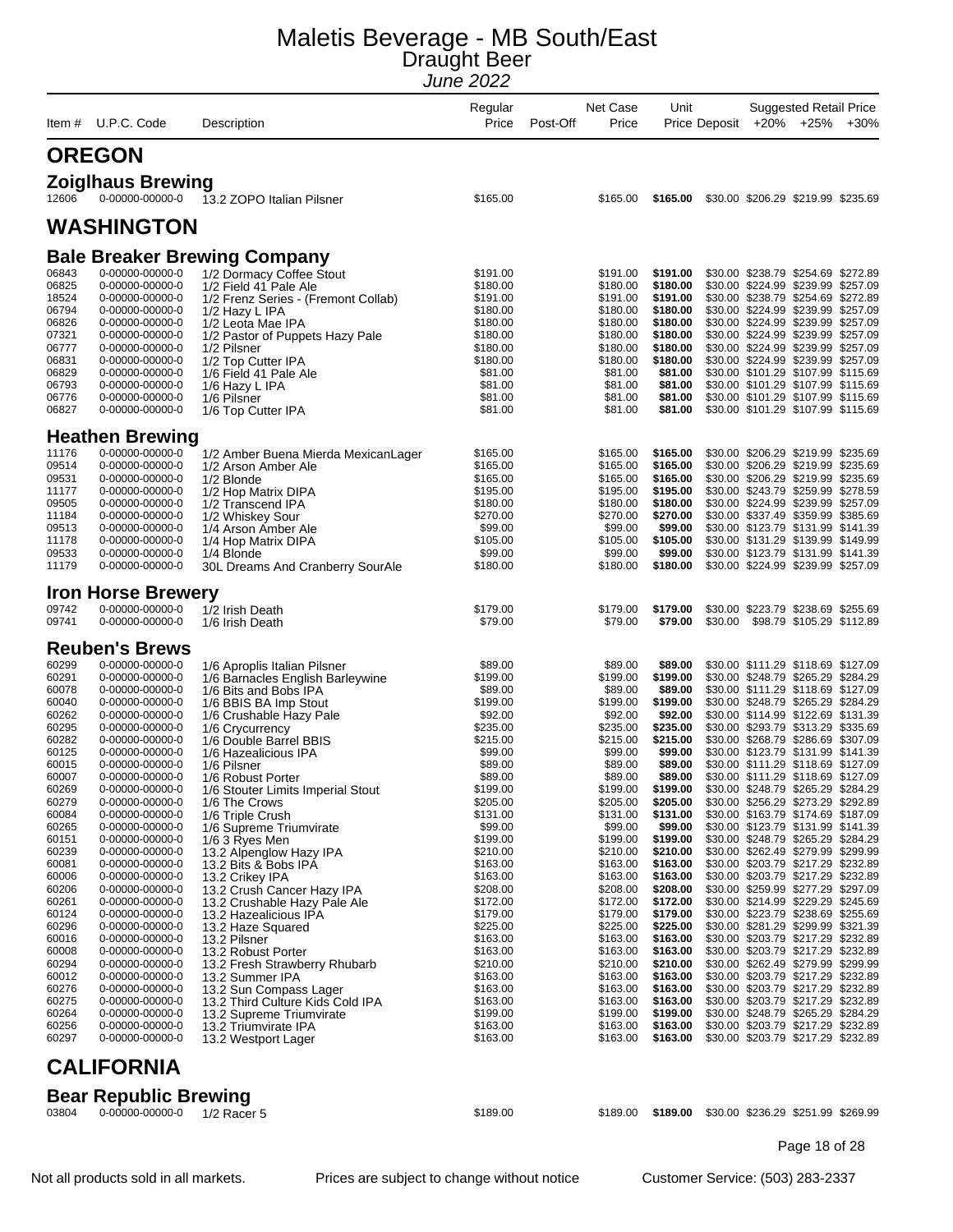| Item #                                                      | U.P.C. Code                                                                                            | Description                                                                                                                          | Regular<br>Price                                         | Post-Off | Net Case<br>Price                                        | Unit                                                     | Price Deposit +20% +25% | <b>Suggested Retail Price</b>                                                                                                                                                              | $+30%$ |
|-------------------------------------------------------------|--------------------------------------------------------------------------------------------------------|--------------------------------------------------------------------------------------------------------------------------------------|----------------------------------------------------------|----------|----------------------------------------------------------|----------------------------------------------------------|-------------------------|--------------------------------------------------------------------------------------------------------------------------------------------------------------------------------------------|--------|
|                                                             | <b>CALIFORNIA</b>                                                                                      |                                                                                                                                      |                                                          |          |                                                          |                                                          |                         |                                                                                                                                                                                            |        |
| 03803                                                       | <b>Bear Republic Brewing</b><br>0-00000-00000-0                                                        | 1/6 Racer 5 IPA                                                                                                                      | \$99.00                                                  |          | \$99.00                                                  | \$99.00                                                  |                         | \$30.00 \$123.79 \$131.99 \$141.39                                                                                                                                                         |        |
| 01429<br>01419<br>01407<br>01427                            | <b>North Coast Brewing</b><br>0-00000-00000-0<br>0-00000-00000-0<br>0-00000-00000-0<br>0-00000-00000-0 | 1/2 Old Rasputin Imperial Stout (NITRO)<br>1/2 Scrimshaw Pilsner<br>1/6 Red Seal Cask Ale<br>1/6 Old Rasputin Imperial Stout (NITRO) | \$210.00<br>\$179.00<br>\$89.00<br>\$109.00              |          | \$210.00<br>\$179.00<br>\$89.00<br>\$109.00              | \$210.00<br>\$179.00<br>\$89.00<br>\$109.00              |                         | \$30.00 \$262.49 \$279.99 \$299.99<br>\$30.00 \$223.79 \$238.69 \$255.69<br>\$30.00 \$111.29 \$118.69 \$127.09<br>\$30.00 \$136.29 \$145.29 \$155.69                                       |        |
|                                                             | <b>COLORADO</b>                                                                                        |                                                                                                                                      |                                                          |          |                                                          |                                                          |                         |                                                                                                                                                                                            |        |
| 02509<br>02549<br>11135<br>11137                            | <b>Oskar Blues Brewery</b><br>0-00000-00000-0<br>0-00000-00000-0<br>0-00000-00000-0<br>0-00000-00000-0 | 1/2 Dale's Pale Ale<br>1/2 Mama's Little Yella Pilsner<br>1/2 Thick Hazy Imperial Hazy IPA<br>1/2 Western Mutant IPA                 | \$179.00<br>\$179.00<br>\$179.00<br>\$179.00             |          | \$179.00<br>\$179.00<br>\$179.00<br>\$179.00             | \$179.00<br>\$179.00<br>\$179.00<br>\$179.00             |                         | \$30.00 \$223.79 \$238.69 \$255.69<br>\$30.00 \$223.79 \$238.69 \$255.69<br>\$30.00 \$223.79 \$238.69 \$255.69<br>\$30.00 \$223.79 \$238.69 \$255.69                                       |        |
|                                                             | <b>MONTANA</b>                                                                                         |                                                                                                                                      |                                                          |          |                                                          |                                                          |                         |                                                                                                                                                                                            |        |
| 07219                                                       | <b>Big Sky Brewing</b><br>0-00000-00000-0                                                              | 1/2 Moose Drool Brown Ale                                                                                                            | \$165.00                                                 |          | \$165.00                                                 | \$165.00                                                 |                         | \$30.00 \$206.29 \$219.99 \$235.69                                                                                                                                                         |        |
|                                                             | <b>BELGIUM</b>                                                                                         |                                                                                                                                      |                                                          |          |                                                          |                                                          |                         |                                                                                                                                                                                            |        |
| 02028                                                       | Lindemans<br>0-00000-00000-0                                                                           | 25L Framboise                                                                                                                        | \$240.00                                                 |          | \$240.00                                                 | \$240.00                                                 |                         | \$30.00 \$299.99 \$319.99 \$342.89                                                                                                                                                         |        |
| 02350                                                       | <b>Westmalle Trappist</b><br>0-00000-00000-0                                                           | 20L Dubbel                                                                                                                           | \$199.00                                                 |          | \$199.00                                                 | \$199.00                                                 |                         | \$30.00 \$248.79 \$265.29 \$284.29                                                                                                                                                         |        |
|                                                             | <b>CZECH REPUBLIC</b>                                                                                  |                                                                                                                                      |                                                          |          |                                                          |                                                          |                         |                                                                                                                                                                                            |        |
| 03279                                                       | <b>Czechvar Lager</b><br>8-15833-00290-5                                                               | 50L Czech Lager                                                                                                                      | \$150.00                                                 |          | \$150.00                                                 | \$150.00                                                 |                         | \$30.00 \$187.49 \$199.99 \$214.29                                                                                                                                                         |        |
|                                                             | <b>GERMANY</b>                                                                                         |                                                                                                                                      |                                                          |          |                                                          |                                                          |                         |                                                                                                                                                                                            |        |
| <b>Ayinger</b><br>02247<br>02207<br>02210<br>02208<br>02219 | 0-00000-00000-0<br>0-00000-00000-0<br>0-00000-00000-0<br>0-00000-00000-0<br>0-00000-00000-0            | 30L Celebrator Doppleboc<br>30L Oktoberfest -Marzen<br>50L Altbairisch Dunkel<br>50L Bavarian Pils<br>50L Brau Weisse                | \$165.00<br>\$165.00<br>\$180.00<br>\$180.00<br>\$180.00 |          | \$165.00<br>\$165.00<br>\$180.00<br>\$180.00<br>\$180.00 | \$165.00<br>\$165.00<br>\$180.00<br>\$180.00<br>\$180.00 |                         | \$30.00 \$206.29 \$219.99 \$235.69<br>\$30.00 \$206.29 \$219.99 \$235.69<br>\$30.00 \$224.99 \$239.99 \$257.09<br>\$30.00 \$224.99 \$239.99 \$257.09<br>\$30.00 \$224.99 \$239.99 \$257.09 |        |
| 01259                                                       | Radeberger<br>0-00000-00000-0                                                                          | 50L Pilsner                                                                                                                          | \$150.00                                                 |          | \$150.00                                                 | \$150.00                                                 |                         | \$30.00 \$187.49 \$199.99 \$214.29                                                                                                                                                         |        |
| 01261<br>04382                                              | <b>Schofferhofer</b><br>0-00000-00000-0<br>0-00000-00000-0                                             | 50L Grapefruit Radler<br>50L Juicy Pineapple                                                                                         | \$155.00<br>\$155.00                                     |          | \$155.00<br>\$155.00                                     | \$155.00<br>\$155.00                                     |                         | \$30.00 \$193.79 \$206.69 \$221.39<br>\$30.00 \$193.79 \$206.69 \$221.39                                                                                                                   |        |
| <b>SPAIN</b>                                                |                                                                                                        |                                                                                                                                      |                                                          |          |                                                          |                                                          |                         |                                                                                                                                                                                            |        |
| <b>Estrella</b><br>07420                                    | 0-00000-00000-0                                                                                        | 30L Damm Lager                                                                                                                       | \$105.00                                                 |          | \$105.00                                                 | \$105.00                                                 |                         | \$30.00 \$131.29 \$139.99 \$149.99                                                                                                                                                         |        |
|                                                             | <b>THAILAND</b>                                                                                        |                                                                                                                                      |                                                          |          |                                                          |                                                          |                         |                                                                                                                                                                                            |        |
| Singha<br>02020                                             | 0-00000-00000-0                                                                                        | $1/4$ BBL                                                                                                                            | \$99.00                                                  |          | \$99.00                                                  | \$99.00                                                  |                         | \$30.00 \$123.79 \$131.99 \$141.39                                                                                                                                                         |        |
| <b>CIDER</b>                                                |                                                                                                        |                                                                                                                                      |                                                          |          |                                                          |                                                          |                         |                                                                                                                                                                                            |        |
| <b>Ace Cider</b><br>08627<br>08416                          | 0-00000-00000-0<br>0-00000-00000-0                                                                     | 1/2 Mango<br>1/2 Pineapple                                                                                                           | \$199.00<br>\$189.00                                     |          | \$199.00<br>\$189.00                                     | \$199.00<br>\$189.00                                     |                         | \$30.00 \$248.79 \$265.29 \$284.29<br>\$30.00 \$236.29 \$251.99 \$269.99<br>Page 19 of 28                                                                                                  |        |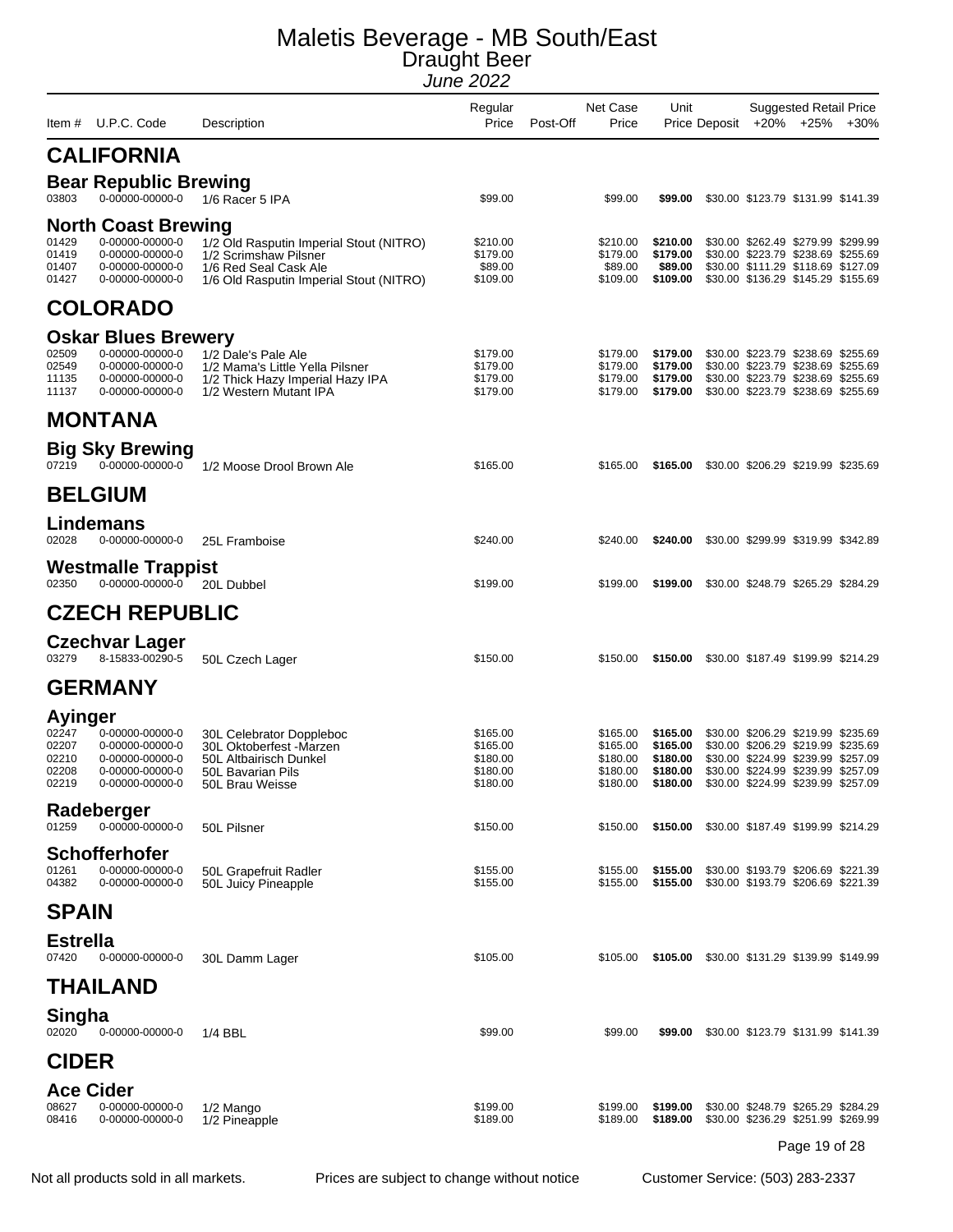|                 | U.P.C. Code                        |                                                            | Regular<br>Price     | Net Case<br>Post-Off<br>Price | Unit                 |               | <b>Suggested Retail Price</b><br>+20% +25%                               | $+30%$ |
|-----------------|------------------------------------|------------------------------------------------------------|----------------------|-------------------------------|----------------------|---------------|--------------------------------------------------------------------------|--------|
| Item #          |                                    | Description                                                |                      |                               |                      | Price Deposit |                                                                          |        |
| <b>CIDER</b>    |                                    |                                                            |                      |                               |                      |               |                                                                          |        |
|                 | <b>Ace Cider</b>                   |                                                            |                      |                               |                      |               |                                                                          |        |
| 12014           | 0-00000-00000-0                    | 1/2 Pink Guava                                             | \$199.00             | \$199.00                      | \$199.00             |               | \$30.00 \$248.79 \$265.29 \$284.29                                       |        |
| 04596           | 0-00000-00000-0                    | 1/6 High                                                   | \$99.00              | \$99.00                       | \$99.00              |               | \$30.00 \$123.79 \$131.99 \$141.39                                       |        |
| 08628           | 0-00000-00000-0                    | 1/6 Mango                                                  | \$99.00              | \$99.00                       | \$99.00              |               | \$30.00 \$123.79 \$131.99 \$141.39                                       |        |
| 08426           | 0-00000-00000-0                    | 1/6 Perry                                                  | \$89.00              | \$89.00                       | \$89.00              |               | \$30.00 \$111.29 \$118.69 \$127.09                                       |        |
| 08427<br>12015  | 0-00000-00000-0<br>0-00000-00000-0 | 1/6 Pineapple<br>1/6 Pink Guava                            | \$89.00<br>\$99.00   | \$89.00<br>\$99.00            | \$89.00<br>\$99.00   |               | \$30.00 \$111.29 \$118.69 \$127.09<br>\$30.00 \$123.79 \$131.99 \$141.39 |        |
| <b>Artifact</b> |                                    |                                                            |                      |                               |                      |               |                                                                          |        |
| 13596           | 0-00000-00000-0                    | 1/6 By Any Other Name                                      | \$115.00             | \$115.00                      | \$115.00             |               | \$30.00 \$143.79 \$153.29 \$164.29                                       |        |
| 13595           | 0-00000-00000-0                    | 1/6 Feels Like Home                                        | \$115.00             | \$115.00                      | \$115.00             |               | \$30.00 \$143.79 \$153.29 \$164.29                                       |        |
| 13599           | 0-00000-00000-0                    | 1/6 Long Way Back                                          | \$125.00             | \$125.00                      | \$125.00             |               | \$30.00 \$156.29 \$166.69 \$178.59                                       |        |
| 13597           | 0-00000-00000-0                    | 1/6 Slow Down                                              | \$125.00             | \$125.00                      | \$125.00             |               | \$30.00 \$156.29 \$166.69 \$178.59                                       |        |
| 13598           | 0-00000-00000-0                    | 1/6 Wolf At The Door                                       | \$125.00             | \$125.00                      | \$125.00             |               | \$30.00 \$156.29 \$166.69 \$178.59                                       |        |
|                 | <b>Avid Cider</b>                  |                                                            |                      |                               |                      |               |                                                                          |        |
| 67010           | 0-00000-00000-0                    | 1/6 Apricot Peach                                          | \$103.00             | \$103.00                      | \$103.00             |               | \$30.00 \$128.79 \$137.29 \$147.09                                       |        |
| 67064           | 0-00000-00000-0                    | 1/6 Blackberry Currant                                     | \$103.00             | \$103.00                      | \$103.00<br>\$103.00 |               | \$30.00 \$128.79 \$137.29 \$147.09<br>\$30.00 \$128.79 \$137.29 \$147.09 |        |
| 67089<br>67093  | 0-00000-00000-0<br>0-00000-00000-0 | 1/6 Blueberry Pomegranate<br>1/6 Jungle Juice              | \$103.00<br>\$103.00 | \$103.00<br>\$103.00          | \$103.00             |               | \$30.00 \$128.79 \$137.29 \$147.09                                       |        |
| 67025           | 0-00000-00000-0                    | 1/6 Watermelon Rhubarb                                     | \$103.00             | \$103.00                      | \$103.00             |               | \$30.00 \$128.79 \$137.29 \$147.09                                       |        |
| 67016           | 0-00000-00000-0                    | 13.2 Apricot Peach                                         | \$199.00             | \$199.00                      | \$199.00             |               | \$30.00 \$248.79 \$265.29 \$284.29                                       |        |
| 67065           | 0-00000-00000-0                    | 13.2 Blackberry Currant                                    | \$199.00             | \$199.00                      | \$199.00             |               | \$30.00 \$248.79 \$265.29 \$284.29                                       |        |
| 67019           | 0-00000-00000-0                    | 13.2 Dragonfruit                                           | \$199.00             | \$199.00                      | \$199.00             |               | \$30.00 \$248.79 \$265.29 \$284.29                                       |        |
| 67094           | 0-00000-00000-0                    | 13.2 Jungle Juice                                          | \$199.00             | \$199.00                      | \$199.00             |               | \$30.00 \$248.79 \$265.29 \$284.29                                       |        |
| 67090<br>67024  | 0-00000-00000-0<br>0-00000-00000-0 | 13.2 Pear Apple<br>13.2 Watermelon Rhubarb                 | \$199.00<br>\$199.00 | \$199.00<br>\$199.00          | \$199.00<br>\$199.00 |               | \$30.00 \$248.79 \$265.29 \$284.29<br>\$30.00 \$248.79 \$265.29 \$284.29 |        |
|                 | <b>Bauman's Cider Company</b>      |                                                            |                      |                               |                      |               |                                                                          |        |
|                 |                                    |                                                            |                      |                               |                      |               |                                                                          |        |
| 74039<br>74125  | 0-00000-00000-0<br>0-00000-00000-0 | 1/2 All The Berries<br>1/2 Authentic                       | \$199.00<br>\$199.00 | \$199.00<br>\$199.00          | \$199.00<br>\$199.00 |               | \$30.00 \$248.79 \$265.29 \$284.29<br>\$30.00 \$248.79 \$265.29 \$284.29 |        |
| 74019           | 0-00000-00000-0                    | 1/2 Clydes Dry                                             | \$199.00             | \$199.00                      | \$199.00             |               | \$30.00 \$248.79 \$265.29 \$284.29                                       |        |
| 74121           | 0-00000-00000-0                    | 1/2 Crimson Gold                                           | \$230.00             | \$230.00                      | \$230.00             |               | \$30.00 \$287.49 \$306.69 \$328.59                                       |        |
| 74111           | 0-00000-00000-0                    | 1/2 Farmers Old Fashioned                                  | \$230.00             | \$230.00                      | \$230.00             |               | \$30.00 \$287.49 \$306.69 \$328.59                                       |        |
| 74006           | 0-00000-00000-0                    | 1/2 Guava Grapefruit                                       | \$199.00             | \$199.00                      | \$199.00             |               | \$30.00 \$248.79 \$265.29 \$284.29                                       |        |
| 74004           | 0-00000-00000-0                    | 1/2 Loganberry                                             | \$199.00             | \$199.00                      | \$199.00             |               | \$30.00 \$248.79 \$265.29 \$284.29                                       |        |
| 74102           | 0-00000-00000-0                    | 1/2 Orchard Select Cider                                   | \$230.00             | \$230.00                      | \$230.00             |               | \$30.00 \$287.49 \$306.69 \$328.59                                       |        |
| 74005<br>74118  | 0-00000-00000-0<br>0-00000-00000-0 | 1/2 Peach Raspberry<br>1/2 My Own Private Idaho 7          | \$199.00<br>\$199.00 | \$199.00<br>\$199.00          | \$199.00<br>\$199.00 |               | \$30.00 \$248.79 \$265.29 \$284.29<br>\$30.00 \$248.79 \$265.29 \$284.29 |        |
| 74095           | 0-00000-00000-0                    | 1/2 Strawberry Mojito                                      | \$199.00             | \$199.00                      | \$199.00             |               | \$30.00 \$248.79 \$265.29 \$284.29                                       |        |
| 03278           | 0-00000-00000-0                    | 1/2 Three On A Match                                       | \$195.00             | \$195.00                      | \$195.00             |               | \$30.00 \$243.79 \$259.99 \$278.59                                       |        |
| 74040           | 0-00000-00000-0                    | 1/6 All the Berries                                        | \$99.00              | \$99.00                       | \$99.00              |               | \$30.00 \$123.79 \$131.99 \$141.39                                       |        |
| 74126           | 0-00000-00000-0                    | 1/6 Authentic                                              | \$99.00              | \$99.00                       | \$99.00              |               | \$30.00 \$123.79 \$131.99 \$141.39                                       |        |
| 74010           | 0-00000-00000-0                    | 1/6 Clydes Dry                                             | \$95.00              | \$95.00                       | \$95.00              |               | \$30.00 \$118.79 \$126.69 \$135.69                                       |        |
| 74122           | 0-00000-00000-0                    | 1/6 Crimson Gold                                           | \$130.00             | \$130.00                      | \$130.00             |               | \$30.00 \$162.49 \$173.29 \$185.69                                       |        |
| 74014<br>74012  | 0-00000-00000-0<br>0-00000-00000-0 | 1/6 Guava Grapefruit                                       | \$99.00<br>\$99.00   | \$99.00<br>\$99.00            | \$99.00<br>\$99.00   |               | \$30.00 \$123.79 \$131.99 \$141.39<br>\$30.00 \$123.79 \$131.99 \$141.39 |        |
| 74101           | 0-00000-00000-0                    | 1/6 Loganberry<br>1/6 Orchard Select Cider                 | \$130.00             | \$130.00                      | \$130.00             |               | \$30.00 \$162.49 \$173.29 \$185.69                                       |        |
| 74013           | 0-00000-00000-0                    | 1/6 Peach Raspberry                                        | \$99.00              | \$99.00                       | \$99.00              |               | \$30.00 \$123.79 \$131.99 \$141.39                                       |        |
| 74058           | 0-00000-00000-0                    | 1/6 Pomme Pom                                              | \$99.00              | \$99.00                       | \$99.00              |               | \$30.00 \$123.79 \$131.99 \$141.39                                       |        |
| 74104           | 0-00000-00000-0                    | 1/6 Porters Perfection                                     | \$130.00             | \$130.00                      | \$130.00             |               | \$30.00 \$162.49 \$173.29 \$185.69                                       |        |
| 74071<br>03277  | 0-00000-00000-0<br>0-00000-00000-0 | 1/6 Strawberry Mojito<br>1/6 Three on a Match              | \$99.00<br>\$95.00   | \$99.00<br>\$95.00            | \$99.00<br>\$95.00   |               | \$30.00 \$123.79 \$131.99 \$141.39<br>\$30.00 \$118.79 \$126.69 \$135.69 |        |
| <b>Beare's</b>  |                                    |                                                            |                      |                               |                      |               |                                                                          |        |
|                 |                                    |                                                            |                      |                               |                      |               |                                                                          |        |
| 25411<br>25410  | 0-00000-00000-0<br>0-00000-00000-0 | 1/2 Beare's Original Haze Cider<br>1/6 Original Haze Cider | \$175.00<br>\$85.00  | \$175.00<br>\$85.00           | \$175.00<br>\$85.00  |               | \$30.00 \$218.79 \$233.29 \$249.99<br>\$30.00 \$106.29 \$113.29 \$121.39 |        |
|                 | <b>Ciderboys</b>                   |                                                            |                      |                               |                      |               |                                                                          |        |
|                 |                                    |                                                            |                      |                               |                      |               |                                                                          |        |
| 01488<br>01485  | 0-00000-00000-0<br>0-00000-00000-0 | 1/4 Apple Strawberry Magic                                 | \$109.00<br>\$109.00 | \$109.00<br>\$109.00          | \$109.00<br>\$109.00 |               | \$30.00 \$136.29 \$145.29 \$155.69<br>\$30.00 \$136.29 \$145.29 \$155.69 |        |
| 01482           | 0-00000-00000-0                    | 1/4 Peach County<br>1/4 Pineapple Hula                     | \$109.00             | \$109.00                      | \$109.00             |               | \$30.00 \$136.29 \$145.29 \$155.69                                       |        |
| <b>Cyderish</b> |                                    |                                                            |                      |                               |                      |               |                                                                          |        |
| 82002           | 0-00000-00000-0                    | 1/2 Compton Cucumber                                       | \$199.00             | \$199.00                      | \$199.00             |               | \$30.00 \$248.79 \$265.29 \$284.29                                       |        |
| 82003           | 0-00000-00000-0                    | 1/2 Mango                                                  | \$199.00             | \$199.00                      | \$199.00             |               | \$30.00 \$248.79 \$265.29 \$284.29                                       |        |
| 82011           | 0-00000-00000-0                    | 1/6 B.O.M.B Boring Ole Mango Brew                          | \$95.00              | \$95.00                       | \$95.00              |               | \$30.00 \$118.79 \$126.69 \$135.69                                       |        |
|                 | <b>D's Wicked Cider</b>            |                                                            |                      |                               |                      |               |                                                                          |        |
| 01895           | 0-00000-00000-0                    | 1/2 Baked Apple                                            | \$220.00             | \$220.00                      | \$220.00             |               | \$30.00 \$274.99 \$293.29 \$314.29                                       |        |
| 01890           | 0-00000-00000-0                    | 1/6 Baked Apple                                            | \$92.00              | \$92.00                       | \$92.00              |               | \$30.00 \$114.99 \$122.69 \$131.39                                       |        |

Page 20 of 28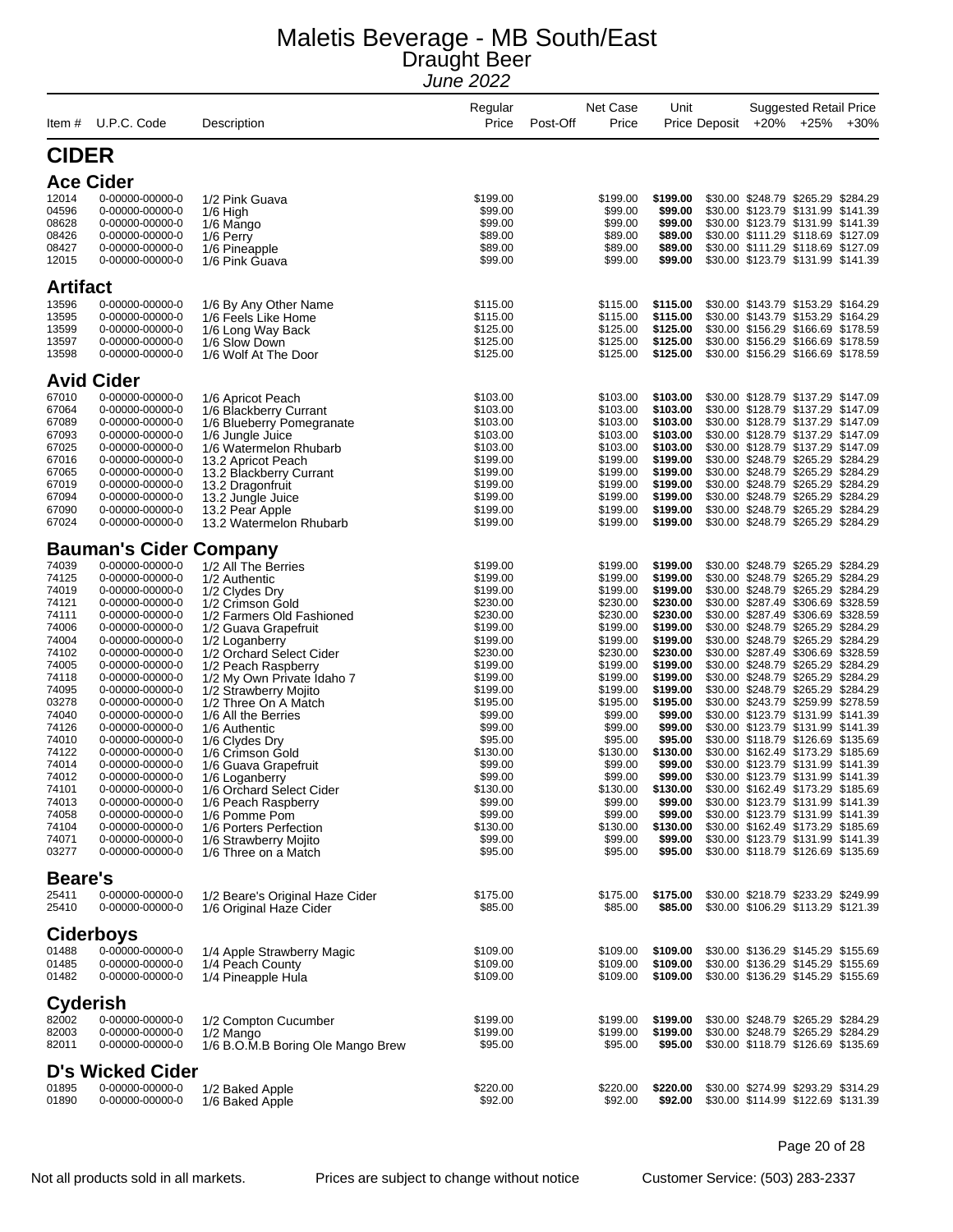| Item#                                                                                                                                                                                     | U.P.C. Code                                                                                                                                                                                                                                                                                                                                                                                                 | Description                                                                                                                                                                                                                                                                                                                                                                                                                                                                           | Regular<br>Price                                                                                                                                                                                                                                | Net Case<br>Post-Off<br>Price                                                                                                                                                                                                                   | Unit<br>Price Deposit                                                                                                                                                                                                                           | <b>Suggested Retail Price</b><br>$+20\%$ $+25\%$<br>$+30%$                                                                                                                                                                                                                                                                                                                                                                                                                                                                                                                                                                                                                                                                                                                                                                 |
|-------------------------------------------------------------------------------------------------------------------------------------------------------------------------------------------|-------------------------------------------------------------------------------------------------------------------------------------------------------------------------------------------------------------------------------------------------------------------------------------------------------------------------------------------------------------------------------------------------------------|---------------------------------------------------------------------------------------------------------------------------------------------------------------------------------------------------------------------------------------------------------------------------------------------------------------------------------------------------------------------------------------------------------------------------------------------------------------------------------------|-------------------------------------------------------------------------------------------------------------------------------------------------------------------------------------------------------------------------------------------------|-------------------------------------------------------------------------------------------------------------------------------------------------------------------------------------------------------------------------------------------------|-------------------------------------------------------------------------------------------------------------------------------------------------------------------------------------------------------------------------------------------------|----------------------------------------------------------------------------------------------------------------------------------------------------------------------------------------------------------------------------------------------------------------------------------------------------------------------------------------------------------------------------------------------------------------------------------------------------------------------------------------------------------------------------------------------------------------------------------------------------------------------------------------------------------------------------------------------------------------------------------------------------------------------------------------------------------------------------|
| <b>CIDER</b>                                                                                                                                                                              |                                                                                                                                                                                                                                                                                                                                                                                                             |                                                                                                                                                                                                                                                                                                                                                                                                                                                                                       |                                                                                                                                                                                                                                                 |                                                                                                                                                                                                                                                 |                                                                                                                                                                                                                                                 |                                                                                                                                                                                                                                                                                                                                                                                                                                                                                                                                                                                                                                                                                                                                                                                                                            |
|                                                                                                                                                                                           | <b>Incline Cider</b>                                                                                                                                                                                                                                                                                                                                                                                        |                                                                                                                                                                                                                                                                                                                                                                                                                                                                                       |                                                                                                                                                                                                                                                 |                                                                                                                                                                                                                                                 |                                                                                                                                                                                                                                                 |                                                                                                                                                                                                                                                                                                                                                                                                                                                                                                                                                                                                                                                                                                                                                                                                                            |
| 10587<br>12369<br>12377<br>12375<br>08927<br>12367<br>10737<br>08926                                                                                                                      | 0-00000-00000-0<br>0-00000-00000-0<br>0-00000-00000-0<br>0-00000-00000-0<br>0-00000-00000-0<br>0-00000-00000-0<br>0-00000-00000-0<br>0-00000-00000-0                                                                                                                                                                                                                                                        | 1/2 Blood Orange<br>1/2 Imperial Tart Cherry<br>1/2 Imperial Haze Honeycrisp<br>1/2 Lemonade Tea Cider<br>1/2 Marionberry<br>1/2 Strawberry<br>1/2 White Peach<br>1/6 Marionberry                                                                                                                                                                                                                                                                                                     | \$199.00<br>\$199.00<br>\$199.00<br>\$199.00<br>\$199.00<br>\$199.00<br>\$199.00<br>\$95.00                                                                                                                                                     | \$199.00<br>\$199.00<br>\$199.00<br>\$199.00<br>\$199.00<br>\$199.00<br>\$199.00<br>\$95.00                                                                                                                                                     | \$199.00<br>\$199.00<br>\$199.00<br>\$199.00<br>\$199.00<br>\$199.00<br>\$199.00<br>\$95.00                                                                                                                                                     | \$30.00 \$248.79 \$265.29 \$284.29<br>\$30.00 \$248.79 \$265.29 \$284.29<br>\$30.00 \$248.79 \$265.29 \$284.29<br>\$30.00 \$248.79 \$265.29 \$284.29<br>\$30.00 \$248.79 \$265.29 \$284.29<br>\$30.00 \$248.79 \$265.29 \$284.29<br>\$30.00 \$248.79 \$265.29 \$284.29<br>\$30.00 \$118.79 \$126.69 \$135.69                                                                                                                                                                                                                                                                                                                                                                                                                                                                                                               |
|                                                                                                                                                                                           | La Familia                                                                                                                                                                                                                                                                                                                                                                                                  |                                                                                                                                                                                                                                                                                                                                                                                                                                                                                       |                                                                                                                                                                                                                                                 |                                                                                                                                                                                                                                                 |                                                                                                                                                                                                                                                 |                                                                                                                                                                                                                                                                                                                                                                                                                                                                                                                                                                                                                                                                                                                                                                                                                            |
| 02820<br>02800<br>02798<br>02821                                                                                                                                                          | 0-00000-00000-0<br>0-00000-00000-0<br>0-00000-00000-0<br>0-00000-00000-0                                                                                                                                                                                                                                                                                                                                    | 1/2 Guava<br>1/2 Jamaica Hibiscus<br>1/2 Tamarindo Tamarind<br>1/6 Guava                                                                                                                                                                                                                                                                                                                                                                                                              | \$210.00<br>\$189.00<br>\$189.00<br>\$99.00                                                                                                                                                                                                     | \$210.00<br>\$189.00<br>\$189.00<br>\$99.00                                                                                                                                                                                                     | \$210.00<br>\$189.00<br>\$189.00<br>\$99.00                                                                                                                                                                                                     | \$30.00 \$262.49 \$279.99 \$299.99<br>\$30.00 \$236.29 \$251.99 \$269.99<br>\$30.00 \$236.29 \$251.99 \$269.99<br>\$30.00 \$123.79 \$131.99 \$141.39                                                                                                                                                                                                                                                                                                                                                                                                                                                                                                                                                                                                                                                                       |
|                                                                                                                                                                                           | <b>Portland Cider Company</b>                                                                                                                                                                                                                                                                                                                                                                               |                                                                                                                                                                                                                                                                                                                                                                                                                                                                                       |                                                                                                                                                                                                                                                 |                                                                                                                                                                                                                                                 |                                                                                                                                                                                                                                                 |                                                                                                                                                                                                                                                                                                                                                                                                                                                                                                                                                                                                                                                                                                                                                                                                                            |
| 12559<br>04452<br>02754<br>12556<br>08809<br>02793<br>02755<br>12497<br>02297<br>02289<br>02280<br>12558<br>02752<br>02676<br>12554<br>02278<br>02792<br>02753<br>12496<br>02275<br>09459 | 0-00000-00000-0<br>0-00000-00000-0<br>0-00000-00000-0<br>0-00000-00000-0<br>0-00000-00000-0<br>0-00000-00000-0<br>0-00000-00000-0<br>0-00000-00000-0<br>0-00000-00000-0<br>0-00000-00000-0<br>0-00000-00000-0<br>0-00000-00000-0<br>0-00000-00000-0<br>0-00000-00000-0<br>0-00000-00000-0<br>0-00000-00000-0<br>0-00000-00000-0<br>0-00000-00000-0<br>0-00000-00000-0<br>0-00000-00000-0<br>0-00000-00000-0 | 1/2 Imperial Dry<br>1/2 Imperial Peach Tea<br>1/2 Kinda Dry<br>1/2 Prickly Punch<br>1/2 Passionfruit Orange Guava<br>1/2 Sangria<br>1/2 Sorta Sweet<br>1/2 Strawberry Pineapple<br>1/2 Tangerine Dreamsicle<br>1/2 True Brut<br>1/6 Imperial Peach Tea<br>1/6 Imperial Dry<br>1/6 Kinda Dry<br>1/6 Peach Berry<br>1/6 Prickly Punch<br>1/6 Passionfruit Orange Guava<br>1/6 Sangria<br>1/6 Sorta Sweet<br>1/6 Strawberry Pineapple<br>1/6 Tangerine Dreamsicle<br>1/6 True Brut Cider | \$235.00<br>\$235.00<br>\$189.00<br>\$210.00<br>\$210.00<br>\$210.00<br>\$189.00<br>\$210.00<br>\$210.00<br>\$189.00<br>\$108.00<br>\$108.00<br>\$89.00<br>\$99.00<br>\$99.00<br>\$99.00<br>\$99.00<br>\$89.00<br>\$99.00<br>\$99.00<br>\$89.00 | \$235.00<br>\$235.00<br>\$189.00<br>\$210.00<br>\$210.00<br>\$210.00<br>\$189.00<br>\$210.00<br>\$210.00<br>\$189.00<br>\$108.00<br>\$108.00<br>\$89.00<br>\$99.00<br>\$99.00<br>\$99.00<br>\$99.00<br>\$89.00<br>\$99.00<br>\$99.00<br>\$89.00 | \$235.00<br>\$235.00<br>\$189.00<br>\$210.00<br>\$210.00<br>\$210.00<br>\$189.00<br>\$210.00<br>\$210.00<br>\$189.00<br>\$108.00<br>\$108.00<br>\$89.00<br>\$99.00<br>\$99.00<br>\$99.00<br>\$99.00<br>\$89.00<br>\$99.00<br>\$99.00<br>\$89.00 | \$30.00 \$293.79 \$313.29 \$335.69<br>\$30.00 \$293.79 \$313.29 \$335.69<br>\$30.00 \$236.29 \$251.99 \$269.99<br>\$30.00 \$262.49 \$279.99 \$299.99<br>\$30.00 \$262.49 \$279.99 \$299.99<br>\$30.00 \$262.49 \$279.99 \$299.99<br>\$30.00 \$236.29 \$251.99 \$269.99<br>\$30.00 \$262.49 \$279.99 \$299.99<br>\$30.00 \$262.49 \$279.99 \$299.99<br>\$30.00 \$236.29 \$251.99 \$269.99<br>\$30.00 \$134.99 \$143.99 \$154.29<br>\$30.00 \$134.99 \$143.99 \$154.29<br>\$30.00 \$111.29 \$118.69 \$127.09<br>\$30.00 \$123.79 \$131.99 \$141.39<br>\$30.00 \$123.79 \$131.99 \$141.39<br>\$30.00 \$123.79 \$131.99 \$141.39<br>\$30.00 \$123.79 \$131.99 \$141.39<br>\$30.00 \$111.29 \$118.69 \$127.09<br>\$30.00 \$123.79 \$131.99 \$141.39<br>\$30.00 \$123.79 \$131.99 \$141.39<br>\$30.00 \$111.29 \$118.69 \$127.09 |
| <b>19 Acres</b>                                                                                                                                                                           |                                                                                                                                                                                                                                                                                                                                                                                                             |                                                                                                                                                                                                                                                                                                                                                                                                                                                                                       |                                                                                                                                                                                                                                                 |                                                                                                                                                                                                                                                 |                                                                                                                                                                                                                                                 |                                                                                                                                                                                                                                                                                                                                                                                                                                                                                                                                                                                                                                                                                                                                                                                                                            |
| 13715<br>13701<br>13704<br>13722<br>13707<br>13714<br>13716<br>13702<br>13718<br>13705<br>13708<br>13720                                                                                  | 0-00000-00000-0<br>0-00000-00000-0<br>0-00000-00000-0<br>0-00000-00000-0<br>0-00000-00000-0<br>0-00000-00000-0<br>0-00000-00000-0<br>0-00000-00000-0<br>0-00000-00000-0<br>0-00000-00000-0<br>0-00000-00000-0<br>0-00000-00000-0                                                                                                                                                                            | 1/2 Cherry Cider<br>1/2 HoneyCrisp<br>1/2 Marionberry<br>1/2 Passionfruit<br>1/2 Raspberry Lemonade<br>1/2 Serie Verger #1<br>1/6 Cherry Cider<br>1/6 HoneyCrisp<br>1/6 Imperial Cider<br>1/6 Marionberry<br>1/6 Raspberry Lemonade<br>1/6 Smith & Wild Cider                                                                                                                                                                                                                         | \$199.00<br>\$199.00<br>\$199.00<br>\$199.00<br>\$199.00<br>\$230.00<br>\$99.00<br>\$99.00<br>\$99.00<br>\$99.00<br>\$99.00<br>\$135.00                                                                                                         | \$199.00<br>\$199.00<br>\$199.00<br>\$199.00<br>\$199.00<br>\$230.00<br>\$99.00<br>\$99.00<br>\$99.00<br>\$99.00<br>\$99.00<br>\$135.00                                                                                                         | \$199.00<br>\$199.00<br>\$199.00<br>\$199.00<br>\$199.00<br>\$230.00<br>\$99.00<br>\$99.00<br>\$99.00<br>\$99.00<br>\$99.00<br>\$135.00                                                                                                         | \$30.00 \$248.79 \$265.29 \$284.29<br>\$30.00 \$248.79 \$265.29 \$284.29<br>\$30.00 \$248.79 \$265.29 \$284.29<br>\$30.00 \$248.79 \$265.29 \$284.29<br>\$30.00 \$248.79 \$265.29 \$284.29<br>\$30.00 \$287.49 \$306.69 \$328.59<br>\$30.00 \$123.79 \$131.99 \$141.39<br>\$30.00 \$123.79 \$131.99 \$141.39<br>\$30.00 \$123.79 \$131.99 \$141.39<br>\$30.00 \$123.79 \$131.99 \$141.39<br>\$30.00 \$123.79 \$131.99 \$141.39<br>\$30.00 \$168.79 \$179.99 \$192.89                                                                                                                                                                                                                                                                                                                                                       |
|                                                                                                                                                                                           | <b>HARD KOMBUCHA</b>                                                                                                                                                                                                                                                                                                                                                                                        |                                                                                                                                                                                                                                                                                                                                                                                                                                                                                       |                                                                                                                                                                                                                                                 |                                                                                                                                                                                                                                                 |                                                                                                                                                                                                                                                 |                                                                                                                                                                                                                                                                                                                                                                                                                                                                                                                                                                                                                                                                                                                                                                                                                            |
| 19425<br>19436<br>19433<br>19437                                                                                                                                                          | <b>JuneShine</b><br>0-00000-00000-0<br>0-00000-00000-0<br>0-00000-00000-0<br>0-00000-00000-0                                                                                                                                                                                                                                                                                                                | 1/6 Grapefruit Paloma<br>1/6 Hippie Juice<br>1/6 Mango Daydream<br>1/6 POG                                                                                                                                                                                                                                                                                                                                                                                                            | \$93.00<br>\$99.00<br>\$93.00<br>\$99.00                                                                                                                                                                                                        | \$93.00<br>\$99.00<br>\$93.00<br>\$99.00                                                                                                                                                                                                        | \$93.00<br>\$99.00<br>\$93.00<br>\$99.00                                                                                                                                                                                                        | \$30.00 \$116.29 \$123.99 \$132.89<br>\$30.00 \$123.79 \$131.99 \$141.39<br>\$30.00 \$116.29 \$123.99 \$132.89<br>\$30.00 \$123.79 \$131.99 \$141.39                                                                                                                                                                                                                                                                                                                                                                                                                                                                                                                                                                                                                                                                       |
|                                                                                                                                                                                           | <b>HARD SELTZER</b>                                                                                                                                                                                                                                                                                                                                                                                         |                                                                                                                                                                                                                                                                                                                                                                                                                                                                                       |                                                                                                                                                                                                                                                 |                                                                                                                                                                                                                                                 |                                                                                                                                                                                                                                                 |                                                                                                                                                                                                                                                                                                                                                                                                                                                                                                                                                                                                                                                                                                                                                                                                                            |
| 07375<br>07376                                                                                                                                                                            | <b>Bale Breaker Hard Seltzer</b><br>0-00000-00000-0<br>0-00000-00000-0                                                                                                                                                                                                                                                                                                                                      | 1/2 YOXI Ranch Water<br>1/6 YOXI Ranch Water                                                                                                                                                                                                                                                                                                                                                                                                                                          | \$180.00<br>\$81.00                                                                                                                                                                                                                             | \$180.00<br>\$81.00                                                                                                                                                                                                                             | \$180.00<br>\$81.00                                                                                                                                                                                                                             | \$30.00 \$224.99 \$239.99 \$257.09<br>\$30.00 \$101.29 \$107.99 \$115.69                                                                                                                                                                                                                                                                                                                                                                                                                                                                                                                                                                                                                                                                                                                                                   |
| 78017<br>78008<br>78010                                                                                                                                                                   | <b>San Juan Seltzer</b><br>0-00000-00000-0<br>0-00000-00000-0<br>0-00000-00000-0                                                                                                                                                                                                                                                                                                                            | 1/2 Blackberry Lemonade<br>1/2 Fuji Apple<br>1/2 Huckleberry                                                                                                                                                                                                                                                                                                                                                                                                                          | \$184.00<br>\$184.00<br>\$184.00                                                                                                                                                                                                                | \$184.00<br>\$184.00<br>\$184.00                                                                                                                                                                                                                | \$184.00<br>\$184.00<br>\$184.00                                                                                                                                                                                                                | \$30.00 \$229.99 \$245.29 \$262.89<br>\$30.00 \$229.99 \$245.29 \$262.89<br>\$30.00 \$229.99 \$245.29 \$262.89                                                                                                                                                                                                                                                                                                                                                                                                                                                                                                                                                                                                                                                                                                             |

Page 21 of 28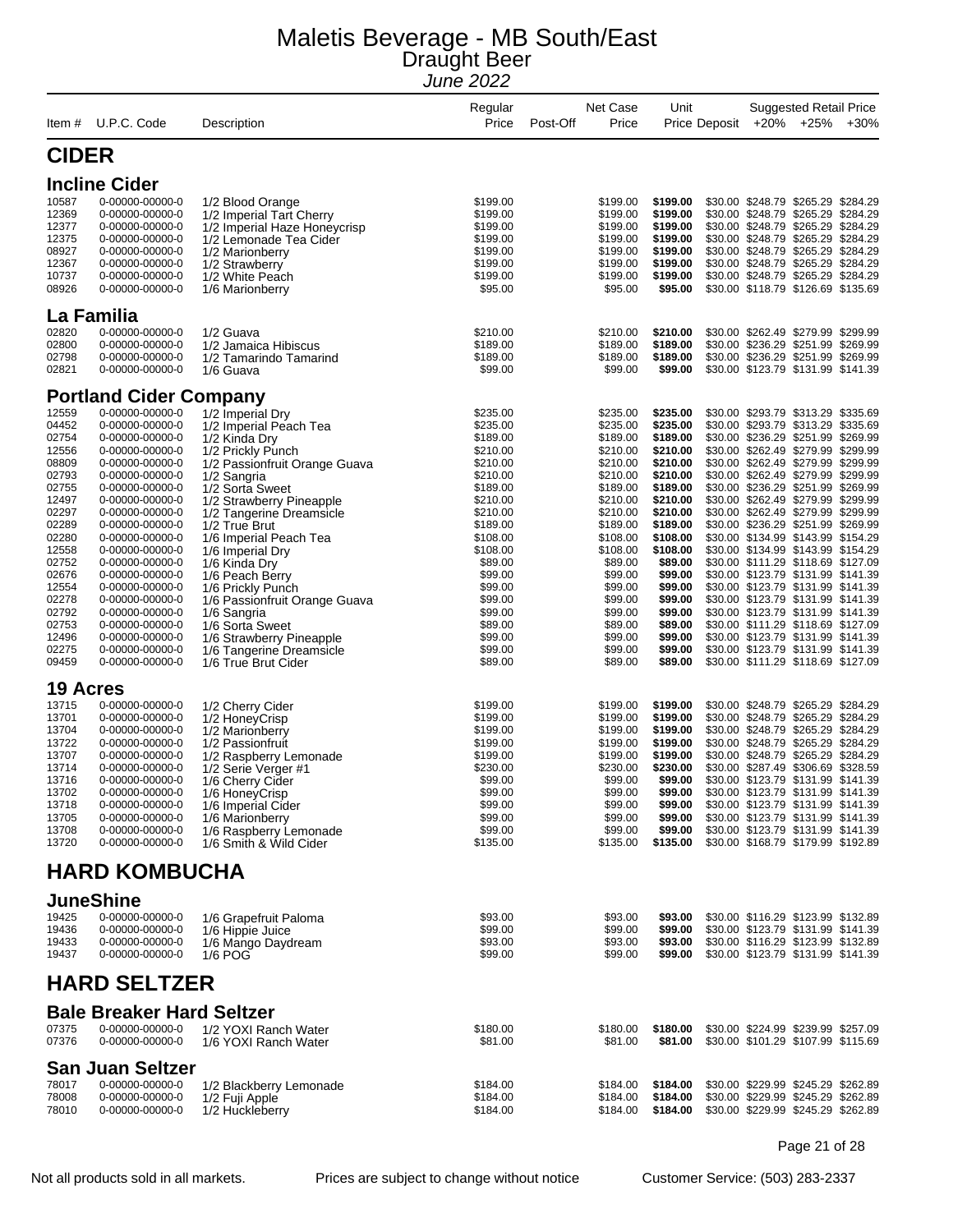| Item #                                                      | U.P.C. Code                                                                                                                       | Description                                                                                                                                                              | Regular<br>Price                                                                 | Post-Off                            | Net Case<br>Price                                                             | Unit                                                                          | Price Deposit                                 |                               | <b>Suggested Retail Price</b><br>+20% +25%                                                                                                                                            | $+30%$                                                               |
|-------------------------------------------------------------|-----------------------------------------------------------------------------------------------------------------------------------|--------------------------------------------------------------------------------------------------------------------------------------------------------------------------|----------------------------------------------------------------------------------|-------------------------------------|-------------------------------------------------------------------------------|-------------------------------------------------------------------------------|-----------------------------------------------|-------------------------------|---------------------------------------------------------------------------------------------------------------------------------------------------------------------------------------|----------------------------------------------------------------------|
|                                                             | <b>HARD SELTZER</b>                                                                                                               |                                                                                                                                                                          |                                                                                  |                                     |                                                                               |                                                                               |                                               |                               |                                                                                                                                                                                       |                                                                      |
| 78018<br>78021                                              | <b>San Juan Seltzer</b><br>0-00000-00000-0<br>0-00000-00000-0                                                                     | 1/2 Peach Rose<br>1/6 Fruit Punch                                                                                                                                        | \$184.00<br>\$90.00                                                              |                                     | \$184.00<br>\$90.00                                                           | \$184.00<br>\$90.00                                                           |                                               |                               | \$30.00 \$229.99 \$245.29 \$262.89<br>\$30.00 \$112.49 \$119.99 \$128.59                                                                                                              |                                                                      |
| 67042<br>67040                                              | <b>Seven Peaks</b><br>0-00000-00000-0<br>0-00000-00000-0                                                                          | 1/6 Mandarin Greyhound<br>1/6 Tropical Smash                                                                                                                             | \$85.00<br>\$85.00                                                               |                                     | \$85.00<br>\$85.00                                                            | \$85.00<br>\$85.00                                                            |                                               |                               | \$30.00 \$106.29 \$113.29 \$121.39<br>\$30.00 \$106.29 \$113.29 \$121.39                                                                                                              |                                                                      |
|                                                             | <b>COFFEE</b>                                                                                                                     |                                                                                                                                                                          |                                                                                  |                                     |                                                                               |                                                                               |                                               |                               |                                                                                                                                                                                       |                                                                      |
| 06097                                                       | <b>Cascadia Cold Brew</b><br>0-00000-00000-0                                                                                      | 1/6 NITRO Original                                                                                                                                                       | \$110.00                                                                         |                                     | \$110.00                                                                      | \$110.00                                                                      |                                               |                               | \$30.00 \$137.49 \$146.69 \$157.09                                                                                                                                                    |                                                                      |
|                                                             | <b>WELLNESS</b>                                                                                                                   |                                                                                                                                                                          |                                                                                  |                                     |                                                                               |                                                                               |                                               |                               |                                                                                                                                                                                       |                                                                      |
| 12180<br>12181                                              | <b>Driftwest Water Kefir</b><br>0-00000-00000-0<br>0-00000-00000-0                                                                | 1/6 Blue Berry Yuza<br>1/6 Cranberry Raspberry Grape                                                                                                                     | \$80.00<br>\$80.00                                                               |                                     | \$80.00<br>\$80.00                                                            | \$80.00<br>\$80.00                                                            | \$30.00<br>\$30.00                            |                               | \$99.99 \$106.69 \$114.29<br>\$99.99 \$106.69 \$114.29                                                                                                                                |                                                                      |
| 02857                                                       | <b>Humm Kombucha</b><br>0-00000-00000-0                                                                                           | 1/6 PET Coconut Lime                                                                                                                                                     | \$75.00                                                                          |                                     | \$75.00                                                                       | \$75.00                                                                       | \$30.00                                       | \$93.79                       |                                                                                                                                                                                       | \$99.99 \$107.09                                                     |
| <b>CBD</b>                                                  |                                                                                                                                   |                                                                                                                                                                          |                                                                                  |                                     |                                                                               |                                                                               |                                               |                               |                                                                                                                                                                                       |                                                                      |
| 43000<br>43002<br>43006<br>43011<br>43003<br>43005<br>43007 | 0-00000-00000-0<br>0-00000-00000-0<br>0-00000-00000-0<br>0-00000-00000-0<br>0-00000-00000-0<br>0-00000-00000-0<br>0-00000-00000-0 | <b>APRCH Sparkling CBD Water</b><br>1/2 Cucumber Mint<br>1/2 Lemon Lime<br>1/2 Watermelon<br>1/4 Cherry Limeade<br>1/4 Cucumber Mint<br>1/4 Lemon Lime<br>1/4 Watermelon | \$195.00<br>\$195.00<br>\$195.00<br>\$109.00<br>\$109.00<br>\$109.00<br>\$109.00 | (\$59.00)<br>(\$59.00)<br>(\$59.00) | \$195.00<br>\$195.00<br>\$195.00<br>\$109.00<br>\$50.00<br>\$50.00<br>\$50.00 | \$195.00<br>\$195.00<br>\$195.00<br>\$109.00<br>\$50.00<br>\$50.00<br>\$50.00 | \$30.00<br>\$30.00<br>\$30.00                 | \$62.49<br>\$62.49<br>\$62.49 | \$30.00 \$243.79 \$259.99 \$278.59<br>\$30.00 \$243.79 \$259.99 \$278.59<br>\$30.00 \$243.79 \$259.99 \$278.59<br>\$30.00 \$136.29 \$145.29 \$155.69<br>\$66.69<br>\$66.69<br>\$66.69 | \$71.39<br>\$71.39<br>\$71.39                                        |
|                                                             | <b>PREMIUM SODA</b>                                                                                                               |                                                                                                                                                                          |                                                                                  |                                     |                                                                               |                                                                               |                                               |                               |                                                                                                                                                                                       |                                                                      |
| 71056<br>71055<br>71057<br>71058                            | <b>Crater Lake</b><br>0-00000-00000-0<br>0-00000-00000-0<br>0-00000-00000-0<br>0-00000-00000-0                                    | 1/2 Root Beer<br>1/4 Root Beer<br>1/6 Orange Cream<br>1/6 Vanilla Cream                                                                                                  | \$85.00<br>\$42.50<br>\$37.50<br>\$37.50                                         |                                     | \$85.00<br>\$42.50<br>\$37.50<br>\$37.50                                      | \$85.00<br>\$42.50<br>\$37.50<br>\$37.50                                      | \$30.00<br>\$30.00<br>\$30.00                 | \$53.09<br>\$46.89<br>\$46.89 | \$30.00 \$106.29 \$113.29 \$121.39<br>\$56.69<br>\$49.99<br>\$49.99                                                                                                                   | \$60.69<br>\$53.59<br>\$53.59                                        |
| 18707<br>01908<br>18708                                     | <b>Pelican Soda</b><br>0-00000-00000-0<br>0-00000-00000-0<br>0-00000-00000-0                                                      | 1/6 Sparkle Hops Citra Lemon<br>1/6 Root Beer<br>1/6 Sparkle Hops Strata Acai                                                                                            | \$65.00<br>\$50.00<br>\$65.00                                                    |                                     | \$65.00<br>\$50.00<br>\$65.00                                                 | \$65.00                                                                       | \$30.00<br>\$50.00 \$30.00<br>\$65.00 \$30.00 | \$81.29<br>\$62.49            | \$86.69<br>\$66.69<br>\$81.29 \$86.69                                                                                                                                                 | \$92.89<br>\$71.39<br>\$92.89                                        |
|                                                             | <b>OREGON WINE</b>                                                                                                                |                                                                                                                                                                          |                                                                                  |                                     |                                                                               |                                                                               |                                               |                               |                                                                                                                                                                                       |                                                                      |
| <b>Canned</b><br>12480<br>12481                             | 0-00000-00000-0<br>0-00000-00000-0                                                                                                | 20L Oregon Pinot Gris<br>20L Oregon Pinot Noir                                                                                                                           | \$275.00<br>\$275.00                                                             |                                     | \$275.00<br>\$275.00                                                          | \$275.00<br>\$275.00                                                          |                                               |                               |                                                                                                                                                                                       | \$.00 \$343.79 \$366.69 \$392.89<br>\$.00 \$343.79 \$366.69 \$392.89 |
| <b>Eola Hills</b><br>12492<br>12493<br>12491<br>12490       | 0-00000-00000-0<br>0-00000-00000-0<br>0-00000-00000-0<br>0-00000-00000-0                                                          | 20L Willamette Valley Pinot Gris<br>20L Willamette Valley Pinot Noir<br>20L Red Blend<br>20L Willamette Valley Rose                                                      | \$185.00<br>\$225.00<br>\$225.00<br>\$185.00                                     |                                     | \$185.00<br>\$225.00<br>\$225.00<br>\$185.00                                  | \$185.00<br>\$225.00<br>\$225.00<br>\$185.00                                  |                                               |                               | \$.00 \$231.29 \$246.69 \$264.29<br>\$.00 \$231.29 \$246.69 \$264.29                                                                                                                  | \$.00 \$281.29 \$299.99 \$321.39<br>\$.00 \$281.29 \$299.99 \$321.39 |
|                                                             | <b>CALIFORNIA WINE</b>                                                                                                            |                                                                                                                                                                          |                                                                                  |                                     |                                                                               |                                                                               |                                               |                               |                                                                                                                                                                                       |                                                                      |
| 90003                                                       | <b>Hess Collection</b><br>0-00000-00000-0                                                                                         | 19.5L Monterey Shirtail Creek                                                                                                                                            | \$250.00                                                                         |                                     | \$250.00                                                                      | \$250.00                                                                      |                                               |                               | \$.00 \$312.49 \$333.29 \$357.09                                                                                                                                                      |                                                                      |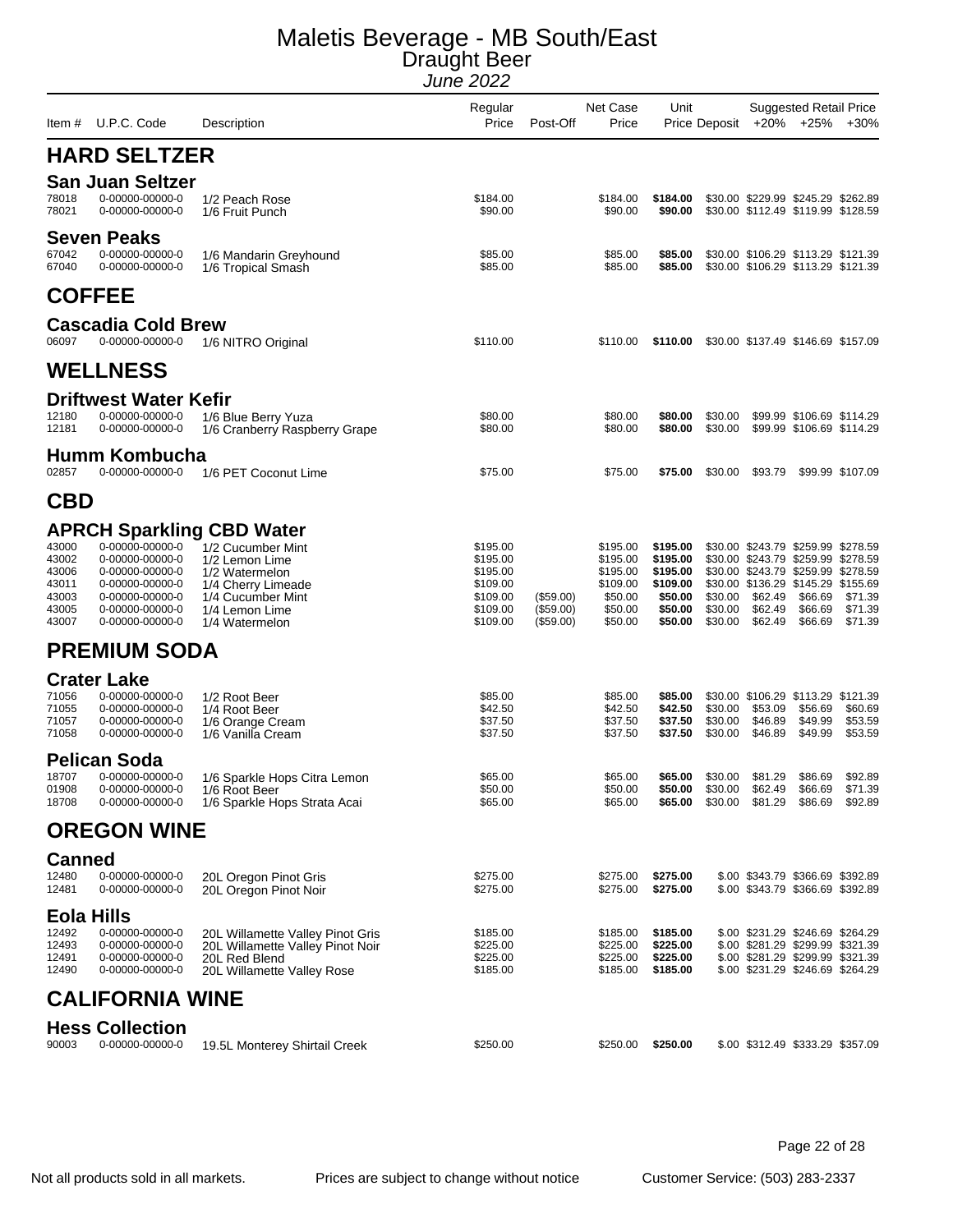| ltem #         | U.P.C. Code                              | Description                                              | Regular<br>Price   | Post-Off | <b>Net Case</b><br>Price | Unit             | <b>Price Deposit</b> | $+20%$           | <b>Suggested Retail Price</b><br>$+25%$ | $+30%$           |
|----------------|------------------------------------------|----------------------------------------------------------|--------------------|----------|--------------------------|------------------|----------------------|------------------|-----------------------------------------|------------------|
|                | <b>COFFEE</b>                            |                                                          |                    |          |                          |                  |                      |                  |                                         |                  |
|                | <b>Cascadia Cold Brew</b>                |                                                          |                    |          |                          |                  |                      |                  |                                         |                  |
| 06099          | 8-62625-00030-4                          | C 12/12 Original                                         | \$30.35            |          | \$30.35                  | \$2.52           | \$1.20               | \$3.19           | \$3.39                                  | \$3.59           |
| 06093<br>06096 | 8-50020-58304-1<br>8-62625-00031-8       | C 12/12 Cascadia Nitro<br>C 12/12 Vanilla Bean Cold Brew | \$30.35<br>\$30.35 |          | \$30.35<br>\$30.35       | \$2.52<br>\$2.52 | \$1.20<br>\$1.20     | \$3.19<br>\$3.19 | \$3.39<br>\$3.39                        | \$3.59<br>\$3.59 |
|                | <b>MIXERS</b>                            |                                                          |                    |          |                          |                  |                      |                  |                                         |                  |
|                |                                          |                                                          |                    |          |                          |                  |                      |                  |                                         |                  |
|                | <b>Finest Call</b>                       |                                                          |                    |          |                          |                  |                      |                  |                                         |                  |
| 40700<br>40701 | 0-70491-11230-8<br>0-70491-80295-7       | P 12/1L Bloody Mary Loaded                               | \$41.04<br>\$41.04 |          | \$41.04<br>\$41.04       | \$3.42<br>\$3.42 | \$.00<br>\$.00       | \$4.29<br>\$4.29 | \$4.59<br>\$4.59                        | \$4.89<br>\$4.89 |
| 40702          | 0-70491-80395-4                          | P 12/1L Margarita Mix<br>P 12/1L Strawberry Puree        | \$49.08            |          | \$49.08                  | \$4.09           | \$.00                | \$5.09           | \$5.49                                  | \$5.79           |
| 40703          | 0-70491-80195-0                          | P 12/1L Sweet & Sour                                     | \$41.04            |          | \$41.04                  | \$3.42           | \$.00                | \$4.29           | \$4.59                                  | \$4.89           |
|                | <b>Polar Mixers</b>                      |                                                          |                    |          |                          |                  |                      |                  |                                         |                  |
| 40063          | 0-71537-02026-7                          | P 12/1L Bitter Lemon                                     | \$16.50            |          | \$16.50                  | \$1.37           | \$1.20               | \$1.69           | \$1.79                                  | \$1.99           |
| 40060          | 0-71537-02004-5                          | P 12/1L Club Soda                                        | \$16.50            |          | \$16.50                  | \$1.37           | \$1.20               | \$1.69           | \$1.79                                  | \$1.99           |
| 40061<br>40064 | 0-71537-02001-4<br>0-71537-02016-8       | P 12/1L Ginger Ale<br>P 12/1L Tom Collins                | \$16.50<br>\$16.50 |          | \$16.50<br>\$16.50       | \$1.37<br>\$1.37 | \$1.20<br>\$1.20     | \$1.69<br>\$1.69 | \$1.79<br>\$1.79                        | \$1.99<br>\$1.99 |
| 40065          | 0-71537-02012-0                          | P 12/1L Tonic                                            | \$16.50            |          | \$16.50                  | \$1.37           | \$1.20               | \$1.69           | \$1.79                                  | \$1.99           |
|                |                                          | WATER - PREMIUM SODAS                                    |                    |          |                          |                  |                      |                  |                                         |                  |
|                | <b>Pelican Soda</b>                      |                                                          |                    |          |                          |                  |                      |                  |                                         |                  |
| 18710          | 6-50230-56080-7                          | C 4/6/12 Sparkle Hops Lemon Citra                        | \$22.96            | (\$2.00) | \$20.96                  | \$5.24           | \$2.40               | \$6.59           | \$6.99                                  | \$7.49           |
| 18711          | 6-50230-56081-4                          | C 4/6/12 Sparkle Hops Strata Acai                        | \$22.96            | (\$2.00) | \$20.96                  | \$5.24           | \$2.40               | \$6.59           | \$6.99                                  | \$7.49           |
|                | WATER - WATER                            |                                                          |                    |          |                          |                  |                      |                  |                                         |                  |
|                |                                          |                                                          |                    |          |                          |                  |                      |                  |                                         |                  |
| 02951          | <b>Essentia Water</b><br>6-57227-00050-6 |                                                          | \$21.00            |          |                          |                  |                      | \$2.19           | \$2.29                                  | \$2.49           |
| 02952          | 6-57227-00033-9                          | P 12/1.5<br>P 12/1L                                      | \$18.12            |          | \$21.00<br>\$18.12       | \$1.75<br>\$1.51 | \$1.20<br>\$1.20     | \$1.89           | \$1.99                                  | \$2.19           |
| 02953          | 6-57227-00210-4                          | P 2/6/1L                                                 | \$18.12            | (\$4.12) | \$14.00                  | \$7.00           | \$1.20               | \$8.79           | \$9.29                                  | \$9.99           |
| 02950<br>02954 | 6-57227-00120-6<br>6-57227-00024-7       | P 24/20                                                  | \$22.56<br>\$27.00 | (\$3.56) | \$19.00<br>\$27.00       | \$.79<br>\$1.12  | \$2.40<br>\$2.40     | \$.99<br>\$1.39  | \$1.09<br>\$1.49                        | \$1.09<br>\$1.59 |
| 04400          | 6-57227-20617-5                          | P 24/700<br>P4/6/16.9                                    | \$18.50            |          | \$18.50                  | \$4.62           | \$2.40               | \$5.79           | \$6.19                                  | \$6.59           |
|                | Liquid Death                             |                                                          |                    |          |                          |                  |                      |                  |                                         |                  |
| 30004          | 8-50031-70000-0                          | C 12/16.9 Berry It Alive                                 | \$15.44            |          | \$15.44                  | \$1.28           | \$1.20               | \$1.59           | \$1.69                                  | \$1.79           |
| 30005          | 8-50031-70001-7                          | C 12/16.9 Mango Chainsaw                                 | \$15.44            |          | \$15.44                  | \$1.28           | \$1.20               | \$1.59           | \$1.69                                  | \$1.79           |
| 30003          | 8-60000-02392-4                          | C 12/16.9 Sparkling Water                                | \$13.95            |          | \$13.95                  | \$1.16           | \$1.20               | \$1.49           | \$1.59                                  | \$1.69           |
| 30002<br>30006 | 8-60000-02390-0<br>8-50031-70002-4       | C 12/16.9 Still Water<br>C 12/16.9 Severed Lime          | \$13.95<br>\$15.44 |          | \$13.95<br>\$15.44       | \$1.16<br>\$1.28 | \$1.20<br>\$1.20     | \$1.49<br>\$1.59 | \$1.59<br>\$1.69                        | \$1.69<br>\$1.79 |
|                | <b>Polar Seltzer</b>                     |                                                          |                    |          |                          |                  |                      |                  |                                         |                  |
| 40002          | 0-71537-00228-7                          | C 2/12/12 Black Cherry                                   | \$11.00            |          | \$11.00                  | \$5.50           | \$2.40               | \$6.89           | \$7.29                                  | \$7.89           |
| 40006          | 0-71537-20142-0                          | C 2/12/12 Cranberry Lime                                 | \$11.00            |          | \$11.00                  | \$5.50           | \$2.40               | \$6.89           | \$7.29                                  | \$7.89           |
| 40120          | 0-71537-20126-0                          | C 2/12/12 Ginger Lime Mule                               | \$11.00            |          | \$11.00                  | \$5.50           | \$2.40               | \$6.89           | \$7.29                                  | \$7.89           |
| 40004<br>40005 | 0-71537-20134-5<br>0-71537-00235-5       | C 2/12/12 Lemon<br>C 2/12/12 Lime                        | \$11.00<br>\$11.00 |          | \$11.00<br>\$11.00       | \$5.50<br>\$5.50 | \$2.40<br>\$2.40     | \$6.89<br>\$6.89 | \$7.29<br>\$7.29                        | \$7.89<br>\$7.89 |
| 40047          | 0-71537-20123-9                          | C 2/12/12 Mandarin                                       | \$11.00            |          | \$11.00                  | \$5.50           | \$2.40               | \$6.89           | \$7.29                                  | \$7.89           |
| 40000          | 0-71537-20120-8                          | C 2/12/12 Original                                       | \$11.00            |          | \$11.00                  | \$5.50           | \$2.40               | \$6.89           | \$7.29                                  | \$7.89           |
| 40034<br>40154 | 0-71537-20161-1<br>0-71537-20129-1       | C 2/12/12 Orange Vanilla<br>C 2/12/12 Pink Apple & Lemon | \$11.00<br>\$11.00 |          | \$11.00<br>\$11.00       | \$5.50<br>\$5.50 | \$2.40<br>\$2.40     | \$6.89<br>\$6.89 | \$7.29<br>\$7.29                        | \$7.89<br>\$7.89 |
| 40027          | 0-71537-20133-8                          | C 2/12/12 Pomegranate                                    | \$11.00            |          | \$11.00                  | \$5.50           | \$2.40               | \$6.89           | \$7.29                                  | \$7.89           |
| 40003          | 0-71537-20130-7                          | C 2/12/12 Raspberry Lime                                 | \$11.00            |          | \$11.00                  | \$5.50           | \$2.40               | \$6.89           | \$7.29                                  | \$7.89           |
| 40001<br>40101 | 0-71537-20125-3<br>0-71537-00366-6       | C 2/12/12 Ruby Red Grapefruit<br>C 3/8/12 Black Cherry   | \$11.00<br>\$15.00 |          | \$11.00<br>\$15.00       | \$5.50<br>\$5.00 | \$2.40<br>\$2.40     | \$6.89<br>\$6.29 | \$7.29<br>\$6.69                        | \$7.89<br>\$7.09 |
| 40100          | 0-71537-00364-2                          | C 3/8/12 Cranberry Lime                                  | \$15.00            |          | \$15.00                  | \$5.00           | \$2.40               | \$6.29           | \$6.69                                  | \$7.09           |
| 40102          | 0-71537-00367-3                          | C 3/8/12 Lime                                            | \$15.00            |          | \$15.00                  | \$5.00           | \$2.40               | \$6.29           | \$6.69                                  | \$7.09           |
| 40098<br>40099 | 0-71537-00365-9<br>0-71537-00368-0       | C 3/8/12 Original<br>C 3/8/12 Ruby Red Grapefruit        | \$15.00<br>\$15.00 |          | \$15.00<br>\$15.00       | \$5.00<br>\$5.00 | \$2.40<br>\$2.40     | \$6.29<br>\$6.29 | \$6.69<br>\$6.69                        | \$7.09<br>\$7.09 |
| 40103          | 0-71537-00363-5                          | C 3/8/12 Raspberry Lime                                  | \$15.00            |          | \$15.00                  | \$5.00           | \$2.40               | \$6.29           | \$6.69                                  | \$7.09           |
| 40159          | 0-71537-41145-4                          | C 4/6/12 Dragonfruit Lemonade                            | \$15.00            |          | \$15.00                  | \$3.75           | \$2.40               | \$4.69           | \$4.99                                  | \$5.39           |
| 40156<br>40118 | 0-71537-41146-1<br>0-71537-11134-7       | C 4/6/12 Guava Mule<br>C 4/6/12 Pomegranate Apple        | \$15.00<br>\$15.00 |          | \$15.00<br>\$15.00       | \$3.75<br>\$3.75 | \$2.40<br>\$2.40     | \$4.69<br>\$4.69 | \$4.99<br>\$4.99                        | \$5.39<br>\$5.39 |
| 40157          | 0-71537-41147-8                          | C 4/6/12 Passionfruit Blueberry                          | \$15.00            |          | \$15.00                  | \$3.75           | \$2.40               | \$4.69           | \$4.99                                  | \$5.39           |
| 40140          | 0-71537-21151-1                          | C 4/6/7.5 Jr Dragon Whispers                             | \$15.00            |          | \$15.00                  | \$3.75           | \$2.40               | \$4.69           | \$4.99                                  | \$5.39           |
| 40141<br>40142 | 0-71537-21148-1<br>0-71537-21153-5       | C 4/6/7.5 Jr Mermaid Song                                | \$15.00<br>\$15.00 |          | \$15.00<br>\$15.00       | \$3.75<br>\$3.75 | \$2.40<br>\$2.40     | \$4.69<br>\$4.69 | \$4.99<br>\$4.99                        | \$5.39<br>\$5.39 |
| 40143          | 0-71537-21149-8                          | C 4/6/7.5 Jr Pixie Lights<br>C 4/6/7.5 Jr Unicorn Kisses | \$15.00            |          | \$15.00                  | \$3.75           | \$2.40               | \$4.69           | \$4.99                                  | \$5.39           |
| 40144          | 0-71537-21152-8                          | C 4/6/7.5 Jr Yeti Mischief                               | \$15.00            |          | \$15.00                  | \$3.75           | \$2.40               | \$4.69           | \$4.99                                  | \$5.39           |

Page 23 of 28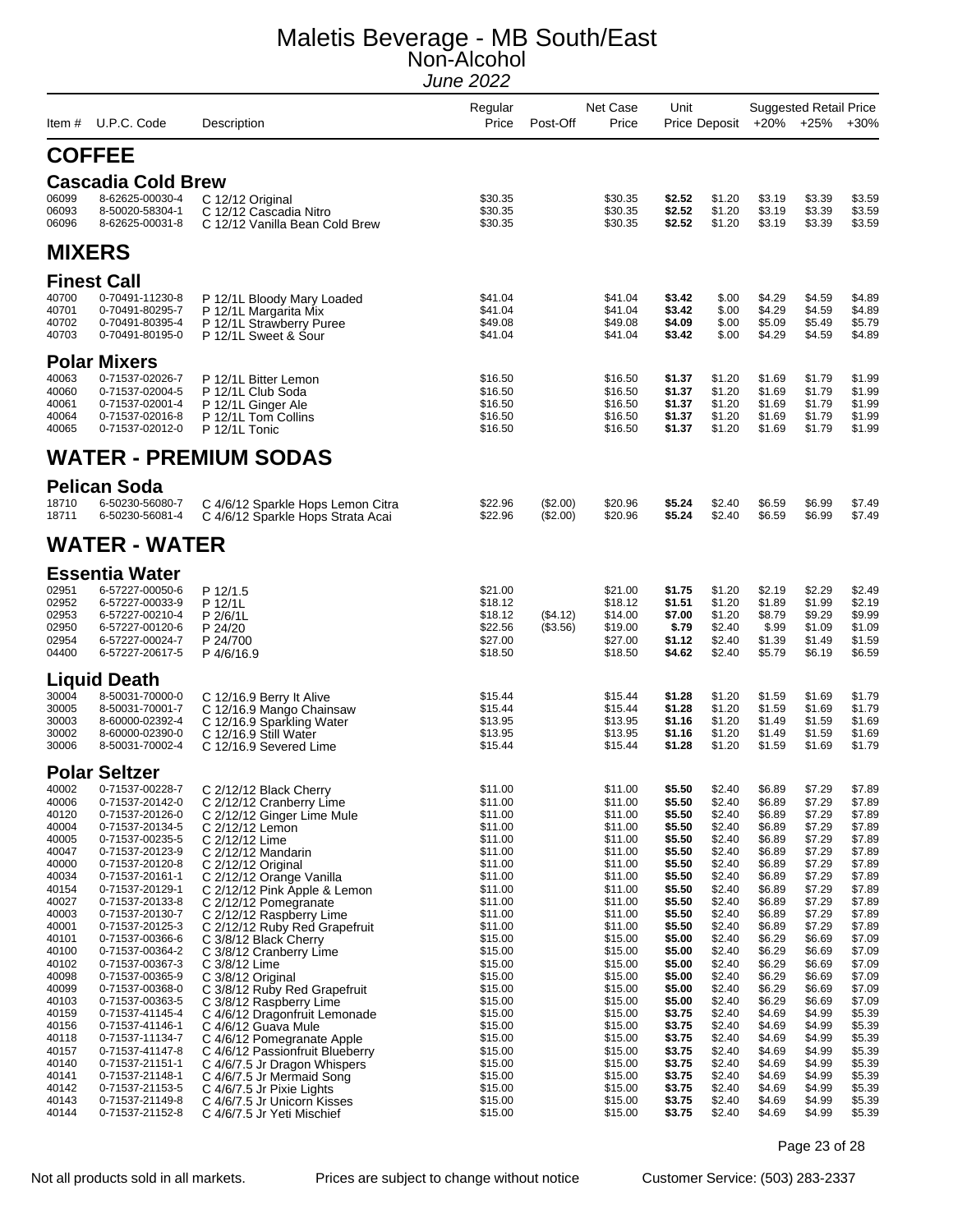| Item #                                                                                                                                                                  | U.P.C. Code                                                                                                                                                                                                                                                                                                                                                                                   | Description                                                                                                                                                                                                                                                                                                                                                                                                                                                                                                                           | Regular<br>Price                                                                                                                                                                                              | Post-Off                                                                                                                                                                                                                         | Net Case<br>Price                                                                                                                                                                                             | Unit<br>Price Deposit                                                                                                                                                   |                                                                                                                                                                                            |                                                                                                                                                                                            | <b>Suggested Retail Price</b><br>+20% +25%                                                                                                                                                 | $+30%$                                                                                                                                                                                     |
|-------------------------------------------------------------------------------------------------------------------------------------------------------------------------|-----------------------------------------------------------------------------------------------------------------------------------------------------------------------------------------------------------------------------------------------------------------------------------------------------------------------------------------------------------------------------------------------|---------------------------------------------------------------------------------------------------------------------------------------------------------------------------------------------------------------------------------------------------------------------------------------------------------------------------------------------------------------------------------------------------------------------------------------------------------------------------------------------------------------------------------------|---------------------------------------------------------------------------------------------------------------------------------------------------------------------------------------------------------------|----------------------------------------------------------------------------------------------------------------------------------------------------------------------------------------------------------------------------------|---------------------------------------------------------------------------------------------------------------------------------------------------------------------------------------------------------------|-------------------------------------------------------------------------------------------------------------------------------------------------------------------------|--------------------------------------------------------------------------------------------------------------------------------------------------------------------------------------------|--------------------------------------------------------------------------------------------------------------------------------------------------------------------------------------------|--------------------------------------------------------------------------------------------------------------------------------------------------------------------------------------------|--------------------------------------------------------------------------------------------------------------------------------------------------------------------------------------------|
|                                                                                                                                                                         | <b>WATER - WATER</b>                                                                                                                                                                                                                                                                                                                                                                          |                                                                                                                                                                                                                                                                                                                                                                                                                                                                                                                                       |                                                                                                                                                                                                               |                                                                                                                                                                                                                                  |                                                                                                                                                                                                               |                                                                                                                                                                         |                                                                                                                                                                                            |                                                                                                                                                                                            |                                                                                                                                                                                            |                                                                                                                                                                                            |
|                                                                                                                                                                         |                                                                                                                                                                                                                                                                                                                                                                                               |                                                                                                                                                                                                                                                                                                                                                                                                                                                                                                                                       |                                                                                                                                                                                                               |                                                                                                                                                                                                                                  |                                                                                                                                                                                                               |                                                                                                                                                                         |                                                                                                                                                                                            |                                                                                                                                                                                            |                                                                                                                                                                                            |                                                                                                                                                                                            |
| 40111<br>40019<br>40024<br>40028<br>40023<br>40165<br>40041<br>40162<br>40022<br>40119<br>40049<br>40017<br>40051<br>40113<br>40163<br>40161<br>40020<br>40018<br>40048 | <b>Polar Seltzer</b><br>0-71537-02129-5<br>0-71537-02028-1<br>0-71537-02040-3<br>0-71537-02088-5<br>0-71537-02042-7<br>0-71537-02145-5<br>0-71537-02113-4<br>0-71537-02146-2<br>0-71537-02035-9<br>0-71537-02044-1<br>0-71537-02061-8<br>0-71537-02020-5<br>0-71537-02110-3<br>0-71537-32136-4<br>0-71537-02147-9<br>0-71537-02141-7<br>0-71537-02030-4<br>0-71537-02025-0<br>0-71537-02075-5 | P 12/1L Pink Apple & Lemon<br>P 12/1L Black Cherry<br>P 12/1L Blueberry Lemonade<br>P 12/1L Toasted Coconut<br>P 12/1L Cranberry Lime<br>P 12/1L Dragonfruit Lemonade<br>P 12/1L Ginger Lime Mule<br>P 12/1L Guava Mule<br>P 12/1L Lime<br>P 12/1L Mandarin Orange<br>P 12/1L Orange Vanilla<br>P 12/1L Original<br>P 12/1L Pineapple Pomelo<br>P 12/1L Pomegranate Apple<br>P 12/1L Passionfruit Blueberry<br>P 12/1L Pink Summer Iced Tea<br>P 12/1L Raspberry Lime<br>P 12/1L Ruby Red Grapefruit<br>P 12/1L Strawberry Watermelon | \$15.00<br>\$15.00<br>\$15.00<br>\$15.00<br>\$15.00<br>\$15.00<br>\$15.00<br>\$15.00<br>\$15.00<br>\$15.00<br>\$15.00<br>\$15.00<br>\$15.00<br>\$15.00<br>\$15.00<br>\$15.00<br>\$15.00<br>\$15.00<br>\$15.00 | (\$4.20)<br>(\$4.20)<br>(\$4.20)<br>(\$4.20)<br>(\$4.20)<br>(\$4.20)<br>(\$4.20)<br>(\$4.20)<br>(\$4.20)<br>(\$4.20)<br>(\$4.20)<br>(\$4.20)<br>(\$4.20)<br>(\$4.20)<br>(\$4.20)<br>(\$4.20)<br>(\$4.20)<br>(\$4.20)<br>(\$4.20) | \$10.80<br>\$10.80<br>\$10.80<br>\$10.80<br>\$10.80<br>\$10.80<br>\$10.80<br>\$10.80<br>\$10.80<br>\$10.80<br>\$10.80<br>\$10.80<br>\$10.80<br>\$10.80<br>\$10.80<br>\$10.80<br>\$10.80<br>\$10.80<br>\$10.80 | \$.90<br>\$.90<br>\$.90<br>\$.90<br>\$.90<br>\$.90<br>\$.90<br>\$.90<br>\$.90<br>\$.90<br>\$.90<br>\$.90<br>\$.90<br>\$.90<br>\$.90<br>\$.90<br>\$.90<br>\$.90<br>\$.90 | \$1.20<br>\$1.20<br>\$1.20<br>\$1.20<br>\$1.20<br>\$1.20<br>\$1.20<br>\$1.20<br>\$1.20<br>\$1.20<br>\$1.20<br>\$1.20<br>\$1.20<br>\$1.20<br>\$1.20<br>\$1.20<br>\$1.20<br>\$1.20<br>\$1.20 | \$1.09<br>\$1.09<br>\$1.09<br>\$1.09<br>\$1.09<br>\$1.09<br>\$1.09<br>\$1.09<br>\$1.09<br>\$1.09<br>\$1.09<br>\$1.09<br>\$1.09<br>\$1.09<br>\$1.09<br>\$1.09<br>\$1.09<br>\$1.09<br>\$1.09 | \$1.19<br>\$1.19<br>\$1.19<br>\$1.19<br>\$1.19<br>\$1.19<br>\$1.19<br>\$1.19<br>\$1.19<br>\$1.19<br>\$1.19<br>\$1.19<br>\$1.19<br>\$1.19<br>\$1.19<br>\$1.19<br>\$1.19<br>\$1.19<br>\$1.19 | \$1.29<br>\$1.29<br>\$1.29<br>\$1.29<br>\$1.29<br>\$1.29<br>\$1.29<br>\$1.29<br>\$1.29<br>\$1.29<br>\$1.29<br>\$1.29<br>\$1.29<br>\$1.29<br>\$1.29<br>\$1.29<br>\$1.29<br>\$1.29<br>\$1.29 |
| 40090<br>40089<br>40025<br>40015<br>40016<br>40012<br>40011                                                                                                             | 0-71537-02039-7<br>0-71537-02037-3<br>0-71537-06028-7<br>0-71537-06035-5<br>0-71537-06061-4<br>0-71537-06030-0<br>0-71537-06025-6                                                                                                                                                                                                                                                             | P 12/1L Triple Berry<br>P 12/1L Vanilla<br>P 24/20 Black Cherry<br>P 24/20 Lime<br>P 24/20 Orange Vanilla<br>P 24/20 Raspberry Lime<br>P 24/20 Ruby Red Grapefruit                                                                                                                                                                                                                                                                                                                                                                    | \$15.00<br>\$15.00<br>\$24.00<br>\$24.00<br>\$24.00<br>\$24.00<br>\$24.00                                                                                                                                     | (\$4.20)<br>(\$4.20)<br>(\$3.28)<br>(\$3.28)<br>(\$3.28)<br>(\$3.28)<br>(\$3.28)                                                                                                                                                 | \$10.80<br>\$10.80<br>\$20.72<br>\$20.72<br>\$20.72<br>\$20.72<br>\$20.72                                                                                                                                     | \$.90<br>\$.90<br>\$.86<br>\$.86<br>\$.86<br>\$.86<br>\$.86                                                                                                             | \$1.20<br>\$1.20<br>\$2.40<br>\$2.40<br>\$2.40<br>\$2.40<br>\$2.40                                                                                                                         | \$1.09<br>\$1.09<br>\$1.09<br>\$1.09<br>\$1.09<br>\$1.09<br>\$1.09                                                                                                                         | \$1.19<br>\$1.19<br>\$1.19<br>\$1.19<br>\$1.19<br>\$1.19<br>\$1.19                                                                                                                         | \$1.29<br>\$1.29<br>\$1.19<br>\$1.19<br>\$1.19<br>\$1.19<br>\$1.19                                                                                                                         |
| 40152<br>40151<br>40153<br>40052<br>40030<br>40057<br>40033<br>40031<br>40058<br>40029<br>40053<br>40054<br>40032                                                       | <b>Polar Seltzer'ade</b><br>0-71537-14360-7<br>0-71537-14347-8<br>0-71537-14364-5<br>0-71537-00360-4<br>0-71537-00377-2<br>0-71537-00357-4<br>0-71537-30147-2<br>0-71537-00375-8<br>0-71537-00356-7<br>0-71537-30164-9<br>0-71537-00380-2<br>0-71537-00381-9<br>0-71537-00376-5                                                                                                               | C 12/16 Blood Orange<br>C 12/16 Tart Cherry Limeade<br>C 12/16 Raspberry Pink Lemonade<br>C 3/8/12 Blood Orange Lemonade<br>C 3/8/12 Blueberry Lemonade<br>C 3/8/12 Coconut Lime<br>C 3/8/12 Tart Cherry Limeade<br>C 3/8/12 Mango Limeade<br>C 3/8/12 Pineapple Lemonade<br>C 3/8/12 Raspberry Pink Lemonade<br>C 3/8/12 Starfruit Lemonade<br>C 3/8/12 Strawberry Lemonade<br>C 3/8/12 Watermelon Lemonade                                                                                                                          | \$15.00<br>\$15.00<br>\$15.00<br>\$15.00<br>\$15.00<br>\$15.00<br>\$15.00<br>\$15.00<br>\$15.00<br>\$15.00<br>\$15.00<br>\$15.00<br>\$15.00                                                                   |                                                                                                                                                                                                                                  | \$15.00<br>\$15.00<br>\$15.00<br>\$15.00<br>\$15.00<br>\$15.00<br>\$15.00<br>\$15.00<br>\$15.00<br>\$15.00<br>\$15.00<br>\$15.00<br>\$15.00                                                                   | \$1.25<br>\$1.25<br>\$1.25<br>\$5.00<br>\$5.00<br>\$5.00<br>\$5.00<br>\$5.00<br>\$5.00<br>\$5.00<br>\$5.00<br>\$5.00<br>\$5.00                                          | \$1.20<br>\$1.20<br>\$1.20<br>\$2.40<br>\$2.40<br>\$2.40<br>\$2.40<br>\$2.40<br>\$2.40<br>\$2.40<br>\$2.40<br>\$2.40<br>\$2.40                                                             | \$1.59<br>\$1.59<br>\$1.59<br>\$6.29<br>\$6.29<br>\$6.29<br>\$6.29<br>\$6.29<br>\$6.29<br>\$6.29<br>\$6.29<br>\$6.29<br>\$6.29                                                             | \$1.69<br>\$1.69<br>\$1.69<br>\$6.69<br>\$6.69<br>\$6.69<br>\$6.69<br>\$6.69<br>\$6.69<br>\$6.69<br>\$6.69<br>\$6.69<br>\$6.69                                                             | \$1.79<br>\$1.79<br>\$1.79<br>\$7.09<br>\$7.09<br>\$7.09<br>\$7.09<br>\$7.09<br>\$7.09<br>\$7.09<br>\$7.09<br>\$7.09<br>\$7.09                                                             |
|                                                                                                                                                                         | <b>ENERGY</b>                                                                                                                                                                                                                                                                                                                                                                                 |                                                                                                                                                                                                                                                                                                                                                                                                                                                                                                                                       |                                                                                                                                                                                                               |                                                                                                                                                                                                                                  |                                                                                                                                                                                                               |                                                                                                                                                                         |                                                                                                                                                                                            |                                                                                                                                                                                            |                                                                                                                                                                                            |                                                                                                                                                                                            |
| A Shoc<br>41254<br>41255<br>41256<br>41253<br>41246<br>41249<br>41243<br>41248<br>41240<br>41244                                                                        | 8-10014-53049-9<br>8-10014-53047-5<br>8-10014-53050-5<br>8-10014-53048-2<br>8-10014-53015-4<br>8-10014-53034-5<br>8-10014-53004-8<br>8-10014-53036-9<br>8-10014-53003-1<br>8-10014-53017-8                                                                                                                                                                                                    | C 12/12 Cherry Limeade<br>C 12/12 Island Guava<br>C 12/12 Kiwi Lime<br>C 12/12 Orange Mango<br>C 12/16 Acai Berry<br>C 12/16 Blue Raspberry<br>C 12/16 Fruit Punch<br>C 12/16 Orange Freeze<br>C 12/16 Passion Fruit<br>C 12/16 Watermelon                                                                                                                                                                                                                                                                                            | \$24.00<br>\$24.00<br>\$24.00<br>\$24.00<br>\$24.00<br>\$24.00<br>\$24.00<br>\$24.00<br>\$24.00<br>\$24.00                                                                                                    |                                                                                                                                                                                                                                  | \$24.00<br>\$24.00<br>\$24.00<br>\$24.00<br>\$24.00<br>\$24.00<br>\$24.00<br>\$24.00<br>\$24.00<br>\$24.00                                                                                                    | \$2.00<br>\$2.00<br>\$2.00<br>\$2.00<br>\$2.00<br>\$2.00<br>\$2.00<br>\$2.00<br>\$2.00<br>\$2.00                                                                        | \$1.20<br>\$1.20<br>\$1.20<br>\$1.20<br>\$1.20<br>\$1.20<br>\$1.20<br>\$1.20<br>\$1.20<br>\$1.20                                                                                           | \$2.49<br>\$2.49<br>\$2.49<br>\$2.49<br>\$2.49<br>\$2.49<br>\$2.49<br>\$2.49<br>\$2.49<br>\$2.49                                                                                           | \$2.69<br>\$2.69<br>\$2.69<br>\$2.69<br>\$2.69<br>\$2.69<br>\$2.69<br>\$2.69<br>\$2.69<br>\$2.69                                                                                           | \$2.89<br>\$2.89<br>\$2.89<br>\$2.89<br>\$2.89<br>\$2.89<br>\$2.89<br>\$2.89<br>\$2.89<br>\$2.89                                                                                           |
| <b>Celsius</b>                                                                                                                                                          |                                                                                                                                                                                                                                                                                                                                                                                               |                                                                                                                                                                                                                                                                                                                                                                                                                                                                                                                                       |                                                                                                                                                                                                               |                                                                                                                                                                                                                                  |                                                                                                                                                                                                               |                                                                                                                                                                         |                                                                                                                                                                                            |                                                                                                                                                                                            |                                                                                                                                                                                            |                                                                                                                                                                                            |
| 41333<br>41302<br>41315<br>41316<br>41328<br>41308<br>41307<br>41305<br>41331<br>41300<br>41314<br>41321<br>41327<br>41334<br>41323<br>41319                            | 8-89392-02141-7<br>8-89392-00032-0<br>8-52481-00711-1<br>8-52481-00712-8<br>8-89392-00091-7<br>8-89392-01001-5<br>8-89392-01002-2<br>8-89392-01014-5<br>8-89392-02143-1<br>8-89392-00031-3<br>8-52481-00710-4<br>8-89392-01019-0<br>8-89392-02131-8<br>8-89392-02145-5<br>8-89392-02139-4<br>8-89392-00362-8                                                                                  | C 12/12 Arctic Vibe<br>C 12/12 Wild Berry<br>C 12/12 Sparkling Cucumber Lime Natural<br>C 12/12 Sparkling Grapefruit Natural<br>C 12/12 Grape Rush<br>C 12/12 Green Tea Peach Mango<br>C 12/12 Green Tea Raspberry Acai<br>C 12/12 Sparkling Kiwi Guava<br>C 12/12 Mango Passionfruit<br>C 12/12 Orange<br>C 12/12 Sparkling Orange Pomegranate<br>C 12/12 Peach Vibe<br>C 12/12 Sparkling Strawberry Guava<br>C 12/12 Strawberry Lemonade<br>C 12/12 Tropical Vibe<br>C 12/12 Sparkling Watermelon                                   | \$18.50<br>\$18.50<br>\$18.50<br>\$18.50<br>\$18.50<br>\$18.50<br>\$18.50<br>\$18.50<br>\$18.50<br>\$18.50<br>\$18.50<br>\$18.50<br>\$18.50<br>\$18.50<br>\$18.50<br>\$18.50                                  |                                                                                                                                                                                                                                  | \$18.50<br>\$18.50<br>\$18.50<br>\$18.50<br>\$18.50<br>\$18.50<br>\$18.50<br>\$18.50<br>\$18.50<br>\$18.50<br>\$18.50<br>\$18.50<br>\$18.50<br>\$18.50<br>\$18.50<br>\$18.50                                  | \$1.54<br>\$1.54<br>\$1.54<br>\$1.54<br>\$1.54<br>\$1.54<br>\$1.54<br>\$1.54<br>\$1.54<br>\$1.54<br>\$1.54<br>\$1.54<br>\$1.54<br>\$1.54<br>\$1.54<br>\$1.54            | \$1.20<br>\$1.20<br>\$1.20<br>\$1.20<br>\$1.20<br>\$1.20<br>\$1.20<br>\$1.20<br>\$1.20<br>\$1.20<br>\$1.20<br>\$1.20<br>\$1.20<br>\$1.20<br>\$1.20<br>\$1.20                               | \$1.89<br>\$1.89<br>\$1.89<br>\$1.89<br>\$1.89<br>\$1.89<br>\$1.89<br>\$1.89<br>\$1.89<br>\$1.89<br>\$1.89<br>\$1.89<br>\$1.89<br>\$1.89<br>\$1.89<br>\$1.89                               | \$2.09<br>\$2.09<br>\$2.09<br>\$2.09<br>\$2.09<br>\$2.09<br>\$2.09<br>\$2.09<br>\$2.09<br>\$2.09<br>\$2.09<br>\$2.09<br>\$2.09<br>\$2.09<br>\$2.09<br>\$2.09                               | \$2.19<br>\$2.19<br>\$2.19<br>\$2.19<br>\$2.19<br>\$2.19<br>\$2.19<br>\$2.19<br>\$2.19<br>\$2.19<br>\$2.19<br>\$2.19<br>\$2.19<br>\$2.19<br>\$2.19<br>\$2.19                               |

Page 24 of 28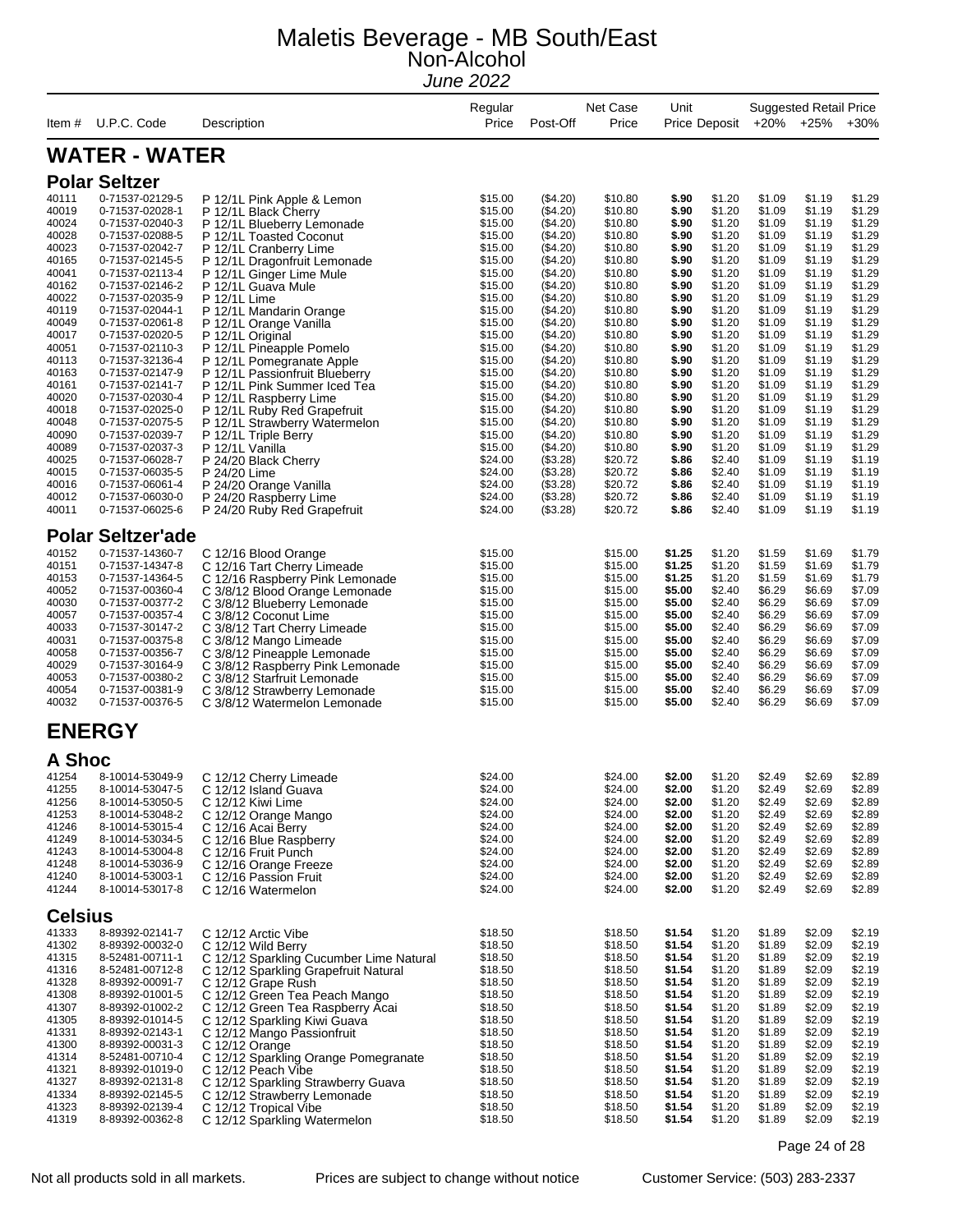| Item #                  | U.P.C. Code                                           | Description                                                                                | Regular<br>Price              | Net Case<br>Post-Off<br>Price | Unit                       | Price Deposit              |                            | <b>Suggested Retail Price</b><br>+20% +25% | $+30%$                     |
|-------------------------|-------------------------------------------------------|--------------------------------------------------------------------------------------------|-------------------------------|-------------------------------|----------------------------|----------------------------|----------------------------|--------------------------------------------|----------------------------|
|                         | <b>ENERGY</b>                                         |                                                                                            |                               |                               |                            |                            |                            |                                            |                            |
| <b>Celsius</b>          |                                                       |                                                                                            |                               |                               |                            |                            |                            |                                            |                            |
| 41329<br>41322<br>41325 | 8-89392-01037-4<br>8-89392-01015-2<br>8-89392-00042-9 | C 6/4/12 Fuji Apple Pear<br>C 6/4/12 Sparkling Kiwi Guava<br>C 6/4/12 Sparkling Wild Berry | \$37.00<br>\$37.00<br>\$37.00 | \$37.00<br>\$37.00<br>\$37.00 | \$6.16<br>\$6.16<br>\$6.16 | \$2.40<br>\$2.40<br>\$2.40 | \$7.69<br>\$7.69<br>\$7.69 | \$8.19<br>\$8.19<br>\$8.19                 | \$8.79<br>\$8.79<br>\$8.79 |
| 41324                   | 8-89392-00041-2                                       | C 6/4/12 Sparkling Orange                                                                  | \$37.00                       | \$37.00                       | \$6.16                     | \$2.40                     | \$7.69                     | \$8.19                                     | \$8.79                     |
|                         | <b>Celsius Heat</b>                                   |                                                                                            |                               |                               |                            |                            |                            |                                            |                            |
| 41309                   | 8-52480-00700-6                                       | C 12/16 Cherry Lime                                                                        | \$19.95                       | \$19.95                       | \$1.66                     | \$1.20                     | \$2.09                     | \$2.19                                     | \$2.39                     |
| 41313<br>41312          | 8-52480-00713-6<br>8-52480-00706-8                    | C 12/16 Orangesicle<br>C 12/16 Strawberry Dragonfruit                                      | \$19.95<br>\$19.95            | \$19.95<br>\$19.95            | \$1.66<br>\$1.66           | \$1.20<br>\$1.20           | \$2.09<br>\$2.09           | \$2.19<br>\$2.19                           | \$2.39<br>\$2.39           |
|                         |                                                       |                                                                                            |                               |                               |                            |                            |                            |                                            |                            |
|                         | <b>C4 Energy</b>                                      |                                                                                            |                               |                               |                            |                            |                            |                                            |                            |
| 41120                   | 8-42595-10973-3                                       | C 12/12 Frozen Bombsicle                                                                   | \$19.08                       | \$19.08                       | \$1.59                     | \$1.20                     | \$1.99                     | \$2.09                                     | \$2.29                     |
| 41123<br>41122          | 8-42595-11983-1<br>8-42595-11708-0                    | C 12/12 Smart Freedom Ice<br>C 12/12 Smart Peach Mango                                     | \$19.08<br>\$19.08            | \$19.08<br>\$19.08            | \$1.59<br>\$1.59           | \$1.20<br>\$1.20           | \$1.99<br>\$1.99           | \$2.09<br>\$2.09                           | \$2.29<br>\$2.29           |
| 41121                   | 8-42595-11302-0                                       | C 12/12 Strawberry Watermelonice                                                           | \$19.08                       | \$19.08                       | \$1.59                     | \$1.20                     | \$1.99                     | \$2.09                                     | \$2.29                     |
| 41116                   | 8-42595-11885-8                                       | C 12/16 Arctic Snow Cone                                                                   | \$21.99                       | \$21.99                       | \$1.83                     | \$1.20                     | \$2.29                     | \$2.39                                     | \$2.59                     |
| 41117<br>41118          | 8-42595-11889-6<br>8-42595-11891-9                    | C 12/16 Black Cherry<br>C 12/16 Blue Razz                                                  | \$21.99<br>\$21.99            | \$21.99<br>\$21.99            | \$1.83<br>\$1.83           | \$1.20<br>\$1.20           | \$2.29<br>\$2.29           | \$2.39<br>\$2.39                           | \$2.59<br>\$2.59           |
| 41103                   | 8-42595-11109-5                                       | C 12/16 Midnight Cherry                                                                    | \$21.99                       | \$21.99                       | \$1.83                     | \$1.20                     | \$2.29                     | \$2.39                                     | \$2.59                     |
| 41109                   | 8-42595-11627-4                                       | C 12/16 Freedom Ice Smart Energy                                                           | \$21.99                       | \$21.99                       | \$1.83                     | \$1.20                     | \$2.29                     | \$2.39                                     | \$2.59                     |
| 41100                   | 8-42595-10659-6                                       | C 12/16 Frozen Bombsicle                                                                   | \$21.99                       | \$21.99                       | \$1.83                     | \$1.20                     | \$2.29                     | \$2.39                                     | \$2.59                     |
| 41102<br>41110          | 8-42595-10936-8<br>8-42595-11624-3                    | C 12/16 Orange Slice<br>C 12/16 Peach Mango Smart Energy                                   | \$21.99<br>\$21.99            | \$21.99<br>\$21.99            | \$1.83<br>\$1.83           | \$1.20<br>\$1.20           | \$2.29<br>\$2.29           | \$2.39<br>\$2.39                           | \$2.59<br>\$2.59           |
| 41115                   | 8-42595-10923-8                                       | C 12/16 Purple Frost                                                                       | \$21.99                       | \$21.99                       | \$1.83                     | \$1.20                     | \$2.29                     | \$2.39                                     | \$2.59                     |
| 41114                   | 8-42595-12176-6                                       | C 12/16 Skittles                                                                           | \$21.99                       | \$21.99                       | \$1.83                     | \$1.20                     | \$2.29                     | \$2.39                                     | \$2.59                     |
| 41101<br>41112          | 8-42595-10657-2<br>8-42595-12175-9                    | C 12/16 Strawberry WatermelonIce<br>C 12/16 Starburst Strawberry                           | \$21.99<br>\$21.99            | \$21.99<br>\$21.99            | \$1.83<br>\$1.83           | \$1.20<br>\$1.20           | \$2.29<br>\$2.29           | \$2.39<br>\$2.39                           | \$2.59<br>\$2.59           |
| 41113                   | 8-42595-10954-2                                       | C 12/16 Starburst Cherry                                                                   | \$21.99                       | \$21.99                       | \$1.83                     | \$1.20                     | \$2.29                     | \$2.39                                     | \$2.59                     |
| 41104                   | 8-42595-10653-4                                       | C 12/16 Tropical Blast                                                                     | \$21.99                       | \$21.99                       | \$1.83                     | \$1.20                     | \$2.29                     | \$2.39                                     | \$2.59                     |
| 41119                   | 8-42595-12307-4                                       | C 12/16 Watermelon                                                                         | \$21.99                       | \$21.99                       | \$1.83                     | \$1.20                     | \$2.29                     | \$2.39                                     | \$2.59                     |
|                         | <b>Uptime Energy</b>                                  |                                                                                            |                               |                               |                            |                            |                            |                                            |                            |
| 41400                   | 0-25713-92170-1                                       | C 12/12 SF Blueberry Pomegranate                                                           | \$21.48                       | \$21.48                       | \$1.79                     | \$1.20                     | \$2.19                     | \$2.39                                     | \$2.59                     |
| 41406                   | 0-25713-91980-7                                       | C 12/12 Blood Orange                                                                       | \$21.48                       | \$21.48                       | \$1.79                     | \$1.20                     | \$2.19                     | \$2.39                                     | \$2.59                     |
| 41401<br>41404          | 0-25713-92190-9<br>0-25713-91970-8                    | C 12/12 SF Mango Pineapple                                                                 | \$21.48<br>\$21.48            | \$21.48<br>\$21.48            | \$1.79<br>\$1.79           | \$1.20<br>\$1.20           | \$2.19<br>\$2.19           | \$2.39<br>\$2.39                           | \$2.59<br>\$2.59           |
| 41407                   | 0-25713-91960-9                                       | C 12/12 SF Original Citrus<br>C 12/12 Original Citrus                                      | \$21.48                       | \$21.48                       | \$1.79                     | \$1.20                     | \$2.19                     | \$2.39                                     | \$2.59                     |
| 41408                   | 0-25713-92230-2                                       | C 12/12 SF Raspberry Lemonade                                                              | \$21.48                       | \$21.48                       | \$1.79                     | \$1.20                     | \$2.19                     | \$2.39                                     | \$2.59                     |
| 41409<br>41405          | 0-25713-92210-4<br>0-25713-92120-6                    | C 12/12 SF Sweet Summer Melon<br>C 12/12 White Peach Lemonade                              | \$21.48<br>\$21.48            | \$21.48<br>\$21.48            | \$1.79<br>\$1.79           | \$1.20<br>\$1.20           | \$2.19<br>\$2.19           | \$2.39<br>\$2.39                           | \$2.59<br>\$2.59           |
|                         |                                                       |                                                                                            |                               |                               |                            |                            |                            |                                            |                            |
|                         | <b>Viso Beverage</b>                                  |                                                                                            |                               |                               |                            |                            |                            |                                            |                            |
| 06569                   | 6-89383-00214-8                                       | P 6/16 Dynamo                                                                              | \$19.50                       | \$19.50                       | \$3.25                     | \$.60                      | \$4.09                     | \$4.29                                     | \$4.59                     |
| 06566<br>06571          | 6-89383-00215-5<br>6-89383-00211-7                    | P 6/16 Orchid                                                                              | \$19.50<br>\$19.50            | \$19.50                       | \$3.25<br>\$3.25           | \$.60<br>\$.60             | \$4.09<br>\$4.09           | \$4.29<br>\$4.29                           | \$4.59<br>\$4.59           |
| 06570                   | 6-89383-00216-2                                       | P 6/16 Razor<br>P 6/16 Star                                                                | \$19.50                       | \$19.50<br>\$19.50            | \$3.25                     | \$.60                      | \$4.09                     | \$4.29                                     | \$4.59                     |
| 06568                   | 6-89383-00210-0                                       | P 6/16 Vigor                                                                               | \$19.50                       | \$19.50                       | \$3.25                     | \$.60                      | \$4.09                     | \$4.29                                     | \$4.59                     |
| 06567                   | 6-89383-00212-4                                       | P 6/16 Will                                                                                | \$19.50                       | \$19.50                       | \$3.25                     | \$.60                      | \$4.09                     | \$4.29                                     | \$4.59                     |
|                         | <b>WELLNESS</b>                                       |                                                                                            |                               |                               |                            |                            |                            |                                            |                            |
|                         | <b>Driftwest Water Kefir</b>                          |                                                                                            |                               |                               |                            |                            |                            |                                            |                            |
| 10039                   | 8-55300-00702-6                                       | C 12/12 Blue Berry Yuza                                                                    | \$24.75                       | \$24.75                       | \$2.06                     | \$1.20                     | \$2.59                     | \$2.79                                     | \$2.99                     |
| 10902                   | 8-55300-00701-9                                       | C 12/12 Cranberry Grape Raspberry                                                          | \$24.75                       | \$24.75                       | \$2.06                     | \$1.20                     | \$2.59                     | \$2.79                                     | \$2.99                     |
| 10901<br>10903          | 8-55300-00703-3<br>8-55300-00700-2                    | C 12/12 Grapefruit Tangerine<br>C 12/12 Guava Mango Passionfruit                           | \$24.75<br>\$24.75            | \$24.75<br>\$24.75            | \$2.06<br>\$2.06           | \$1.20<br>\$1.20           | \$2.59<br>\$2.59           | \$2.79<br>\$2.79                           | \$2.99<br>\$2.99           |
|                         |                                                       |                                                                                            |                               |                               |                            |                            |                            |                                            |                            |
|                         | <b>Humm Kombucha</b>                                  |                                                                                            |                               |                               |                            |                            |                            |                                            |                            |
| 02881                   | 8-53736-00543-2                                       | B 12/14 Blueberry Mint                                                                     | \$25.20                       | \$25.20                       | \$2.10                     | \$1.20                     | \$2.59                     | \$2.79                                     | \$2.99                     |
| 02309<br>31000          | 8-55218-00818-4<br>8-55218-00881-8                    | B 12/14 Blackberry<br>B 12/14 Cherry Cola Energy                                           | \$25.20<br>\$25.20            | \$25.20<br>\$25.20            | \$2.10<br>\$2.10           | \$1.20<br>\$1.20           | \$2.59<br>\$2.59           | \$2.79<br>\$2.79                           | \$2.99<br>\$2.99           |
| 02883                   | 8-53736-00541-8                                       | B 12/14 Coconut Lime                                                                       | \$25.20                       | \$25.20                       | \$2.10                     | \$1.20                     | \$2.59                     | \$2.79                                     | \$2.99                     |
| 02832                   | 8-53736-00532-6                                       | B 12/14 Ginger                                                                             | \$25.20                       | \$25.20                       | \$2.10                     | \$1.20                     | \$2.59                     | \$2.79                                     | \$2.99                     |
| 02868<br>02876          | 8-53736-00581-4<br>8-53736-00554-8                    | B 12/14 Hopped Grapefruit                                                                  | \$25.20<br>\$25.20            | \$25.20<br>\$25.20            | \$2.10<br>\$2.10           | \$1.20<br>\$1.20           | \$2.59<br>\$2.59           | \$2.79<br>\$2.79                           | \$2.99<br>\$2.99           |
| 02308                   | 8-55218-00819-1                                       | B 12/14 Mango Passonfruit<br>B 12/14 Pineapple Tumeric                                     | \$25.20                       | \$25.20                       | \$2.10                     | \$1.20                     | \$2.59                     | \$2.79                                     | \$2.99                     |
| 02887                   | 8-53736-00536-4                                       | B 12/14 Pomegranate Lemonade                                                               | \$25.20                       | \$25.20                       | \$2.10                     | \$1.20                     | \$2.59                     | \$2.79                                     | \$2.99                     |
| 02831                   | 8-53736-00508-1                                       | B 12/14 Raspberry                                                                          | \$25.20                       | \$25.20                       | \$2.10                     | \$1.20                     | \$2.59                     | \$2.79                                     | \$2.99                     |
| 02888<br>31006          | 8-53736-00544-9<br>8-55218-00882-5                    | B 12/14 Strawberry Lemonade<br>B 12/14 Watermelon Basil                                    | \$25.20<br>\$25.20            | \$25.20<br>\$25.20            | \$2.10<br>\$2.10           | \$1.20<br>\$1.20           | \$2.59<br>\$2.59           | \$2.79<br>\$2.79                           | \$2.99<br>\$2.99           |
| 03200                   | 8-55218-00895-5                                       | C 12/11 Blueberry Mint Zero                                                                | \$20.86                       | \$20.86                       | \$1.73                     | \$1.20                     | \$2.19                     | \$2.29                                     | \$2.49                     |

Page 25 of 28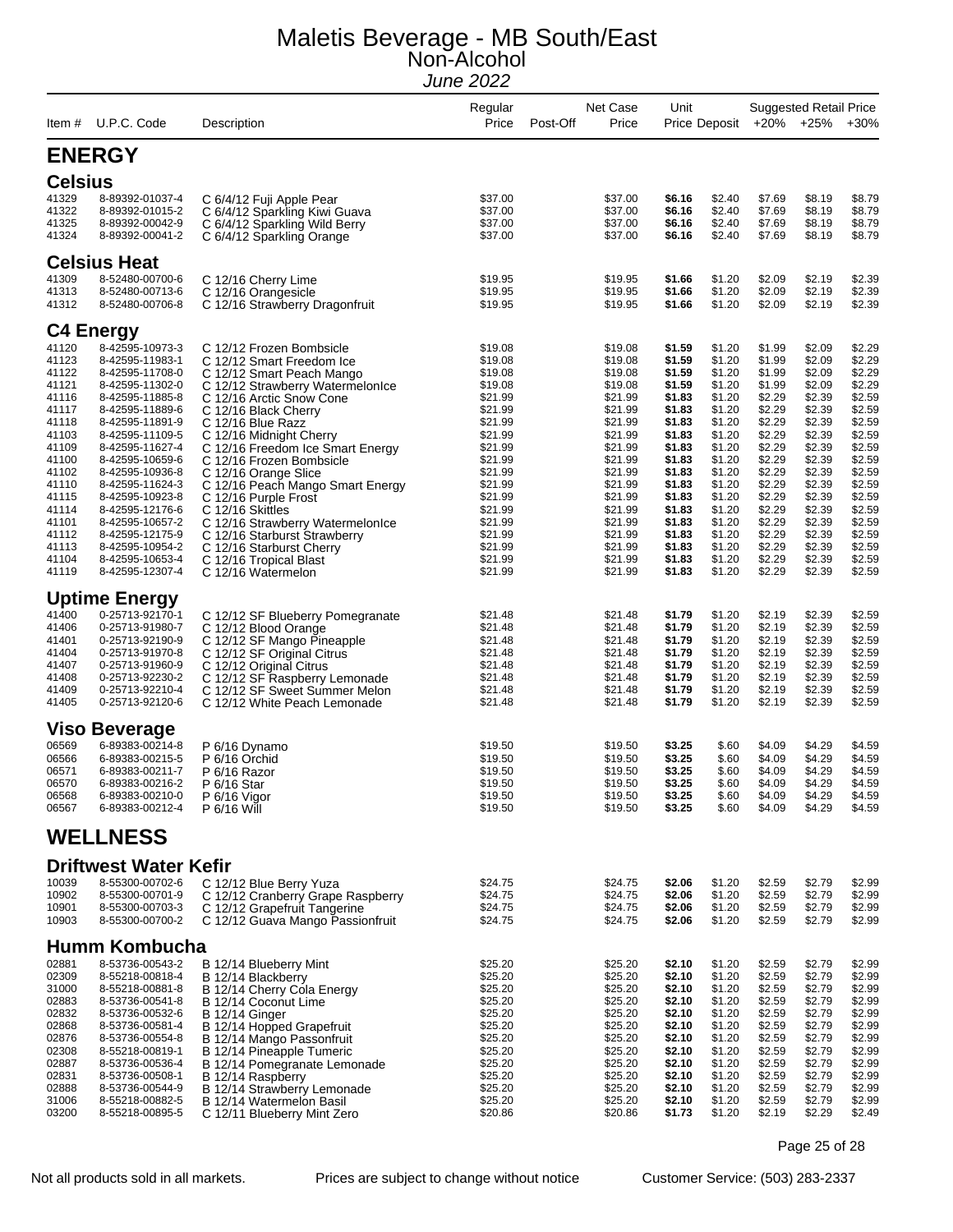| Item #                                                                                                                              | U.P.C. Code                                                                                                                                                                                                                                                                                                          | Description                                                                                                                                                                                                                                                                                                                                                                                                                                                                | Regular<br>Price                                                                                                                                                            | Net Case<br>Post-Off<br>Price                                                                                                                                               | Unit                                                                                                                                                         | Price Deposit                                                                                                                        |                                                                                                                                                              | <b>Suggested Retail Price</b><br>+20% +25%                                                                                                                   | $+30%$                                                                                                                                                       |
|-------------------------------------------------------------------------------------------------------------------------------------|----------------------------------------------------------------------------------------------------------------------------------------------------------------------------------------------------------------------------------------------------------------------------------------------------------------------|----------------------------------------------------------------------------------------------------------------------------------------------------------------------------------------------------------------------------------------------------------------------------------------------------------------------------------------------------------------------------------------------------------------------------------------------------------------------------|-----------------------------------------------------------------------------------------------------------------------------------------------------------------------------|-----------------------------------------------------------------------------------------------------------------------------------------------------------------------------|--------------------------------------------------------------------------------------------------------------------------------------------------------------|--------------------------------------------------------------------------------------------------------------------------------------|--------------------------------------------------------------------------------------------------------------------------------------------------------------|--------------------------------------------------------------------------------------------------------------------------------------------------------------|--------------------------------------------------------------------------------------------------------------------------------------------------------------|
|                                                                                                                                     | <b>WELLNESS</b>                                                                                                                                                                                                                                                                                                      |                                                                                                                                                                                                                                                                                                                                                                                                                                                                            |                                                                                                                                                                             |                                                                                                                                                                             |                                                                                                                                                              |                                                                                                                                      |                                                                                                                                                              |                                                                                                                                                              |                                                                                                                                                              |
|                                                                                                                                     | <b>Humm Kombucha</b>                                                                                                                                                                                                                                                                                                 |                                                                                                                                                                                                                                                                                                                                                                                                                                                                            |                                                                                                                                                                             |                                                                                                                                                                             |                                                                                                                                                              |                                                                                                                                      |                                                                                                                                                              |                                                                                                                                                              |                                                                                                                                                              |
| 03198<br>03194<br>03199<br>02300<br>02306<br>02302<br>02301<br>31003<br>31002<br>31004<br>31005<br>03222<br>03195<br>03196          | 8-55218-00868-9<br>8-55218-00867-2<br>8-55218-00869-6<br>8-55218-00829-0<br>8-55218-00828-3<br>8-55218-00830-6<br>8-55218-00831-3<br>8-50036-04206-8<br>8-50036-04201-3<br>8-50036-04207-5<br>8-50036-04208-2<br>8-55218-00802-3<br>8-55218-00803-0<br>8-55218-00805-4                                               | C 12/11 Ginger Lemonade Whole30<br>C 12/11 Mango Lemon Whole 30<br>C 12/11 Strawberry Blossom Whole 30<br>C 12/11 Zero Blood Orange<br>C 12/11 Zero Ginger Lemonade<br>C 12/11 Zero Peach Tea<br>C 12/11 Zero Raspberry Lemonade<br>C 6/12 Berry Cream Probiotic Soda<br>C 6/12 Lemon Lime Probiotic Soda<br>C 6/12 Peach Probiotic Seltzer<br>C 6/12 Raspberry Lime Probiotic Seltzer<br>C 6/4/12 Blueberry Mint<br>C 6/4/12 Coconut Lime<br>C 6/4/12 Mango Passion Fruit | \$20.86<br>\$20.86<br>\$20.86<br>\$20.86<br>\$20.86<br>\$20.86<br>\$20.86<br>\$9.50<br>\$9.50<br>\$9.50<br>\$9.50<br>\$36.78<br>\$36.78<br>\$36.78                          | \$20.86<br>\$20.86<br>\$20.86<br>\$20.86<br>\$20.86<br>\$20.86<br>\$20.86<br>\$9.50<br>\$9.50<br>\$9.50<br>\$9.50<br>\$36.78<br>\$36.78<br>\$36.78                          | \$1.73<br>\$1.73<br>\$1.73<br>\$1.73<br>\$1.73<br>\$1.73<br>\$1.73<br>\$1.58<br>\$1.58<br>\$1.58<br>\$1.58<br>\$6.13<br>\$6.13<br>\$6.13                     | \$1.20<br>\$1.20<br>\$1.20<br>\$1.20<br>\$1.20<br>\$1.20<br>\$1.20<br>\$.60<br>\$.60<br>\$.60<br>\$.60<br>\$2.40<br>\$2.40<br>\$2.40 | \$2.19<br>\$2.19<br>\$2.19<br>\$2.19<br>\$2.19<br>\$2.19<br>\$2.19<br>\$1.99<br>\$1.99<br>\$1.99<br>\$1.99<br>\$7.69<br>\$7.69<br>\$7.69                     | \$2.29<br>\$2.29<br>\$2.29<br>\$2.29<br>\$2.29<br>\$2.29<br>\$2.29<br>\$2.09<br>\$2.09<br>\$2.09<br>\$2.09<br>\$8.19<br>\$8.19<br>\$8.19                     | \$2.49<br>\$2.49<br>\$2.49<br>\$2.49<br>\$2.49<br>\$2.49<br>\$2.49<br>\$2.29<br>\$2.29<br>\$2.29<br>\$2.29<br>\$8.79<br>\$8.79<br>\$8.79                     |
| <b>Revitalyte</b>                                                                                                                   |                                                                                                                                                                                                                                                                                                                      |                                                                                                                                                                                                                                                                                                                                                                                                                                                                            |                                                                                                                                                                             |                                                                                                                                                                             |                                                                                                                                                              |                                                                                                                                      |                                                                                                                                                              |                                                                                                                                                              |                                                                                                                                                              |
| 50113<br>50110<br>50111<br>50112                                                                                                    | 8-61645-00044-8<br>8-61645-00042-4<br>8-61645-00040-0<br>8-61645-00043-1                                                                                                                                                                                                                                             | P 6/1L Berry Frost Barstool<br>P 6/1L Grape<br>P 6/1L Mixed Fruit<br>P 6/1L Strawberry                                                                                                                                                                                                                                                                                                                                                                                     | \$29.35<br>\$25.15<br>\$25.15<br>\$25.15                                                                                                                                    | \$29.35<br>\$25.15<br>\$25.15<br>\$25.15                                                                                                                                    | \$4.89<br>\$4.19<br>\$4.19<br>\$4.19                                                                                                                         | \$.60<br>\$.60<br>\$.60<br>\$.60                                                                                                     | \$6.09<br>\$5.19<br>\$5.19<br>\$5.19                                                                                                                         | \$6.49<br>\$5.59<br>\$5.59<br>\$5.59                                                                                                                         | \$6.99<br>\$5.99<br>\$5.99<br>\$5.99                                                                                                                         |
| 40794<br>40796<br>40797<br>40795                                                                                                    | <b>Wyld CBD Water</b><br>8-50026-94808-0<br>8-50026-94809-7<br>8-50026-94810-3<br>8-50026-94807-3                                                                                                                                                                                                                    | C 6/4/12 Blackberry<br>C 6/4/12 Blood Orange<br>C 6/4/12 Lemon<br>C 6/4/12 Raspberry                                                                                                                                                                                                                                                                                                                                                                                       | \$58.75<br>\$58.75<br>\$58.75<br>\$58.75                                                                                                                                    | \$58.75<br>\$58.75<br>\$58.75<br>\$58.75                                                                                                                                    | \$9.79<br>\$9.79<br>\$9.79<br>\$9.79                                                                                                                         | \$1.20<br>\$1.20<br>\$1.20<br>\$1.20                                                                                                 | \$12.19<br>\$12.19<br>\$12.19<br>\$12.19                                                                                                                     | \$13.09<br>\$13.09<br>\$13.09<br>\$13.09                                                                                                                     | \$13.99<br>\$13.99<br>\$13.99<br>\$13.99                                                                                                                     |
|                                                                                                                                     | <b>CBD - FOOD</b>                                                                                                                                                                                                                                                                                                    |                                                                                                                                                                                                                                                                                                                                                                                                                                                                            |                                                                                                                                                                             |                                                                                                                                                                             |                                                                                                                                                              |                                                                                                                                      |                                                                                                                                                              |                                                                                                                                                              |                                                                                                                                                              |
| 40801<br>40803<br>40802<br>40816<br>40800<br>40804<br>40805<br>40806<br>40817<br>40807<br>40815<br>40808<br>40809<br>40810<br>40811 | <b>Wyld CBD Gummies</b><br>8-50004-69518-0<br>8-50004-69517-3<br>8-50004-69516-6<br>8-50026-94815-8<br>8-50004-69515-9<br>8-50004-69509-8<br>8-50004-69510-4<br>8-50004-69511-1<br>8-50026-94816-5<br>8-50004-69508-1<br>8-50026-94818-9<br>8-50004-69581-4<br>8-50004-69583-8<br>8-50004-69585-2<br>8-50004-69587-6 | 10 Pack (10 Count) Blackberry<br>10 Pack (10 count) Huckleberry<br>10 Pack (10 Count) Lemon<br>10 Pack (10 Count) Pear<br>10 Pack (10 Count) Raspberry<br>10 Pack (20 Count) Blackberry<br>10 Pack (20 Count) Huckleberry<br>10 Pack (20 Count) Lemon<br>10 Pack (20 Count) Pear<br>10 Pack (20 Count) Raspberry<br>25 Pack (2 Count) Pear<br>25 Pack (2 Count) Blackberry<br>25 Pack (2 Count) Huckleberry<br>25 Pack (2 Count) Lemon<br>25 Pack (2 Count) Raspberry      | \$100.00<br>\$100.00<br>\$100.00<br>\$125.00<br>\$100.00<br>\$175.00<br>\$175.00<br>\$175.00<br>\$200.00<br>\$175.00<br>\$87.50<br>\$75.00<br>\$75.00<br>\$75.00<br>\$75.00 | \$100.00<br>\$100.00<br>\$100.00<br>\$125.00<br>\$100.00<br>\$175.00<br>\$175.00<br>\$175.00<br>\$200.00<br>\$175.00<br>\$87.50<br>\$75.00<br>\$75.00<br>\$75.00<br>\$75.00 | \$10.00<br>\$10.00<br>\$10.00<br>\$12.50<br>\$10.00<br>\$17.50<br>\$17.50<br>\$17.50<br>\$20.00<br>\$17.50<br>\$3.50<br>\$3.00<br>\$3.00<br>\$3.00<br>\$3.00 | \$.00<br>\$.00<br>\$.00<br>\$.00<br>\$.00<br>\$.00<br>\$.00<br>\$.00<br>\$.00<br>\$.00<br>\$.00<br>\$.00<br>\$.00<br>\$.00<br>\$.00  | \$12.49<br>\$12.49<br>\$12.49<br>\$15.59<br>\$12.49<br>\$21.89<br>\$21.89<br>\$21.89<br>\$24.99<br>\$21.89<br>\$4.39<br>\$3.79<br>\$3.79<br>\$3.79<br>\$3.79 | \$13.29<br>\$13.29<br>\$13.29<br>\$16.69<br>\$13.29<br>\$23.29<br>\$23.29<br>\$23.29<br>\$26.69<br>\$23.29<br>\$4.69<br>\$3.99<br>\$3.99<br>\$3.99<br>\$3.99 | \$14.29<br>\$14.29<br>\$14.29<br>\$17.89<br>\$14.29<br>\$24.99<br>\$24.99<br>\$24.99<br>\$28.59<br>\$24.99<br>\$4.99<br>\$4.29<br>\$4.29<br>\$4.29<br>\$4.29 |
|                                                                                                                                     | <b>CBD - WELLNESS</b>                                                                                                                                                                                                                                                                                                |                                                                                                                                                                                                                                                                                                                                                                                                                                                                            |                                                                                                                                                                             |                                                                                                                                                                             |                                                                                                                                                              |                                                                                                                                      |                                                                                                                                                              |                                                                                                                                                              |                                                                                                                                                              |
| 43013<br>43012<br>40403<br>40402<br>40400<br>40401                                                                                  | 6-31060-76525-9<br>6-31060-76545-7<br>6-31060-76542-6<br>6-31060-76527-3<br>6-31060-76531-0<br>6-31060-76535-8                                                                                                                                                                                                       | <b>APRCH Sparkling CBD Water</b><br>C 12/12 Blackberry<br>C 12/12 Coconut Papaya<br>C 12/12 Cherry Lime<br>C 12/12 Lemon Lime<br>C 12/12 Mint Cucumber<br>C 12/12 Watermelon                                                                                                                                                                                                                                                                                               | \$27.67<br>\$27.67<br>\$27.67<br>\$27.67<br>\$27.67<br>\$27.67                                                                                                              | \$27.67<br>\$27.67<br>\$27.67<br>\$27.67<br>\$27.67<br>\$27.67                                                                                                              | \$2.30<br>\$2.30<br>\$2.30<br>\$2.30<br>\$2.30<br>\$2.30                                                                                                     | \$1.20<br>\$1.20<br>\$1.20<br>\$1.20<br>\$1.20<br>\$1.20                                                                             | \$2.89<br>\$2.89<br>\$2.89<br>\$2.89<br>\$2.89<br>\$2.89                                                                                                     | \$3.09<br>\$3.09<br>\$3.09<br>\$3.09<br>\$3.09<br>\$3.09                                                                                                     | \$3.29<br>\$3.29<br>\$3.29<br>\$3.29<br>\$3.29<br>\$3.29                                                                                                     |
|                                                                                                                                     |                                                                                                                                                                                                                                                                                                                      | <b>Daytrip Sparkling CBD Water</b>                                                                                                                                                                                                                                                                                                                                                                                                                                         |                                                                                                                                                                             |                                                                                                                                                                             |                                                                                                                                                              |                                                                                                                                      |                                                                                                                                                              |                                                                                                                                                              |                                                                                                                                                              |
| 40512<br>40503<br>40500<br>40501<br>40502                                                                                           | 8-50006-39952-9<br>8-50006-39903-1<br>8-50006-39901-7<br>8-50006-39900-0<br>8-50006-39902-4                                                                                                                                                                                                                          | C 12/12 Blackberry<br>C 12/12 Cherry<br>C 12/12 Coconut Pineapple<br>C 12/12 Lemon Lime<br>C 12/12 Tangerine                                                                                                                                                                                                                                                                                                                                                               | \$31.00<br>\$31.00<br>\$31.00<br>\$31.00<br>\$31.00                                                                                                                         | \$31.00<br>\$31.00<br>\$31.00<br>\$31.00<br>\$31.00                                                                                                                         | \$2.58<br>\$2.58<br>\$2.58<br>\$2.58<br>\$2.58                                                                                                               | \$1.20<br>\$1.20<br>\$1.20<br>\$1.20<br>\$1.20                                                                                       | \$3.19<br>\$3.19<br>\$3.19<br>\$3.19<br>\$3.19                                                                                                               | \$3.39<br>\$3.39<br>\$3.39<br>\$3.39<br>\$3.39                                                                                                               | \$3.69<br>\$3.69<br>\$3.69<br>\$3.69<br>\$3.69                                                                                                               |
| 40792<br>40793<br>40791<br>40790                                                                                                    | <b>Wyld CBD Water</b><br>8-50004-69502-9<br>8-50004-69503-6<br>8-50004-69501-2<br>8-50004-69500-5                                                                                                                                                                                                                    | C 12/12 Blackberry<br>C 12/12 Blood Orange<br>C 12/12 Lemon<br>C 12/12 Raspberry                                                                                                                                                                                                                                                                                                                                                                                           | \$31.12<br>\$31.12<br>\$31.12<br>\$31.12                                                                                                                                    | \$31.12<br>\$31.12<br>\$31.12<br>\$31.12                                                                                                                                    | \$2.59<br>\$2.59<br>\$2.59<br>\$2.59                                                                                                                         | \$1.20<br>\$1.20<br>\$1.20<br>\$1.20                                                                                                 | \$3.19<br>\$3.19<br>\$3.19<br>\$3.19                                                                                                                         | \$3.49<br>\$3.49<br>\$3.49<br>\$3.49                                                                                                                         | \$3.69<br>\$3.69<br>\$3.69<br>\$3.69                                                                                                                         |

Page 26 of 28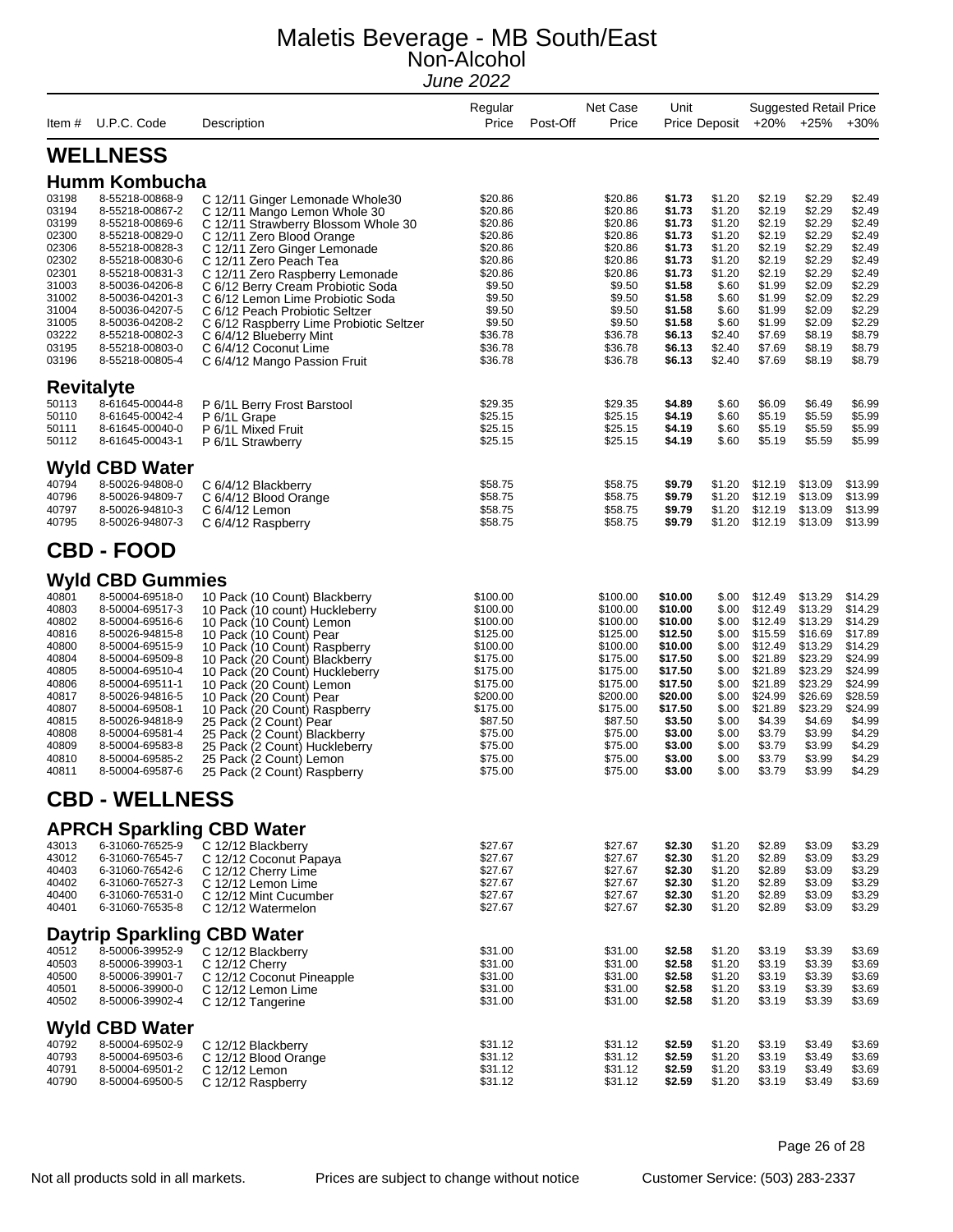| ltem #                                                                                                   | U.P.C. Code                                                                                                                                                                                                                                              | Description                                                                                                                                                                                                                                                                                                                                        | Regular<br>Price                                                                                                                 | Post-Off | Net Case<br>Price                                                                                                                | Unit                                                                                                                 | Price Deposit                                                                                                        |                                                                                                                      | <b>Suggested Retail Price</b><br>+20% +25%                                                                           | $+30%$                                                                                                               |
|----------------------------------------------------------------------------------------------------------|----------------------------------------------------------------------------------------------------------------------------------------------------------------------------------------------------------------------------------------------------------|----------------------------------------------------------------------------------------------------------------------------------------------------------------------------------------------------------------------------------------------------------------------------------------------------------------------------------------------------|----------------------------------------------------------------------------------------------------------------------------------|----------|----------------------------------------------------------------------------------------------------------------------------------|----------------------------------------------------------------------------------------------------------------------|----------------------------------------------------------------------------------------------------------------------|----------------------------------------------------------------------------------------------------------------------|----------------------------------------------------------------------------------------------------------------------|----------------------------------------------------------------------------------------------------------------------|
|                                                                                                          | <b>CBD - WELLNESS</b>                                                                                                                                                                                                                                    |                                                                                                                                                                                                                                                                                                                                                    |                                                                                                                                  |          |                                                                                                                                  |                                                                                                                      |                                                                                                                      |                                                                                                                      |                                                                                                                      |                                                                                                                      |
| 20077<br>20072<br>20073<br>20070<br>20074<br>20071<br>20075                                              | <b>Zentopia CBD</b><br>8-60004-12961-5<br>8-60004-12964-6<br>8-60004-12963-9<br>8-60004-12962-2<br>8-60004-12965-3<br>8-60004-12960-8<br>8-60004-12966-0                                                                                                 | C 12/16 Huckleberry Lemonade<br>C 12/16 Lime Soda<br>C 12/16 Mango Soda<br>C 12/16 Peach Tea<br>C 12/16 Pineapple<br>C 12/16 Raspberry Tea<br>C 12/16 Watermelon                                                                                                                                                                                   | \$31.12<br>\$31.12<br>\$31.12<br>\$31.12<br>\$31.12<br>\$31.12<br>\$31.12                                                        |          | \$31.12<br>\$31.12<br>\$31.12<br>\$31.12<br>\$31.12<br>\$31.12<br>\$31.12                                                        | \$2.59<br>\$2.59<br>\$2.59<br>\$2.59<br>\$2.59<br>\$2.59<br>\$2.59                                                   | \$1.20<br>\$1.20<br>\$1.20<br>\$1.20<br>\$1.20<br>\$1.20<br>\$1.20                                                   | \$3.19<br>\$3.19<br>\$3.19<br>\$3.19<br>\$3.19<br>\$3.19<br>\$3.19                                                   | \$3.49<br>\$3.49<br>\$3.49<br>\$3.49<br>\$3.49<br>\$3.49<br>\$3.49                                                   | \$3.69<br>\$3.69<br>\$3.69<br>\$3.69<br>\$3.69<br>\$3.69<br>\$3.69                                                   |
| <b>JUICE</b>                                                                                             |                                                                                                                                                                                                                                                          |                                                                                                                                                                                                                                                                                                                                                    |                                                                                                                                  |          |                                                                                                                                  |                                                                                                                      |                                                                                                                      |                                                                                                                      |                                                                                                                      |                                                                                                                      |
| 01242<br>01243                                                                                           | <b>Country Time Lemonade</b><br>0-43000-95271-9<br>0-43000-99607-2                                                                                                                                                                                       | P 24/20 Lemonade<br>P 24/20 Strawberry Lemonade                                                                                                                                                                                                                                                                                                    | \$18.32<br>\$18.32                                                                                                               |          | \$18.32<br>\$18.32                                                                                                               | \$.76<br>\$.76                                                                                                       | \$2.40<br>\$2.40                                                                                                     | \$.99<br>\$.99                                                                                                       | \$.99<br>\$.99                                                                                                       | \$1.09<br>\$1.09                                                                                                     |
| 71001<br>71002<br>71012<br>71005<br>71003<br>71000<br>71004<br>71007<br>71006<br>71011<br>71010<br>71009 | <b>Langers Juice</b><br>0-41755-00050-1<br>0-41755-00055-6<br>0-41755-00058-7<br>0-41755-00070-9<br>0-41755-00076-1<br>0-41755-00051-8<br>0-41755-20002-4<br>0-41755-00097-6<br>0-41755-00053-2<br>0-41755-00100-3<br>0-41755-00820-0<br>0-41755-00117-1 | P 12/15.2 Apple Juice 100%<br>P 12/15.2 Cranberry Cocktail<br>P 12/15.2 Fruit Punch<br>P 12/15.2 Grape<br>P 12/15.2 Mango Nectar<br>P 12/15.2 Orange Juice 100%<br>P 12/15.2 Pineapple<br>P 12/15.2 Pineapple Orange Guava<br>P 12/15.2 Ruby Red Grapefruit<br>P 12/32 Apple Juice 100%<br>P 12/32 Cranberry Cocktail<br>P 12/32 Orange Juice 100% | \$12.24<br>\$12.24<br>\$12.24<br>\$12.24<br>\$12.24<br>\$12.24<br>\$12.24<br>\$12.24<br>\$12.24<br>\$21.54<br>\$21.54<br>\$21.54 |          | \$12.24<br>\$12.24<br>\$12.24<br>\$12.24<br>\$12.24<br>\$12.24<br>\$12.24<br>\$12.24<br>\$12.24<br>\$21.54<br>\$21.54<br>\$21.54 | \$1.02<br>\$1.02<br>\$1.02<br>\$1.02<br>\$1.02<br>\$1.02<br>\$1.02<br>\$1.02<br>\$1.02<br>\$1.79<br>\$1.79<br>\$1.79 | \$1.20<br>\$1.20<br>\$1.20<br>\$1.20<br>\$1.20<br>\$1.20<br>\$1.20<br>\$1.20<br>\$1.20<br>\$1.20<br>\$1.20<br>\$1.20 | \$1.29<br>\$1.29<br>\$1.29<br>\$1.29<br>\$1.29<br>\$1.29<br>\$1.29<br>\$1.29<br>\$1.29<br>\$2.19<br>\$2.19<br>\$2.19 | \$1.39<br>\$1.39<br>\$1.39<br>\$1.39<br>\$1.39<br>\$1.39<br>\$1.39<br>\$1.39<br>\$1.39<br>\$2.39<br>\$2.39<br>\$2.39 | \$1.49<br>\$1.49<br>\$1.49<br>\$1.49<br>\$1.49<br>\$1.49<br>\$1.49<br>\$1.49<br>\$1.49<br>\$2.59<br>\$2.59<br>\$2.59 |
|                                                                                                          | <b>PREMIUM SODA</b>                                                                                                                                                                                                                                      |                                                                                                                                                                                                                                                                                                                                                    |                                                                                                                                  |          |                                                                                                                                  |                                                                                                                      |                                                                                                                      |                                                                                                                      |                                                                                                                      |                                                                                                                      |
| 03462<br>03221<br>03407<br>03461                                                                         | <b>Cock 'n Bull</b><br>0-72924-01241-4<br>0-72924-11204-6<br>0-72924-01204-9<br>0-72924-04120-9                                                                                                                                                          | B 24/10 Cock N Bull<br>B 6/4/12 Diet Ginger Beer<br>B 6/4/12 Ginger Beer<br>C 6/4/12 Ginger Beer                                                                                                                                                                                                                                                   | \$20.00<br>\$25.40<br>\$25.40<br>\$25.40                                                                                         |          | \$20.00<br>\$25.40<br>\$25.40<br>\$25.40                                                                                         | \$.83<br>\$4.23<br>\$4.23<br>\$4.23                                                                                  | \$2.40<br>\$2.40<br>\$2.40<br>\$2.40                                                                                 | \$.99<br>\$5.29<br>\$5.29<br>\$5.29                                                                                  | \$1.09<br>\$5.59<br>\$5.59<br>\$5.59                                                                                 | \$1.19<br>\$6.09<br>\$6.09<br>\$6.09                                                                                 |
| 71051<br>71050<br>71052                                                                                  | <b>Crater Lake</b><br>6-58243-00325-0<br>6-58243-00324-3<br>6-58243-00326-7                                                                                                                                                                              | B 6/4/12 Orange Cream<br>B 6/4/12 Root Beer<br>B 6/4/12 Vanilla Cream                                                                                                                                                                                                                                                                              | \$22.52<br>\$22.52<br>\$22.52                                                                                                    |          | \$22.52<br>\$22.52<br>\$22.52                                                                                                    | \$3.75<br>\$3.75<br>\$3.75                                                                                           | \$2.40<br>\$2.40<br>\$2.40                                                                                           | \$4.69<br>\$4.69<br>\$4.69                                                                                           | \$4.99<br>\$4.99<br>\$4.99                                                                                           | \$5.39<br>\$5.39<br>\$5.39                                                                                           |
| 07519                                                                                                    | <b>Flying Cauldron</b><br>0-33919-45000-0                                                                                                                                                                                                                | B 6/4/12 Buttersctch Beer                                                                                                                                                                                                                                                                                                                          | \$28.00                                                                                                                          |          | \$28.00                                                                                                                          | \$4.66                                                                                                               | \$2.40                                                                                                               | \$5.79                                                                                                               | \$6.19                                                                                                               | \$6.69                                                                                                               |
| 03432<br>03430<br>03434<br>03435<br>03425<br>03424<br>03421<br>03423                                     | <b>Original New York Seltzer</b><br>8-57755-00472-8<br>8-57755-00473-5<br>8-57755-00475-9<br>8-57755-00471-1<br>8-54505-00631-5<br>8-54505-00634-6<br>8-54505-00632-2<br>8-54505-00636-0                                                                 | B 24/10 Black Cherry<br>B 24/10 Raspberry<br>B 24/10 Root Beer<br>B 24/10 Vanilla Cream<br>B 6/4/10 Black Cherry<br>B 6/4/10 Raspberry<br>B 6/4/10 Root Beer<br>B 6/4/10 Vanilla Cream                                                                                                                                                             | \$24.00<br>\$24.00<br>\$24.00<br>\$24.00<br>\$24.00<br>\$24.00<br>\$24.00<br>\$24.00                                             |          | \$24.00<br>\$24.00<br>\$24.00<br>\$24.00<br>\$24.00<br>\$24.00<br>\$24.00<br>\$24.00                                             | \$1.00<br>\$1.00<br>\$1.00<br>\$1.00<br>\$4.00<br>\$4.00<br>\$4.00<br>\$4.00                                         | \$2.40<br>\$2.40<br>\$2.40<br>\$2.40<br>\$2.40<br>\$2.40<br>\$2.40<br>\$2.40                                         | \$1.29<br>\$1.29<br>\$1.29<br>\$1.29<br>\$4.99<br>\$4.99<br>\$4.99<br>\$4.99                                         | \$1.29<br>\$1.29<br>\$1.29<br>\$1.29<br>\$5.29<br>\$5.29<br>\$5.29<br>\$5.29                                         | \$1.39<br>\$1.39<br>\$1.39<br>\$1.39<br>\$5.69<br>\$5.69<br>\$5.69<br>\$5.69                                         |
| 40126<br>40127<br>40131<br>40128<br>40129<br>40130                                                       | <b>Polar Premium Soda</b><br>0-71537-04258-0<br>0-71537-04250-4<br>0-71537-04257-3<br>0-71537-04253-5<br>0-71537-04251-1<br>0-71537-04252-8                                                                                                              | P 12/17 Arctic Twist<br>P 12/17 Black Raspberry<br>P 12/17 Kiwi Stawberry<br>P 12/17 Lemonade<br>P 12/17 Orange Mango<br>P 12/17 Pink Grapefruit                                                                                                                                                                                                   | \$10.80<br>\$10.80<br>\$10.80<br>\$10.80<br>\$10.80<br>\$10.80                                                                   |          | \$10.80<br>\$10.80<br>\$10.80<br>\$10.80<br>\$10.80<br>\$10.80                                                                   | \$.90<br>\$.90<br>\$.90<br>\$.90<br>\$.90<br>\$.90                                                                   | \$1.20<br>\$1.20<br>\$1.20<br>\$1.20<br>\$1.20<br>\$1.20                                                             | \$1.09<br>\$1.09<br>\$1.09<br>\$1.09<br>\$1.09<br>\$1.09                                                             | \$1.19<br>\$1.19<br>\$1.19<br>\$1.19<br>\$1.19<br>\$1.19                                                             | \$1.29<br>\$1.29<br>\$1.29<br>\$1.29<br>\$1.29<br>\$1.29                                                             |
| 07501<br>07500<br>07528<br>07418<br>07416<br>07398                                                       | <b>Reeds Ginger</b><br>0-08274-44444-5<br>0-08274-11111-8<br>0-08274-48484-7<br>0-90341-45800-4<br>0-90341-65000-2<br>0-08274-66500-0                                                                                                                    | B 6/4/12 Extra Ginger<br><b>B</b> 6/4/12 Ginger<br>B 6/4/12 Stronger Gingr<br>B 6/4/12 Ginger Beer Zero Extra<br>C 6/4/12 Ginger Beer Extra<br>C 6/4/12 Real Ginger Ale                                                                                                                                                                            | \$30.00<br>\$30.00<br>\$30.00<br>\$30.00<br>\$26.00<br>\$24.00                                                                   |          | \$30.00<br>\$30.00<br>\$30.00<br>\$30.00<br>\$26.00<br>\$24.00                                                                   | \$5.00<br>\$5.00<br>\$5.00<br>\$5.00<br>\$4.33<br>\$4.00                                                             | \$2.40<br>\$2.40<br>\$2.40<br>\$2.40<br>\$2.40<br>\$2.40                                                             | \$6.29<br>\$6.29<br>\$6.29<br>\$6.29<br>\$5.39<br>\$4.99                                                             | \$6.69<br>\$6.69<br>\$6.69<br>\$6.69<br>\$5.79<br>\$5.29                                                             | \$7.09<br>\$7.09<br>\$7.09<br>\$7.09<br>\$6.19<br>\$5.69                                                             |

#### Page 27 of 28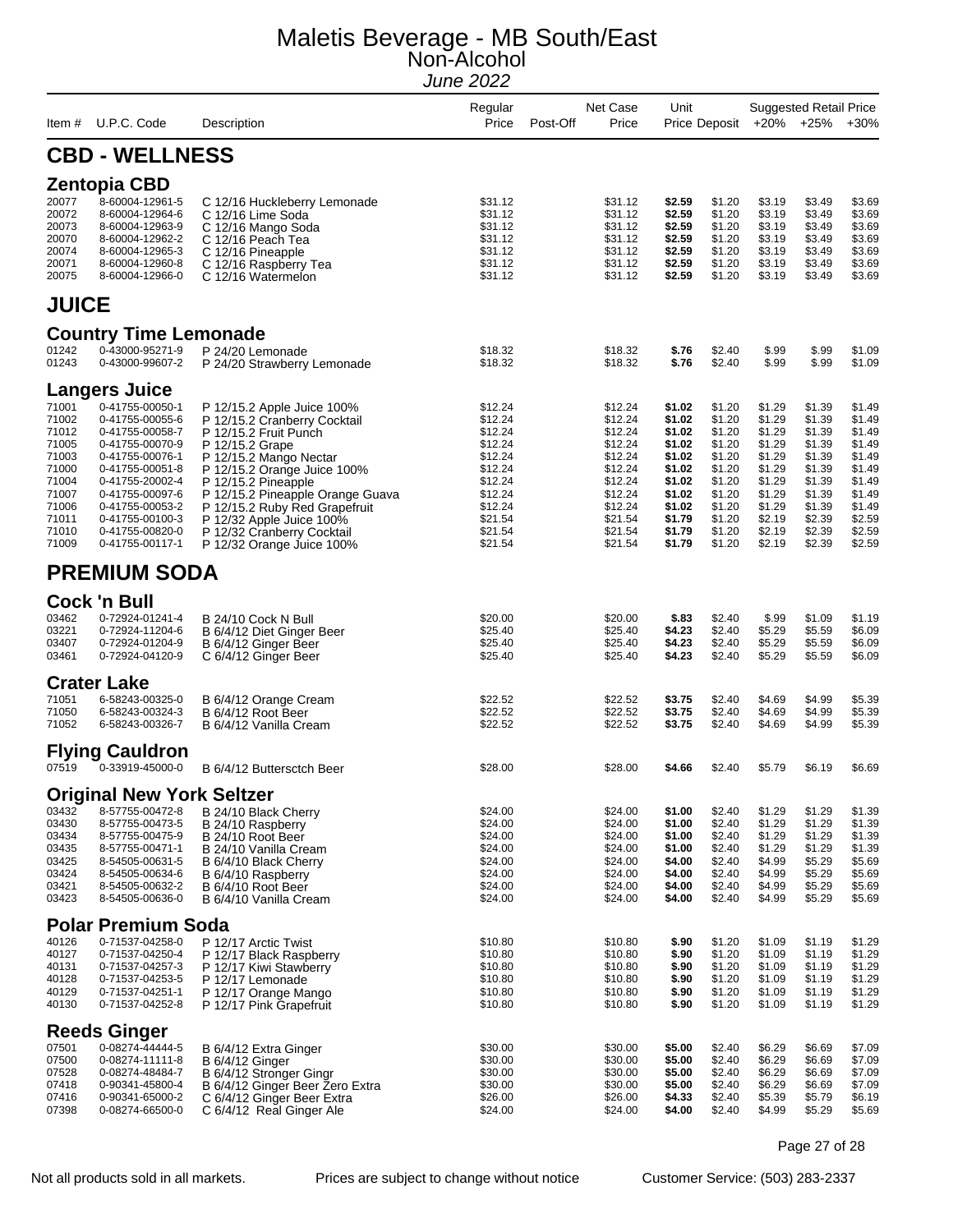|                 |                                    |                                                                  | Regular            |          | Net Case           | Unit             |                      |                  | <b>Suggested Retail Price</b> |                  |
|-----------------|------------------------------------|------------------------------------------------------------------|--------------------|----------|--------------------|------------------|----------------------|------------------|-------------------------------|------------------|
| Item#           | U.P.C. Code                        | Description                                                      | Price              | Post-Off | Price              |                  | <b>Price Deposit</b> |                  | +20% +25%                     | $+30%$           |
|                 | <b>PREMIUM SODA</b>                |                                                                  |                    |          |                    |                  |                      |                  |                               |                  |
|                 | <b>Reeds Ginger</b>                |                                                                  |                    |          |                    |                  |                      |                  |                               |                  |
| 07399<br>07397  | 0-08274-66600-7<br>0-90341-65200-6 | C 6/4/12 Real Ginger Ale Zero<br>C 6/4/12 Zero Extra Ginger Beer | \$24.00<br>\$26.00 |          | \$24.00<br>\$26.00 | \$4.00<br>\$4.33 | \$2.40<br>\$2.40     | \$4.99<br>\$5.39 | \$5.29<br>\$5.79              | \$5.69<br>\$6.19 |
| <b>Virgil's</b> |                                    |                                                                  |                    |          |                    |                  |                      |                  |                               |                  |
| 07511           | 0-90341-23115-7                    | B 6/4/12 Black Cherry                                            | \$30.00            |          | \$30.00            | \$5.00           | \$2.40               | \$6.29           | \$6.69                        | \$7.09           |
| 07509           | 0-90341-54321-2                    | B 6/4/12 Cream Soda                                              | \$30.00            |          | \$30.00            | \$5.00           | \$2.40               | \$6.29           | \$6.69                        | \$7.09           |
| 07515           | 0-90341-20002-3                    | B 6/4/12 Orange Cream                                            | \$30.00            |          | \$30.00            | \$5.00           | \$2.40               | \$6.29           | \$6.69                        | \$7.09           |
| 07506           | 0-90341-12004-8                    | B 6/4/12 Root Beer                                               | \$30.00            |          | \$30.00            | \$5.00           | \$2.40               | \$6.29           | \$6.69                        | \$7.09           |
| 07496           | 0-90341-00643-4                    | C 4/6/12 Real Cola Zero Sugar                                    | \$19.50            |          | \$19.50            | \$4.87           | \$2.40               | \$6.09           | \$6.49                        | \$6.99           |
| 07495           | 0-90341-00645-8                    | C 4/6/12 Cream Soda Zero Sugar                                   | \$19.50            |          | \$19.50            | \$4.87           | \$2.40               | \$6.09           | \$6.49                        | \$6.99           |
| 07499           | 0-90341-00640-3                    | C 4/6/12 Root Beer Zero Sugar                                    | \$19.50            |          | \$19.50            | \$4.87           | \$2.40               | \$6.09           | \$6.49                        | \$6.99           |
| 07369           | 0-90341-64800-9                    | C 4/6/12 Zero Sugar Dr. Better                                   | \$19.50            |          | \$19.50            | \$4.87           | \$2.40               | \$6.09           | \$6.49                        | \$6.99           |
| 11188           | 0-90341-62600-7                    | C 6/4/12 Zero Sugar Black Cherry Soda Slim<br>Can                | \$26.00            |          | \$26.00            | \$4.33           | \$2.40               | \$5.39           | \$5.79                        | \$6.19           |
| 11186           | 0-90341-62300-6                    | C 6/4/12 Zero Sugar Cola SlimCan                                 | \$26.00            |          | \$26.00            | \$4.33           | \$2.40               | \$5.39           | \$5.79                        | \$6.19           |
| 11185           | 0-90341-62000-5                    | C 6/4/12 Zero Sugar Root BeerSlim Can                            | \$26.00            |          | \$26.00            | \$4.33           | \$2.40               | \$5.39           | \$5.79                        | \$6.19           |
| 11187           | 0-90341-62500-0                    | C 6/4/12 Zero Sugar Vanilla Cream Soda Slim<br>Can               | \$26.00            |          | \$26.00            | \$4.33           | \$2.40               | \$5.39           | \$5.79                        | \$6.19           |
| 11189           | 0-90341-62800-1                    | C 6/4/12 Zero Sugar Dr. BetterSlim Can                           | \$26.00            |          | \$26.00            | \$4.33           | \$2.40               | \$5.39           | \$5.79                        | \$6.19           |

Page 28 of 28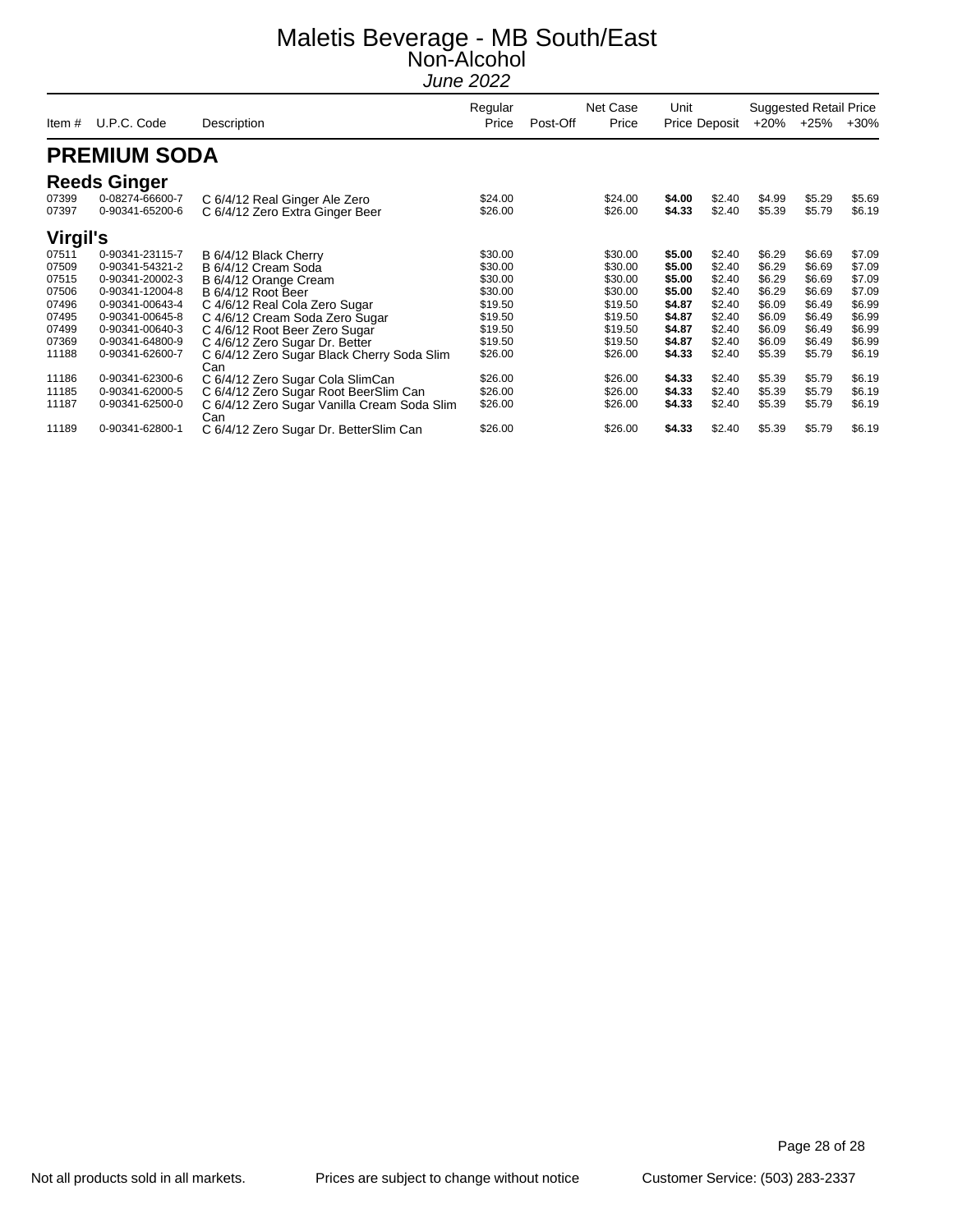# Oregon Non-AB Territory June Index

| A Shoc                              | 24                   |
|-------------------------------------|----------------------|
| Ace Cider                           | 8                    |
| <b>Ace Cider</b>                    | 19                   |
| <b>Ancestry Brewing</b>             | 1                    |
| <b>Ancestry Brewing</b>             | 13                   |
| Artifact                            | 8                    |
| Artifact                            | 20                   |
| Ascendant Beer Company              | 1                    |
| Ascendant Beer Company              | 13                   |
| Avid Cider                          | 9                    |
| <b>Avid Cider</b>                   | 20<br>$\overline{7}$ |
| Ayinger<br>Ayinger                  | 19                   |
| <b>APRCH Sparkling CBD Water</b>    | 22                   |
| <b>APRCH Sparkling CBD Water</b>    | 26                   |
| <b>Bale Breaker Brewing Company</b> | 5                    |
| <b>Bale Breaker Brewing Company</b> | 18                   |
| <b>Bale Breaker Hard Seltzer</b>    | 11                   |
| <b>Bale Breaker Hard Seltzer</b>    | 21                   |
| Bauman's Cider Company              | 9                    |
| Bauman's Cider Company              | 20                   |
| <b>Bear Republic Brewing</b>        | 6                    |
| <b>Bear Republic Brewing</b>        | 18                   |
| Beare's                             | 9                    |
| Beare's                             | 20                   |
| <b>Best Day</b>                     | 12                   |
| <b>Big Sky Brewing</b>              | 6                    |
| <b>Big Sky Brewing</b>              | 19                   |
| <b>Breakside Brewery</b>            | $\mathbf{1}$         |
| <b>Breakside Brewery</b>            | 13                   |
| <b>Buoy Beer Company</b>            | $\mathbf{1}$         |
| <b>Buoy Beer Company</b><br>Canned  | 13<br>22             |
| Cascadia Cold Brew                  | 22                   |
| Cascadia Cold Brew                  | 23                   |
| Celsius                             | 24                   |
| <b>Celsius Heat</b>                 | 25                   |
| Ciderboys                           | 9                    |
| Ciderboys                           | 20                   |
| <b>Clausthaler NA</b>               | 12                   |
| Clubtails                           | 10                   |
| Cock 'n Bull                        | 27                   |
| <b>Country Time Lemonade</b>        | 27                   |
| Crater Lake                         | 22                   |
| <b>Crater Lake</b>                  | 27                   |
| Cyderish                            | 9                    |
| Cyderish                            | 20                   |
| Czechvar Lager                      | 7                    |
| Czechvar Lager                      | 19                   |
| CANarchy<br>C4 Energy               | 6<br>25              |
| D's Wicked Cider                    | 9                    |
| D's Wicked Cider                    | 20                   |
| Daytrip Sparkling CBD Water         | 26                   |
| Dortmunder                          | $\overline{7}$       |
| Driftwest Water Kefir               | 22                   |
| Driftwest Water Kefir               | 25                   |
| Earthquake                          | 1                    |
| Echigo                              | 8                    |
| <b>Ecliptic Brewing</b>             | 1                    |
| <b>Ecliptic Brewing</b>             | 14                   |
| Eola Hills                          | 22                   |
| <b>Essentia Water</b>               | 23                   |
| Estrella                            | 8                    |
| Estrella                            | 19                   |
| <b>Finest Call</b>                  | 23                   |
| <b>Flying Cauldron</b>              | 27                   |
| Fort George Brewery                 | 2                    |

| Fort George Brewery<br>Four Loko<br><b>Gigantic Brewing Company</b> | 14             |
|---------------------------------------------------------------------|----------------|
|                                                                     |                |
|                                                                     | 10             |
|                                                                     | $\overline{2}$ |
| <b>Gigantic Brewing Company</b>                                     | 14             |
| <b>Greens Gluten Free</b>                                           | 6              |
| Ground Breaker Gluten Free                                          | 2              |
|                                                                     |                |
| <b>Ground Breaker Gluten Free</b>                                   | 15             |
| Heathen Brewing                                                     | 5              |
| <b>Heathen Brewing</b>                                              | 18             |
| <b>Hess Collection</b>                                              | 22             |
| Hop Valley Brewing Co                                               | $\overline{2}$ |
| Hop Valley Brewing Co                                               | 15             |
| Humm Kombucha                                                       | 22             |
| Humm Kombucha                                                       | 25             |
| <b>Incline Cider</b>                                                | 9              |
| <b>Incline Cider</b>                                                | 21             |
| Iron Horse Brewery                                                  | 5              |
| Iron Horse Brewery                                                  | 18             |
| Johnny Bootlegger                                                   | 11             |
| JuneShine                                                           | 10             |
| <b>JuneShine</b>                                                    | 21             |
| King Family                                                         | 10             |
| La Familia                                                          | 10             |
|                                                                     |                |
| La Familia                                                          | 21             |
| Langers Juice                                                       | 27             |
| Laurelwood Brewing Company                                          | 3              |
| Laurelwood Brewing Company                                          | 15             |
| Level Beer                                                          | 3              |
| Level Beer                                                          | 16             |
| Lindemans                                                           | 6              |
|                                                                     | 19             |
| Lindemans                                                           |                |
| Liquid Death                                                        | 23             |
| Logsdon Farmhouse Ales                                              | 3              |
| Logsdon Farmhouse Ales                                              | 16             |
| <b>McMenamins</b>                                                   | 3              |
| Moosehead                                                           | 7              |
| Narragansett Brewing                                                | 1              |
| Ninkasi Brewing Company                                             | 3              |
| Ninkasi Brewing Company                                             | 16             |
|                                                                     |                |
| North Coast Brewing                                                 | 6              |
| North Coast Brewing                                                 | 19             |
| Oakshire Brewing                                                    | 3              |
| Oakshire Brewing                                                    | 16             |
| Occidental Brewing Co                                               | 4              |
| Occidental Brewing Co                                               | 16             |
| Old Town Brewing                                                    | 4              |
| Old Town Brewing                                                    | 17             |
| Original New York Seltzer                                           | 27             |
| Orion                                                               | 8              |
| Orval                                                               | 6              |
| <b>Oskar Blues Brewery</b>                                          | 6              |
| Oskar Blues Brewery                                                 | 19             |
| <b>Pacific Seltzer</b>                                              | 11             |
| Pelican Brewing                                                     | 4              |
| Pelican Brewing                                                     | 17             |
| Pelican Soda                                                        | 22             |
| Pelican Soda                                                        | 23             |
| Pinkus                                                              | 7              |
| <b>Polar Mixers</b>                                                 | 23             |
| Polar Premium Soda                                                  | 27             |
| <b>Polar Seltzer</b>                                                | 23             |
| Polar Seltzer'ade                                                   | 24             |
|                                                                     | 10             |
| Portland Cider Company                                              | 21             |
| Portland Cider Company                                              | $\overline{7}$ |
| Radeberger                                                          | 19             |
| Radeberger<br><b>Reeds Ginger</b>                                   | 27             |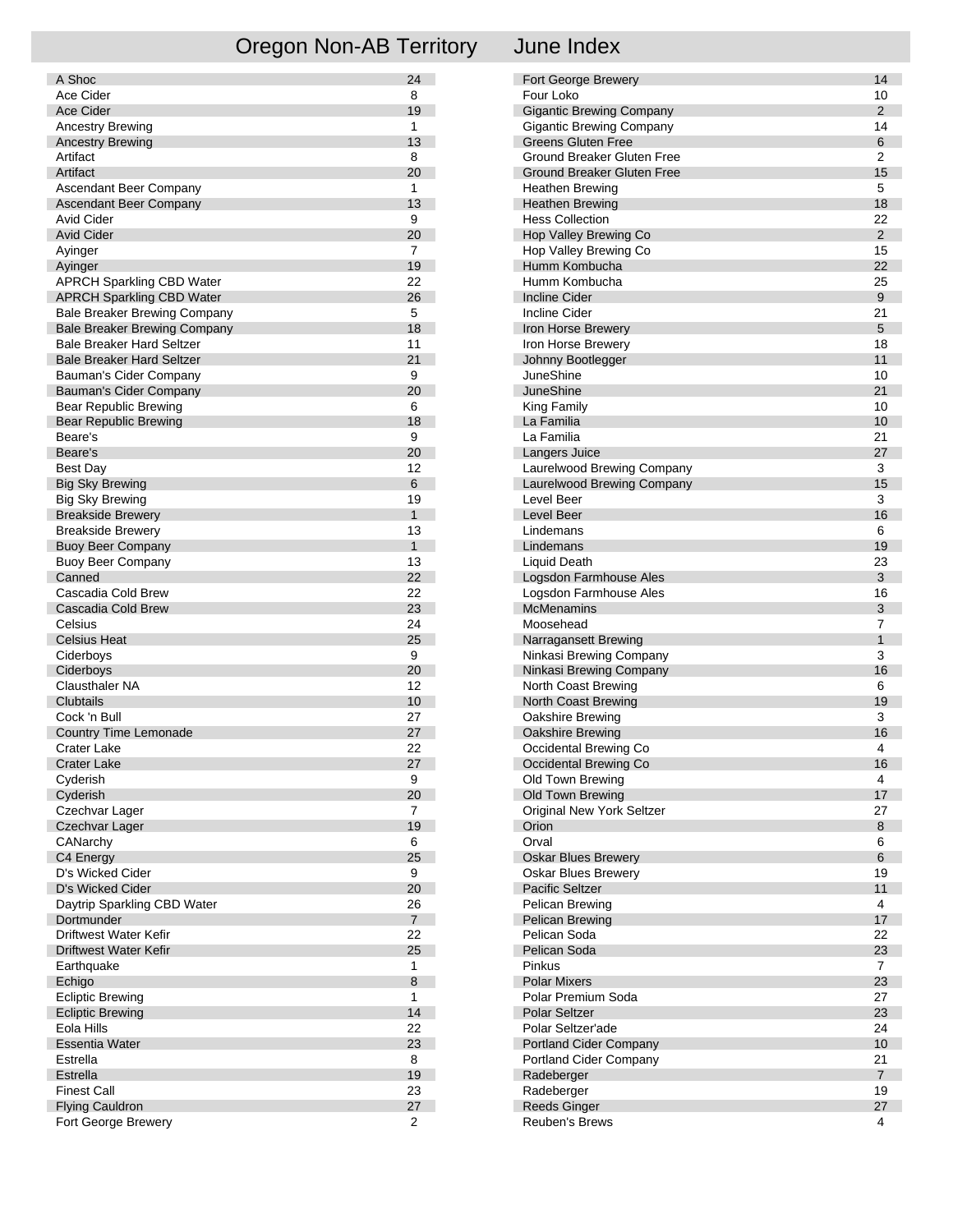|  | June Inde |  |
|--|-----------|--|
|  |           |  |

| <b>Reuben's Brews</b>       | 18             |
|-----------------------------|----------------|
| Reuben's Brews Hard Seltzer | 11             |
| Revitalyte                  | 26             |
| Rochefort                   | $\overline{7}$ |
| <b>Samuel Smith</b>         | $\overline{7}$ |
| <b>Samuel Smith Cider</b>   | 10             |
| San Juan Seltzer            | 11             |
| San Juan Seltzer            | 21             |
| Schofferhofer               | 8              |
| Schofferhofer               | 19             |
| Seven Peaks                 | 11             |
| Seven Peaks                 | 22             |
| Singha                      | 8              |
| Singha                      | 19             |
| <b>Stevens</b>              | 13             |
| <b>Sunriver Brewing</b>     | 4              |
| <b>Sunriver Brewing</b>     | 17             |
| Superior                    | 8              |
| Traquair                    | 8              |
| Two Roots N/A               | 12             |
| <b>Tynt Meadow</b>          | 7              |
| Uinta Brewing Company       | 6              |
| <b>Uptime Energy</b>        | 25             |
| Virgil's                    | 28             |
| Viso Beverage               | 25             |
| WellBeing                   | 12             |
| <b>Westmalle Trappist</b>   | $\overline{7}$ |
| <b>Westmalle Trappist</b>   | 19             |
| <b>Wild Basin</b>           | 11             |
| Wyld CBD Gummies            | 26             |
| Wyld CBD Water              | 26             |
| Zentopia CBD                | 27             |
| <b>Zoiglhaus Brewing</b>    | 4              |
| Zoiglhaus Brewing           | 17             |
| 19 Acres                    | 10             |
| 19 Acres                    | 21             |
| 21st Amendment Brewery      | 6              |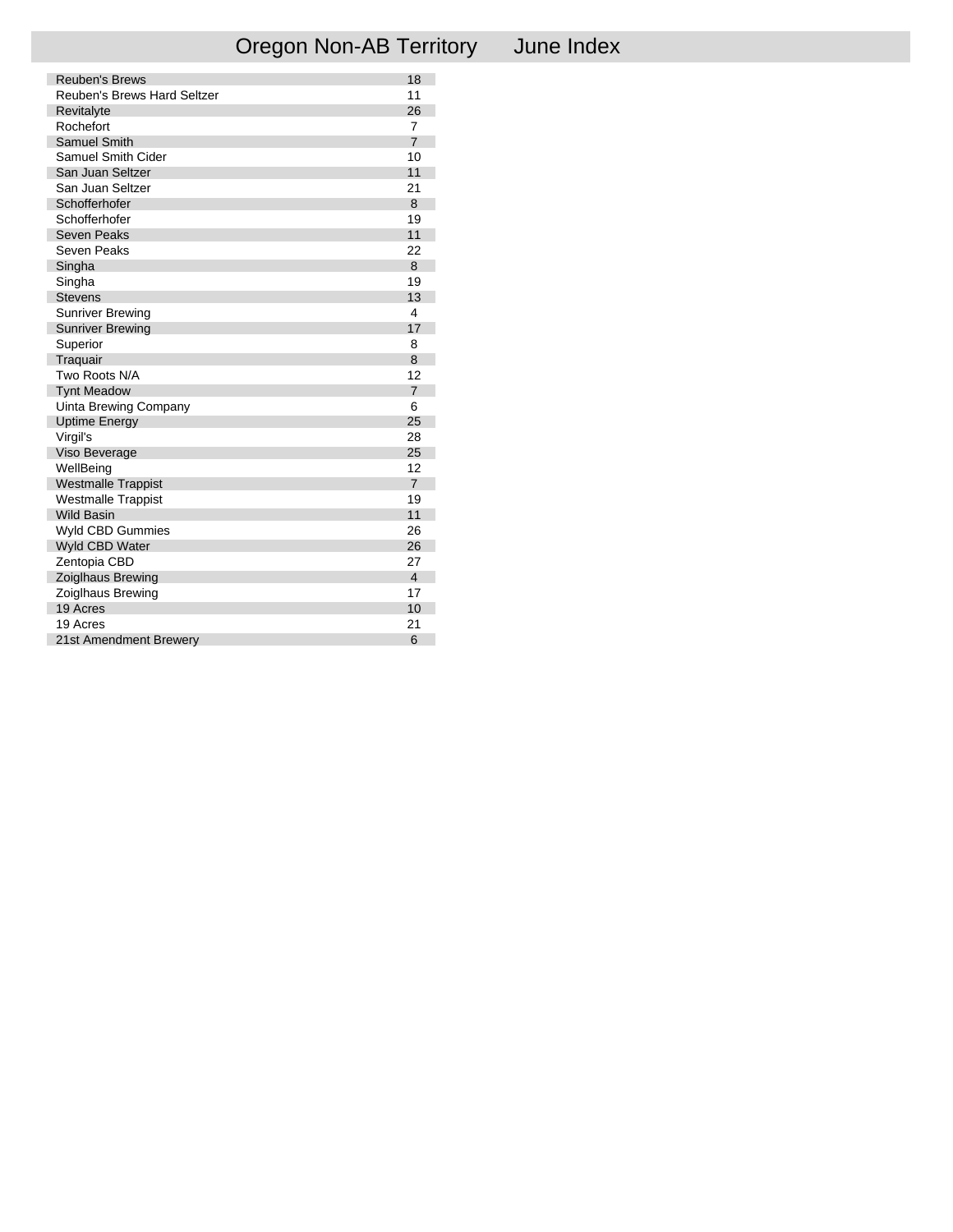

**FREE EFT Payment Program**

**No Cost**

- **Eliminates paying with cash, checks or money orders** ۰
- **Faster Deliveries**
- **Quick and easy sign-up**
- **Available for customers with 1-3 delivery locations only**

### **EFT Enrollment Form:** *All information on this form is required*

| <b>Customer Name (Company):</b>                                                                                                                                                                                                                                                                                                                                                                                                                                                                                                                                                                                                                                                                                                                                                                                                                        |                                              |  |  |  |  |  |  |  |                                            |                                           |                        | <b>New Customer</b><br><b>Updated Bank Account</b> |                               |  |      |  |                   |  |                 |                                                  |  |  |  |  |  |  |
|--------------------------------------------------------------------------------------------------------------------------------------------------------------------------------------------------------------------------------------------------------------------------------------------------------------------------------------------------------------------------------------------------------------------------------------------------------------------------------------------------------------------------------------------------------------------------------------------------------------------------------------------------------------------------------------------------------------------------------------------------------------------------------------------------------------------------------------------------------|----------------------------------------------|--|--|--|--|--|--|--|--------------------------------------------|-------------------------------------------|------------------------|----------------------------------------------------|-------------------------------|--|------|--|-------------------|--|-----------------|--------------------------------------------------|--|--|--|--|--|--|
| <b>Mailing Address:</b>                                                                                                                                                                                                                                                                                                                                                                                                                                                                                                                                                                                                                                                                                                                                                                                                                                |                                              |  |  |  |  |  |  |  |                                            |                                           |                        | <b>Location Address</b><br>same as mailing         |                               |  |      |  |                   |  |                 |                                                  |  |  |  |  |  |  |
| <b>Company Phone:</b>                                                                                                                                                                                                                                                                                                                                                                                                                                                                                                                                                                                                                                                                                                                                                                                                                                  |                                              |  |  |  |  |  |  |  |                                            |                                           |                        | <b>Company Fax:</b>                                |                               |  |      |  |                   |  |                 |                                                  |  |  |  |  |  |  |
| <b>Primary Contact Name:</b>                                                                                                                                                                                                                                                                                                                                                                                                                                                                                                                                                                                                                                                                                                                                                                                                                           |                                              |  |  |  |  |  |  |  |                                            |                                           |                        |                                                    |                               |  |      |  |                   |  |                 | <b>Company Federal Tax ID: (always 9 digits)</b> |  |  |  |  |  |  |
|                                                                                                                                                                                                                                                                                                                                                                                                                                                                                                                                                                                                                                                                                                                                                                                                                                                        |                                              |  |  |  |  |  |  |  |                                            |                                           |                        |                                                    |                               |  |      |  |                   |  |                 |                                                  |  |  |  |  |  |  |
| <b>Contact Phone:</b>                                                                                                                                                                                                                                                                                                                                                                                                                                                                                                                                                                                                                                                                                                                                                                                                                                  |                                              |  |  |  |  |  |  |  |                                            |                                           | <b>Contact E-Mail:</b> |                                                    |                               |  |      |  |                   |  |                 |                                                  |  |  |  |  |  |  |
| **Please attach a voided check on a separate page**                                                                                                                                                                                                                                                                                                                                                                                                                                                                                                                                                                                                                                                                                                                                                                                                    |                                              |  |  |  |  |  |  |  |                                            |                                           |                        |                                                    |                               |  |      |  |                   |  |                 |                                                  |  |  |  |  |  |  |
| <b>Bank Name:</b>                                                                                                                                                                                                                                                                                                                                                                                                                                                                                                                                                                                                                                                                                                                                                                                                                                      |                                              |  |  |  |  |  |  |  |                                            |                                           |                        |                                                    |                               |  |      |  |                   |  |                 |                                                  |  |  |  |  |  |  |
|                                                                                                                                                                                                                                                                                                                                                                                                                                                                                                                                                                                                                                                                                                                                                                                                                                                        | <b>Account Number:</b>                       |  |  |  |  |  |  |  |                                            |                                           |                        |                                                    |                               |  |      |  |                   |  |                 |                                                  |  |  |  |  |  |  |
|                                                                                                                                                                                                                                                                                                                                                                                                                                                                                                                                                                                                                                                                                                                                                                                                                                                        |                                              |  |  |  |  |  |  |  |                                            |                                           |                        |                                                    |                               |  |      |  |                   |  |                 |                                                  |  |  |  |  |  |  |
|                                                                                                                                                                                                                                                                                                                                                                                                                                                                                                                                                                                                                                                                                                                                                                                                                                                        | ABA Transit/Routing Number (always 9 digits) |  |  |  |  |  |  |  |                                            |                                           |                        |                                                    |                               |  |      |  |                   |  |                 |                                                  |  |  |  |  |  |  |
|                                                                                                                                                                                                                                                                                                                                                                                                                                                                                                                                                                                                                                                                                                                                                                                                                                                        |                                              |  |  |  |  |  |  |  |                                            |                                           |                        |                                                    | Account Type: $\Box$ Checking |  |      |  |                   |  | $\Box$ Savings  |                                                  |  |  |  |  |  |  |
| The undersigned on behalf of Company hereby authorizes Maletis Beverage (Distributor) and its electronic funds service providers, including authorized<br>banks, to use invoice information to initiate debit/credit entries for irrevocable payment for goods and services rendered by Distributor as designated<br>(including the initiation of adjusting debits/credits for entries made in error or entries requiring reversals due to returned items) and for any other purpose<br>related to the invoice information. All entries shall be made to the Company account shown above. Company agrees to fund the account adequately and<br>guarantees to Distributor that sufficient funds will be available in the account to cover such debits/credits. Company agrees to accept such debits/credits<br>and not to block access to the accounts. |                                              |  |  |  |  |  |  |  |                                            |                                           |                        |                                                    |                               |  |      |  |                   |  |                 |                                                  |  |  |  |  |  |  |
| This authorization is to remain in full force and effect until Company has provided written authorization for its termination at such time and in such manner<br>so as to afford Distributor, its electronic funds service providers and Company's bank a reasonable opportunity to act on it. Company and the undersigned<br>each represent and warrant that they are authorized and empowered to execute this authorization for the purposes specified heein. Company agrees to<br>indemnify and hold Distributor and its electronic funds service providers harmless from any damage, loss or claim resulting from Distributor's authorized<br>actions hereunder.                                                                                                                                                                                   |                                              |  |  |  |  |  |  |  |                                            |                                           |                        |                                                    |                               |  |      |  |                   |  |                 |                                                  |  |  |  |  |  |  |
| <b>Primary Authorized Signature</b>                                                                                                                                                                                                                                                                                                                                                                                                                                                                                                                                                                                                                                                                                                                                                                                                                    |                                              |  |  |  |  |  |  |  |                                            | <b>Secondary Authorized Signature</b>     |                        |                                                    |                               |  |      |  |                   |  |                 |                                                  |  |  |  |  |  |  |
| (must be a signer on the account shown above)                                                                                                                                                                                                                                                                                                                                                                                                                                                                                                                                                                                                                                                                                                                                                                                                          |                                              |  |  |  |  |  |  |  |                                            |                                           |                        | (If Needed)                                        |                               |  |      |  |                   |  |                 |                                                  |  |  |  |  |  |  |
| <b>Printed Name</b><br>Date<br>Insufficient Funds in the account will result in a \$25.00 fee                                                                                                                                                                                                                                                                                                                                                                                                                                                                                                                                                                                                                                                                                                                                                          |                                              |  |  |  |  |  |  |  |                                            | <b>Printed Name</b>                       |                        |                                                    |                               |  | Date |  |                   |  |                 |                                                  |  |  |  |  |  |  |
|                                                                                                                                                                                                                                                                                                                                                                                                                                                                                                                                                                                                                                                                                                                                                                                                                                                        |                                              |  |  |  |  |  |  |  |                                            |                                           |                        |                                                    |                               |  |      |  |                   |  |                 |                                                  |  |  |  |  |  |  |
| <b>FOR DISTRIBUTOR USE ONLY</b><br>$(FTS$ ID $-$ 8260)                                                                                                                                                                                                                                                                                                                                                                                                                                                                                                                                                                                                                                                                                                                                                                                                 |                                              |  |  |  |  |  |  |  | <b>FAX COMPLETED FORM AND VOIDED CHECK</b> |                                           |                        |                                                    |                               |  |      |  |                   |  |                 |                                                  |  |  |  |  |  |  |
| <b>Customer Number:</b>                                                                                                                                                                                                                                                                                                                                                                                                                                                                                                                                                                                                                                                                                                                                                                                                                                |                                              |  |  |  |  |  |  |  |                                            |                                           | TO: 503-735-2302       |                                                    |                               |  |      |  |                   |  |                 |                                                  |  |  |  |  |  |  |
| Date Received:                                                                                                                                                                                                                                                                                                                                                                                                                                                                                                                                                                                                                                                                                                                                                                                                                                         |                                              |  |  |  |  |  |  |  |                                            | <b>Questions? Contact Rayelle Gann at</b> |                        |                                                    |                               |  |      |  |                   |  |                 |                                                  |  |  |  |  |  |  |
|                                                                                                                                                                                                                                                                                                                                                                                                                                                                                                                                                                                                                                                                                                                                                                                                                                                        |                                              |  |  |  |  |  |  |  |                                            |                                           |                        |                                                    |                               |  |      |  |                   |  | 503-735-2397 or |                                                  |  |  |  |  |  |  |
|                                                                                                                                                                                                                                                                                                                                                                                                                                                                                                                                                                                                                                                                                                                                                                                                                                                        |                                              |  |  |  |  |  |  |  |                                            |                                           |                        |                                                    |                               |  |      |  | rgann@maletis.com |  |                 |                                                  |  |  |  |  |  |  |